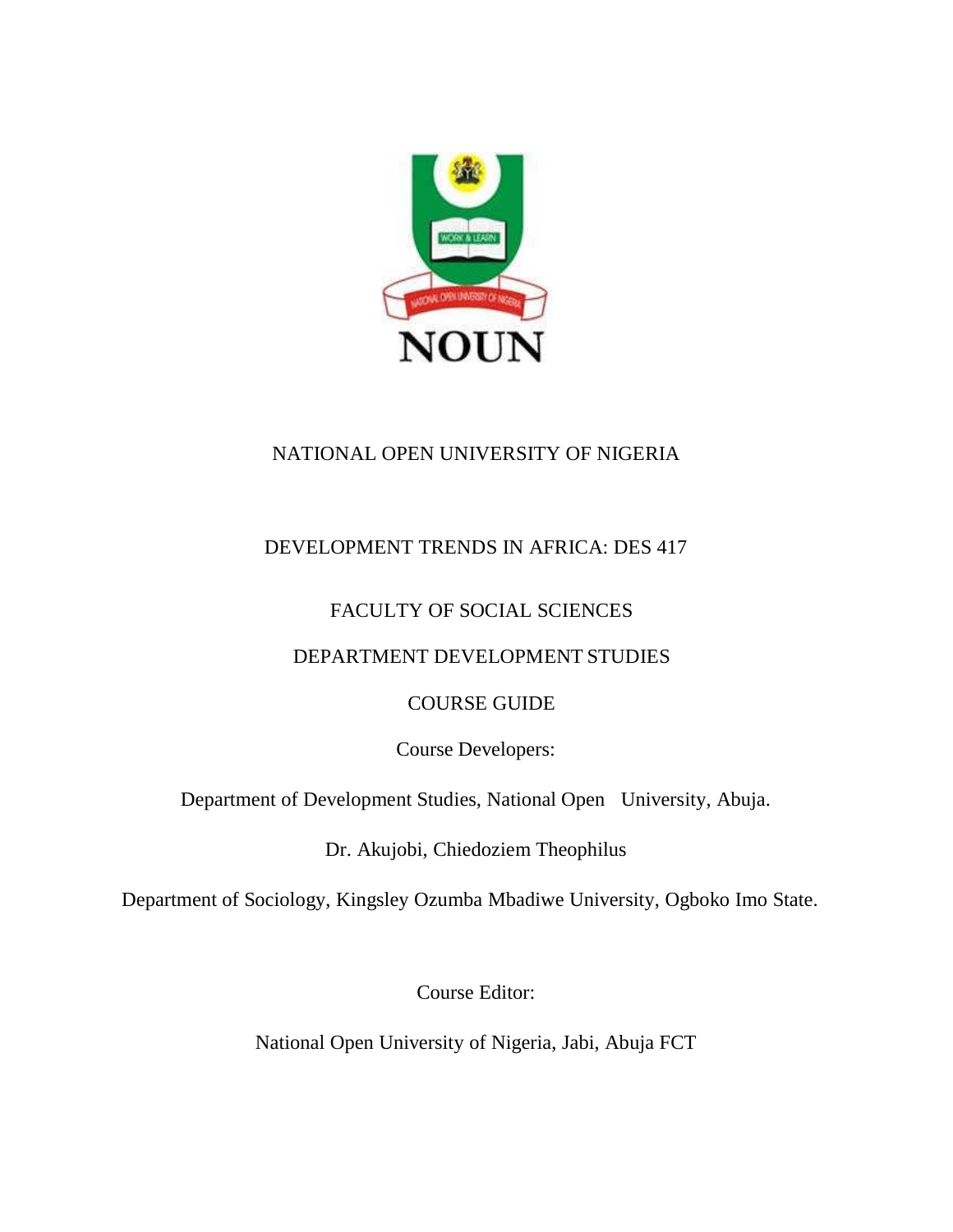# CONTENT

# Introduction

Course Content Course Aims Course Objectives

Working through This Course

Course Materials

Study Units

Textbooks and References

Assignment File

Presentation Schedule

Assessment

Tutor-Marked Assignment (TMAs)

Final Examination and Grading

Course Marking Scheme

Course Overview

How to Get the Most from This Course

Tutors and Tutorials

Summary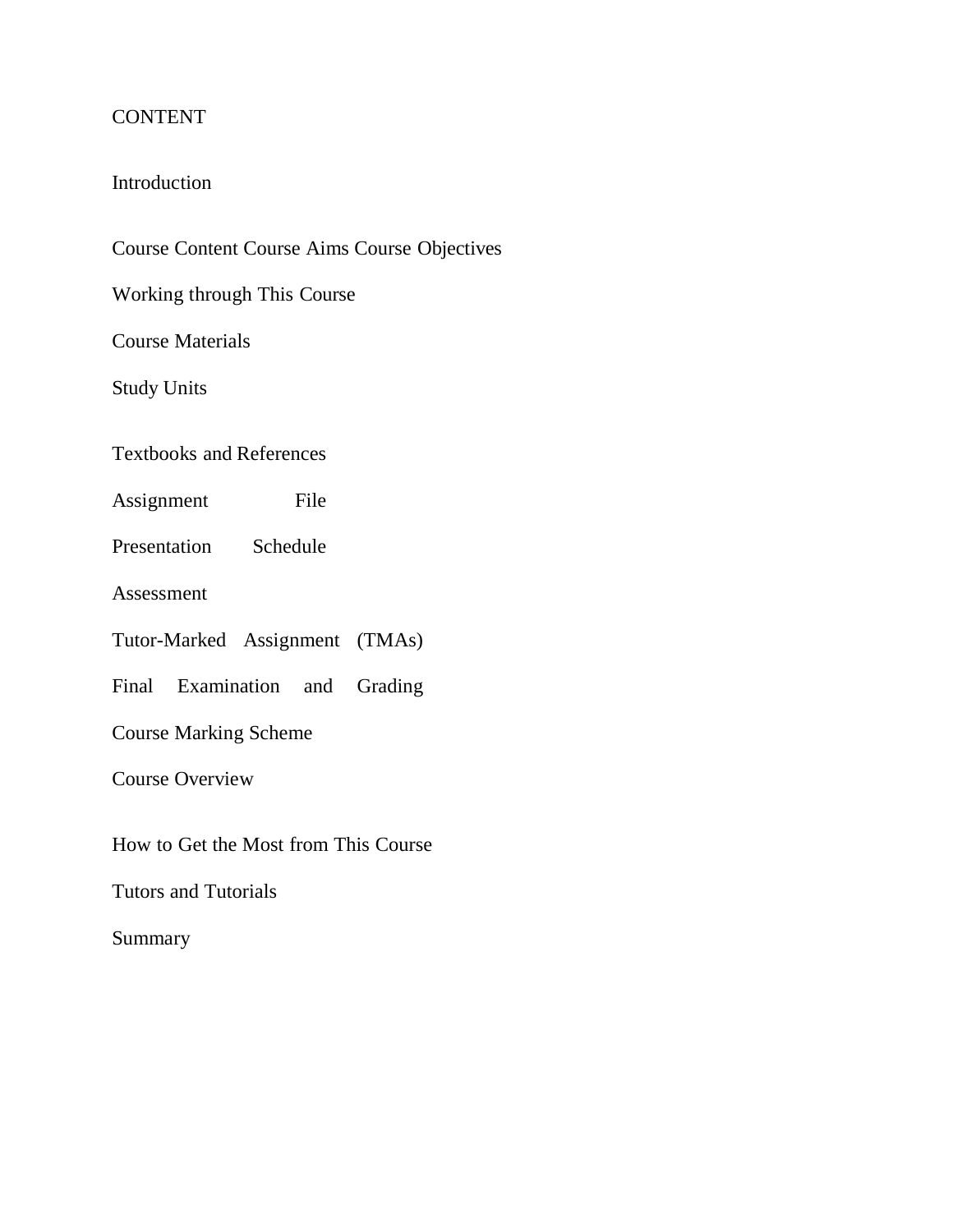#### Introduction

#### Welcome to DES: 417. Development Trends in Africa

DES: 417 Development trends in Africa is a 2-credit and one-semester undergraduate course for developments and Sociology students. The course is sixteen units spread across fourteen lectures week. This course guide provides you with an insight into the study of Development trends in Africa, and all that it will take you to complete and walk through your way in understating issues in the study of Development trends in Africa. Some general guidelines are suggested for the amount of time required of you on each unit in order to achieve the course aims and objectives successfully. Answers to your tutor marked assignments (TMAs) are therein already.

## Course Content

The course is centred on the basic and broad issues in Africa's transitions, including demographic, economic, technological, urban and socio-political. These transitions are all connected, and together they will shape the future of the continent. Yet this trend is neither stable nor even. Your application of the knowledge derived herein will provide you a wider view of issues in development. The areas covered in this guide include; Concepts and Principles of Development; Trends and Development; Pre-colonialism, Colonialism and Post-Colonialism; The Nature of Economic Relations between African States and the rest of the world; Appraisal of Development Strategies and Performance in Africa; Comparative Analysis of Development Experiences in selected African Countries; Key Drivers of Development in Africa, Leadership, Institutions and Governance of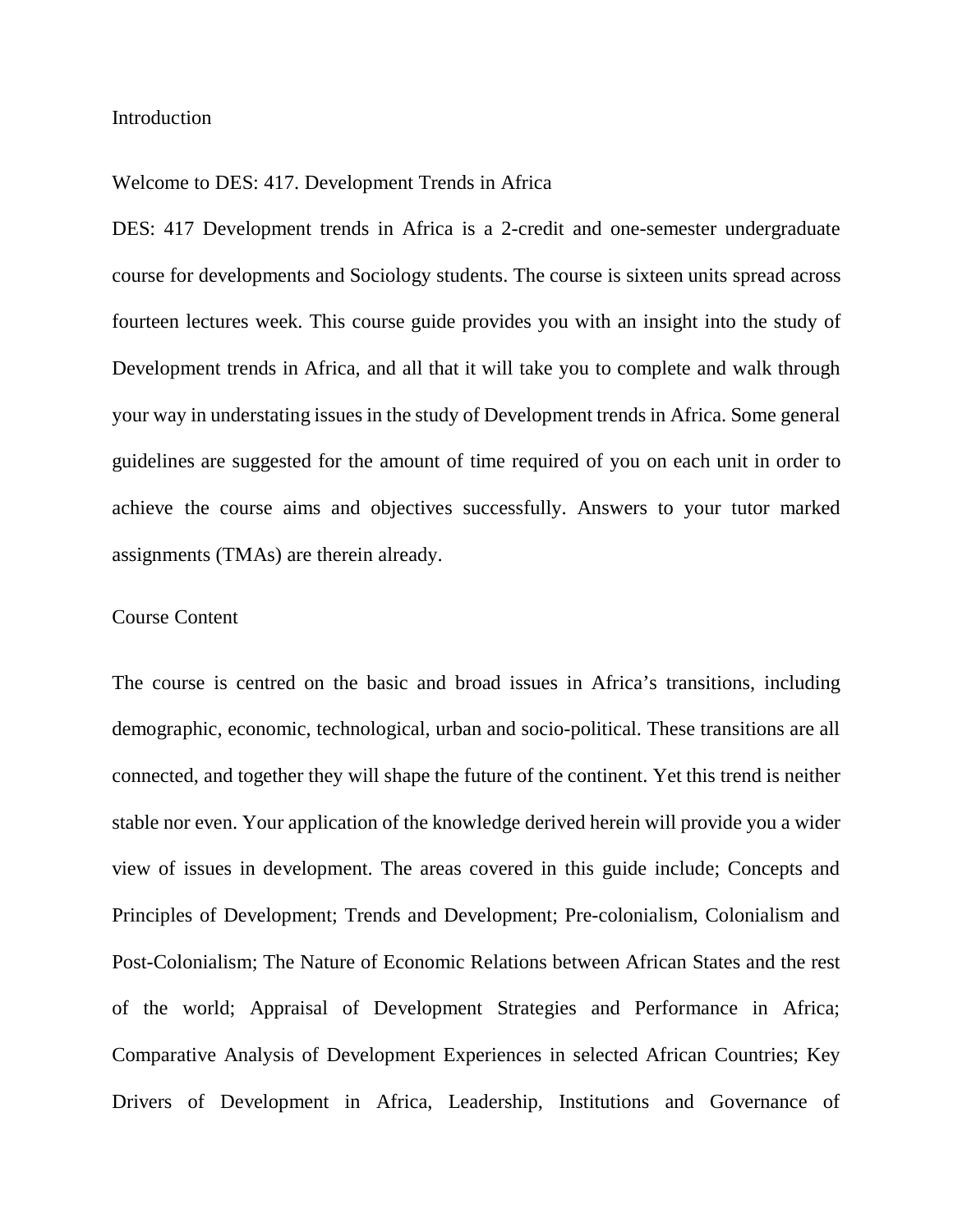Infrastructures in Africa, Burden of Loan/Debt on Africa; Recent trends in Foreign Direct Investment (FDI) and Africa's export Portfolio; African Countries and Development Partners; Challenges of Development in Africa.

#### **Course Aims**

The aim of this course is to give you in-depth understanding of the study of Development trends in Africa. It will also guide the study on the definition and scope of demographic, economic, technological, urban and socio-political processes and theories of African's development.

#### **Course Objectives**

To achieve the aims of this course, there are overall objectives which the course is out to achieve, though, there are set out objectives for each unit. The unit objectives are included at the beginning of a unit; you should read them before you start working through the unit. You may want to refer to them during your study of the unit to check on your progress. You should always look at the unit objectives after completing a unit. This is to assist the students in accomplishing the tasks entailed in this course. In this way, you can be sure you have done what was required of you by the unit. The objectives serves as study guides, such that student could know if he is able to grab the knowledge of each unit through the sets of objectives in each one. At the end of the course period, the students are expected to be able to:

Have a clear understanding of the concepts and principles of Development trends in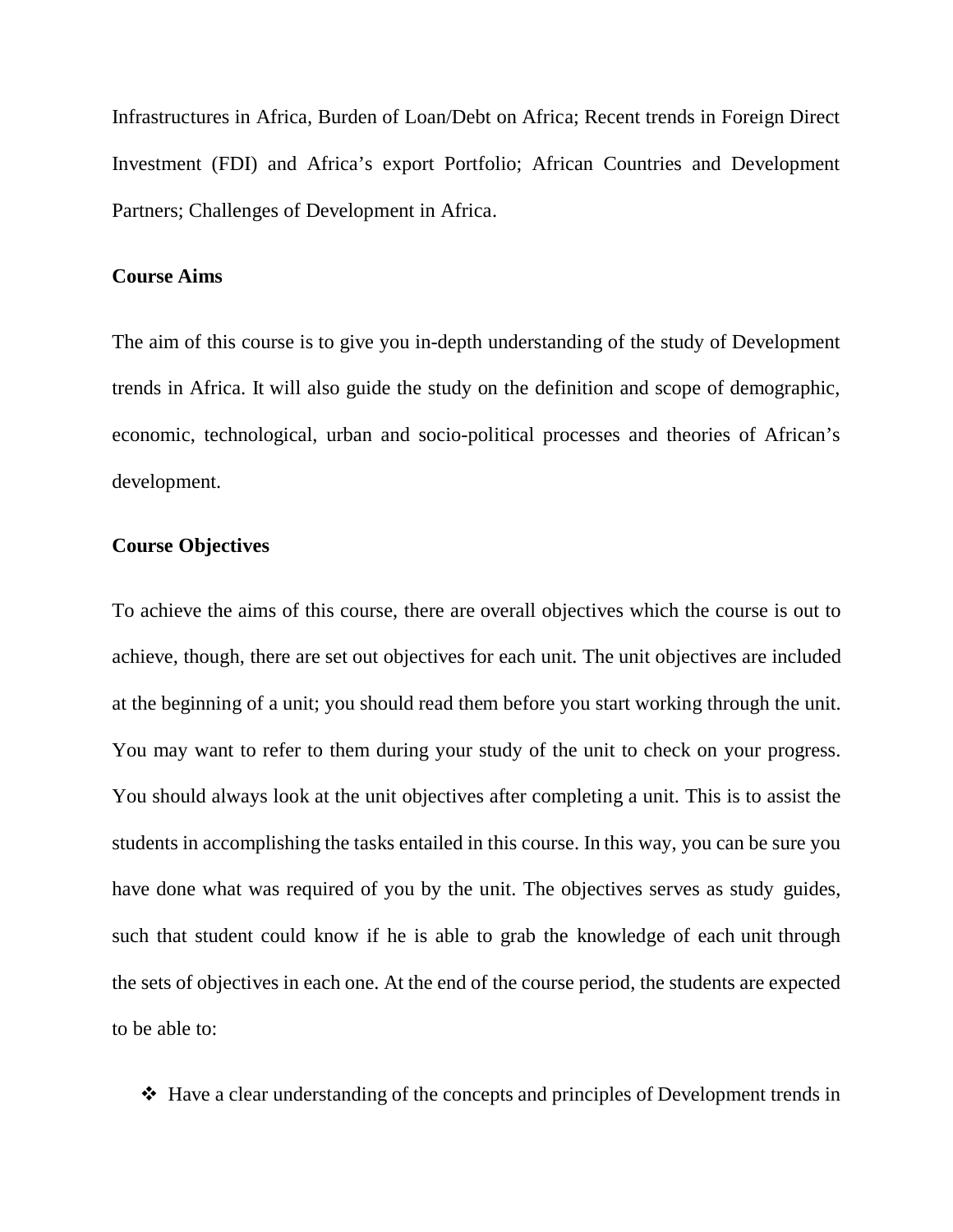## Africa

- Understand the scope and trends of Development in Africa
- Describe the development trend of Africa from Pre-colonialism, Colonialism and Post-Colonialism era
- Understand the Nature of Economic Relations between African States and the rest of the world
- Appraise the Development Strategies and Performance of African States
- Have a Comparative Analysis of Development Experiences of selected African **Countries**
- Examine Key Drivers of Development in Africa
- Analyze the Leadership, Institutions and Governance of Infrastructures in Africa
- Assess the Burden of Loan/Debt on Africa
- Understand the recent trends in Foreign Direct Investment (FDI) and Africa's export Portfolio
- Describe African Countries and Development Partners; Challenges of Development in Africa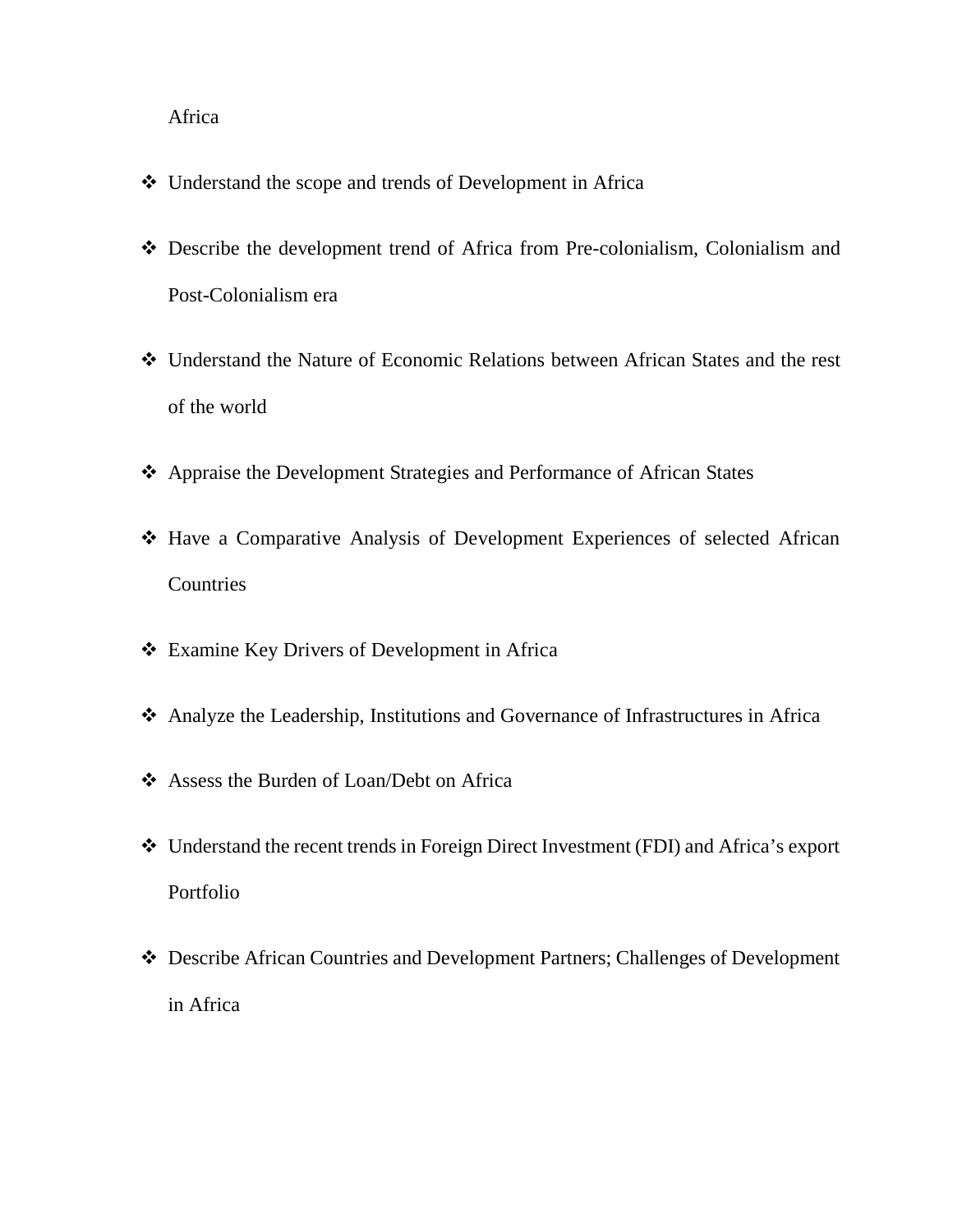### **Working through the Course**

To successfully complete this course, you are required to read the study units, referenced books and other materials on the course.

Each unit contains self-assessment exercises called Student Assessment Exercises (SAE). At some points in the course, you will be required to submit assignments for assessment purposes. At the end of the course there is a final examination. This course should take about 15 weeks to complete and some components of the course are outlined under the course material subsection.

# **Course Material**

The major component of the course, what you have to do and how you should allocate your time to each unit in order to complete the course successfully on time are listed follows:

- 1. Course guide
- 2. Study unit
- 3. Textbook
- 4. Assignment file
- 5. Presentation schedule

#### Study Unit

There are 12 units in this course which should be studied carefully and diligently.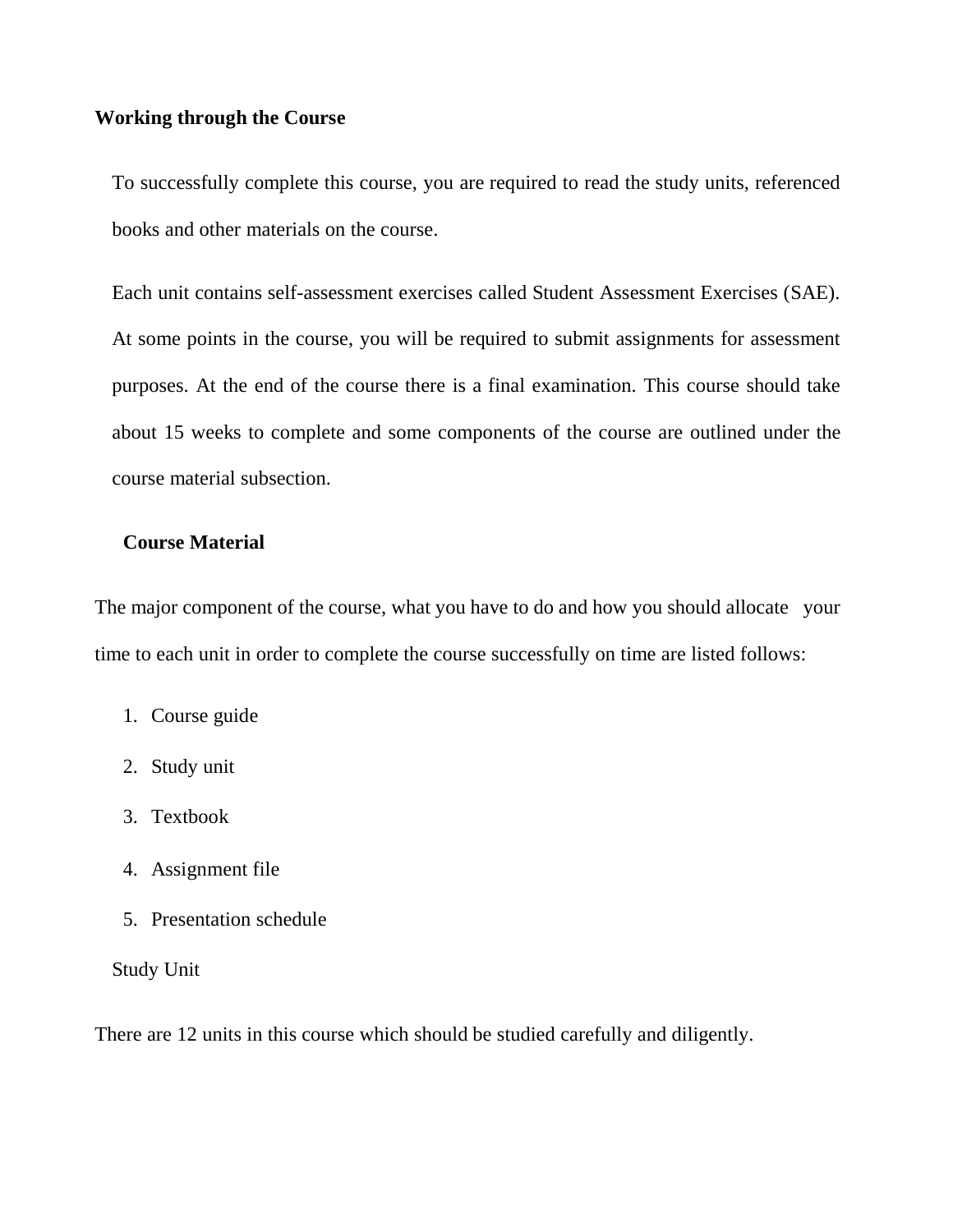## **MODULE ONE: Contemporary Transformations and Development in Africa**

UNIT 1 Concept and Principles of Development in Africa

UNIT 2 Pre-colonialism, Colonialism and Post-Colonialism

UNIT 3 The Nature of Economic Relations between African States and the rest of the world

UNIT 4 African Theories of Development

#### **MODULE TWO: Global Trends: Paradox of Progress in Africa**

UNIT 1 Appraisal of Development Strategies and Performance in Africa

UNIT 2 Comparative Analysis of Development Experiences in selected African Countries

UNIT 3 Key Drivers of Development in Africa

UNIT 4 Leadership Institutions and Governance of Infrastructures in Africa

# **MODULE THREE: Trends in Development Finance and Organizations for Regional Cooperation in Africa**

UNIT 1 Trade, Imperialism and its implications on development crisis in Africa

UNIT 2 Burden of Loan/Debt on Africa

UNIT3African financial institutions, corruption, conflict and Regional economic development UNIT 4 Recent trends in Foreign Direct Investment (FDI) and Africa's export Portfolio

Each study unit will take at least two hours, and it include the introduction, objective, main content, self-assessment exercise, conclusion, summary and reference. Other areas border on the Tutor-Marked Assessment (TMA) questions. Some of the self-assessment exercise will necessitate discussion, brainstorming and argument with some of your colleges. You are advised to do so in order to understand and get acquainted with historical economic event as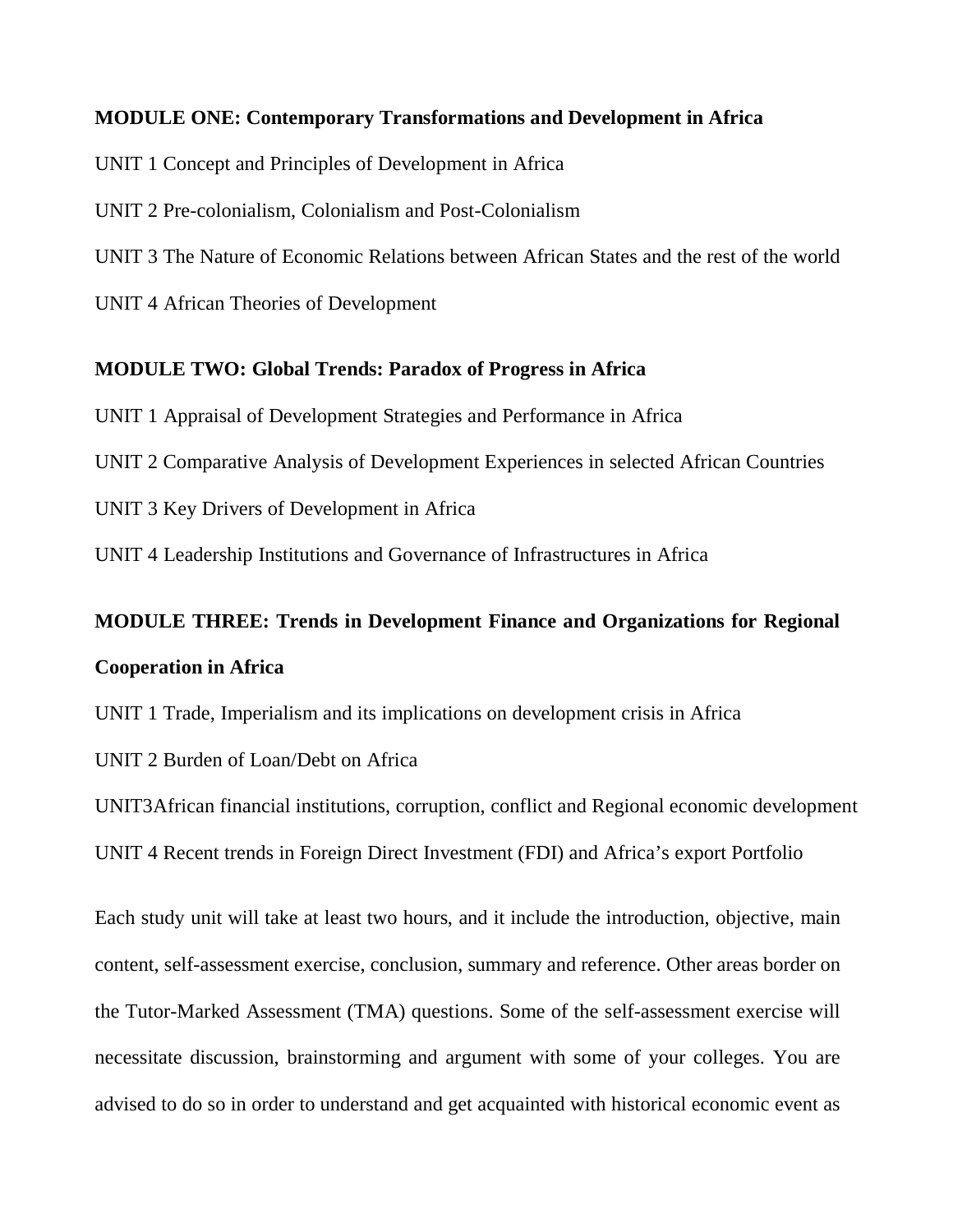well as notable periods. There are also textbooks under the reference and other (on-line and off-line) resources for further reading. They are meant to give you additional information if only you can lay your hands on any of them. You are required to study the materials; practice the self- assessment exercise and tutor-marked assignment (TMA) questions for greater and in- depth understanding of the course. By doing so, the stated learning objectives of the course would have been achieved.

# **Textbook and References**

Achebe, C. (2009). In the Foreword to Dowden, R. (2009). Altered States, Ordinary Miracles. London: Portobello.

Achebe, C. (1988). *The trouble with Nigeria*. Enugu, Nigeria: Fourth Dimension Publishers.

Achebe, C. (1983) *The Trouble with Nigeria*. Ibadan: Oxford University Press.

Adeyeri, S. (2013). Conflicts and political instability in Nigeria: A critical discourse. *International Journal of Advanced Research in Management and Social Sciences, 2*(10), 119- 130. Retrieved from http://www.garph.co.uk

Akinwale, A. A. (2010). The menace of inadequate infrastructure in Nigeria. *African Journal of Science, Technology, Innovation and Development, 2*(3), 207-228. Retrieved from http://www.ajstid.com

Anigbogu, N. A. & Shwarka, M.S. (2011). Evaluation of the impact of the public procurement reform program on combating corrupt practices in public building projects delivery in Nigeria. *Environtech Journal, 1*(2), 43-51.Retrievedfrom http:www.arcom.ac.uk/

Ake C. (1982). Social Science as Imperialism. Ibadan: University Press.

Ake, C. (1996), Democracy and Development in Africa. Maryland: R. R. Donnelley and Sons Co.

Ake, C, (1996), Democracy and Development in Africa (Washington, D.C.: The Brookings Institution).

Ake, C. (1978), Revolutionary Pressures in Africa (London: Longman).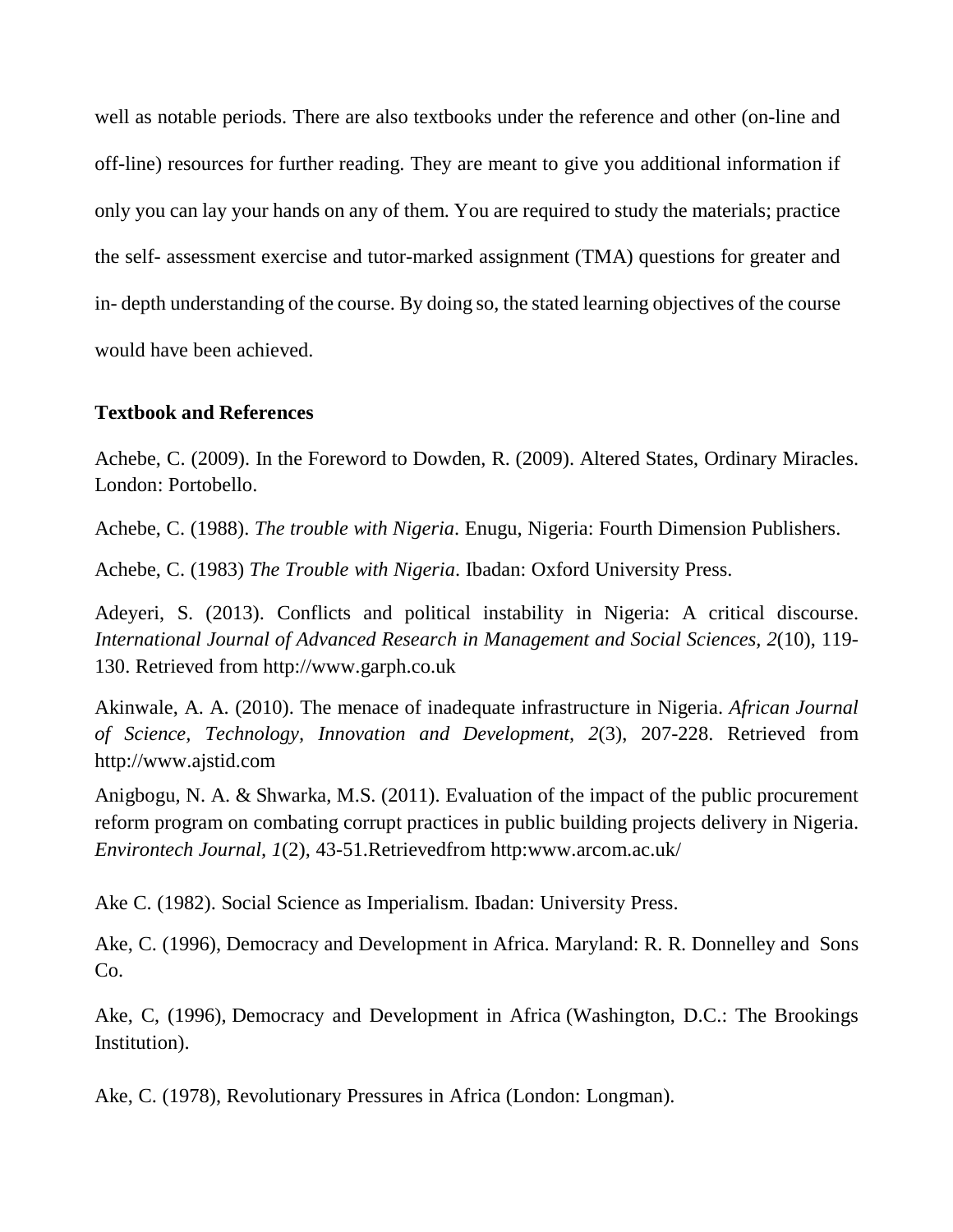Ake, C. (1979), "Ideology and Objective Conditions", in J. Barkan and J. Okumu (eds.), Politics and Public Policy in Kenya and Tanzania (Nairobi: Heinemann).

Ake, C (1985*) Political Economy of Nigeria.* London: Oxford University Press.

Ake, C. (1981). *Political Economy of Africa*. Lagos: Longman Ltd.

Akyüz, Y. (1996), "The Investment-Profit Nexus in East Asian Industrialisation", World Development, 24, 461-470).

Awamleh, R., Evans, J., & Mahate, A. (2005). A test of transformational and transactional leadership styles on employees' satisfaction and performance in the UAE banking sector. *Journal of Comparative International Management, 8*(1), 3- 19. Retrieved from http://journals.hil.unb.ca/index.php/JCIM

Aja, A. (2002). *Selected Themes in International Economic Relations: Understanding Trends of Globalization and Regionalization.* Enugu: Rhyce Kerex Publishers and Karmy and Bros Enterprises.

Akinwale, A. A. (2010). The menace of inadequate infrastructure in Nigeria. *African Journal of Science, Technology, Innovation and Development, 2*(3), 207-228. Retrieved from http://www.ajstid.com

Amin, S. (1974), Accumulation on a World Scale. New York: Monthly Review Press. Amin, S. (1967), Le développement du capitalisme en Côte d'Ivoire (Paris: Editions du Minuit).

Amsden, A. (1995), "Like The Rest: South-East Asia's Late Industrialisation", Journal of International Development, 7, 791-799.

Anderson, P. (1974), Lineages of the Absolutist State (London: New Left Books).

Anyang-Nyongo, P. (1987), "The Development of Agrarian Capitalist Classes in the Ivory Coast, 1945-1975", in P. Lubeck (ed.), The African Bourgeoisie: Capitalist Development in Nigeria, Kenya and the Ivory Coast (Boulder, Colorado: Lynne Rienner).

Aron, J. (1996), "The Institutional Foundations of Growth", in S. Ellis (ed.), Africa Now: People, Policies and Institutions (London: James Currey).

Aron, J.E and Ndulu. B. (1997), The State and Development in Sub-Saharan Africa (Washington, D.C.: World Bank).

Apter, D. (1968), Ghana in Transition. New York: Atheneum.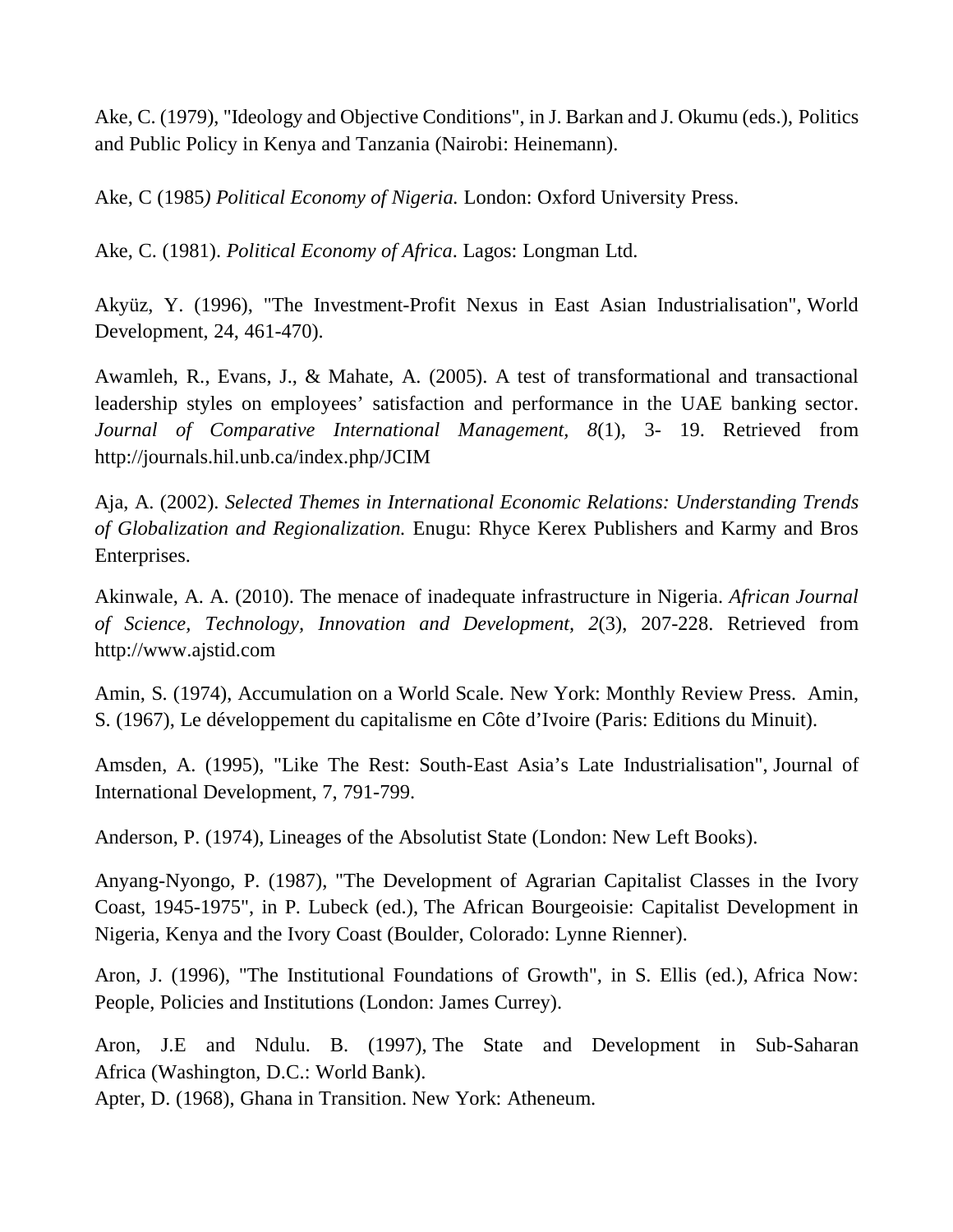Asante, S.K.B. (1987). "The Role of Organization of African Unity in Promoting Peace Development and Regional Security". In Hansen E. (ed.) Africa: Perspectives on peace and development. London: Zed Books Ltd.

Azikwe, N. (1966). "The Future of Pan-Africanism", Presence Africaine, Vol. II, First Quarter, 1962 in Grundy, K. W., "African Explanations for Underdevelopment: A Theoretical Basis for Action" in The Review of Politics, Vol. 28, No. 1, January, 1966.

Boaduo, N. A. (2009). "Africa's Political, Industrial and Economic Development Dilemma in the Contemporary Era of the African Union" being a Paper presented at the Department of Languages and Social Sciences Education, Faculty of Education, University of Botswana, 2009.

Blunt E. (2002), "Corruption Costs Africa Billions", foundat:http://news.bbc.co.Uk/2/hi/africa/2265387.stm (accessed 03.05.2012).

Casely-Hayford, J. E. (1922) in Rodney, W. (1972), How Europe Underdeveloped Africa, Abuja: Panaf Publishers.

Clapham, C. "Clientelism and the State" in Clapham, C. (1982), Private Patronage and Public Power: Political Clientelism in the Modern State. New York: St Martin's Press (ed.).

Englebert, P. (1966). "Pre-Colonial Institutions, Post-Colonial States, and Economic Development in Tropical Africa" in Political Research Quarterly, Vol. 53, No. 1, March, 2000, pp. 7-36.

Frank, A. G. (1966), Latin America: A Comparison between Chile and Brazil. New York: Monthly Review Press.

Ghislain C. K.(1979). "Zaire: The Roots of the Continuing Crisis," Journal of Modern African Studies. Vol. 17, 1979 p. 397. African Development: A Critical Review Reza Suleiman Volume-II, Issue-VI May 2016 330.

Huntington, S. P. (1991). "Democracy's Third Wave" in The Journal of Democracy, Vol. 2, No. 2, 56-77.

Olukoshi, A. (2004). "Globalization, Equity and Development: Some Reflections on the African Experience" Ibadan Journal of Social Science, Vol. 1, No. 1, 2004.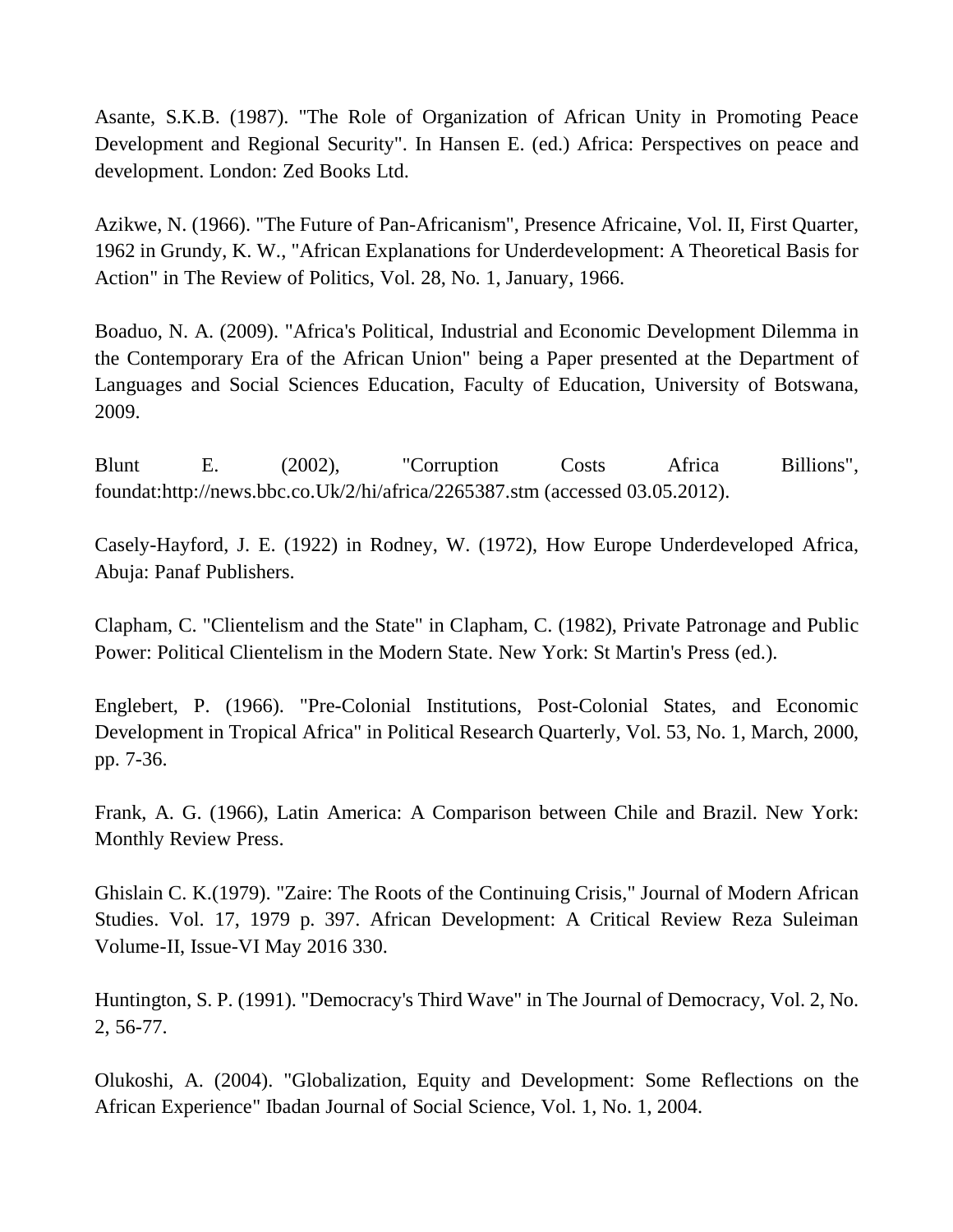Rodney, W. (1972), How Europe Underdeveloped Africa, Abuja: Panaf Publishers.

Rostow, W. W. (1960). The Stages of Economic Growth: A Non -Communist Manifesto. Cambridge University Press, Cambridge.

Sandbrook, R. (1985), The Politics of Africa's Economic Stagnation. Cambridge: Cambridge University Press.

Toure, A. S (1962). Africa's Future and the World in Foreign Affairs, Vol. VLI, 145-146, October.

Wallerstein, I. (1980), The Modern World System II: Mercantilism and the Consolidation of the European World-Economy, 1600-1750. San Diego: Academic Press.

Bates, R. H (1999) 'The Economic Bases of Democratization', in Richard Joseph, ed. *State, Conflict, and Democracy in Africa*, 83-94. Boulder/London: Lynne Rienner Publishers.

BBC News (18/12/2008) *Rwanda: How the Genocide happened*. Available at: http://news.bbc.co.uk/2/hi/africa/1288230.stm (12 May, 2010).

Blanton, R, David T. Mason and Athow (2001) 'Colonial Style and Post- Colonial Ethnic Conflict in Africa,' *Journal of Peace Research*, Vol. 38, No. 4, 473-491.

Brown, S. (2005) 'Foreign Aid and Democracy Promotion: Lessons from Africa,' *The European Journal of Development Research*, 179–198. Vol.17, No. 2. Available at: http://aix1.uottawa.ca/~brown/pages/Stephen\_Brown\_EJDR.pdf (21 August, 2008).

Dye, C P. (2008) *Why is Africa the poorest continent*? Available at: http://www.gresham.ac.uk/uploads/Why%20is%20Africa%20still%20the%20poorest%20con tinen t.ppt (18 June, 2008).

CIA World Fact Book (2009) *Equatorial Guinea*. Available at: https://www.cia.gov/library/publications/the-world-factbook/geos/ek.html (20 May, 2010).

Clapham, C (1985) *Third World Politics*. University of Wisconsin Press. Der Spiegel.(07/04/2005) *"For God's Sake, Please Stop the Aid!."* Spiegel Interview with an African Economics Expert. Available at: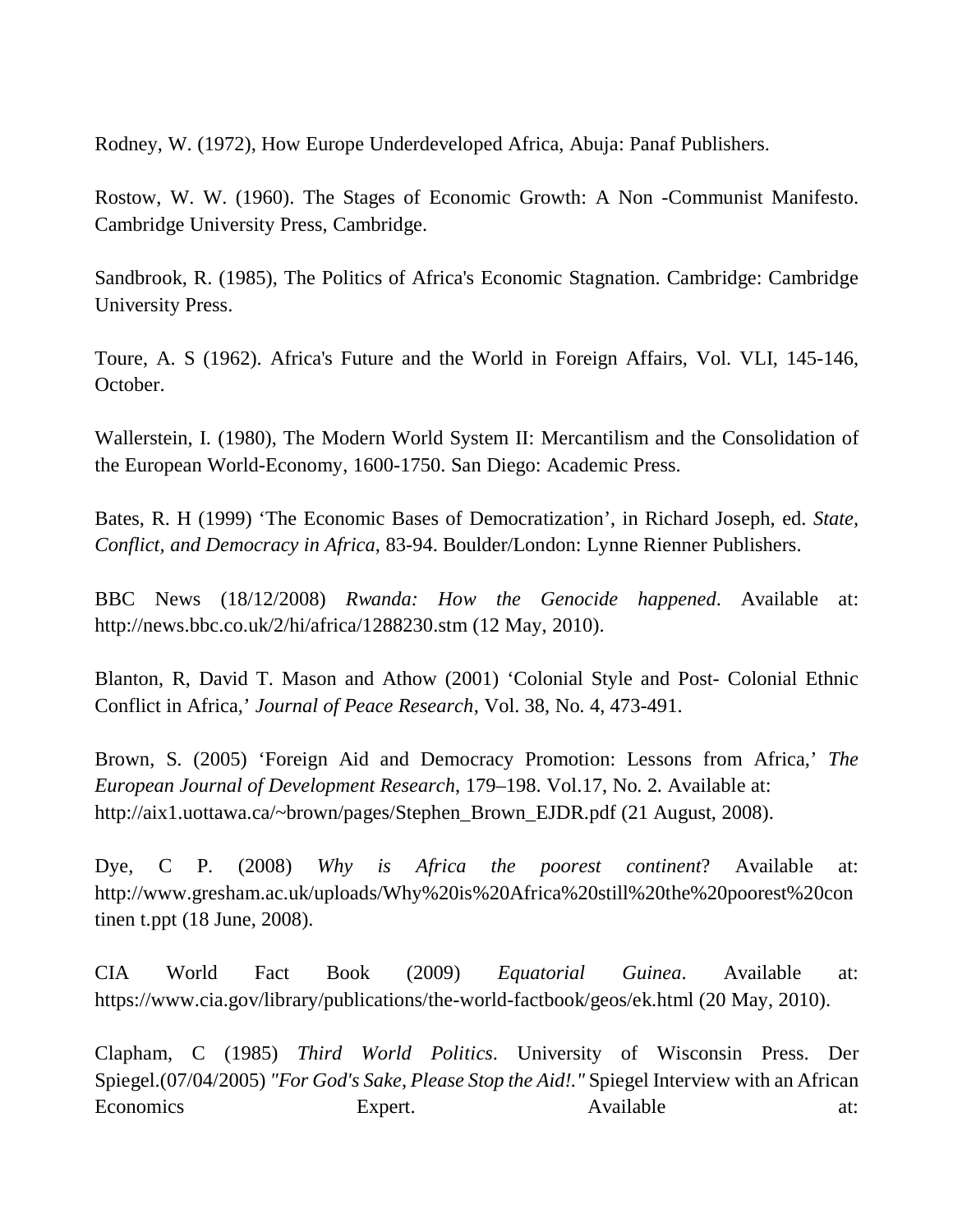http://www.spiegel.de/international/spiegel/0,1518,363663,00.html (28 May, 2010).

Dumont, R (1966) *False Start in Africa*. Worcester/London: Trinity Press.

Easterly, W (2006) *The Whiteman's Burden: why the West efforts to aid the rest have done so much ill and so little good*. New York: The Penguin Press.

Eko, L (2003) 'Press Freedom in Africa,' *Encyclopaedia of International Media and Communications 2: 95—116*.

Harris, P and Reilly B, eds. (1998) *Democracy and Deep-Rooted Conflict: Options for Negotiators*. Stockholm: IDEA.

Herbst, J (2000) *States and Power in Africa: Comparative Lessons in Authority and Control*. Princeton/New Jersey: Princeton University Press.

Hochschild, A (1998) *King Leopold's Ghost: A Story of Greed, Terror, and Heroism in Colonial Africa*. New York: Macmillan.

Nkrumah, K (1975) 'Redefinition of Neo-Colonialism', *Readings in African Political Thought*, edited byMutiso, Gideon-Cyrus M. and S. W. Rohio, 415: 418. London: Heinemann.

Nnoli, O (2000) *Ethnic Conflicts in Africa*. Senegal: Codesria. Nugent, P (2004) *Africa since Independence: A Comparative History*. New York: Palgrave Macmillan.

Nwajiaku, K (1994) 'The Conferences in Benin and Togo Revisited' *The Journals of Modern African Studies*, 429-447. Vol. 32(3), Cambridge: Cambridge University Press.

Odetoyinbo, D (1994) *Why Is Africa Married to the IMF*? Available at: http://www.hartfordhwp.com/archives/30/031.html (20 August, 2008).

Ogunbadejo, O (1979) *Conflict Images: Colonial Legacy, Ethnicity, and Corruption in Nigerian Politics, 1960-1966*, in: Utafiti – Vol. 4 No. 1, 85-100.

Shillington, K. (1989) *History of Africa*. Revised Edition. New York: St. Martin's Press.

Meredith, M (2005) *The State of Africa: A History of Fifty Years of Independence*, London/New York: Free Press.

Moar, J (2000) 'Außenwirtschaftbeziehungen', *Jahrbuch der Europäischen Integration 1999/00*, edited byWeidenfeld, W. and W. Wessels, 229-236. Bonn (Europa-Union Verlag).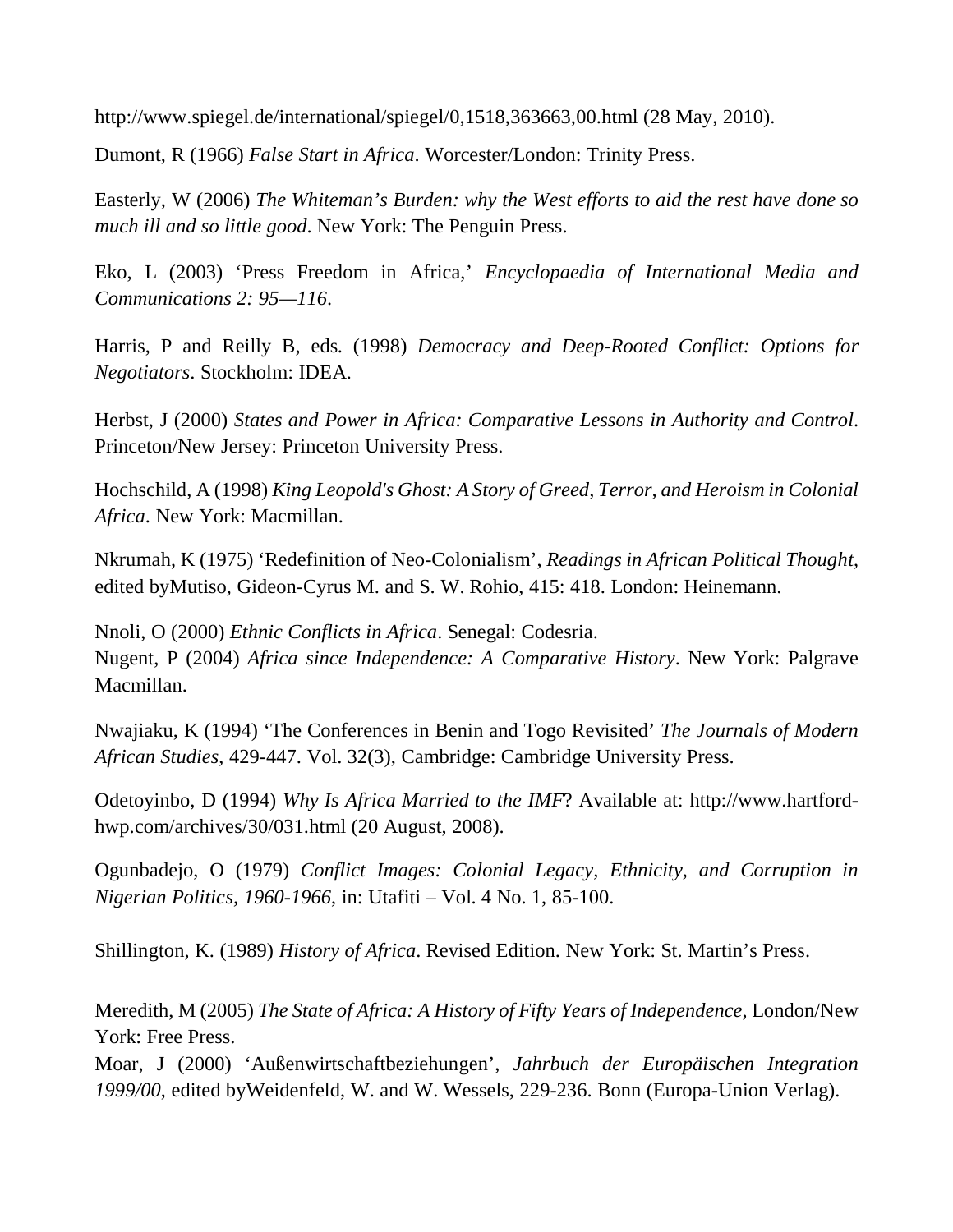Moar, J (2002) 'Außenwirtschaftsbeziehungen', *Jahrbuch der Europäischen Integration 2001/02*, edited by Weidenfeld, W. and W. Wessels, 219-226. Bonn (Europa-Union Verlag).

Mwaura, N (2005) *Kenya today: Breaking the yoke of colonialism in Africa*. USA: Algora Publishing.

New York Times (24/05/1996) *Anger at French Troops Grows in Central Africa*. Available at:http://query.nytimes.com/gst/fullpage.html?res=9F0CEED71039F937A15756C0A9609582 60 (20 August, 2008).

Shah, A (2010). *Structural Adjustment—a Major Cause of Poverty*. Available at: http://www.globalissues.org/article/3/structural-adjustment-a-major-cause-of-poverty (27, May, 2010).

Takougang, J. (1997) 'Cameroon: Biya and Incremental Reforms', in John F. Clark and David E. G, eds. *Political Reforms in Francophone Africa*, 162-182. Oxford: Westview Press.

Takougang, J (2003) 'The 2002 Legislative Elections in Cameroon: A Retrospective on Cameroon's Stalled Democracy Movement', *Journals of Modern African Studies, Vol. 41(3),* 421-435. Cambridge University Press.

Takougang, J (2004) 'The demise of Biya's new deal in Cameroon, 1982-1992', in John M. Mbaku and Joseph Takougang eds. *The leadership challenge in Africa: Cameroon under Paul Biya*, 95-122. Trenton: Africa World Press.

Taras, R and Rajat G. (2002) *Understanding Ethnic Conflict*. The International Dimension: Longman 2nd edition.

The African Executive (2008) *Are African Governments Founded on Fraud*? Available at: http://www.africanexecutive.com/modules/magazine/articles.php?article=3591 27 May, 2010). *The Journal of Pan African Studies*, vol.3, no.10, September 2010.

The Economist. (2008) *Order in the jungle*. Available at: http://www.economist.com/PrinterFriendly.cfm?story\_id=10849115 (18 June, 2006).

UNDP. 2007. *United Nations Human Development Report 2007/2008: Fighting Climate Change: Human Solidarity in a divided World*. Palgrave Macmillan.

World Bank (1989) Sub-Saharan Africa: From Crisis to Sustainable Development. Washington, DC: World Bank.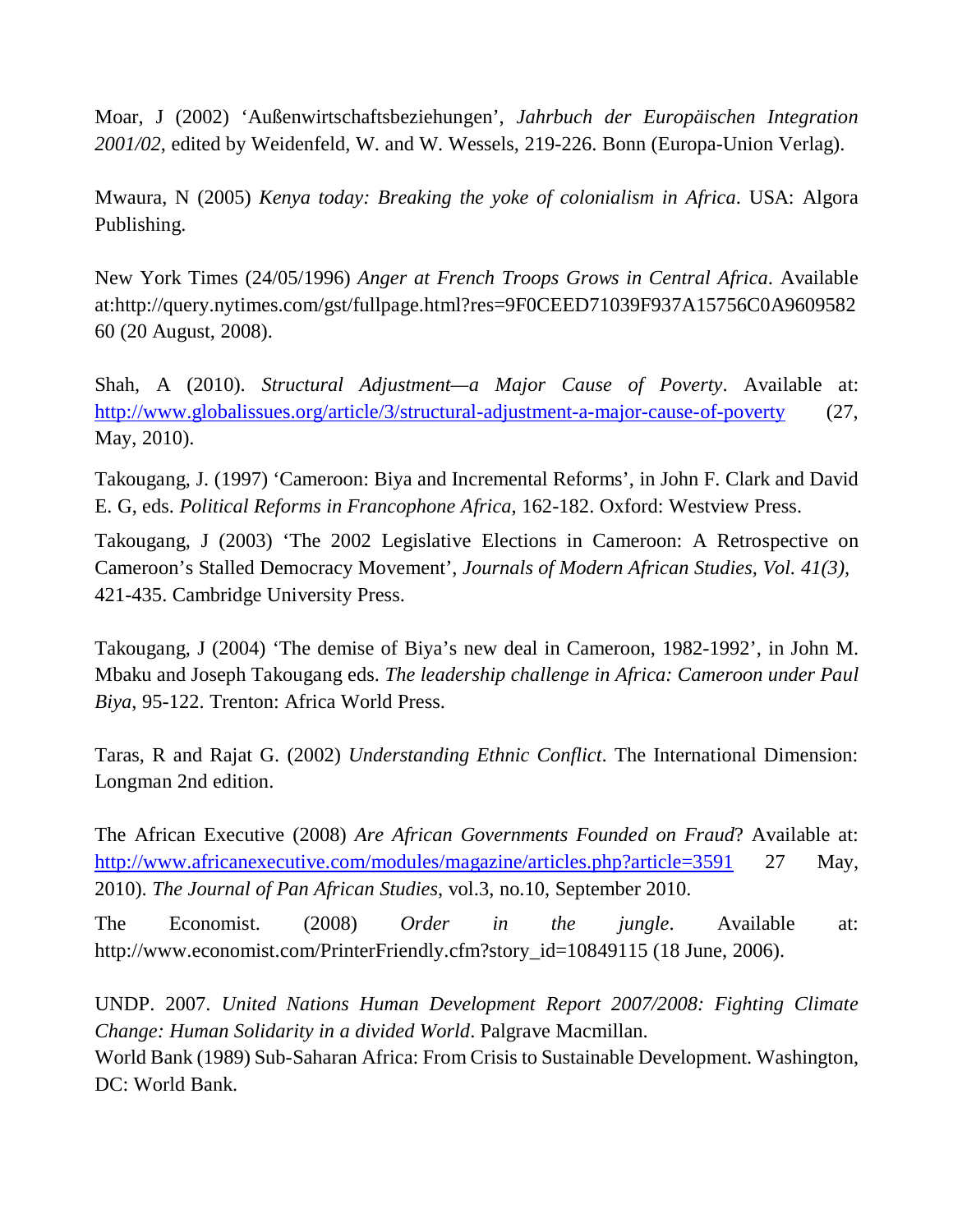Crawford. Y (1986) 'Zaire and Cameroon', in Peter Duignan and Robert H. Jackson *eds. Politics and Government in African States 1960 – 1985*, 120-149. Standford/California: Hoover Institute Press.

Wallerstein I. (2004), World-Systems Analysis: An Introduction. Durham: Duke University Press.

Wallerstein, I. (1974), The Modern World-System I: Capitalist Agriculture and the Origins of the European World-Economy in the Sixteenth Century, in Robinson, W. I. (2011), "Globalization and the sociology of Immanuel Wallerstein: A Critical Appraisal" in International Sociology, 1-23.

World Bank (1981), Accelerated Development in Sub-Saharan Africa: An Agenda for Action. Washington, D C: The World Bank. Website: www.Afrik.com

Echezona, E. (1998). *International Policies in the Post Cold War Era.* Awka: Meks Publishers Ltd

Echezona, N (1993) *Hegemonism or A new World Order*. Awka: Meds link Press.

Ekekwe, E. (1986) *Class and State in Nigeria*. Lagos: Longman

NEPAD (2003). "Memorandum of Understanding on the African Peer group Mechanism". Midland: NEPAD Secretariat.

Babatunde, S. O., Opawole, A., & Akinsiku, O. E. (2012). Critical success factors in publicprivate partnership (PPP) on infrastructure delivery in Nigeria. *Journal of Facilities Management, 10*(3), 212-225. doi:10.1108/14725961211246018

Babbie, E. (2010). *The practice of social research* (12th ed.). Belmont, CA: Wadsworth.

Baets, W. (2011). Leadership and public governance: Complexity, uncertainty and societal responsibility. Retrieved from http://gsbblogs.uct.ac.za/walterbaets/2011/05/18/leadershipand-public

Cheema, G. S. (2005). *Building democratic institutions: Governance reform in developing countries.* New York, NY: Kumarian Press.

Deloitte Global Series (2012). Public governance and accountability*.* Retrieved from http://www.deloitte.com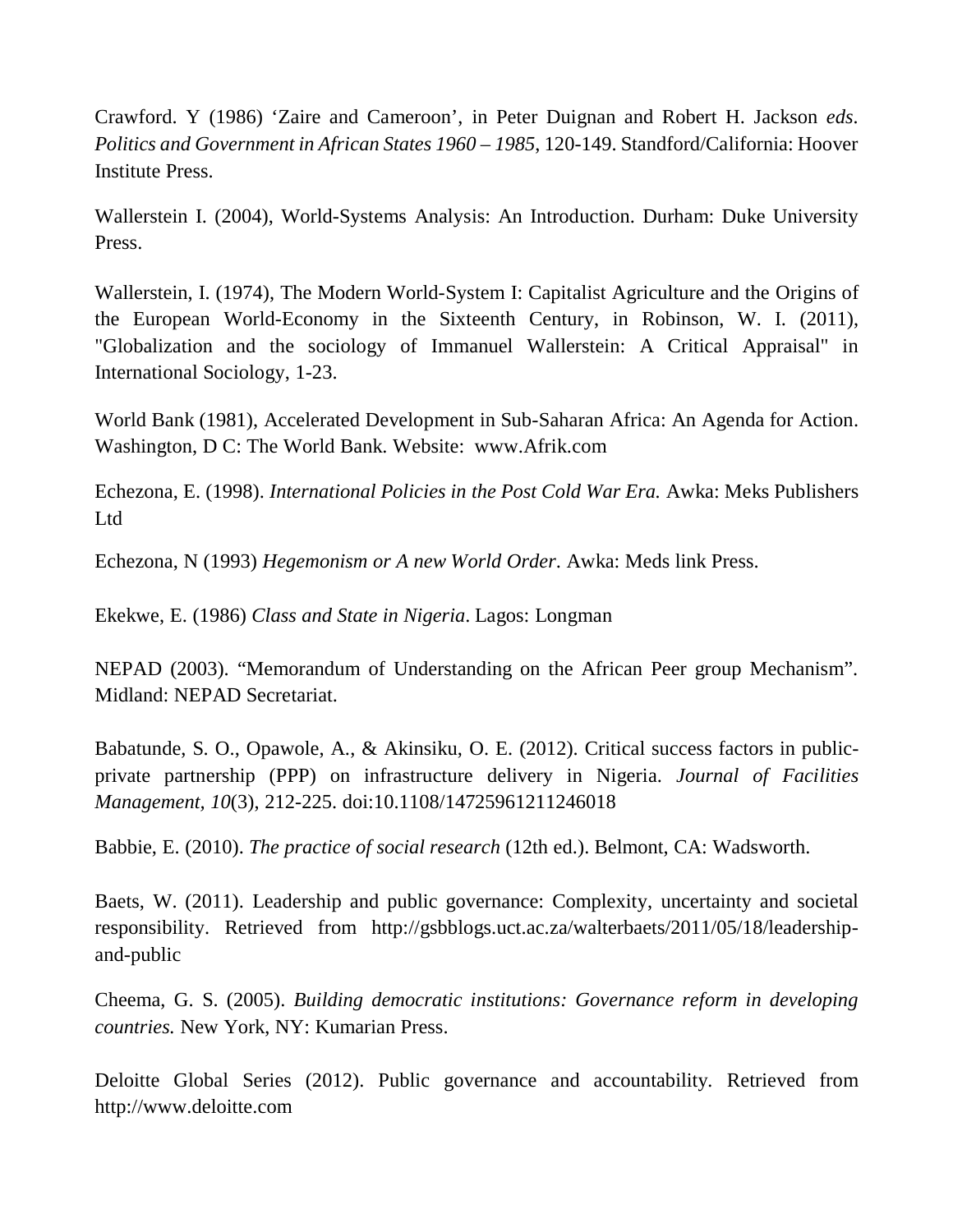Kemp, R., Parto, S., & Gibson, R. B. (2005). Governance for sustainable development: Moving from theory to practice. *International Journal of Sustainable Development, 8*(1/2), 12-30. doi:10.1504/IJSD.2005.007372

Kirkpatrick, D. L. (1994). *Evaluating training programs: The four levels.* San Francisco, CA: Berrett-Koehler.

Kouzes, J. M., & Posner, B. Z. (2002). *The leadership challenge* (3rd ed.). San Francisco, CA: Jossey-Bass.

Lawal, T., & Oluwatoyin, A (2011). National development in Nigeria: Issues, challenges and prospects. *Journal of Public Administration and Policy Research, 3*(9), 237-241. doi:10.5897/JPAR11.012

Lawal, G., & Tobi, A. (2006). Bureaucratic corruption, good governance and development: The challenges and prospects of institution building in Nigeria. *Journal of Applied Sciences Research, 2*(10), 642-649.Retrieved from http://www.aensiweb.com/jasr.html

Lietz, C. A., Langer, C. L., & Furman, R. (2006). Establishing trustworthiness in qualitative research in social work: Implication from a study regarding spirituality, *Qualitative Social Work, 5*(441).doi:10.1177/1473325006070288.

Madueke, C. N. (2008). *The role of leadership in governance: The Nigerian experience*  (Doctoral dissertation). Retrieved from ProQuest Dissertations & Theses 190 Database. (UMI No. 3320296)

Mbanefo, C. A. (2000). The role of engineering infrastructure in national development. In M. D. Abdullahi (Ed.), *Provision & maintenance of engineering infrastructure for technological development in Nigeria* (pp. 37-44). Kaduna, Nigeria. FahimtaPublishing Company.

Ngowi, H. P. (2009). Economic development and change in Tanzania since independence: The political leadership factor. *African Journal of Political Science and International Relations, 3*(4), 259-267. Retrieved from http://www.academicjournals.org/ajpsir/index.htm

Northouse, P. G. (2013). *Leadership: Theory and practice* (6th ed.).Thousand Oaks, CA: Sage.

Nwanolue, B. O. G., & Iwuoha, V. C. (2012). The Nigerian civil service and promotion of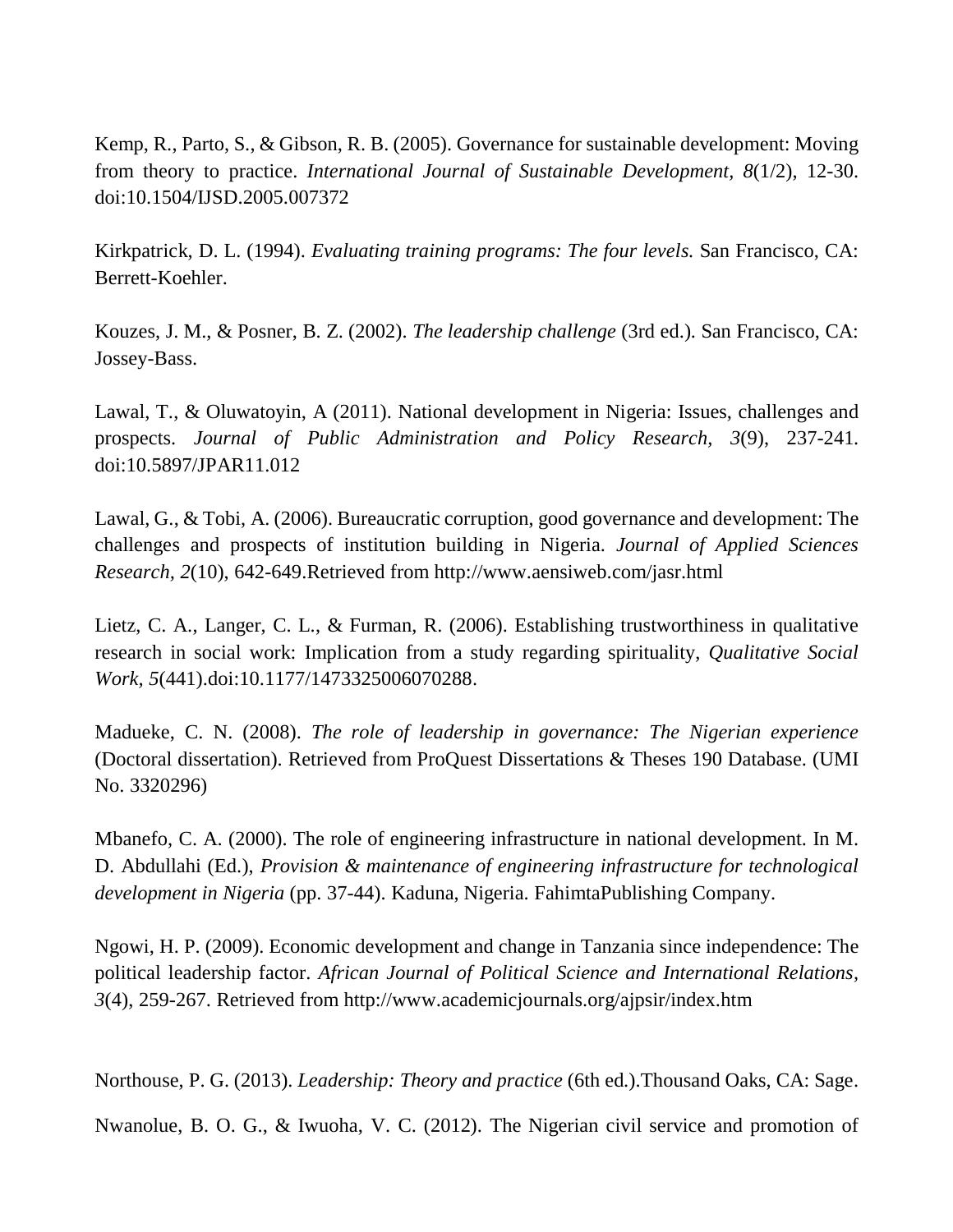sustainable human development: A critical analysis. *Arabian Journal of Business and Management Review, 1*(9), 12-21. Retrieved from http://www.arabianjbmr.com

Nzongola-Ntalaja, G. (2002). UNDP role in promoting good governance. Seminar for the International Guest at the Congress of the Labor Party, Oslo, Norway. Retrieved from http://www.um.edu.mt/\_data/assets/pdf\_file/0003/120837/2009\_4.pdf

Obadan, M. I. (2003). *National development planning and budgeting in Nigeria: Some pertinent issues*. Lagos, Nigeria: Broadway Press Limited.

Ogbeidi, M. M. (2012). Political leadership and corruption in Nigeria since 1960: A socioeconomic analysis. *Journal of Nigerian Studies, 1*(2), 1-25.Retrieved from http://www.unh.edu/nigerianstudies/articles/Issue2/Political\_leadership.pdf

Ogbonna, B. C. (2012). Structural adjustment program (SAP) in Nigeria. An empirical assessment. *Journal of Banking, 6*(1), 19-40.Retrieved from www.academia.edu/

 Ogbonna, A. C. & Kalu, L. U. (2012). Public procurement reform in developing countries: A critique of the real estate context in the Nigerian case. *International* 192 *Journal of Management Sciences and Business Research, 1*(8), 65-77. Retrieved from http://www.ijmsbr.com/

Ogbuagu, U., Ubi, P., & Effiom, L. (2014). Corruption and infrastructure decay: Perceptible evidence from Nigeria. *Journal of Economics and Sustainable Development, 5*(10), 20-27. Retrieved from http://www.iiste.org/Journals/

Ogu, V. I. (2000). Stakeholders' partnership approach to infrastructure provision and management in developing world cities: Lessons from the sustainable Ibadan project. *Human Settlement Development*, *111*, 1-18. doi:10.1016/S0197-3975(00)00015-1

Ogujiuba, K., & Obiechina, M. E. (2011). Financial sector reforms in Nigeria: Issues and challenges. *International Journal of Business and Management, 6*(6), 222-233. doi:10.5539/ijbm.v6n6p222

Ojo, E. O. (2012). Leadership crisis and political instability in Nigeria, 1964-1966: The personalities, the parties and the policies. *Global Advanced Research Journal of History, Political Science and International Relation.1*(1), 6-17.Retrieved from http://www.garj.org/garjhpsir/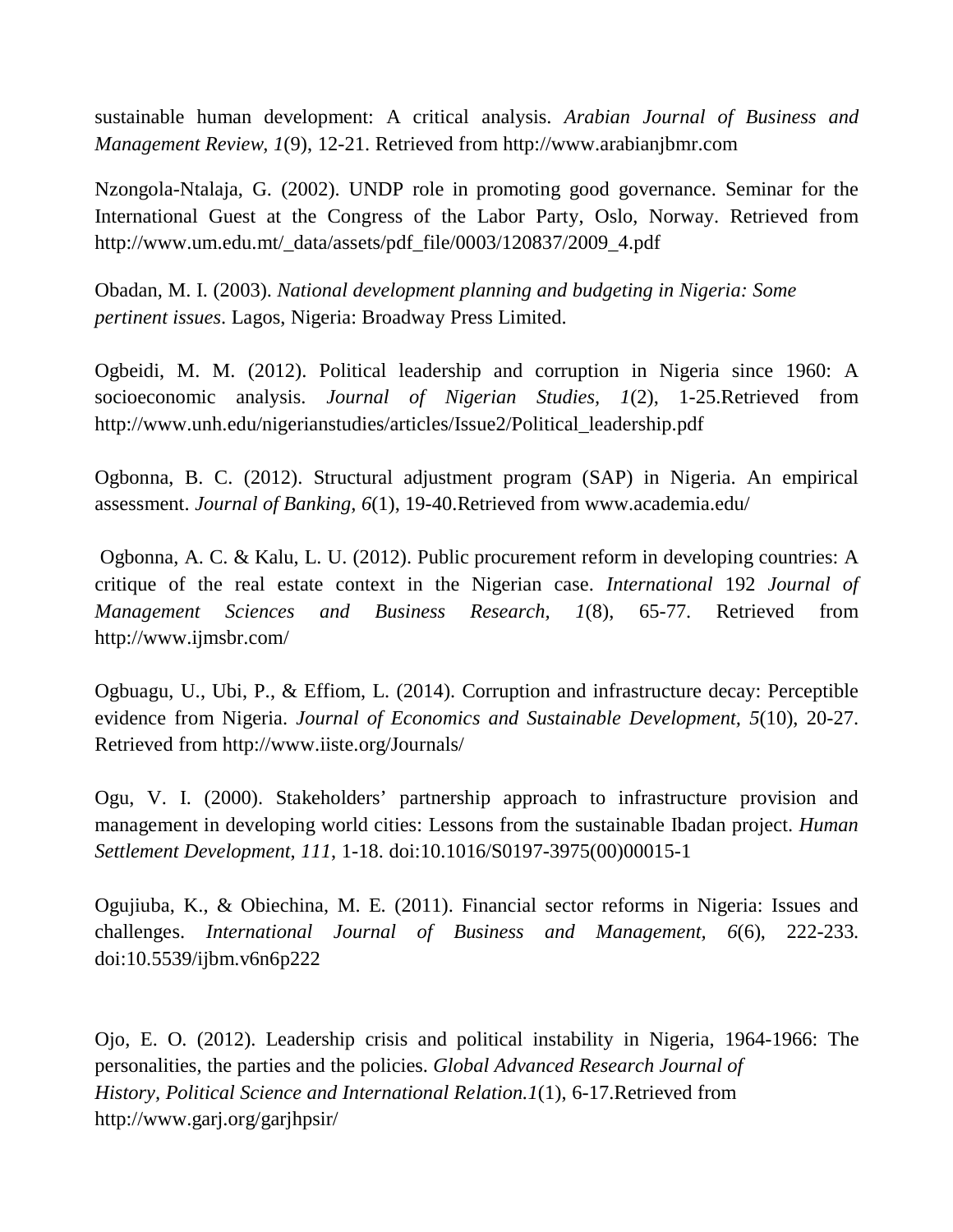Okonjo-Iweala, N. (2012). *Reforming the unreformable: Lessons from Nigeria*. Cambridge, MA: The MIT Press.

Okonjo-Iweala, N. & Osafo-Kwaako, P. (2007). Nigeria's economic reforms: Progress and challenges. Retrieved from http://www.brokings.edu/research/papers/200 Transparency

International (2014). Nigeria: Corruption and Insecurity. Retrieved fromhttp://www.transparency.org.

Transparency International (2013). Transparency and accountability. United States Agency for International Development (USAID). Retrieved fromhttp://www.usaid.gov/pdf\_docs/PDACP977.pdf

Trochim, W. M. K., & Donnelly, J. P. (2008). *The research methods knowledge base*. Mason, OH: Centage Learning.

Udoka, C. A., & Anyingang, R. A. (2012). The effects of privatization on economic growth on Nigeria: 1979-2007 in retrospect. *International Journal of Economic Development, Research and Investment. 3*(2), 25-35. Retrieved from http://www.icidr.org/

United Nations (2007). Public governance indicators: A literature review. Retrieved from http://unpan1.un.org

World Bank Group (2002). Nigeria governance and corruption diagnostic study. Analysis of survey results. Final Report. Nigeria. Retrieved from http://www.docstoc.com

Wright, P. (1996). *Managerial leadership*. London: Routledge.

Yin, R. K. (2003). *Case study research: Design and methods* (3rd ed.). Thousand Oaks, CA: Sage.

Alemazung, J. (2011)'Leadership flaws and fallibilities impacting democratization processes, governance and functional statehood in Africa', African Journal of Political Science and International Relations.

Amadi, S. (2007) Colonial Legacy, Elite Dissension and the Making of the Genocide: The Story of Biafra. Available at: http://howgenocidesend.ssrc.org/Amadi/printable.html (03 March<sub>2008</sub>).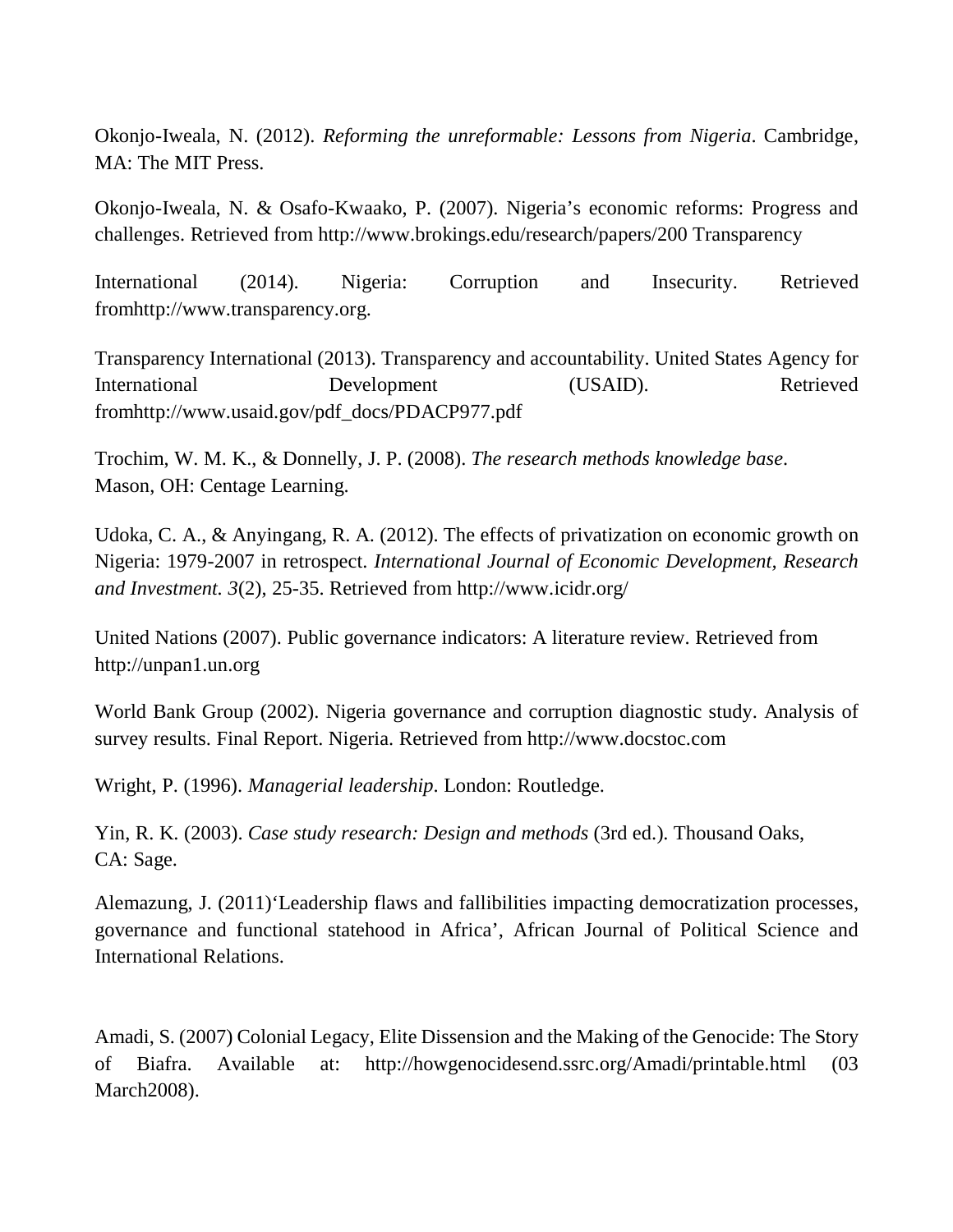Amoo, S. G. (1997) The challenge of ethnicity and conflicts in Africa: The need for a new paradigm. Emergency Response Division, United Nations Development Program.

Asiimwe, A (2010). Rwanda census puts genocide death toll at 937,000. Available at: http://www.alertnet.org/thefacts/reliefresources/108117321274.htm (12 May, 2010).

Bates, R. H (1999) 'The Economic Bases of Democratization', in Richard Joseph, ed. State, Conflict, and Democracy in Africa, 83-94. Boulder/London: Lynne Rienner Publishers.

Blanton.R, David T. Mason and Brian A (2001). 'Colonial Style and Post-Colonial Ethnic Conflict in Africa,' Journal of Peace Research, Vol. 38, No. 4, 473-491.

Brown, S. (2005) 'Foreign Aid and Democracy Promotion: Lessons from Africa. The European Journal of Development Research, 179–198. Vol.17, No. 2. Available at: http://aix1.uottawa.ca/~brown/pages/Stephen\_Brown\_EJDR.pdf (21 August, 2008).

Dye, C P (2008). Why is Africa the poorest continent? Available at: http://www.gresham.ac.uk/uploads/Why%20is%20Africa%20still%20the%20poorest%20con tinent.ppt (18 June, 2008).

CIA World Fact Book (2009) Equatorial Guinea. Available at:https://www.cia.gov/library/publications/the-world-factbook/geos/ek.html (20 May, 2010).

Clapham, C (1985). Third World Politics. University of Wisconsin Press. Herbst, J (2000) States and Power in Africa: Comparative Lessons in Authority and Control. Princeton/New Jersey: Princeton University Press.

Hochschild, A (1998) King Leopold's Ghost: A Story of Greed, Terror, and Heroism in Colonial Africa. New York: Macmillan.

IREN (2009) Divorce Africa from the World Bank and IMF: Reflections on an Abusive Relationship by James Shikwati. Available at: http://www.irenkenya.com/modules/articles/index.php?article\_title\_id=30 (27 May, 2010).

Khor, M. (2005). Structural Adjustment: A major cause of poverty. Available at: http://www.globalissues.org/article/3/structural-adjustment-a-major-cause-of-poverty (21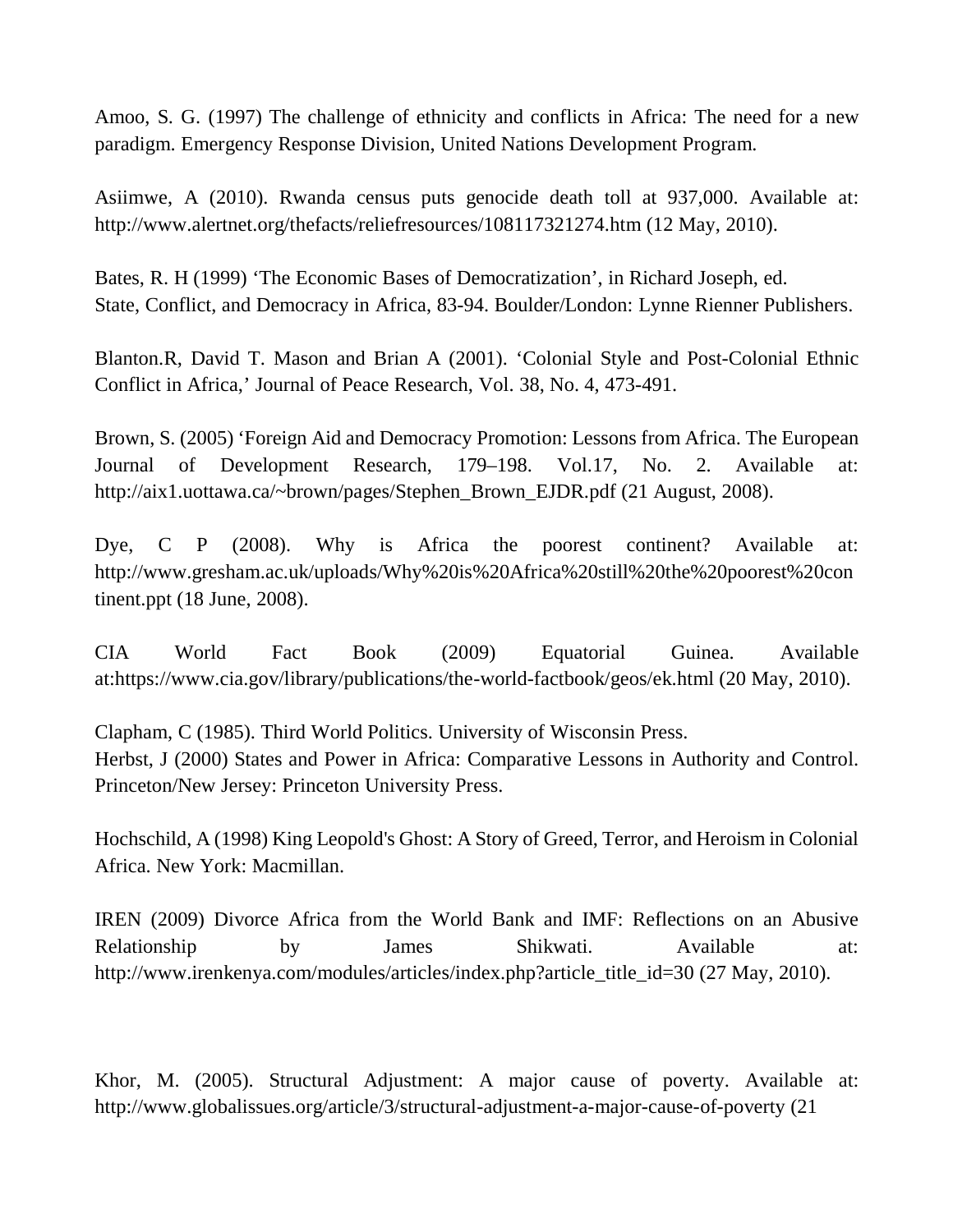September, 2008).

Lonsdale, J (1986). 'Political Accountability in African History', in Patrick Chabal, ed. Political Domination in Africa, 126-157. Cambridge: Cambridge University Press. The Journal of Pan African Studies, vol.3, no.10, September 2010

Mosley, P. (1996), "The Failure of Aid and Adjustment Policies in Sub-Saharan Africa: Counter-examples and Policy Proposals", Journal of African Economies, 5, 406-443.

Myrdal, G. (1968), Asian Drama: An Inquiry Into the Poverty of Nations (New York: Pantheon).

Nabudere, D. (1981), The Political Economy of Imperialism (London: Zed Press).

Nelson, R. (1997), "How New is New Growth Theory?", Challenge, September-October, 29- 58.

Onimode, B. (1988), The Political Economy of the African Crisis (London: Zed Press).

Raply, J. (1994), "The Ivorian Bourgeoisie", in B. Berman and C. Leys (eds.), African Capitalists in African Development (Boulder, Colorado: Lynne Rienner).

Rodrik, D. (1995), "Trade and Industrial Policies", in J. Berman and T.N. Srinivasan (eds.), Handbook of Development Economics (Amsterdam: Elvesier Science, B.V).

Rothchild, D. (1994), "Structuring State-Society Relations in Africa", in J. Widner (ed.), Economic Change and Political Liberalisation in Sub-Saharan Africa (Baltimore: Johns Hopkins University Press).

Rowstow, W.W. (1960), The States of Economic Growth: A Non-Communist Manifesto (Cambridge, Massachusetts).

Sachs, J.D. and M. Warner (1995), "Natural Resources and Economic Growth" (Cambridge, Massachusetts: Harvard Institute for International Development).

Acemoglu, D, Simon J, and James A. R. (2002). An African success story: Botswana. CEPR Discussion Paper 3219. London: Centre for Economic Policy Research. DOI : 10.2139/ssrn.290791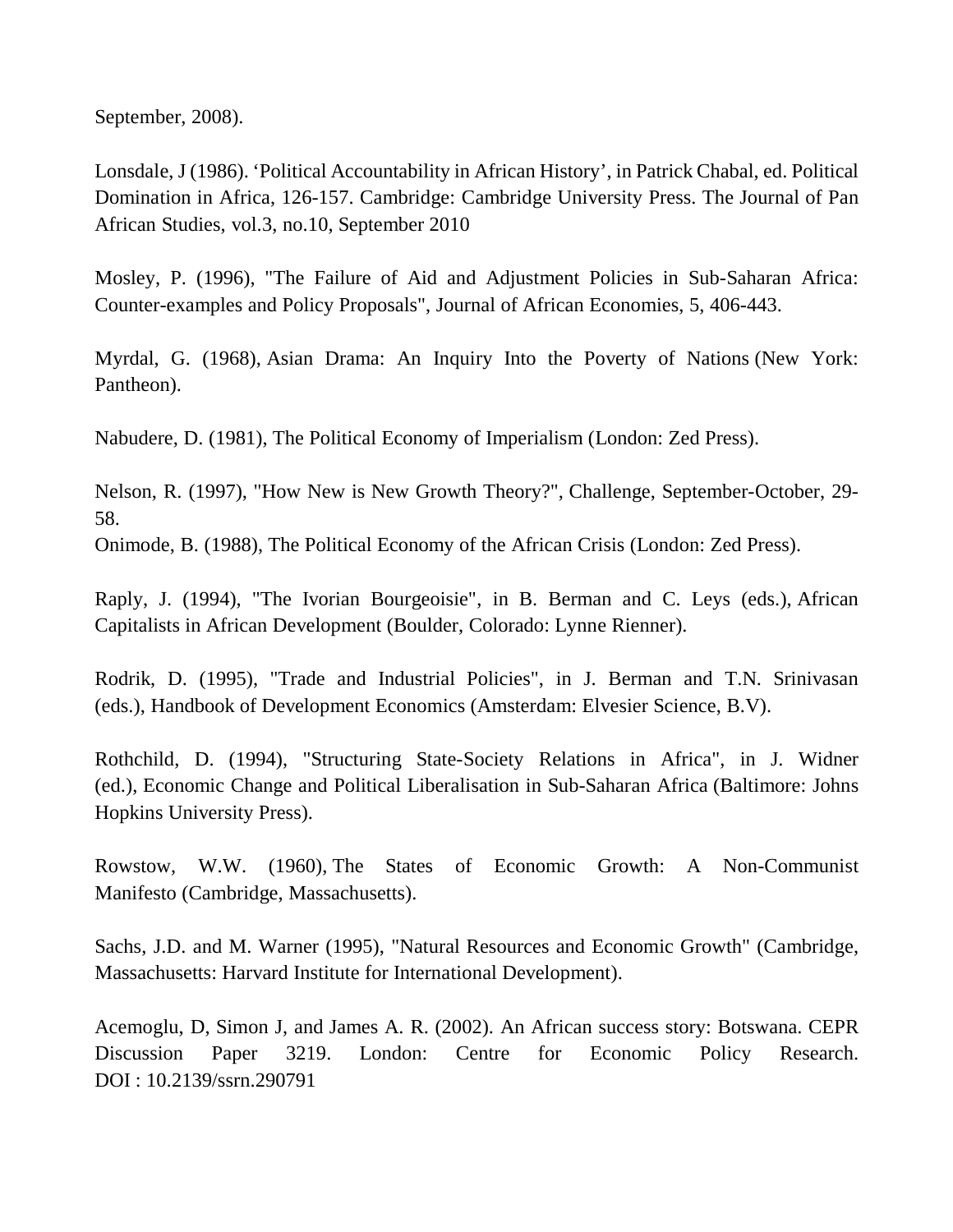Ajayi, J. F. (1969). Colonialism: An episode in African history. In Colonialism in Africa, 1870- 1960, vol. 1, The history and politics of colonialism, 1870-1914, ed. L. H. Gann and Peter Duignan, 137–46. Cambridge: Cambridge University Press.

Amin, S. (1972). L'Afrique de l'Ouest bloquée. Paris: Editions de Minuit.

Arcand, J.L, Patrick G, and Sylviane G. J. (2000). How to make a tragedy: On the alleged effects of ethnicity on growth. Journal of International Development 20, no. 7, 925-38.

Austen, R. A. (1987). African economic history: Internal development and external dependency. London: James Currey.

Austin, G. (1993). Indigenous credit institutions in West Africa,1750-1960. In Local Suppliers of Credit in the Third World, 1750-1960, ed. Gareth Austin and Kaoru Sugihara, 93-159. London: Macmillan.

### **Assignment File**

Assignment files and marking scheme will be made available to you. This file presents you with details of the work you must submit to your tutor for marking. The marks you obtain from these assignments shall form part of your final mark for this course. Additional information on assignments will be found in the assignment file and later in this Course Guide in the section on assessment.

There are four assignments in this course. The four course assignments will cover:

Assignment 1 - All TMAs' question in Units  $1 - 4$  (Module 1 and 2)

Assignment 2 - All TMAs' question in Units  $5 - 8$  (Module 2 and 3)

Assignment 3 - All TMAs' question in Units 9 – 13 (Module 3 and 4)

Presentation Schedule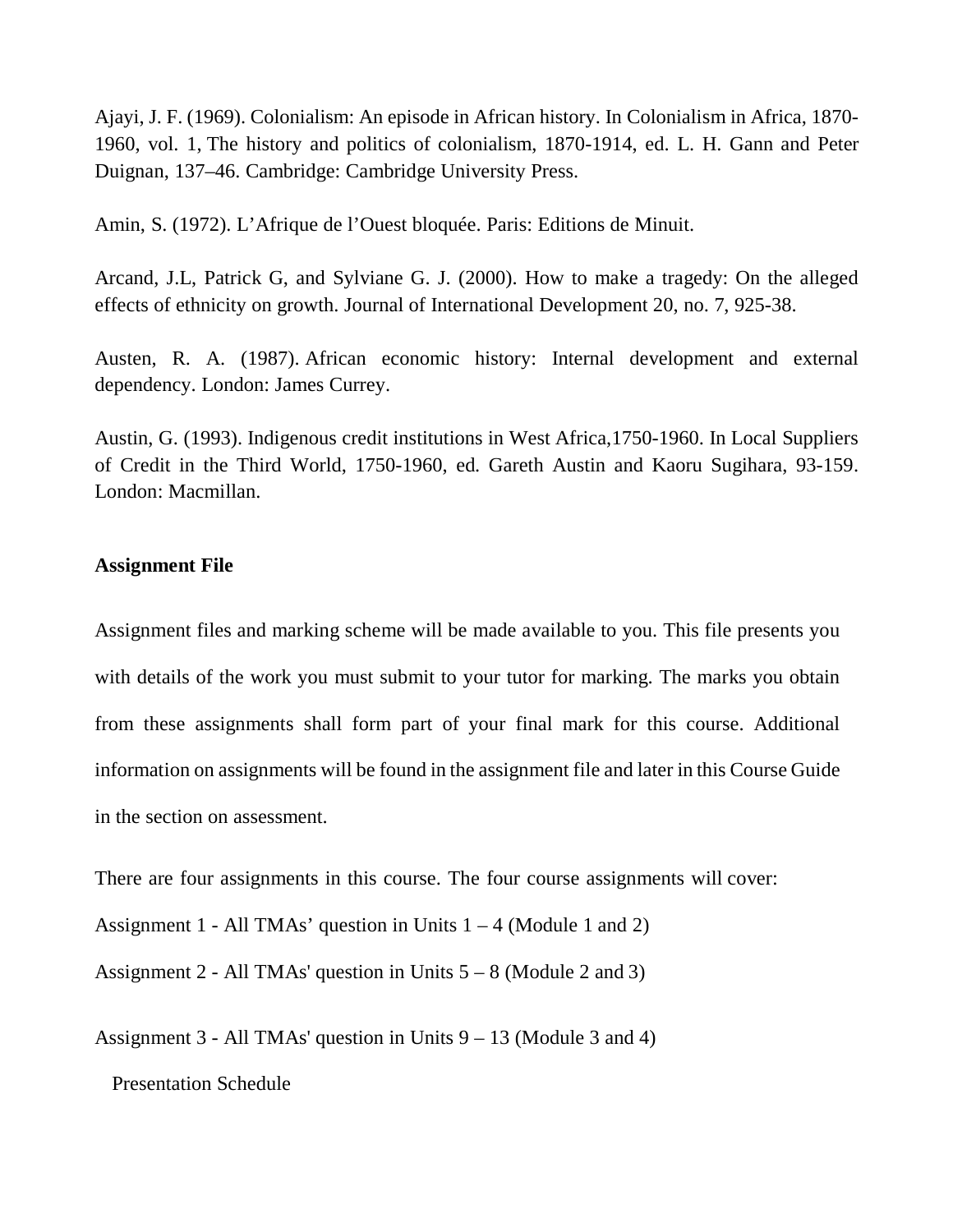The presentation schedule included in your course materials gives you the important dates for this year for the completion of tutor-marking assignments and attending tutorials.

Remember, you are required to submit all your assignments by due date. You should guide against falling behind in your work.

#### Assessment

There are two types of the assessment of the course. First are the tutor-marked assignments; second, there is a written examination.

In attempting the assignments, you are expected to apply information, knowledge and techniques gathered during the course. The assignments must be submitted to your tutor for formal Assessment in accordance with the deadlines stated in the Presentation Schedule and the Assignments File. The work you submit to your tutor for assessment will count for 30 % of your total course mark.

At the end of the course, you will need to sit for a final written examination of three hours' duration. This examination will also count for 70% of your total course mark.

Tutor-Marked Assignments (TMAs)

There are four tutor-marked assignments in this course. You will submit all the assignments. You are encouraged to work all the questions thoroughly. The TMAs constitute 30% of the total score.

Assignment questions for the units in this course are contained in the Assignment File. You will be able to complete your assignments from the information and materials contained in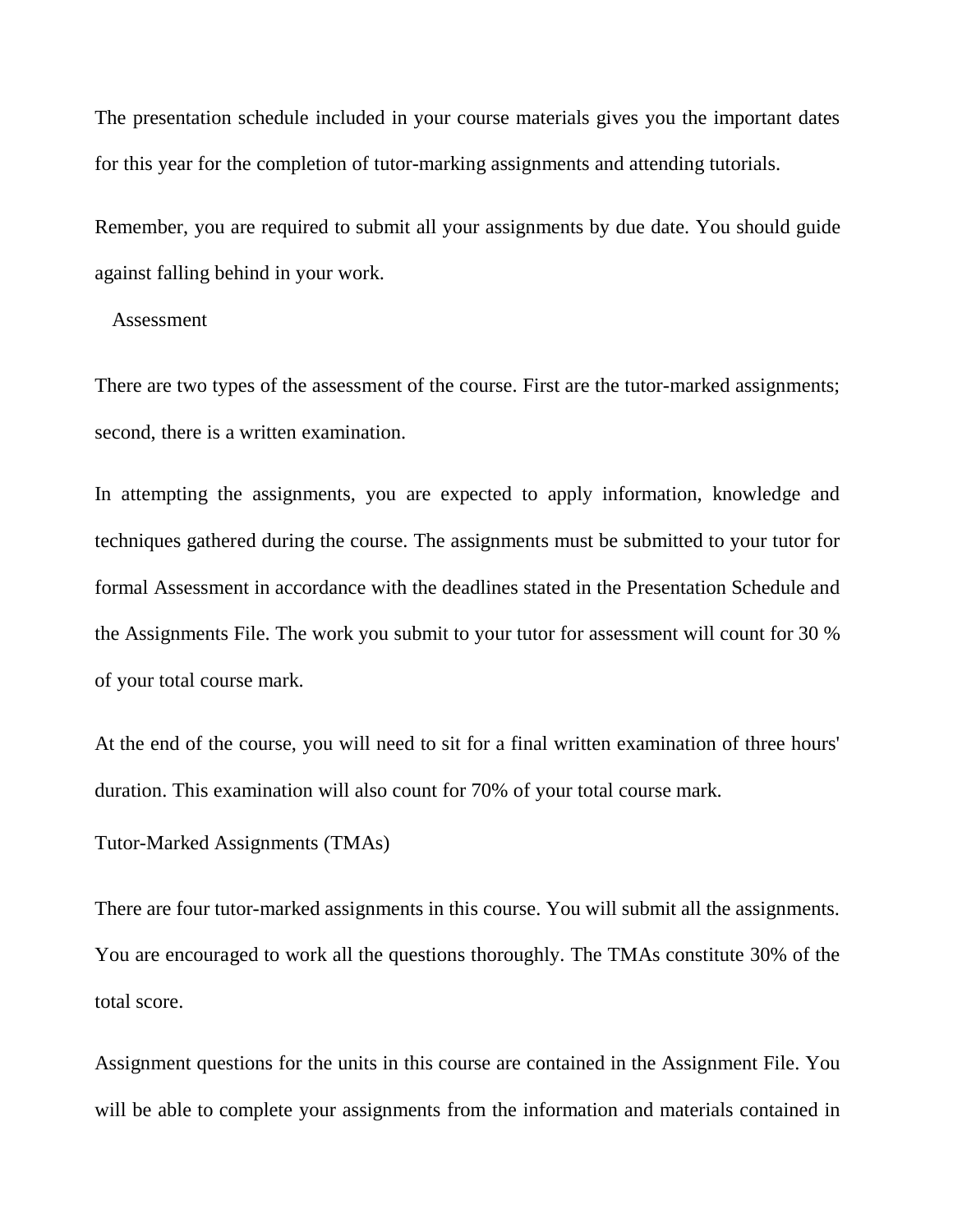your set books, reading and study units. However, it is desirable that you demonstrate that you have read and researched more widely than the required minimum. You should use other references to have a broad viewpoint of the subject and also to give you a deeper understanding of the subject.

When you have completed each assignment, send it, together with a TMA form, to your tutor. Make sure that each assignment reaches your tutor on or before the deadline given in the Presentation File. If for any reason, you cannot complete your work on time, contact your tutor before the assignment is due to discuss the possibility of an extension. Extensions will not be granted after the due date unless there are exceptional circumstances.

Final Examination and Grading

The final examination will be of three hours' duration and have a value of 70% of the total course grade. The examination will consist of questions which reflect the types of selfassessment practice exercises and tutor-marked problems you have previously encountered. All areas of the course will be assessed

Revise the entire course material using the time between finishing the last unit in the module and that of sitting for the final examination to. You might find it useful to review your selfassessment exercises, tutor-marked assignments and comments on them before the examination. The final examination covers information from all parts of the course.

Course Marking Scheme

The Table presented below indicates the total marks (100%) allocation.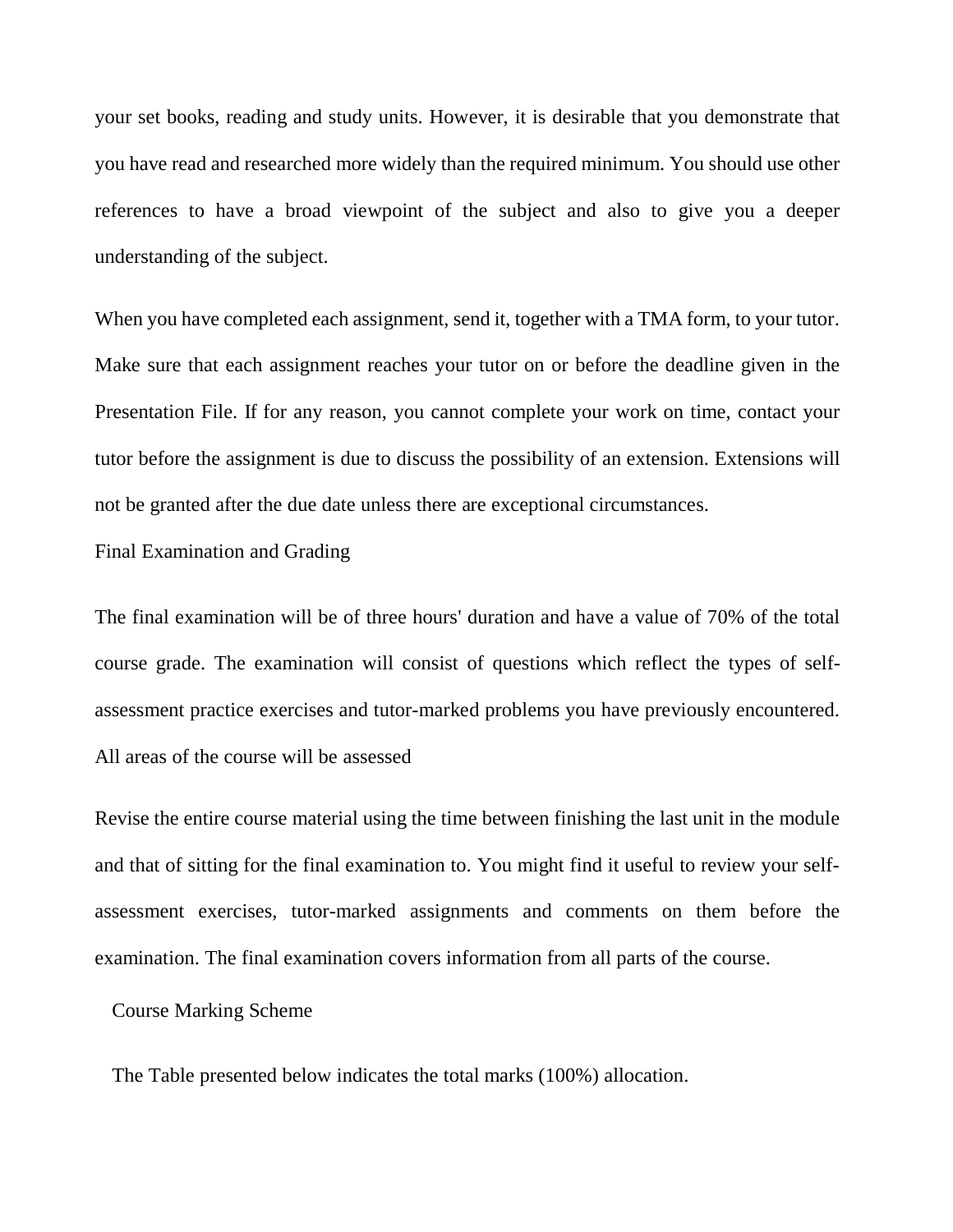| Assignment                                              | <b>Marks</b> |
|---------------------------------------------------------|--------------|
| Assignments (Best three assignments out of four that is | 30%          |
| marked)                                                 |              |
| <b>Final Examination</b>                                | 70%          |
| Total                                                   | 100%         |

# Course Overview

The Table presented below indicates the units, number of weeks and assignments to be taken by you to successfully complete the course, Development Trends in Africa (DES 417).

| Units                                      | Title of Work                              | Week's         | Assessment    |  |
|--------------------------------------------|--------------------------------------------|----------------|---------------|--|
|                                            |                                            | Activities     | (end of unit) |  |
|                                            | <b>Course Guide</b>                        |                |               |  |
| Module 1 DEFINITION AND SCOPE OF MIGRATION |                                            |                |               |  |
| 1                                          | Concepts and Principles                    | of Week $1&$   | Assignment 1  |  |
|                                            | Development in Africa                      | $\overline{2}$ |               |  |
| $\overline{2}$                             | Colonialism Week $3 &$<br>Pre-colonialism, |                | Assignment 2  |  |
|                                            | and Post-Colonialism                       | 4              |               |  |
| 3                                          | of<br>Economic Week 5<br>The<br>Nature     |                | Assignment 3  |  |
|                                            |                                            |                |               |  |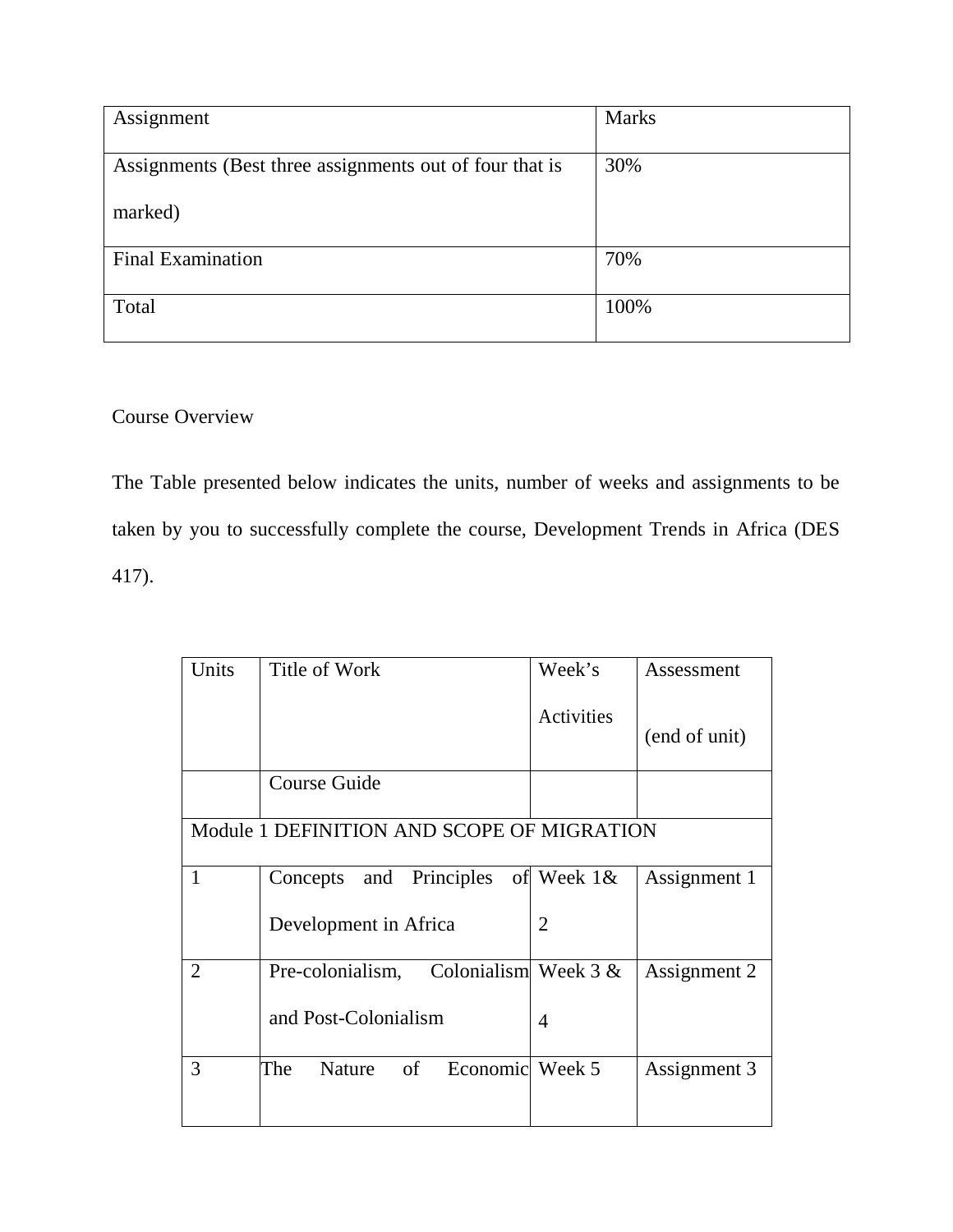|                                                             | <b>Relations between African States</b> |                                 |    |        |              |
|-------------------------------------------------------------|-----------------------------------------|---------------------------------|----|--------|--------------|
|                                                             |                                         | and the rest of the world       |    |        |              |
|                                                             |                                         |                                 |    |        |              |
| 4                                                           | African                                 | Theories                        | of | Week 6 | Assignment 4 |
|                                                             | Development                             |                                 |    |        |              |
| Module<br>2<br>Global Trends: Paradox of Progress in Africa |                                         |                                 |    |        |              |
| 1                                                           |                                         | Appraisal of Development Week 7 |    |        | Assignment 1 |
|                                                             |                                         | Strategies and Performance in   |    |        |              |
|                                                             | Africa                                  |                                 |    |        |              |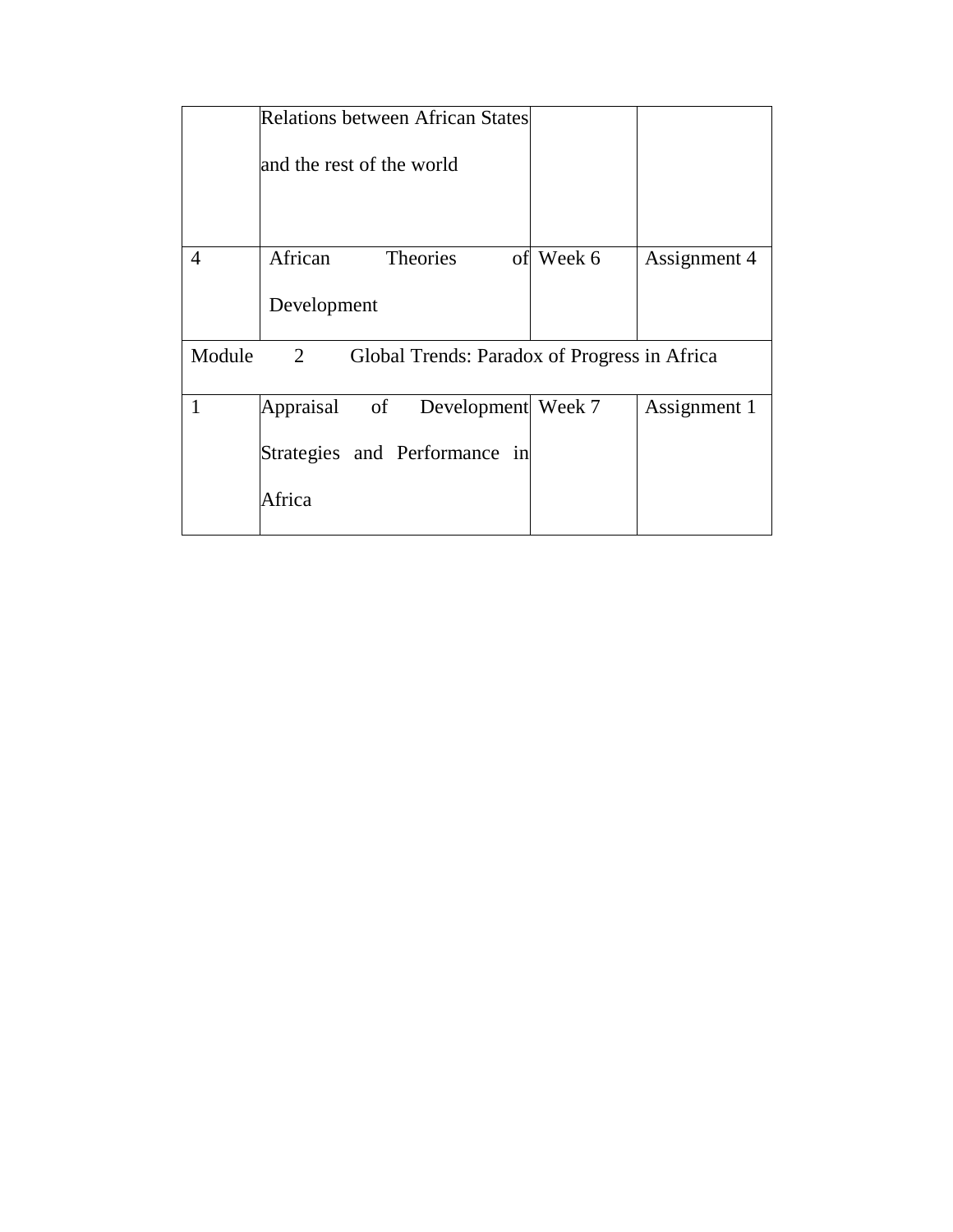| $\overline{2}$                                   | Comparative<br>Analysis                 | of Week 8           | Assignment 2 |  |
|--------------------------------------------------|-----------------------------------------|---------------------|--------------|--|
|                                                  | Development Experiences<br>in           |                     |              |  |
|                                                  | selected African Countries              |                     |              |  |
| 3                                                | Key Drivers of Development in Week 9    |                     | Assignment 3 |  |
|                                                  | Africa                                  |                     |              |  |
| $\overline{4}$                                   | Institutions<br>Leadership,             | and Week 10         | Assignment 4 |  |
|                                                  | Governance of Infrastructures in        |                     |              |  |
|                                                  | Africa                                  |                     |              |  |
| Module                                           | $\mathcal{E}$<br>TRENDS IN              | DEVELOPMENT FINANCE | <b>AND</b>   |  |
| ORGANIZATIONS FOR REGIONAL COOPERATION IN AFRICA |                                         |                     |              |  |
| $\mathbf{1}$                                     | Trade, Imperialism and its Week 11      |                     | Assignment 1 |  |
|                                                  | implications on development             |                     |              |  |
|                                                  | crisis in Africa                        |                     |              |  |
| $\overline{2}$                                   | Burden of Loan/Debt on Africa   Week 12 |                     | Assignment 2 |  |
| 3                                                | African financial institutions, Week 13 |                     | Assignment 4 |  |
|                                                  | corruption, conflict and Regional       |                     |              |  |
|                                                  | economic development                    |                     |              |  |
| $\overline{4}$                                   | Recent trends in Foreign Direct Week 14 |                     | Assignment 5 |  |
|                                                  | Investment (FDI) and Africa's           |                     |              |  |
|                                                  | export Portfolio                        |                     |              |  |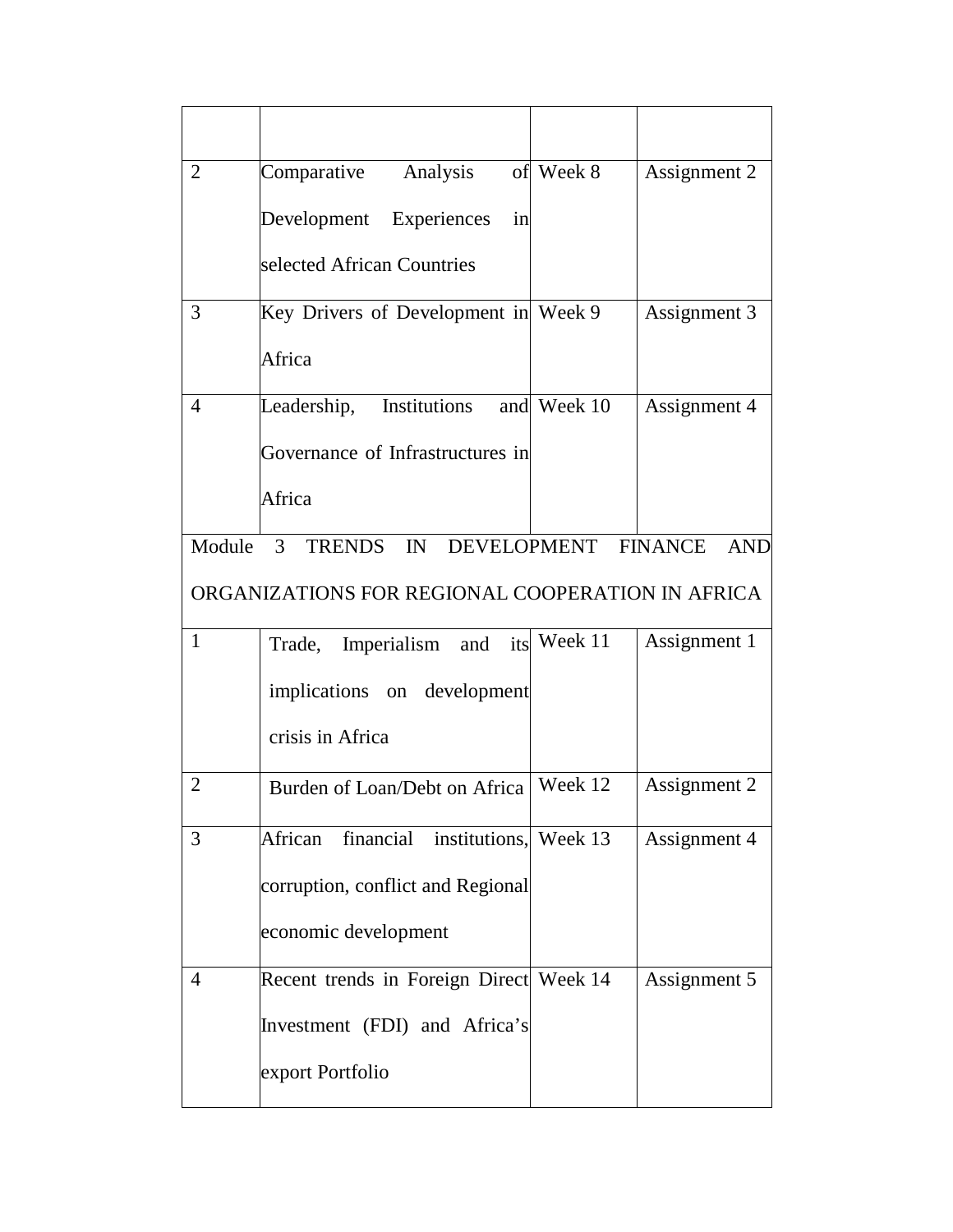#### How to Get the Most from this Course

In distance learning the study units replace the university lecturer. This is one of the great advantages of distance learning; you can read and work through specially designed study materials at your own pace and at a time and place that suit you best.

Think of it as reading the lecture instead of listening to a lecturer. In the same way that a lecturer might set you some reading to do, the study units tell you when to read your books or other material, and when to embark on discussion with your colleagues. Just as a lecturer might give you an in-class exercise, your study units provides exercises for you to do at appropriate points.

Each of the study units follows a common format. The first item is an introduction to the subject matter of the unit and how a particular unit is integrated with the other units and the course as a whole. Next is a set of learning objectives. These objectives let you know what you should be able to do by the time you have completed the unit.

You should use these objectives to guide your study. When you have finished the unit you must go back and check whether you have achieved the objectives. If you make a habit of doing this you will significantly improve your chances of passing the course and getting the best grade.

The main body of the unit guides you through the required reading from other sources. This will usually be either from your set books or from a readings section. Some units require you to undertake practical overview of historical events. You will be directed when you need to embark on discussion and guided through the tasks you must do.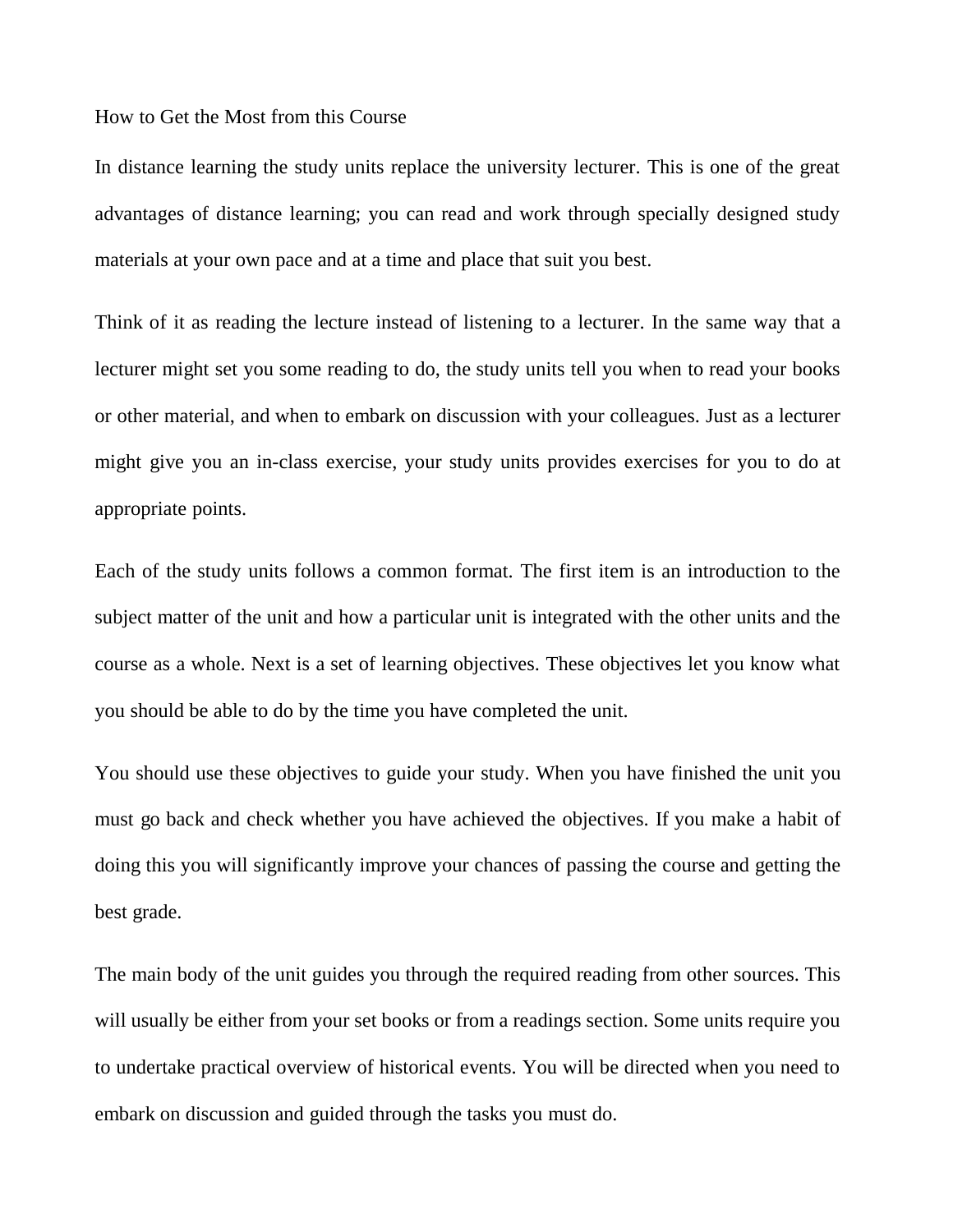The purpose of the practical overview of some certain historical economic issues are in twofold. First, it will enhance your understanding of the material in the unit. Second, it will give you practical experience and skills to evaluate economic arguments, and understand the roles of history in guiding current economic policies and debates outside your studies. In any event, most of the critical thinking skills you will develop during studying are applicable in normal working practice, so it is important that you encounter them during your studies.

Self-assessments are interspersed throughout the units, and answers are given at the ends of the units. Working through these tests will help you to achieve the objectives of the unit and prepare you for the assignments and the examination. You should do each self- assessment exercises as you come to it in the study unit. Also, ensure to master some major historical dates and events during the course of studying the material.

The following is a practical strategy for working through the course. If you run into any trouble, consult your tutor. Remember that your tutor's job is to help you. When you need help, don't hesitate to call and ask your tutor to provide it.

- 1. Read this Course Guide thoroughly.
- 2. Organize a study schedule. Refer to the `Course overview' for more details. Note the time you are expected to spend on each unit and how the assignments relate to the units. Important information, e.g. details of your tutorials, and the date of the first day of the semester is available from study centre. You need to gather together all this information in one place, such as your dairy or a wall calendar. Whatever method you choose to use, you should decide on and write in your own dates for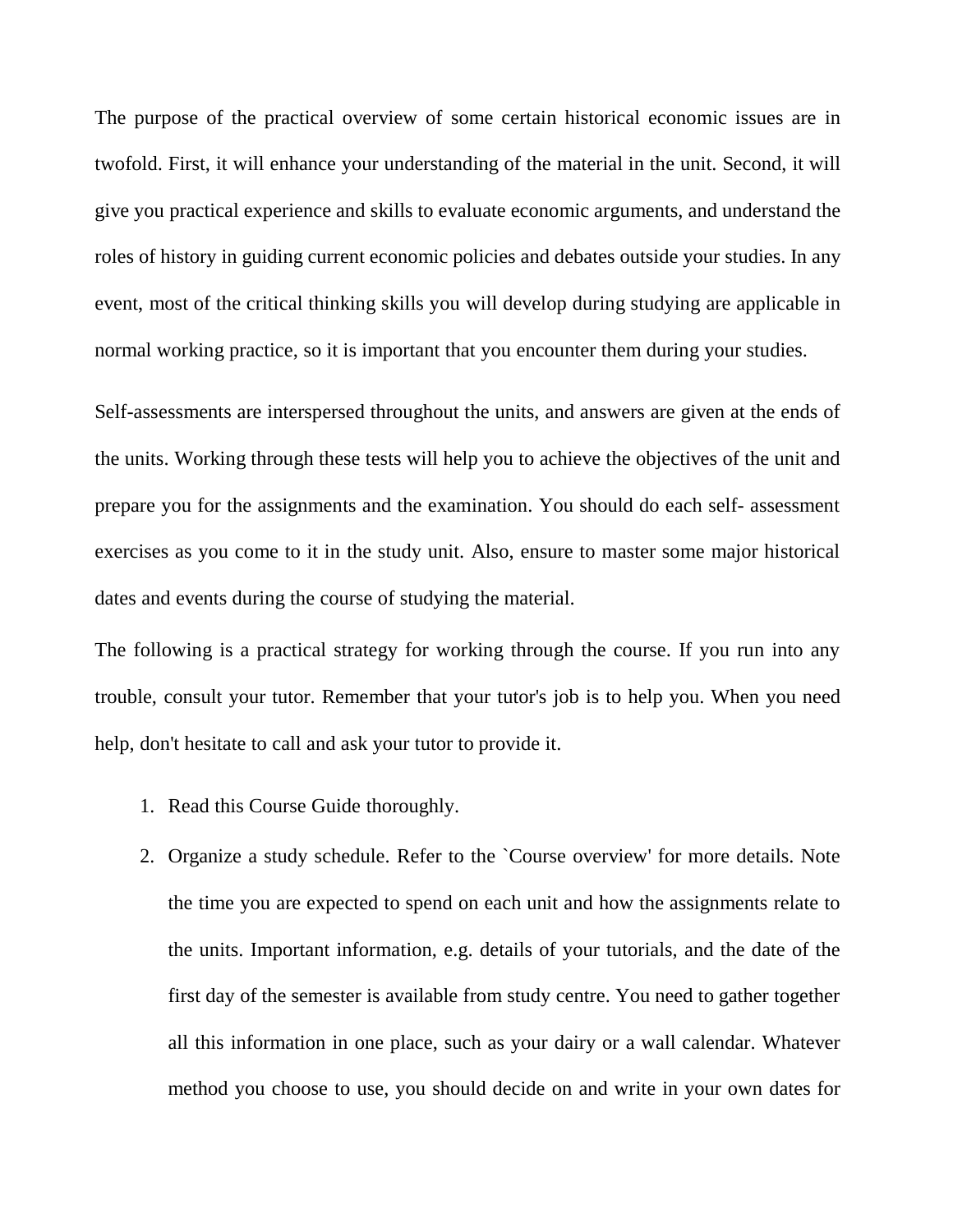working breach unit.

- 3. Once you have created your own study schedule, do everything you can to stick to it. The major reason that students fail is that they get behind with their course work. If you get into difficulties with your schedule, please let your tutor know before it is too late for help.
- 4. Turn to Unit 1 and read the introduction and the objectives for the unit.
- 5. Assemble the study materials. Information about what you need for a unit is given in the `Overview' at the beginning of each unit. You will also need both the study unit you are working on and one of your set books on your desk at the same time.
- 6. Work through the unit. The content of the unit itself has been arranged to provide a sequence for you to follow. As you work through the unit you will be instructed to read sections from your set books or other articles. Use the unit to guide your reading.
- 7. Up-to-date course information will be continuously delivered to you at the study centre.
- 8. Work before the relevant due date (about 4 weeks before due dates), get the Assignment File for the next required assignment. Keep in mind that you will learn a lot by doing the assignments carefully. They have been designed to help you meet the objectives of the course and, therefore, will help you pass the exam. Submit all assignments no later than the due date.
- 9. Review the objectives for each study unit to confirm that you have achieved them. If you feel unsure about any of the objectives, review the study material or consult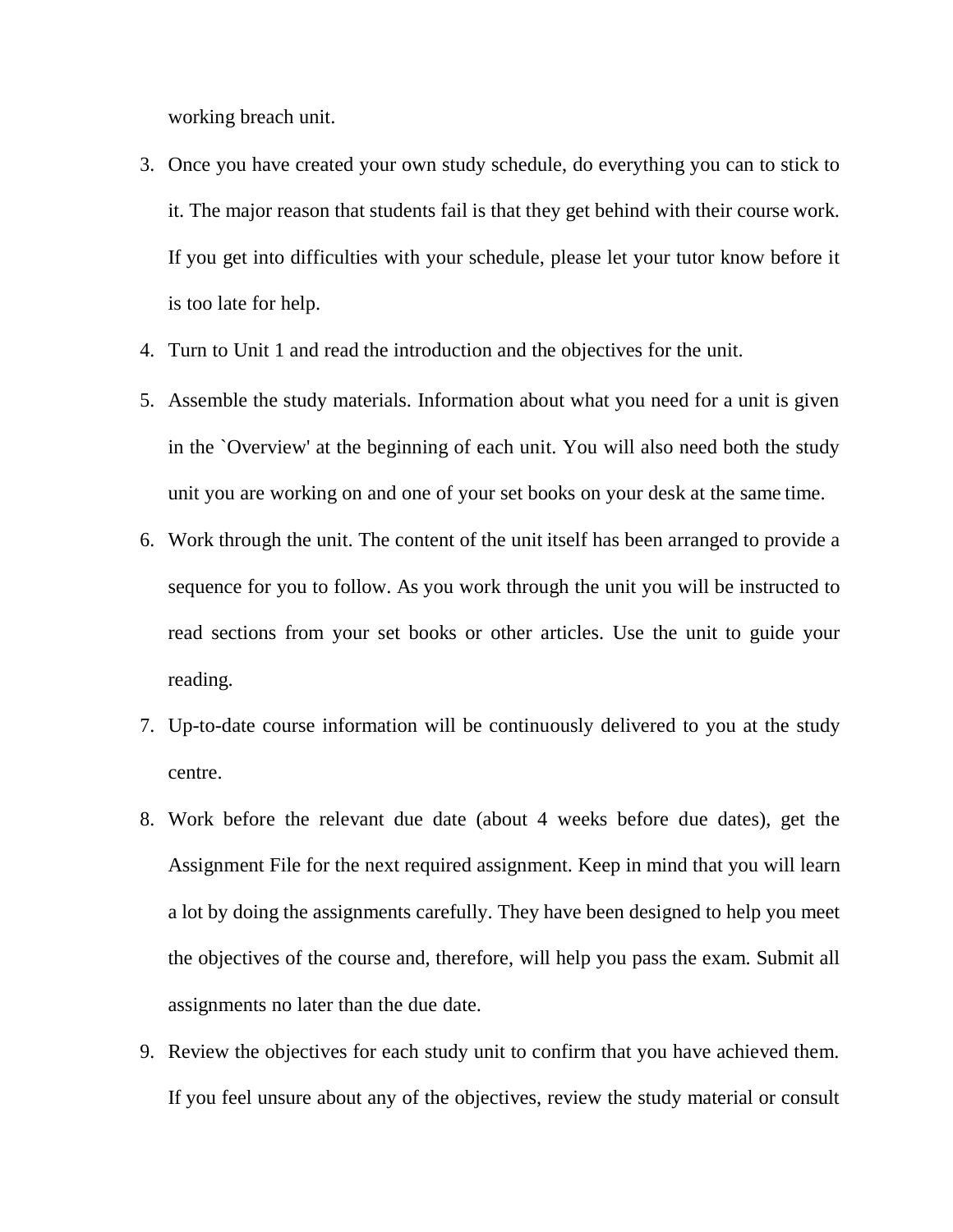your tutor.

- 10. When you are confident that you have achieved a unit's objectives, you can then start on the next unit. Proceed unit by unit through the course and try to pace your study so that you keep yourself on schedule.
- 11. When you have submitted an assignment to your tutor for marking do not wait for it return `before starting on the next units. Keep to your schedule. When the assignment is returned, pay particular attention to your tutor's comments, both on the tutor-marked assignment form and also written on the assignment. Consult your tutor as soon as possible if you have any questions or problems.
- 12. After completing the last unit, review the course and prepare yourself for the final examination. Check that you have achieved the unit objectives (listed at the beginning of each unit) and the course objectives (listed in this Course Guide).

Tutors and Tutorials

There are some hours of tutorials (2-hours sessions) provided in support of this course. You will be notified of the dates, times and location of these tutorials. Together with the name and phone number of your tutor, as soon as you are allocated a tutorial group.

Your tutor will mark and comment on your assignments, keep a close watch on your progress and on any difficulties you might encounter, and provide assistance to you during the course. You must mail your tutor-marked assignments to your tutor well before the due date (at least two working days are required). They will be marked by your tutor and returned to you as soon as possible.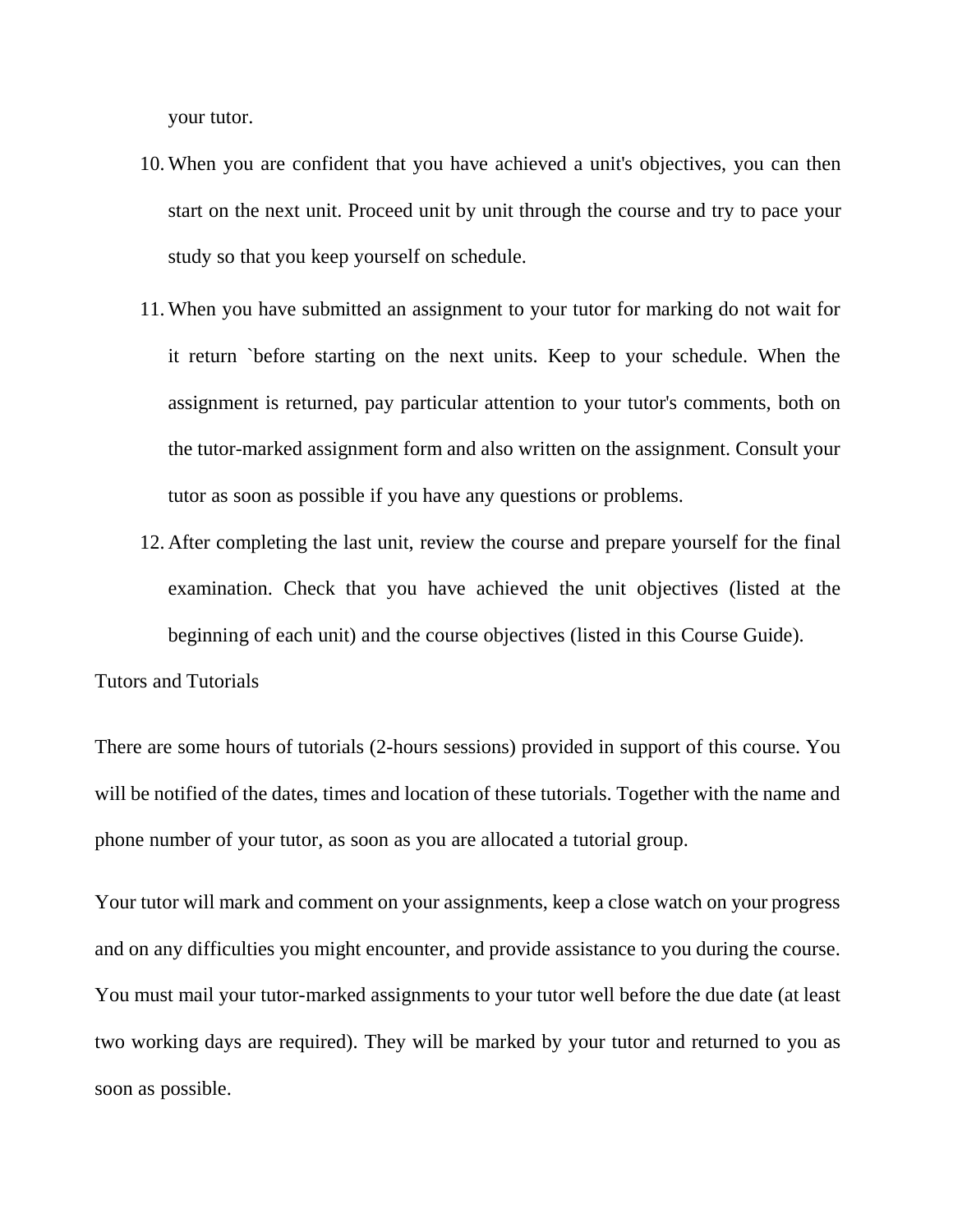Do not hesitate to contact your tutor by telephone, e-mail, or discussion board if you need help. The following might be circumstances in which you would find help necessary. Contact your tutor if.

- You do not understand any part of the study units or the assigned readings
- You have difficulty with the self-assessment exercises

• You have a question or problem with an assignment, with your tutor's comments on an assignment or with the grading of an assignment.

You should try your best to attend the tutorials. This is the only chance to have face to face contact with your tutor and to ask questions which are answered instantly. You can raise any problem encountered in the course of your study. To gain the maximum benefit from course tutorials, prepare a question list before attending them. You will learn a lot from participating in discussions actively.

#### Summary

Development trends in Africa (DES 417), as a course, exposes you to critical thinking in the areas of conceptualizing the meaning and principles of Development trends in Africa and how the complex demographic, economic, technological, urban and socio-political relationship of Africa interacts with its presents status to reflect the realities of Africa's transitions, and development questions or gaps when placed on a balance with other continents of the world. You will be vast in development theories, demographic theories, dependency theories, modernization theories and African political economic thoughts.. You will also be exposed to the various definitions, meaning and indicators of development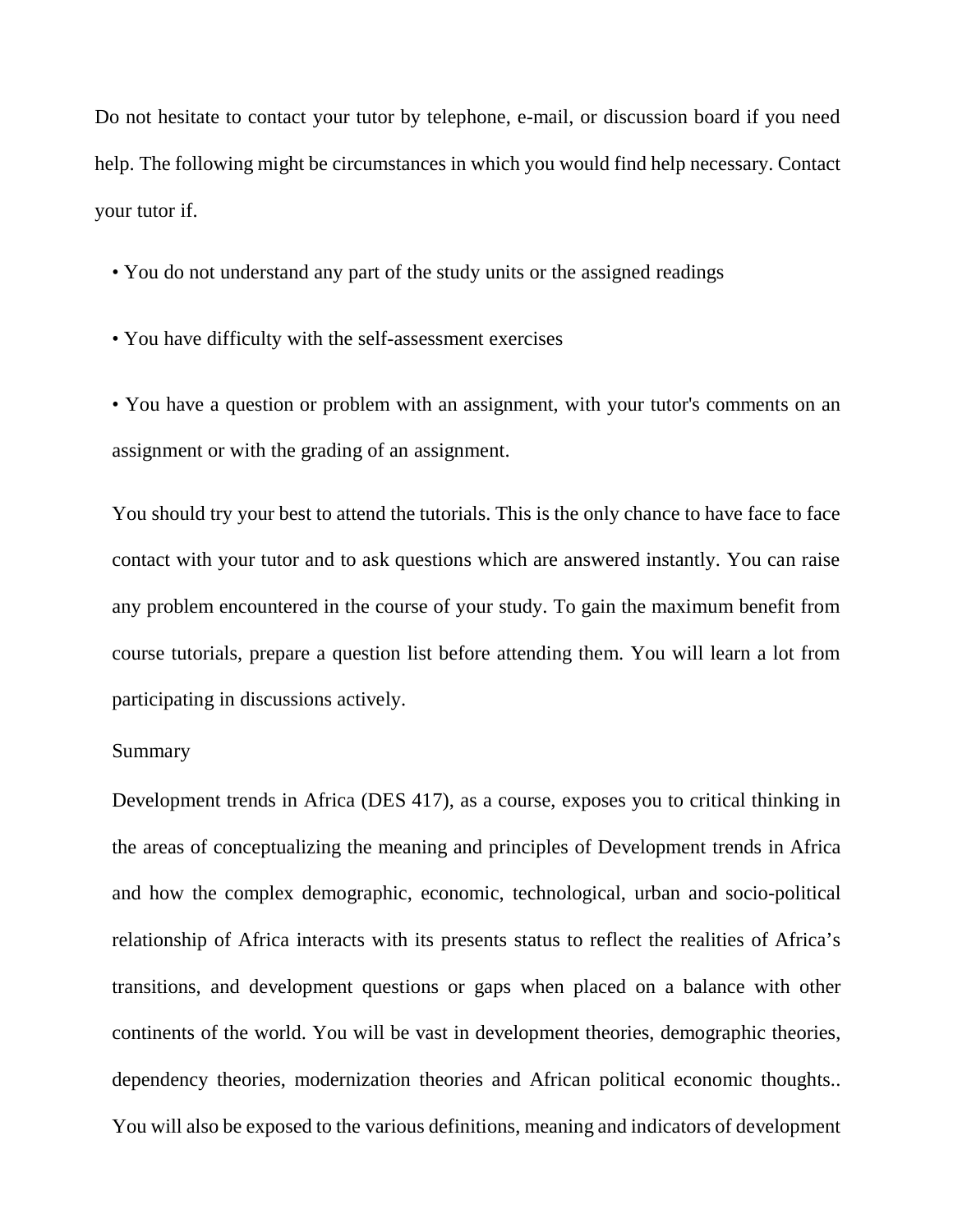inclinations within the African setting, a clear understanding of Key Concepts in development Analysis and socioeconomic growth Theories.

Other areas this study guide will expose you, is in the area of Trends and Development in Africa; Pre-colonialism, Colonialism and Post-Colonialism; The Nature of Economic relations between African States and the rest of the world; Appraisal of Development Strategies and Performance in Africa; Comparative Analysis of Development Experiences in selected African Countries; Key Drivers of Development in Africa, Leadership, Institutions and Governance of Infrastructures in Africa, Burden of Loan/Debt on Africa; Recent trends in Foreign Direct Investment (FDI) and Africa's export Portfolio; African Countries and Development Partners; Challenges of Development in Africa.

MODULE ONE: Contemporary Transformations and Development in Africa

UNIT 1 Concept and Principles of Development in Africa

UNIT 2 Pre-colonialism, Colonialism and Post-Colonialism

UNIT 3 The Nature of Economic Relations between African States and the rest of the world

UNIT 4 African Theories of Development

#### **CONTENTS**

1.0 Introduction

## 2.0 Objectives

### 3.0 Main contents

3.1 Definitions of Basic Concepts and Principles of Development in Africa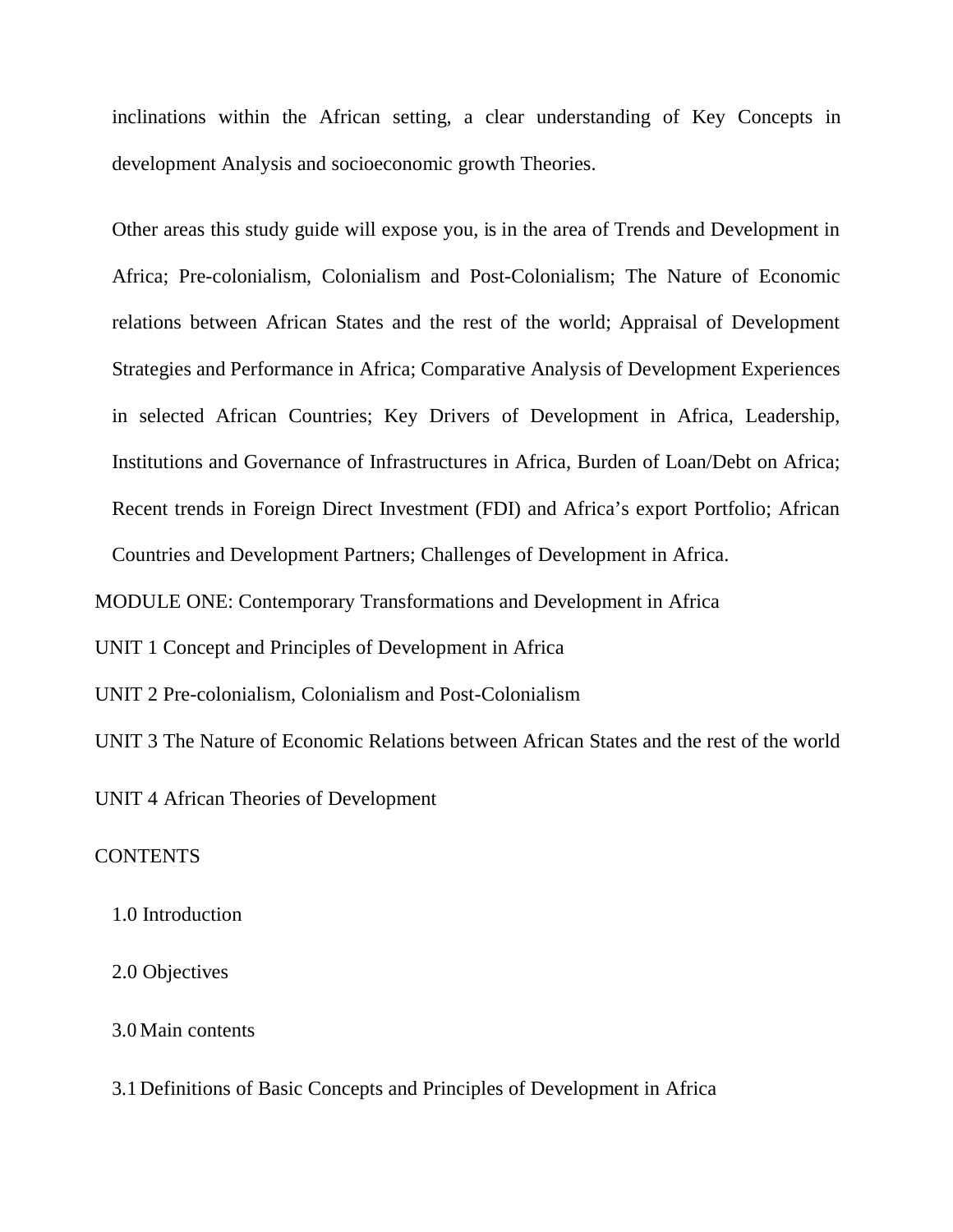- 3.3 Nature of Economic Relations between African states and the rest of the world
- 3.4 Major theoretical issues in economic relations between Africa and the rest of the world
- 3.5 Classifications of theoretical perspectives of African Development
- 3.6 Challenges African development
- 4.0 Conclusion
- 5.0 Summary
- 6.0 Tutor-Marked Assignment
- 7.0 Reference/further reading

# **UNIT 1: BASIC CONCEPT AND PRINCIPLES OF DEVELOPMENT TRENDS IN AFRICA**

#### **1.0 INTRODUCTION**

The first unit of the study guide provides an understanding of the basic concept and principles of development in Africa. Development has *been defined by various authors* as universal history*.* Karl Marx (writing in the last century) described development as progression through a series of socioeconomic stages - culminating in socialism - through which a society must inevitably pass during the course of its history. Each stage represents a different 'mode of production', in other words, a different type of relationship between people and resources in the production process. The agent of change is class conflict which eventually leads to the end of one stage and the start of another - such as the shift from capitalist to socialist modes of production. This model of change is often called 'historical' or 'evolutionary'. Analysis of how development, in the past centuries has happened and impacted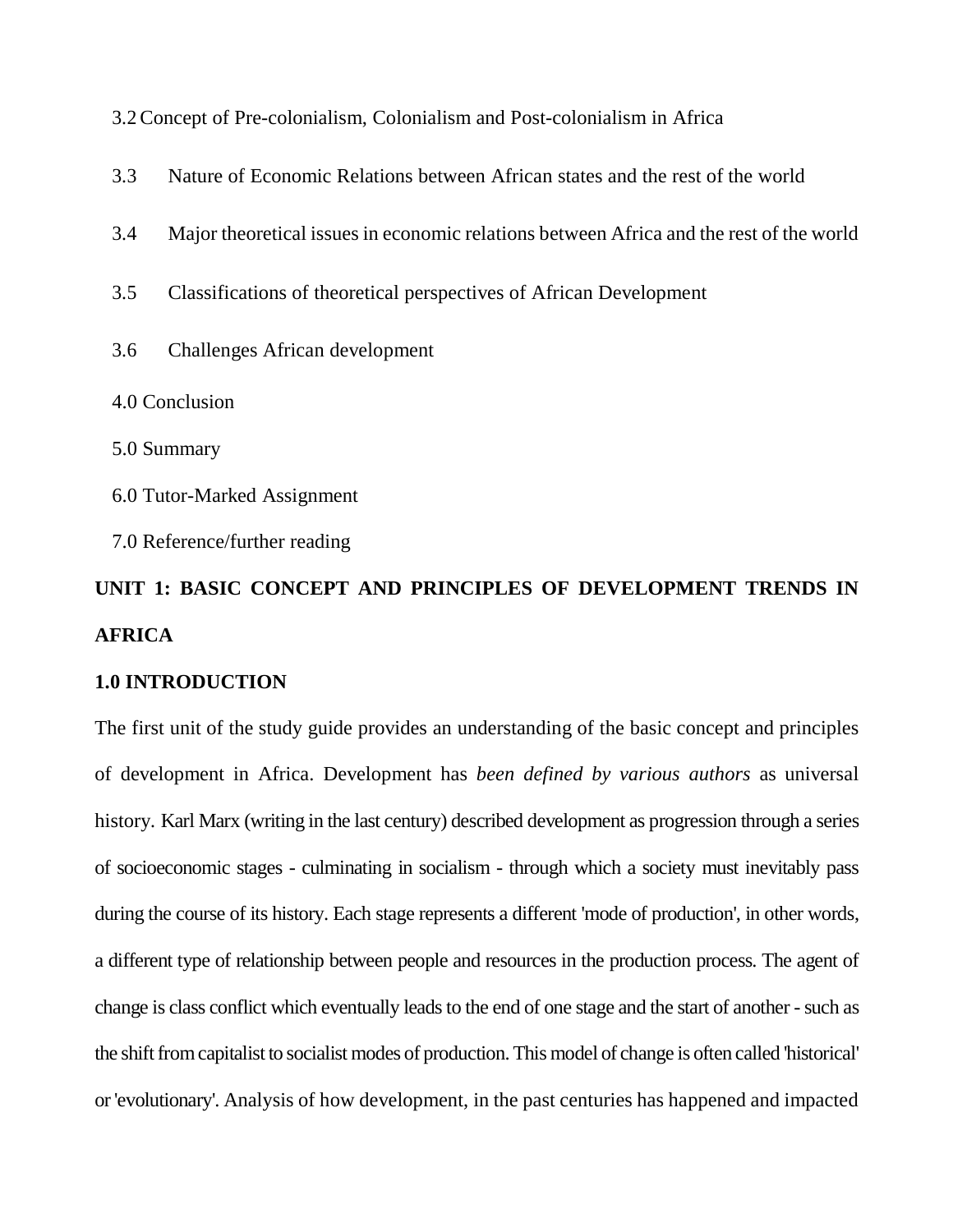viable development trends and domains in Africa (VDDs), within specific countries and regions, as a basis for strategic investments and best-bet development options. The module is set to diagnose social-economic trends in Africa, such as, economic growth, agricultural and food systems, poverty reduction, public and private investments, foreign direct investments, political systems, regional and international trade, regional and continental integration, and cultural systems over the past centuries, in order to respond to key policy questions such as:

- What are the challenges and opportunities identifiable in these trends?
- How can these trends be used to define the "present" Africa and to envision a future Africa?
- How can African countries build on the opportunities to overcome the challenges?
- What are the optimal regional integration paths for the different regions?
- What new innovations, based on current trends, can trigger new rates of development?
- What new research needs to be undertaken to expedite the proposed innovations?
- What new policy incentives are required to accompany the envisioned change?
- Who are the actors that influence development in Africa?
- How can these findings be packaged to stimulate local and international financial support?

It is also an introduction into Pre-colonial, Colonial and Post-Colonial Africa, the Nature of Economic Relations between African States and the rest of the world, African Theories of Development.

## **OBJECTIVES**

At the end of this unit, you should be able to;

1. Define development trends from the positions of various thinkers or authors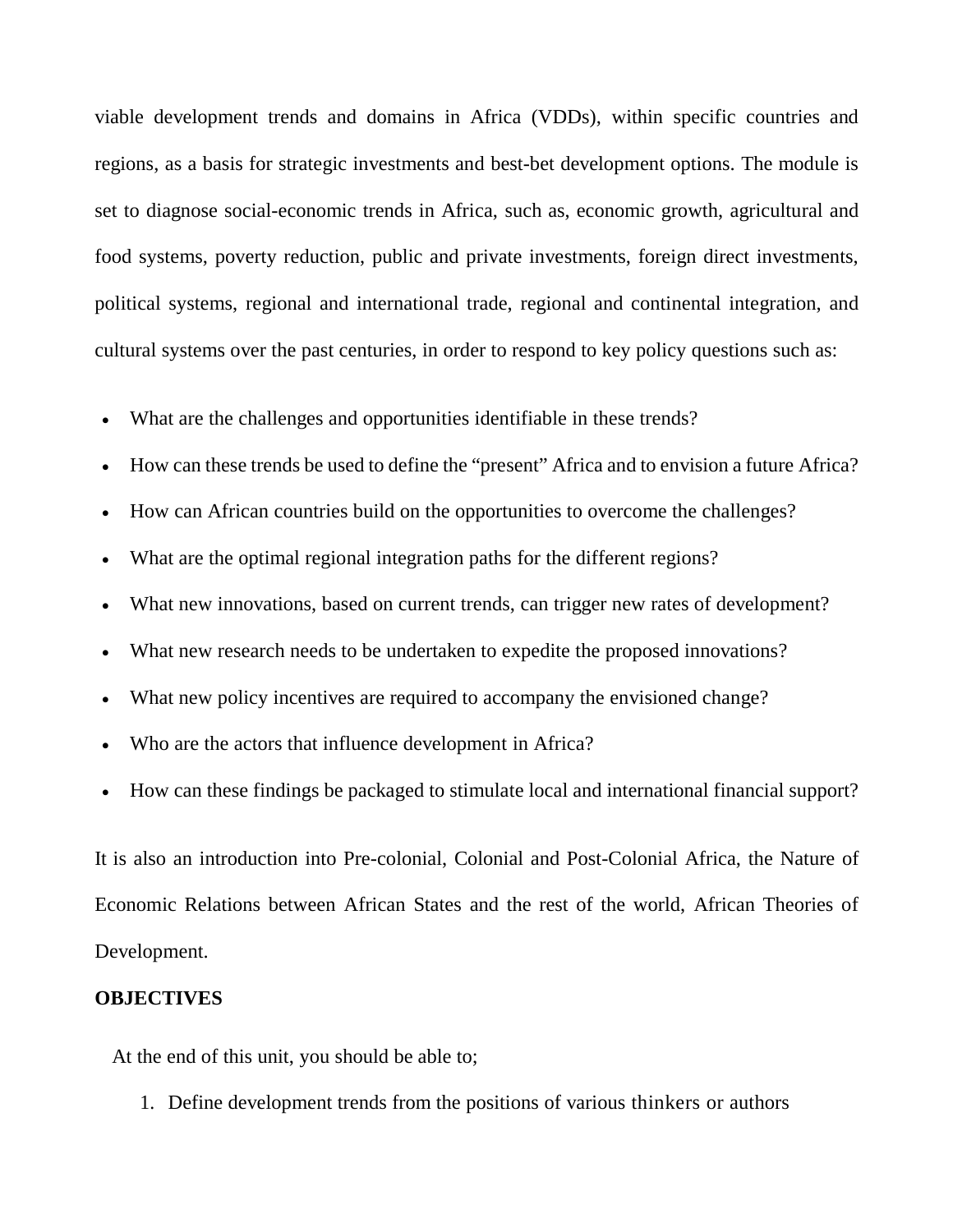- 2. Have an understanding of the historical background of Africa's development
- 3. List and discuss the major enablers of colonialism in Africa

## **3.0 MAIN CONTENT**

## **3.1 Definition of Trends**

The definition of trends could vary considering what it might mean to different people and scholars. Trends could be defined as Trend management. Since trends are very multidimensional, a high degree of attention is paid to them. Multidimensional means that many trends that one does not see in one's own country-specific narratives at first glance but nevertheless are often relevant due to chain and interaction effects. The second reason is that a trend in one's country can have very different effects in another. On the basis of these facts, great attention must be paid to dealing with trends. The management of trends includes:

- Identification of development trends- "Which trends are there or will there be in the future Africa to develop? And which of these are relevant to us?"
- Analysis of the effects and possible projections and scenarios of the development trends "In which directions can Africa develop? What impact can a development trend have in general?"
- Analysis of the implications for country-specific development plans and innovation fields - "What does the development trend mean for our Africans' continent?

# **Trend research and identification of relevant trends**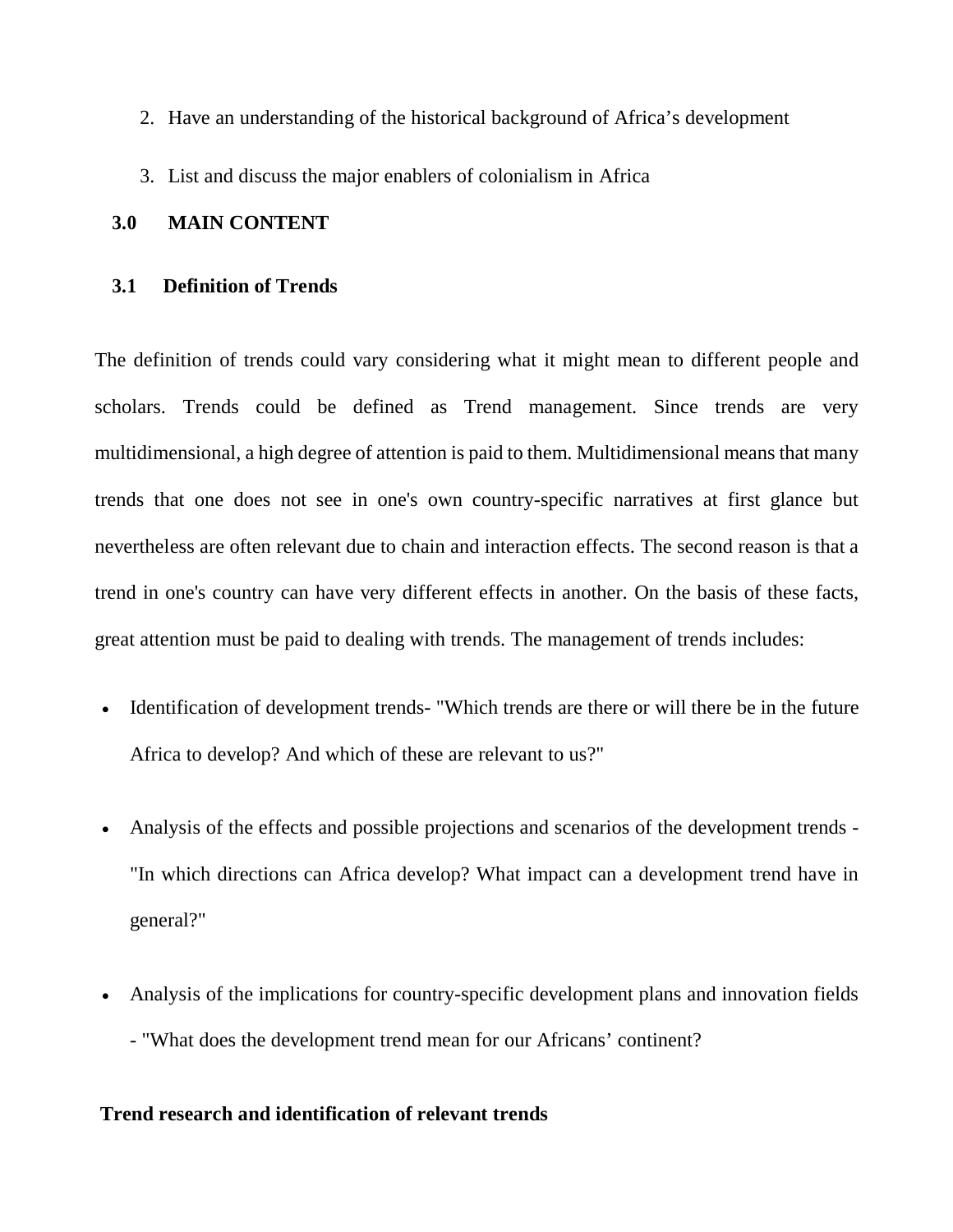You can't travel to the future to know how it will turn out. You can't read in any book what the world looks like in 15 years. You can only guess the future. A solid foundation of expertise and facts is important. The best source for the predictions and characteristics of trends is therefore to bring together as many expert opinions as possible. In order to obtain a good foundation from future information, with which you can continue to work in innovation management, a systematic approach, process and methodology is required.

### Systematics for identifying trends

Systematics in trend research is not a high science. This involves many and intensive analyses of:

- 1. Megatrends: There are many public publications about megatrends. Megatrends are longterm developments over several decades that have a formative effect on all areas of society and the economy worldwide. Examples, the long-term effects of colonialism and post colonialism on Africans and Africa's economy.
- 2. Setting: Unequal Changes in the trade relations and economic positions that also have an indirect and immediate impact on Africa's economy.

Important questions to be asked and answered in trend research are the following:

What impact do development trends have on our country?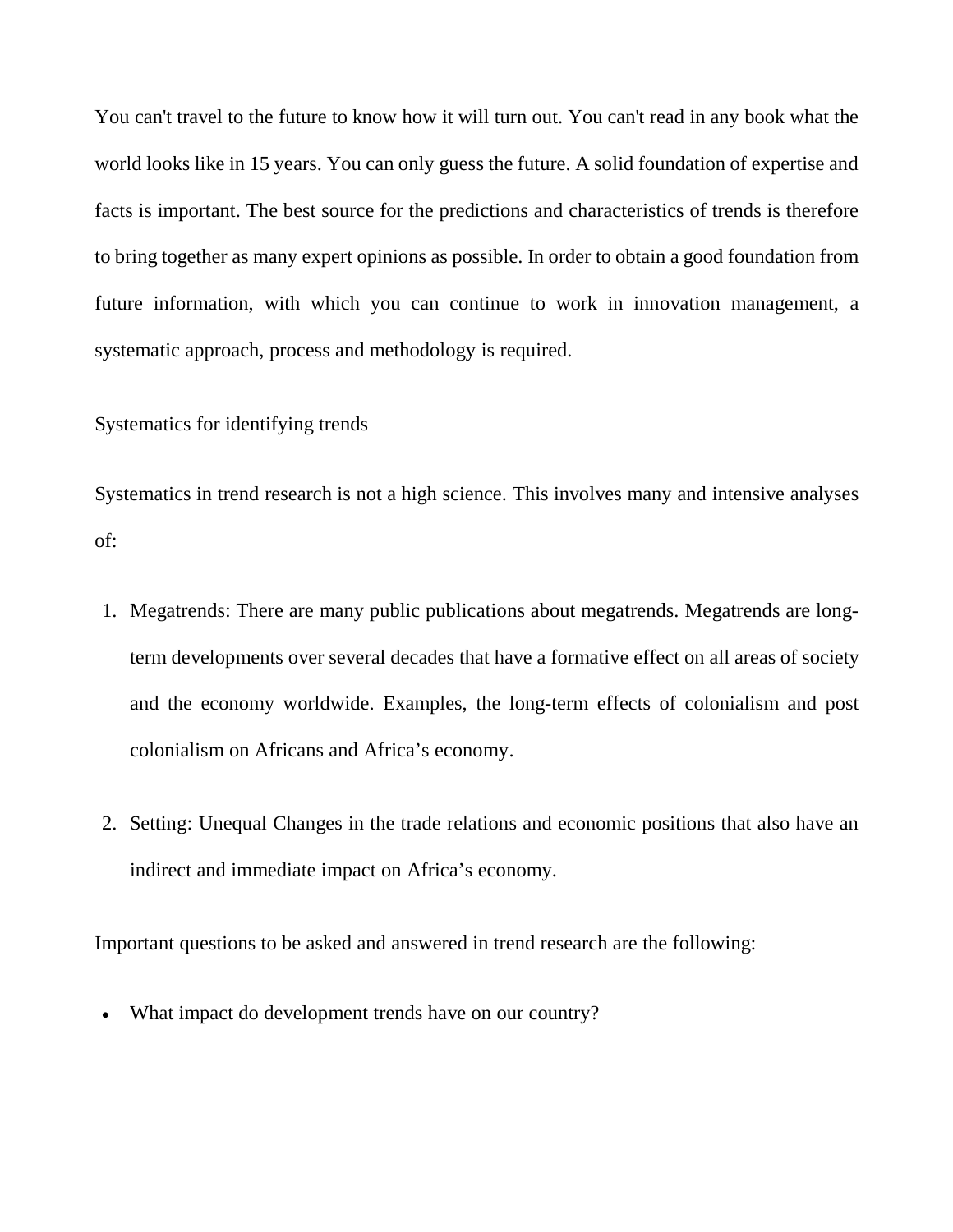- What impact do development trends have on our environment (e. g. deforestation and extractive resources)?
- What major changes will there be?
- What does this mean for development in Africa?

#### **Methodology for Identifying Trends**

The basis for identifying trends is the right questions as shown above. Answering them is nothing less than a creative process that requires a lot of knowledge, experience, analytical and creative thinking. Methods that provide information on trends and their effects are divided into primary and secondary research.

#### **3.2 Concept of Colonialism**

Because of enduring legacies and realities of enslavement, colonialism, imperialism, apartheid, neocolonialism, underdevelopment and structural adjustment programmes, as well as the new scramble for African natural resources, African conceptions of development continue to be a struggle for what Ngugi wa Thiong'o (2009a, 2009b) understood as 're-membering,' that is 'a quest for wholeness after over five hundred years of "dismemberment".' Development as understood from a decolonial 're-membering' perspective is basically a restorative and recovery project (Ndlovu-Gatsheni, 2015a, 2015b). After 1945, Africans and other (ex)-colonized peoples increasingly demanded that development be made one of the important human rights – the right to development. This made sense in a global terrain within which it was known that a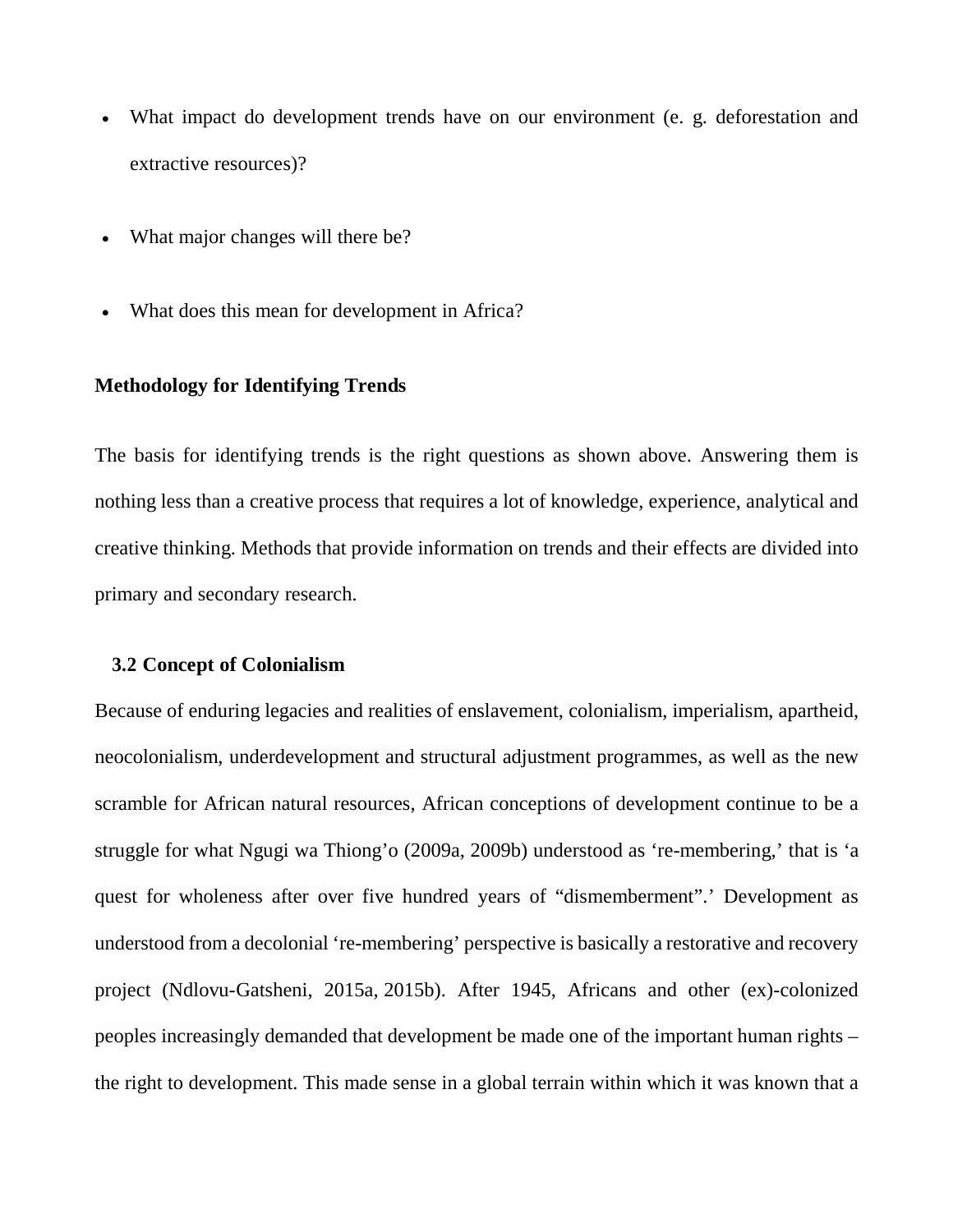combination of enslavement, colonization, apartheid and neocolonialism actively denied development to those regions of the world that experienced colonial difference.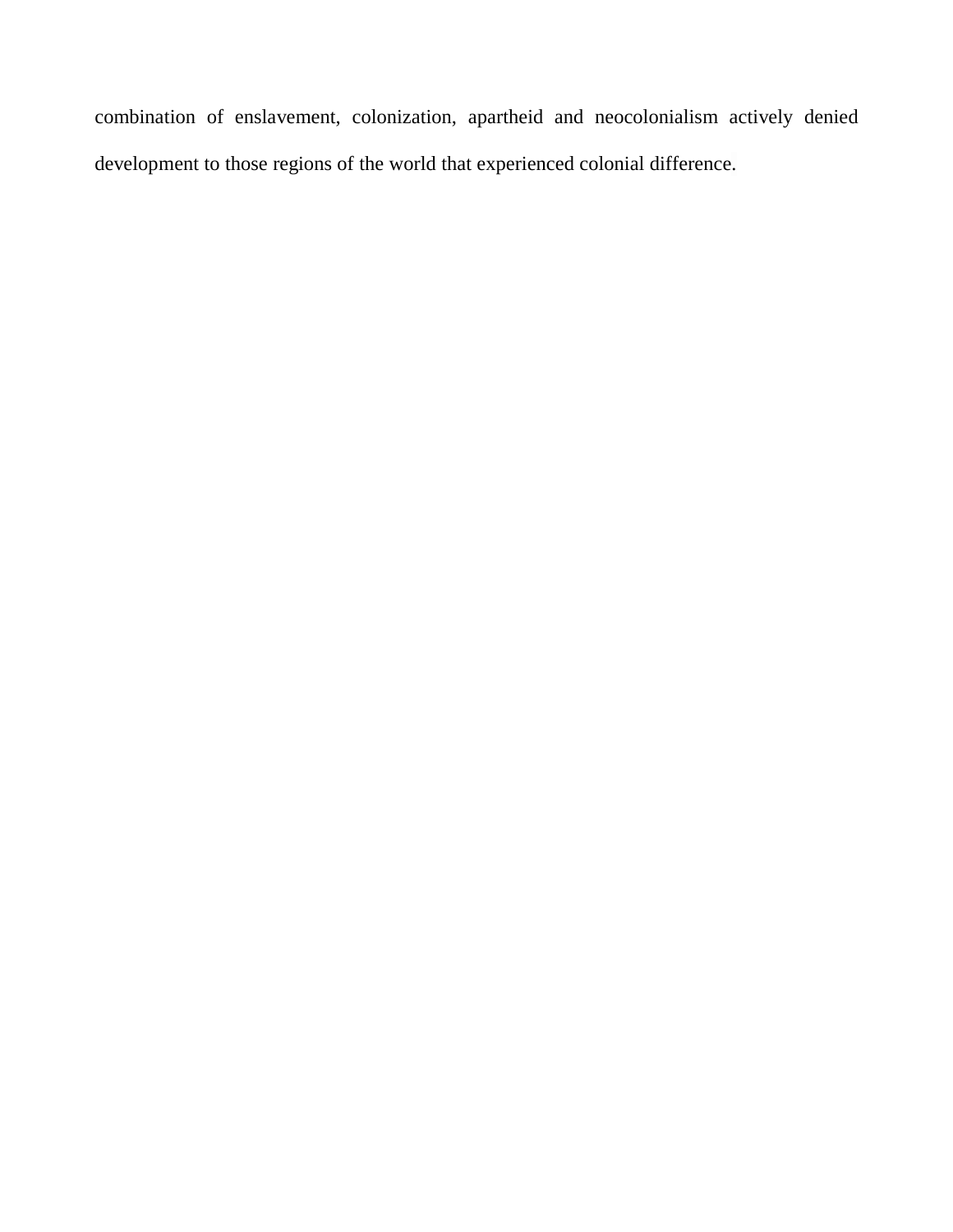

Source: The mindful world: creating a culture of engaged living.Kony 2012 Be aware of the message. 2012. Available at <http://www.themindfulword.org/2012/kony-2012-beaware-message/

### **A.** Pictures of Partitioned Africa (source: Agenzia Fides, 2019)

The scramble for territories in Africa and the partition of the continent among the various European powers of late nineteenth century was triggered off mainly by the activities of one individual: King Leopold II of Belgium in the Congo Basin. King Leopold hired explorers led by Henry Morton Stanley to explore and navigate the Congo and arrange trade with the local leaders of the area. Publicly, King Leopold of a civilizing mission to carry the light "for millions of men still plunged in barbarism will be dawn of a better era". Privately, Leopold had the idea of exploitation and profit making at the expense of the Africans. Other European countries such as Britain, France and Portugal became alarmed and as conflict over the Congo Basin seemed eminent, Otto Von Bismarck, the then German chancellor who was a pacifist called for conference in Berlin to discuss issue regarding the annexation of territories in Africa and other issues such as the slave trade in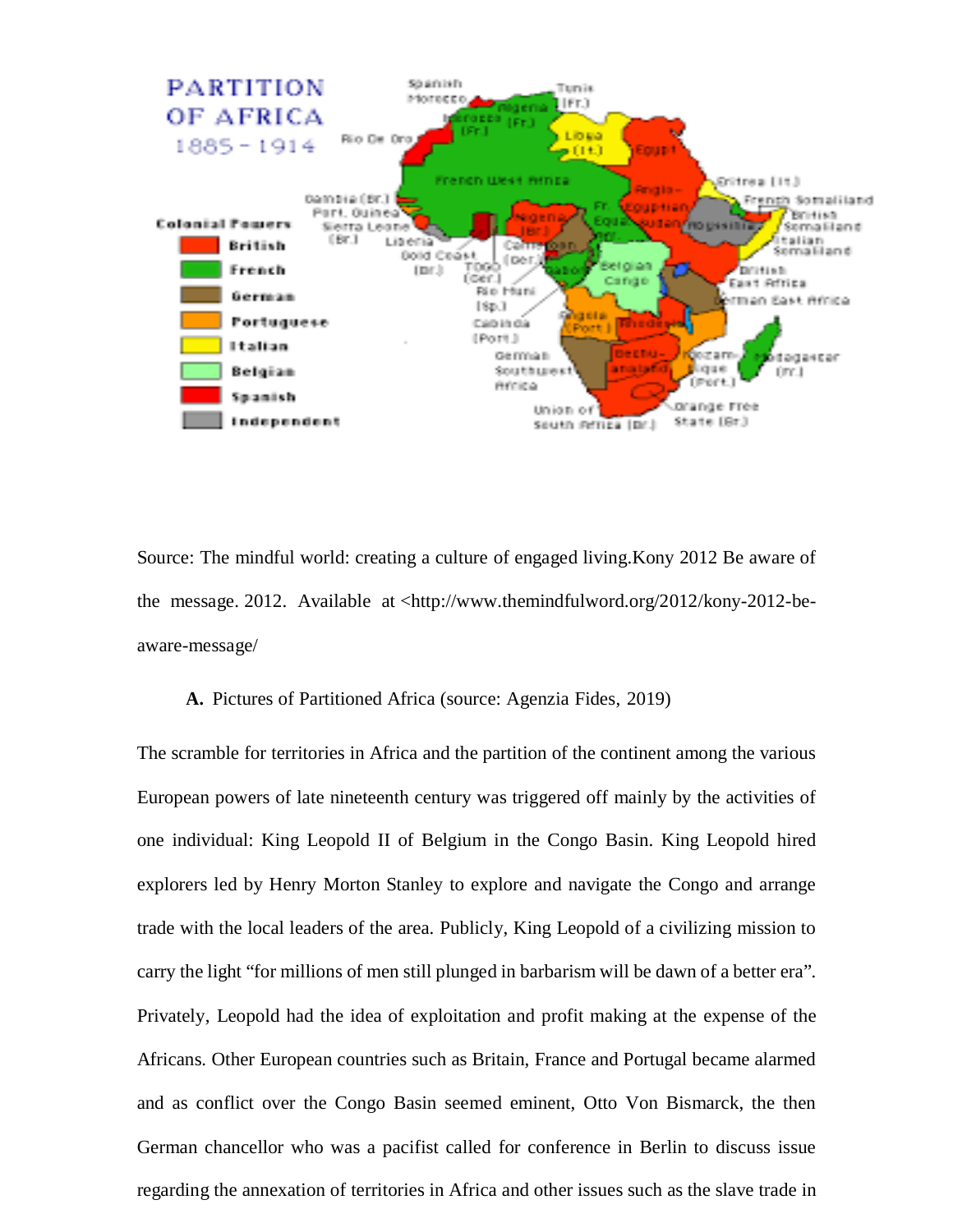December 1884-1885(January). This conference is famously known as the Berlin Conference of 1884-1885. The causes for the scramble and partition of Africa as discussed below. One impact of colonialism was the political centralization of territories having no central government or, where centralization already existed, the foreign take-over or domination of pre-colonial central government (Bockstette, Chanda, and Putterman 2002: 352). The extent of political control varied from colony to colony, and often within colony from region to region (Bergesen and Schoenberg 1980: 232). Many authors differentiate between an allegedly British style of indirect rule and an allegedly French style of direct administration. According to Herbst, British adherence to indirect rule is overstated and ''the notion of a single-minded colonial approach to ruling Africa is therefore unsupported by the evidence" (2000: 82). Coleman draws the se styles as polar extremes of a continuum rather than as dichotomy and puts them in perspective: "in practice these forms have not been applied consistently either over time or to the different traditional authority systems within single territories" (1960: 265). Where there was the most effective indirect rule, the political integration was more difficult, and the tension between old and new elites more evident. In contrary, where direct rule was most effective, the political integration has been easier and less obstructed by old elites.

Lange (2004), analyzing the variation in British colonialism, argues that direct rule provided an administrative structure based on formal rules and had a centralized legaladministrative structure with a formal chain of command that linked the diverse state actors throughout the colony to the central colonial administration in the metropole; indirect rule promoted local despotism by allowing traditional rulers to be "rent-seekers extraordinaire." As a result, ''the colonial state in indirectly ruled colonies lacked the capabilities to implement policy outside of the capital city and often had no option for pursuing policy other than coercion " (Lange 2004: 907). For a sample of 33 former British colonies, he constructed a variable measuring the extent to which British colonial rule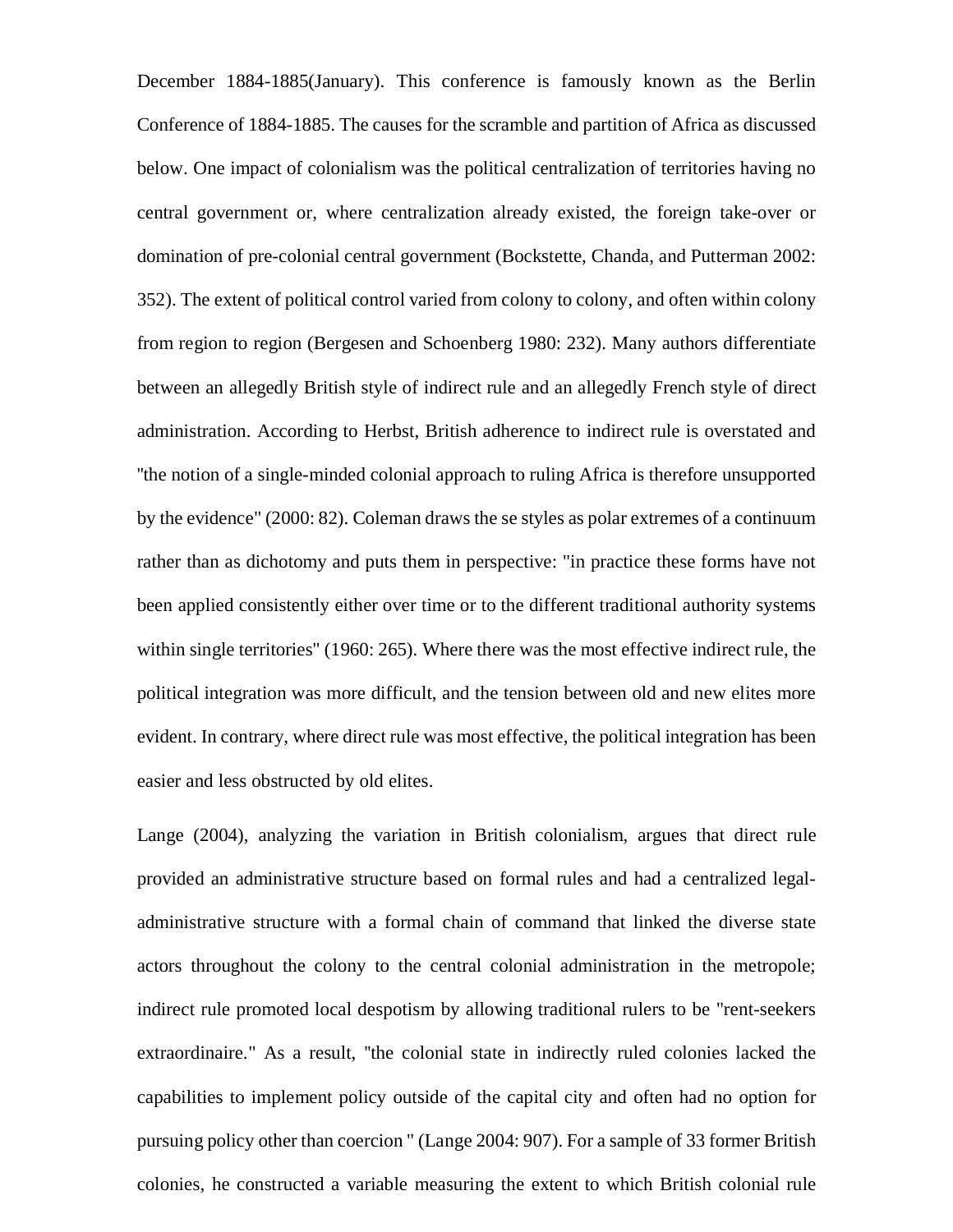depended on customary legal institutions for the regulation of social relations, by dividing the number of colonially recognized customary court cases by the total number of court cases in 1955.4

### **3.3 Major Enablers of Colonialism in Africa**

# **Causes of the Partition of Africa**

The twin revolution in Europe (France and Britain) changed the economic landscape of then European industrial outlook. The burgeoning impact of population increase, urbanization and the need to create a market system for the sales of their manufactured goods been produced by the industrial Europe placed a huge pressure for the exploration. This help boost the economy of the European nations and the surplus goods had a ready market system in Africa to purchase the products. The Europeans therefore saw the need to acquire territories outside Europe to serve as a market for their surplus goods and Africa was their answer since it was a newly found continent by the Europeans. In the Gold Coast and Nigeria for example, the Europeans supplied manufactured products such as gin, tobacco, hardware, gun, gun powder, iron, glassware, European blankets and cotton and silk products. These goods found a ready market since they were new and comfortable for the large African population. The British occupied the Gold Coast and Lagos Colony as their territory and the occupation of these cities benefitted their trade as they also obtained products such as gold, ivory, animal skin in exchange etc. This new economic enterprise therefore boosted the economy of Britain and they were therefore ready to do whatever is possible to prevent any other European country from benefiting from this trade in their territories.

Again the European territories in Africa served as a place where raw materials could be easily obtained at relatively low prices to feed European manufacturing industries. Raw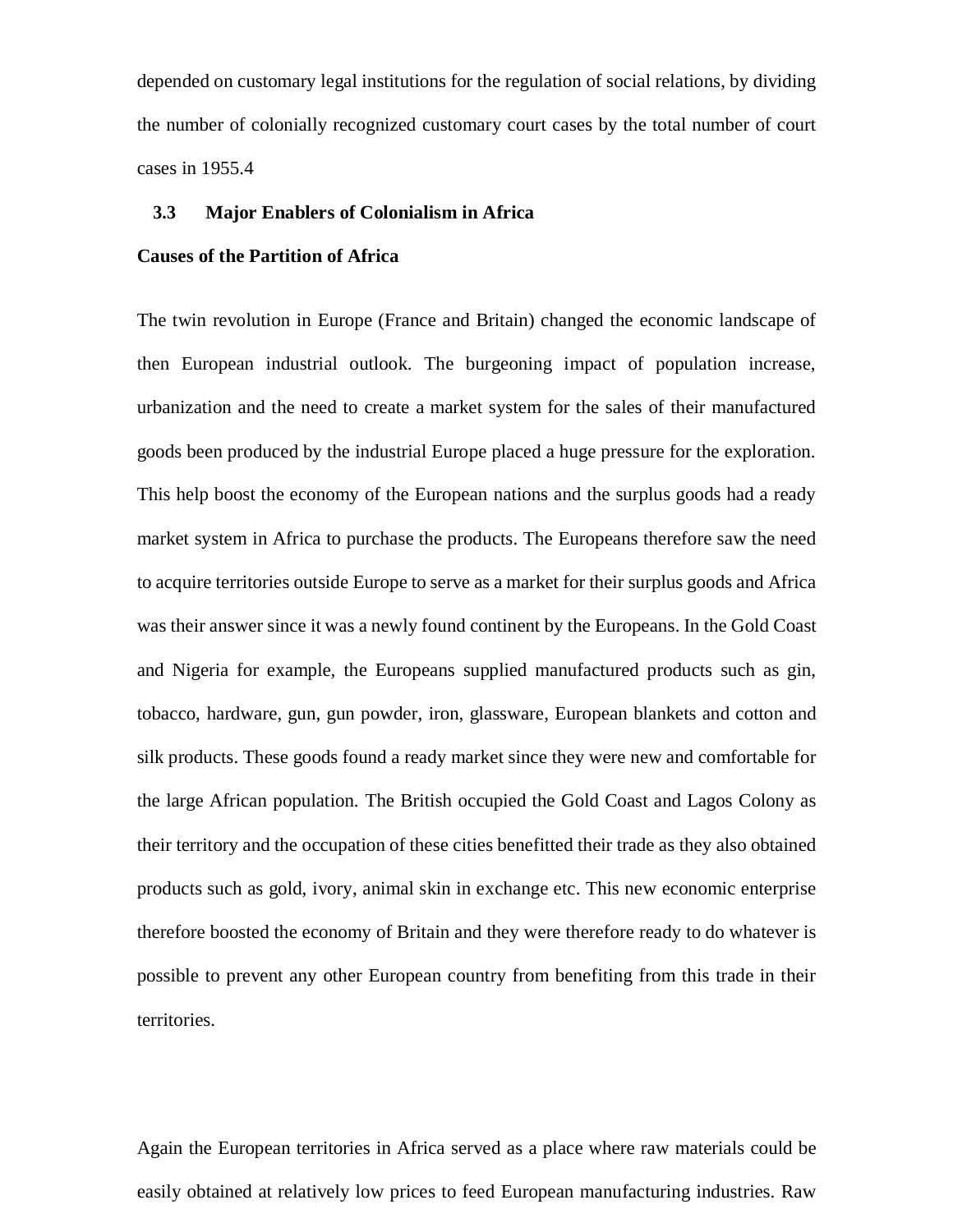materials that were in abundance and obtained by the Europeans in the Gold Coast are gold, ivory, timber, cotton etc. These products which were in great demand in Europe were converted into finished goods and were sold to both Europeans and Africans. This helped in the accumulation of more capital to establish other industries in Europe. So to the Europeans, Africa was very valuable at that time and no European country would allow another European country to establish trade links in the "occupied" territories for trade. In addition, unemployment in Europe due to population changes played important roles in motivating the partition of the continent by the Europeans.

During the industrial revolution, machines replaced human energy and this led to unemployment as the labor force required in the industries was reduced. This new situation displaced a lot of people in cities and there was high rate of unemployment in Europe. The European powers therefore started looking for territories where they can establish industries and employ their citizens to curb the issue of high unemployment rate in Europe. In the Gold Coast and other African countries all the European industries employed mostly Europeans while the local employees were few.

Another political reason for the scramble and the partition of Africa is some African ethnic groups were hostile to the early European explorers, merchants and traders. The European nations therefore saw the need to annex those territories where they have their explorers and merchants to protect their citizens. Socially, the Europeans wanted to spread Christianity into Africa in order to check the spread of Islam on the continent especially North Africa and some parts of West Africa. The Europeans saw the growing influence of Islam in North Africa and other parts of West Africa. The Europeans saw the growing influence of Islam in North Africa and other parts of West Africa as a threat to the spread of Christianity on the continent and must therefore be stopped with urgency. Even the African religion was considered as pagan so Africans must therefore be introduced to the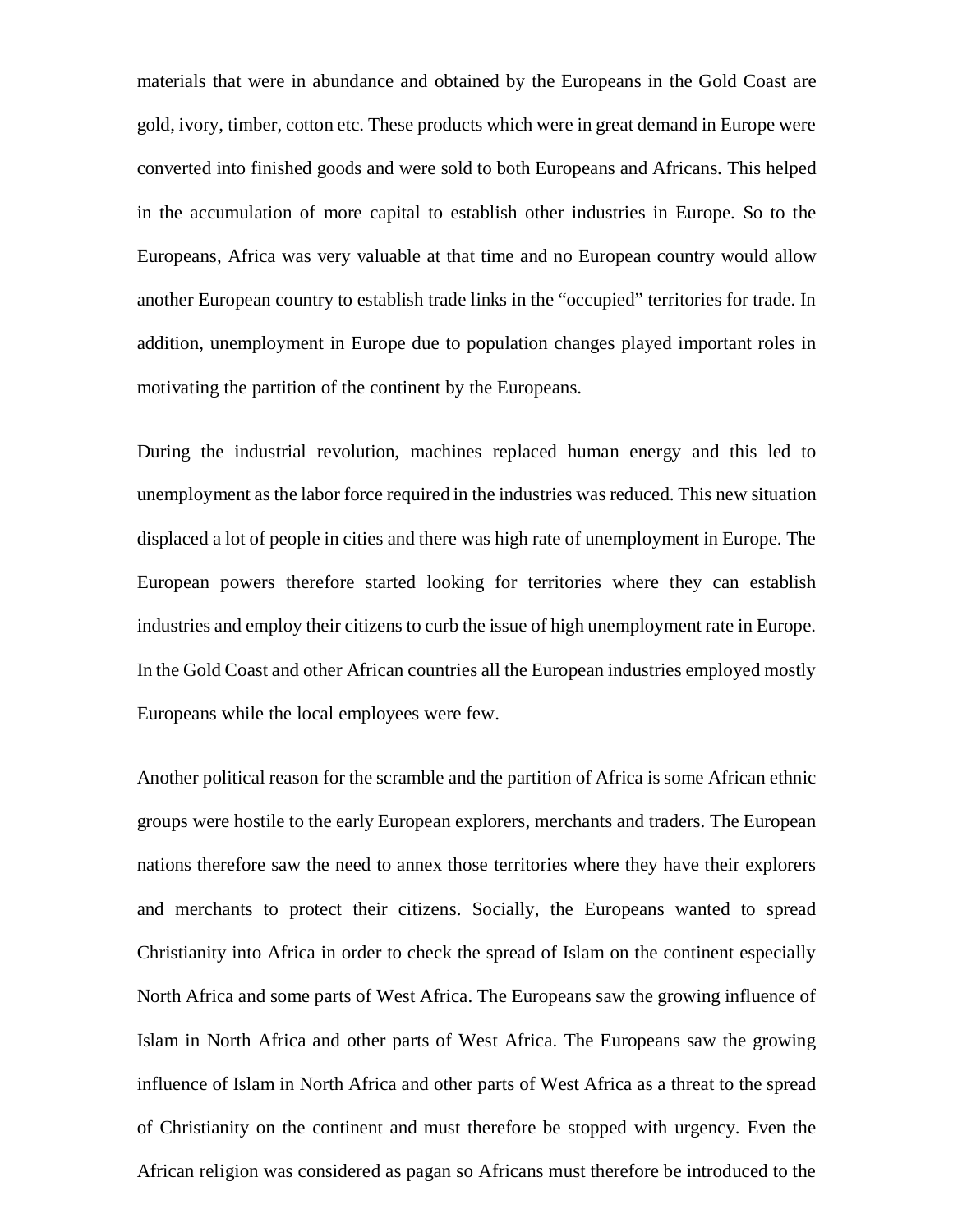light of Christianity. A good example is the Gold Coast whereby the Europeans (missionaries) established the Salem system for the African converts. Another social reason for the scramble and partition of Africa is that the Europeans wanted to extend western civilization, culture and education to Africa.

### **Unit 2: Pre-colonialism, Colonialism and Post-colonialism in Africa**

The slave trade is of course crucial to understanding the relationship between external trade and the emergence of capitalism in this period. Moreover, the question of labor coercion is crucial to the question of the emergence of capitalism, as it pertains to labor markets. However, goods were traded for external and domestic markets both before and alongside the slave trades – so although the issue of slavery remains central to the historiography of this period. According to most aggregate accounts Africa was stagnant, but recent scholarship shows that there was significant economic expansion in the premodern era. While growth occurred particularly on the extensive margin, driven by population increases, Africa also had recurring periods of intensive economic growth with increases in per capita income (Jones 1988, Jerven 2011). Market was an important institution in pre-colonial Africa. Karl Polanyi and others have argued that pre-colonial prices were set not by market forces but by custom or command (1966), but despite North's fear that the claims of substantivism were unfalsifiable (1977), Robin Law and others have documented that markets did exist according to formal definitions (Hopkins 1973, Law 1992, Austin 2005, Latham 1971, 1973). To demonstrate the existence and functions of markets in pre-colonial Africa is not the same as the question of factor markets. Markets for the factors of production: land, labor and capital were constrained in pre-colonial Africa. Such markets form as a response to scarcity (Austin 2009b). With some exceptions, pre-colonial Africa was typically characterized by a relative abundance of land and scarcity of labor. Thus, markets for land were limited, and labor was recruited with coercion – thus the importance of the institution of slavery in pre-colonial Africa.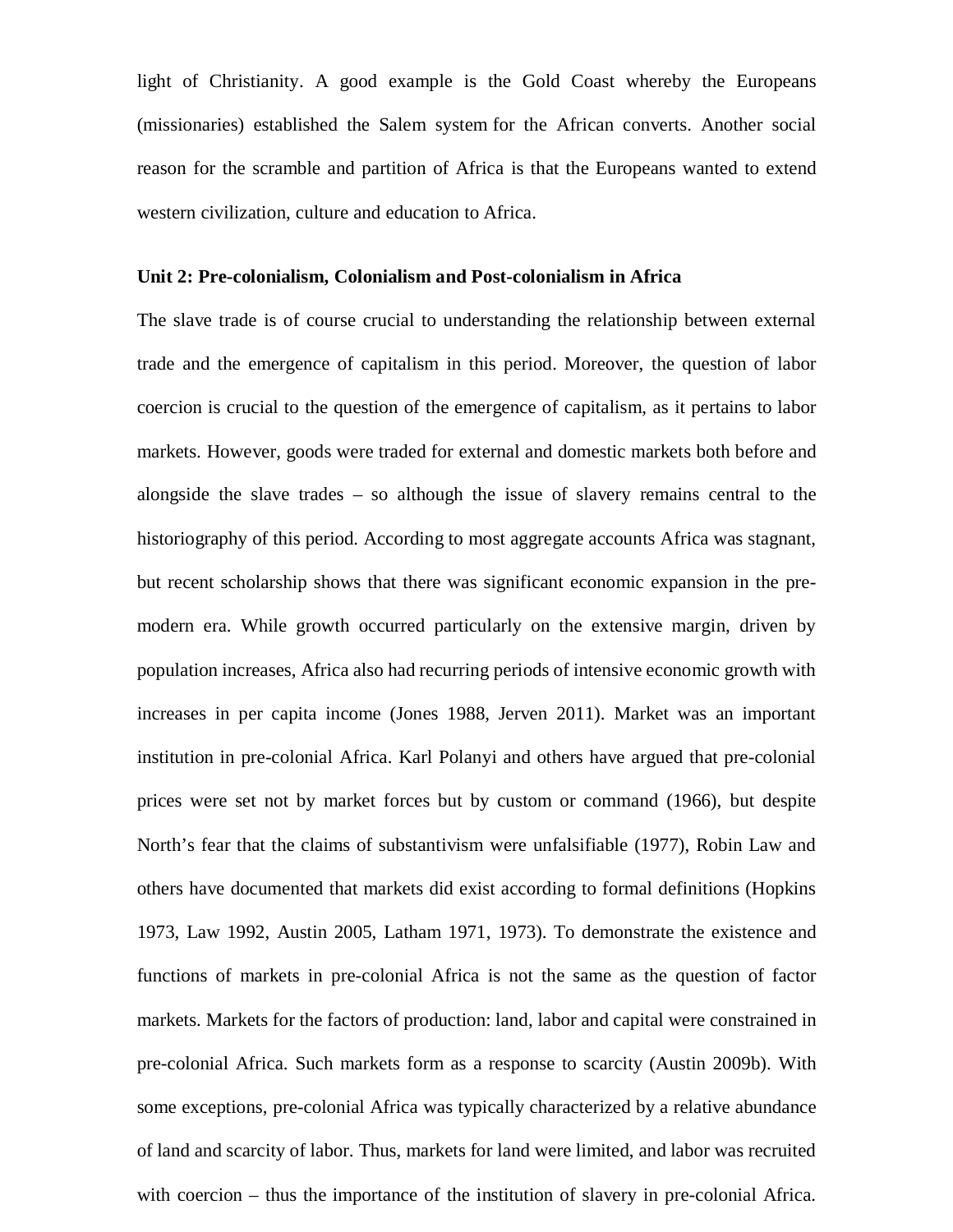Meanwhile, means of exchange that facilitated long distance trade and enabled savings did exist (Austin 2009b, 38), but a relative absence of intermediation meant that effective markets for credit and capital for third parties did not form. Thus, we discuss to what extent there were institutional constraints on economic development in pre-colonial Africa. Low population densities, high transport costs and scattered areas where cultivation of economic surpluses was possible were among the factors that constrained state formation and state centralization in pre-colonial Africa (Herbst 2000, Austin 2008 and Iliffe 1995).

### **Colonialism**

Colonial legacy is the sum total of the political structure, culture and general polity handed over to the elite nationalist rulers or that which was left behind by the colonial administrators, "neocolonial" nationalist leadership, which affected post-independent Africa and still has an impact on contemporary African states and politics. The colonial ruling style of oppression of the colonial administration that was imposed on African states by the new African nationalist rulers was not based on the choice, consent, will and purpose of the African people. In other words, and considering the fact that some postindependent rulers run their states as if it were their personal property, colonial legacy is the inheritance of the state that belonged to the colonial administration from this administration by the post-colonial rulers in Africa. The DRC for instance was King Leopold's personal property (Shillington, 1989: 312; Meredith, 2005: 95). In like manner after the DRC gained independence in 1960, President Mobutu S. Seko ruled the state as if it were his personal property (see Young 1986). The selfish and exploitative character of the master-colony relationship that reigned in the colonialism time continued in different forms even after colonialism was long gone, and continues to impact contemporary African politics. One of the worst examples of colonialism founded ethnic rivalry and consequential conflicts is the 1994 Genocide in Rwanda which was characterized by the attempted extermination of the Tutsi and moderate Hutu races in the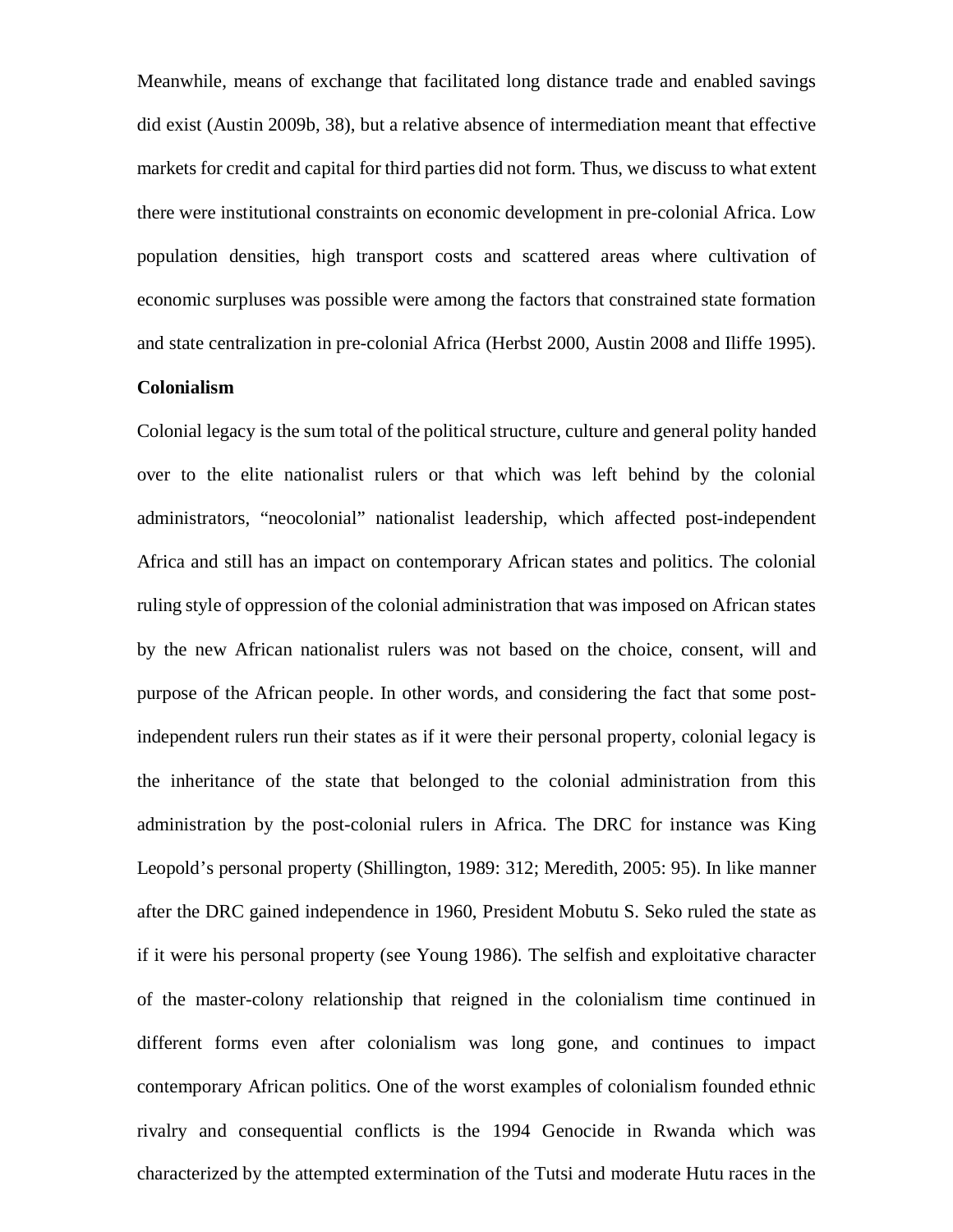country (see Scherrer 2001): The death toll of this genocide is estimated at 937,000 people (Asiimwe, 04/04/2004). The colonizers created and stressed the difference amongst African people within the same nation even when these differences did not exist, only to facilitate their domination and exploitation of a divided people. According to a BBC report of April 2004 titled "Rwanda: How the Genocide happened", it is claimed that the Belgians created differences between Tutsis and Hutus which did not exist before their arrival. These differences went as far as creating identity cards for Tutsi minorities illustrating their superiority over Hutus and giving them the leadership positions in the country. The result was hatred and the nurturing of feelings of revenge by the Hutu's, which culminated in the 1994 genocide which saw the slaughtering of over 800,000 Rwandans within a period of four months (BBC News, 18/12/2008). Ethnic conflicts are not only rampant in contemporary Africa but are also very severe compared to those of other regions in the world.

Besides ethnic division and rivalry, another legacy which impacted African politics is the administrative style of the colonizers. The colonizers ruled without the consent of the people: they deposed and executed traditional rulers, when the latter failed to implement the instructions of colonial administrators or failed to serve the need of the colonial government (Shillington, 1989:354-357; Hochschild, 1998). During the independence struggle, Africans fought to recover their rights and the rule of law that "disappeared" with the advent of colonialism. During the fight for independence, Africans sought to be represented in political decisions, wanted to form their own parliament and vote for their representative as governors. This struggle and fight led to the change of laws and constitutional amendments in many colonies. In Nigeria, for example, the bill of rights was introduced into the country's independence constitution and has remained a permanent component of the constitution surviving changes, truncating and breaches of the constitution, as has occurred in the past many decades after independence (Amadi,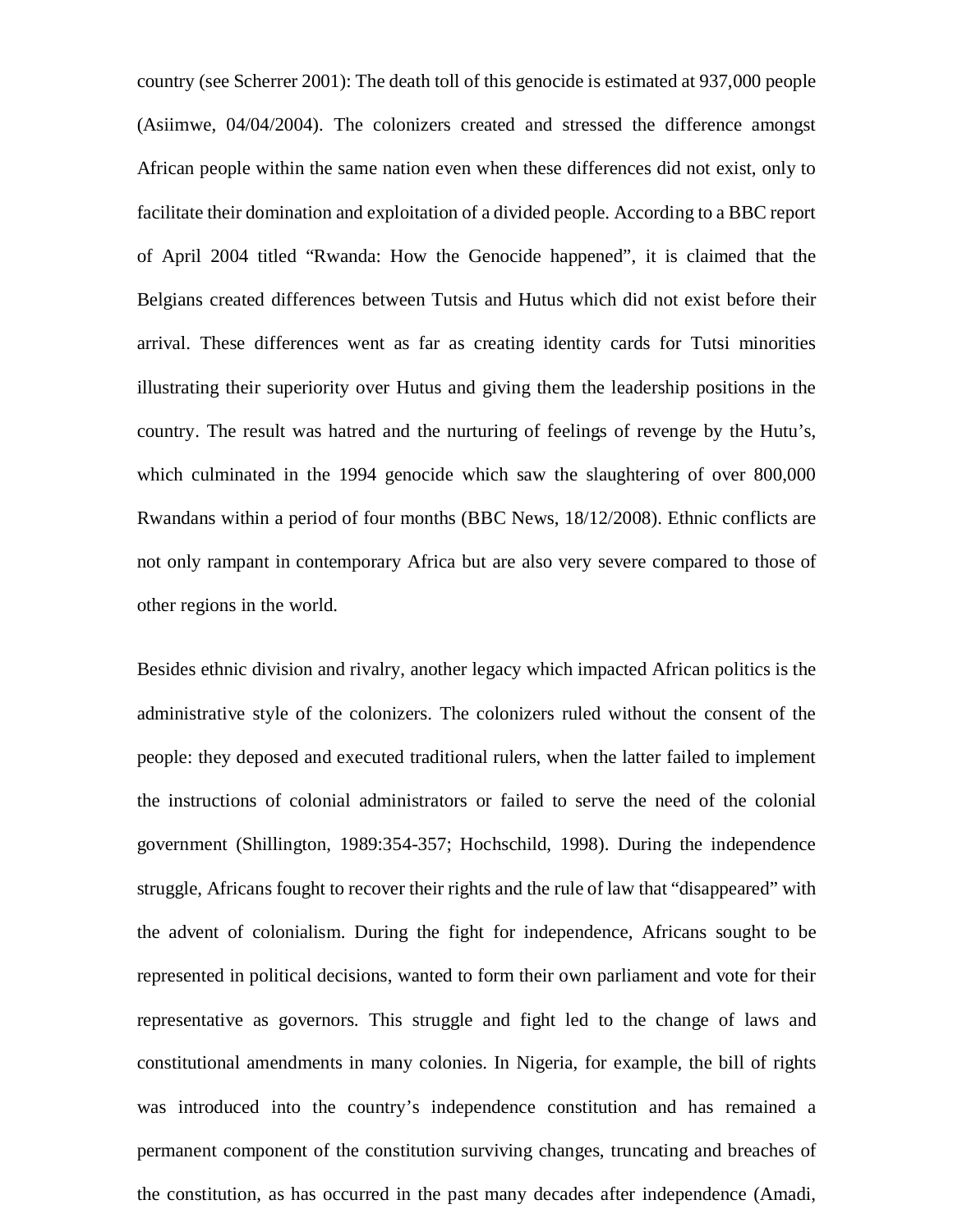2007). According to Amadi (2007), "whereas the constitution proclaimed citizenship rights for every Nigerian, the colonial laws that regionalized and ethnicized access to privileges and rights remained effective", and remained a major problem during and after independence in most parts of Africa.

### **Neo-colonialism: European Patrons and Local Elite Clients**

After Africans finally "won" the fight for their liberation from the alien dictatorship of colonialism, many nationalists were later upset to find that the economic, political and cultural exploitation of the continent actually continued in what became known as neocolonialism (Mwaura, 2005: 5). Nkwame Nkrumah, a leading author and opponent of neocolonialism was amongst one of the first Africans to decry the control of the colonizers in the newly independent states. Nkrumah (1975:415) observed that even though these states were independent, their economic system and eventually their political policy were indirectly formulated by the colonizers. Neo-colonialism operated in varying ways in postcolonial Africa: control over government in the neo-colonial state through foreign financial support for this state or through the presence of foreign consortium serving and upholding foreign financial interest. Whichever way one analyzes it; neo colonialism resulted in the exploitation of the African states such that the foreign capital entering the state to foster development instead "promoted" underdevelopment (Nkrumah, 1975: 415).

# **Nature of Economic Relations between African states and the rest of the world: Economic Interest, Conditioned Aid, Cold War and Its Consequences**

Africa suffered great loss economically and politically under the exploitative and brutal colonial rule. This destruction was so intense that after colonial rule the continent was in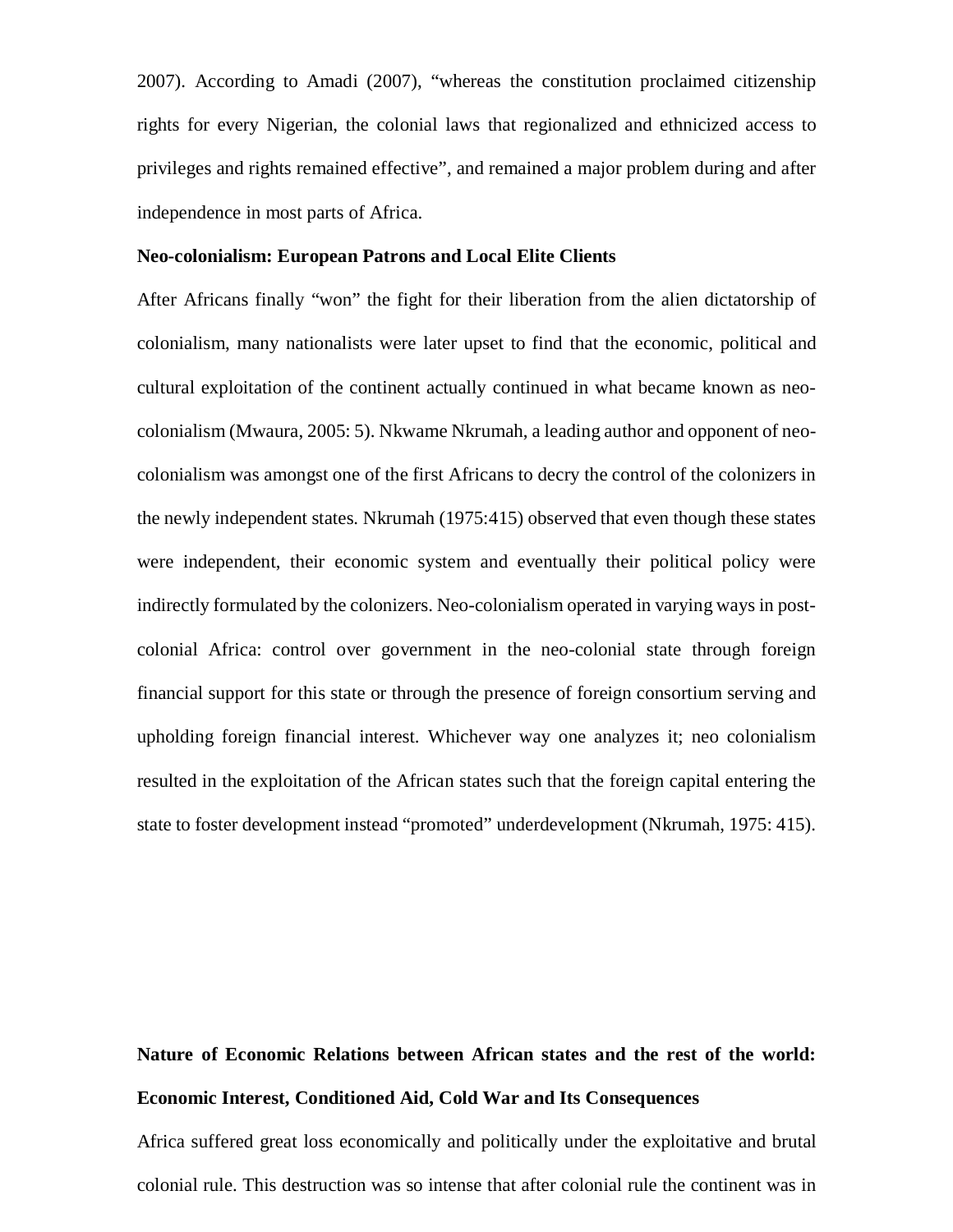no position to develop itself without foreign assistance. The raw materials and other natural resources which arouse European interest had been ruthlessly exploited without consideration for the local African population. In 1953, with formation of the European Community (EC) and the increasing unpopularity of the colonial rule, many European masters sought means of retaining their economic control and interest in Africa, following an eventual independence. Leading colonizing countries like France and Belgium did not want their oversea colonies to be left out of consideration in any European Community because of the economic advantages and resources that they provided the colonizers with.

According to the EC agreement, development politics had to promote sustainable economic and social development to the underdeveloped nations as well as foster democracy and the rule of law in these countries (Monar,2000: 119). In addition, Europe and the rest of the West (herewith after described as the Western nations) did not want to lose hold of Africa for fear that it could fall in the hands of the communist Eastern bloc that presented a political, economic and military threat to the capitalist West? With development aid, the EC hoped to reduce or stop the influence and spread of communism from the Eastern bloc to these new and underdeveloped countries. More than half a century after independence, with the supply of economic aid coupled with the resources in Africa, the continent is still the poorest on earth (UNDP, 2007/2008; World Bank, 1989; 1995).

# **What is wrong and what has been the role of foreign aid in promoting or hindering development of states on this continent?**

According to William Easterly (2006: 133), foreign aid was simply transferred "from being spent by the best government in the world to being spent by the worst". Why then would the "best governments" in the world continue to finance the worst governments and allow this counter-productive effect which contradicted all the reasoning behind shifting their "tax-payers" money abroad? African leaders realized that failure to make a radical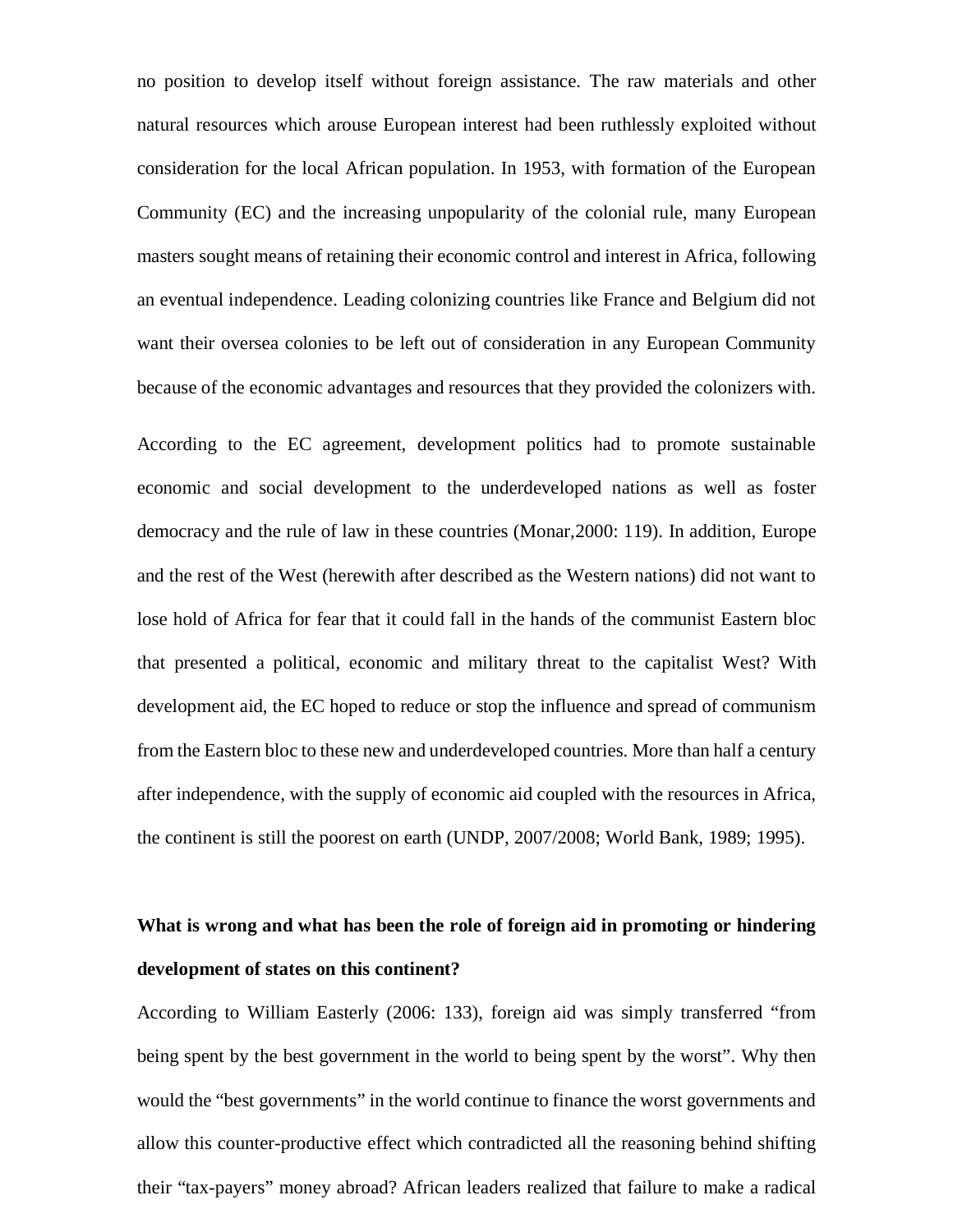break with the past and implement "revolutionary" policies that would liberalize the state and their economies, were never responded to with any penalties. Thus, the purpose of the money transfer like its name "development aid" which was to foster development in the receiving countries instead produced the counter-effect and underdevelopment because of bad governments which were not confronted with sanctions in case of misuse of conditioned aid. In Kenya, for example, the government agreed to carry out the same reforms many times in the 1980s and failed to reduce its civil service and liberalize its economy, yet this government received grants which rose from one per cent of the gross domestic product in 1986 to three per cent in 1990 (Meredith 2005: 373).

Major theoretical issues in economic relations between Africa and the rest of the world Modernization theory is used to explain the process of modernization within societies. Modernization theory originated from the ideas of German sociologist Max Weber (1864– 1920), which provided the basis for the modernization paradigm developed by Harvard sociologist Talcott Parsons (1902–1979). The theory looks at the internal factors of a country while assuming that with assistance, "traditional" countries can be brought to development in the same manner more developed countries have been. Modernization theory was a dominant paradigm in the social sciences in the 1950s and 1960s, then went into a deep eclipse. It made a comeback after 1991 but remains a controversial model Wolfgang (2003). Modernization theory both attempts to identify the social variables that contribute to social progress and development of societies and seeks to explain the process of social evolution. Modernization theory is subject to criticism originating among socialist and free-market ideologies, world-systems theorists, globalization theorists and dependency theorists among others. Modernization theory stresses not only the process of change but also the responses to that change. It also looks at internal dynamics while referring to social and cultural structures and the adaptation of new technologies. Modernization refers to a model of a progressive transition from a 'pre-modern' or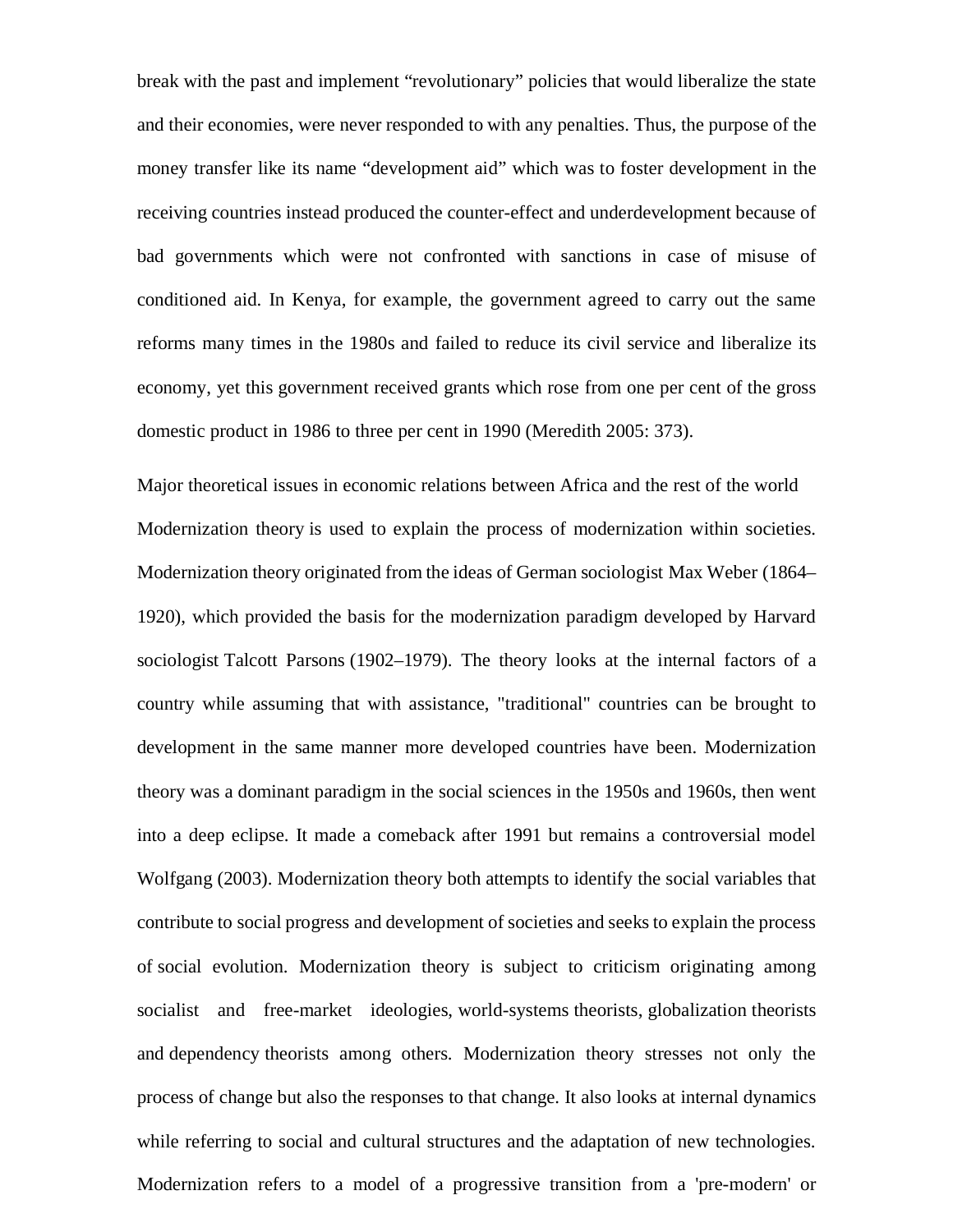'traditional' to a 'modern' society.

Modernization theory suggests that traditional societies will develop as they adopt more modern practices. Proponents of modernization theory claim that modern states are wealthier and more powerful and that their citizens are freer to enjoy a higher standard of living. Today, the concept of modernization is understood in three different meanings: 1) as the internal development of Western Europe and North America relating to the European New Era; 2) as a process by which countries that do not belong to the first group of countries, aim to catch up with them; 3) as processes of evolutionary development of the most modernized societies (Western Europe and North America), i.e. modernization as a permanent process, carried out through reform and innovation, which today means a transition to a postindustrial society *Gavrov, Sergey; Klyukanov, Igor (2015).*One alternative model is dependency theory. It emerged in the 1950s and argues that the underdevelopment of poor nations in the Third World derived from systematic imperial and neo-colonial exploitation of raw materials Abhijeet (2016). Its proponents argue that resources typically flow from a "periphery" of poor and underdeveloped states to a "core" of wealthy states, enriching the latter at the expense of the former. It is a central contention of dependency theorists such as Andre Gunder Frank that poor states are impoverished and rich ones enriched by the way poor states are integrated into the "world system" *Manning, Patrick; Gills, Barry K., eds. (2013).* Dependency models arose from a growing association of southern hemisphere nationalists (from Latin America and Africa) and Marxists *Smith, Tony (1979).* It was their reaction against modernization theory, which held that all societies progress through similar stages of development, that today's underdeveloped areas are thus in a similar situation to that of today's developed areas at some time in the past, and that, therefore, the task of helping the underdeveloped areas out of poverty is to accelerate them along this supposed common path of development, by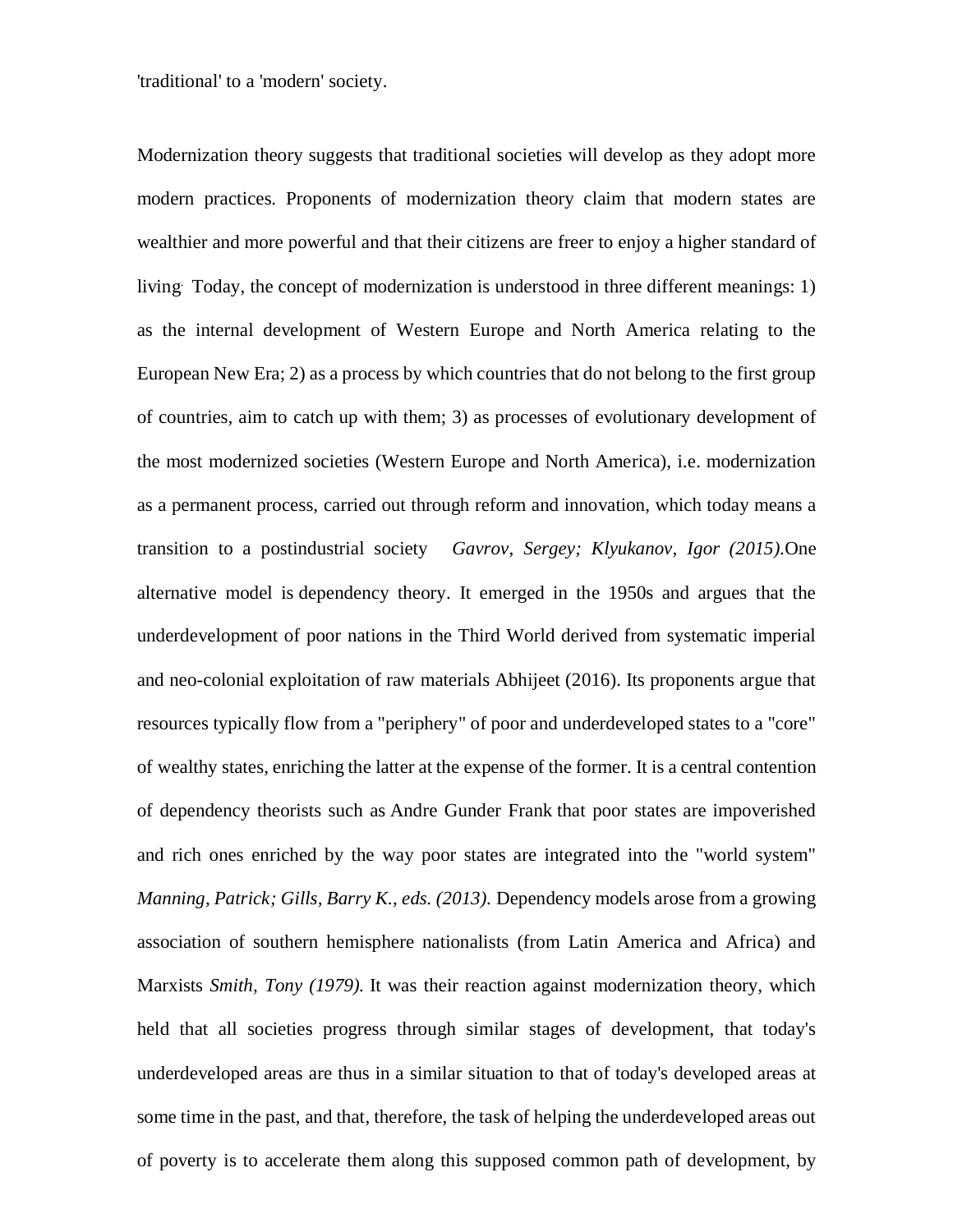various means such as investment, technology transfers, and closer integration into the world market. Dependency theory rejected this view, arguing that underdeveloped countries are not merely primitive versions of developed countries, but have unique features and structures of their own; and, importantly, are in the situation of being the weaker members in a world market economy.

## **Classifications of Theoretical Perspectives of African Development**

The theoretical basis of integration strategies is mainly associated with the modernization perspective or paradigm. According to this paradigm the present and past state of LDCs is an original stage of development, i.e. the stage of traditional society, through which the now advanced capitalist countries (ACCs) had also passed. Consequently the process of development in LDCs is viewed as essentially consisting of moving from traditional society through several stages of development mainly derived from the history of Europe and North America. To put it differently, the goal of development is regarded to be the achievement of modern society which supposedly has the following typical features: social patterns of demography, urbanization, and literacy; economic patterns of production and consumption, investment, trade and government finance; and, psychological attributes of nationality/calculability, ascriptive identity and achievement motivation (Toye, 1987). Given the above assumptions, the state of underdevelopment was defined in terms of observable differences between rich and poor countries. Development implied the bridging of these gaps by means of an imitative process (Blomstrom and Hettne,(1987). The internal obstacles to this process were seen as being, inter alia, the following: (a) capital shortage, (b) prevalency of crude technology, (c) high birth rates and hence high proportion of dependants per adult, (d) high rates of illiteracy, (e) insistence on traditions, and the attitude of the population towards necessary changes, (f) lack of modern industries and low capitalization on land.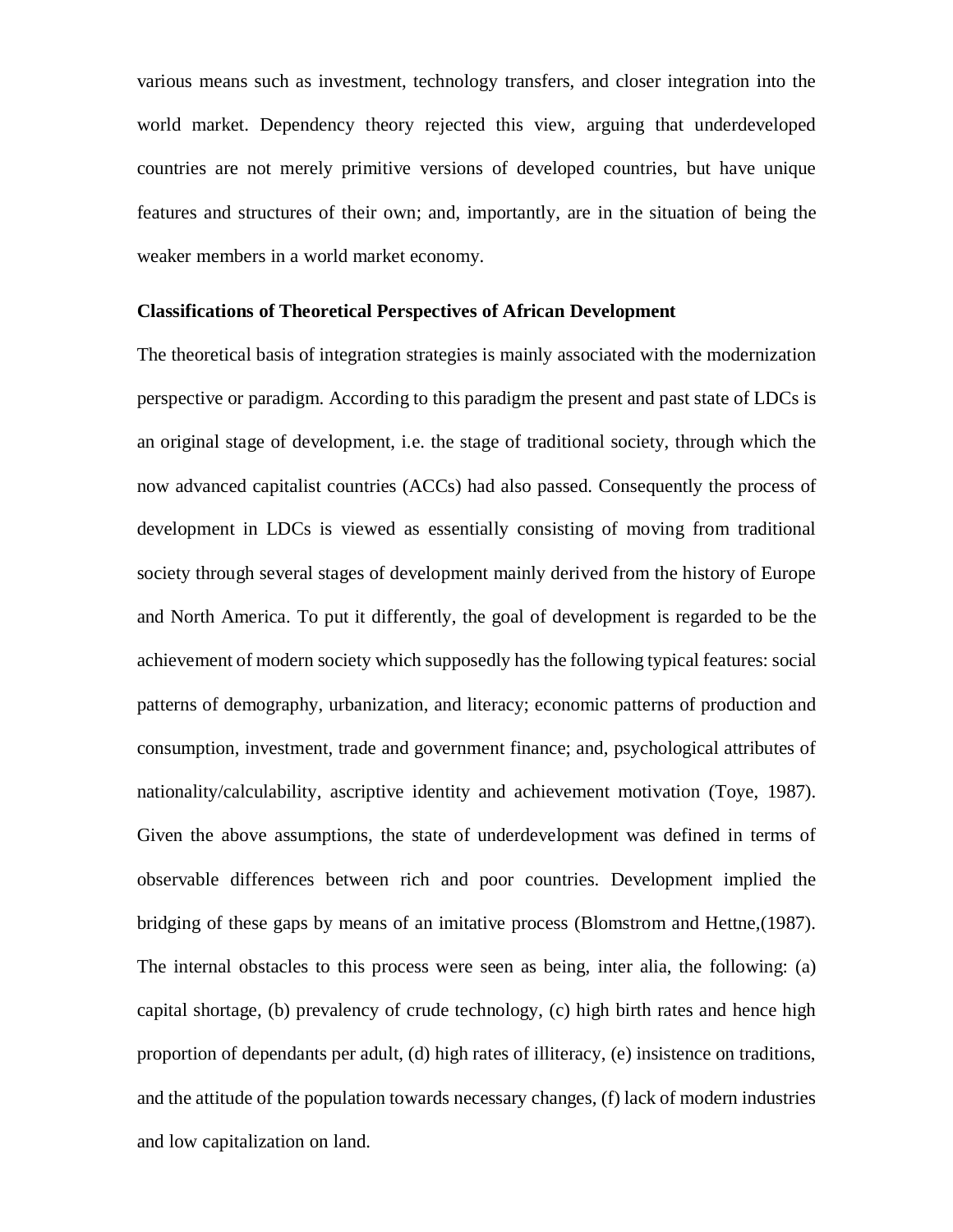On the basis of the above and other internal obstacles, the following, at one time or another, have been regarded as solutions to the problem of underdevelopment, according to Ghai (1977: 1): capital accumulation; availability of foreign exchange; industrialization (first of the import substitution variety and then of export oriented character); population control; human resources development; employment oriented strategies; redistribution with growth - to mention only the star contenders.

The implications for strategy of such solutions were, for example, foreign investment, foreign aid, export led growth, and removal of factor price biases. Methodologically, Skocpol (1977) has listed the following objections associated with theories based on the modernization paradigm: reification of the nation-state as the sole unit of analysis; the erroneous assumption that all countries follow a similar path of development from traditional to modern (capitalist) society; disregard of the transnational structures that affect change in LDCs; and the employment of historical ideal types in their explanations. Empirically, Blomstrom and Hettne (1987: 24) have observed that efforts to classify societies using indications of transition and modernity have not been successful. However, the most devastating critique came from the dependency/world-system perspective to which we shall turn shortly. Although the dependency/world-system perspective aspires to replace modernization theories and actually, `in the academic world ... modernization theory became outdated in the early 1970s' (p. 24), such theories have also, as we shall see, been criticized by Marxist The Development Debates & the Crisis of Development Theories oriented social science theorists. Hyden's (1980 and 1983) works, although based on the assumption that (i) a paradigmatic shift is urgently needed in African studies and, (ii) that Africa is so much different from other LDCs of Asia and Latin America that recent theoretical advances in the understanding of development processes there are of limited value when applied to Africa, is, in our view, still based on the modernization perspective. But it is modernization theory clothed with Marxist political economy. Thus, the Marxist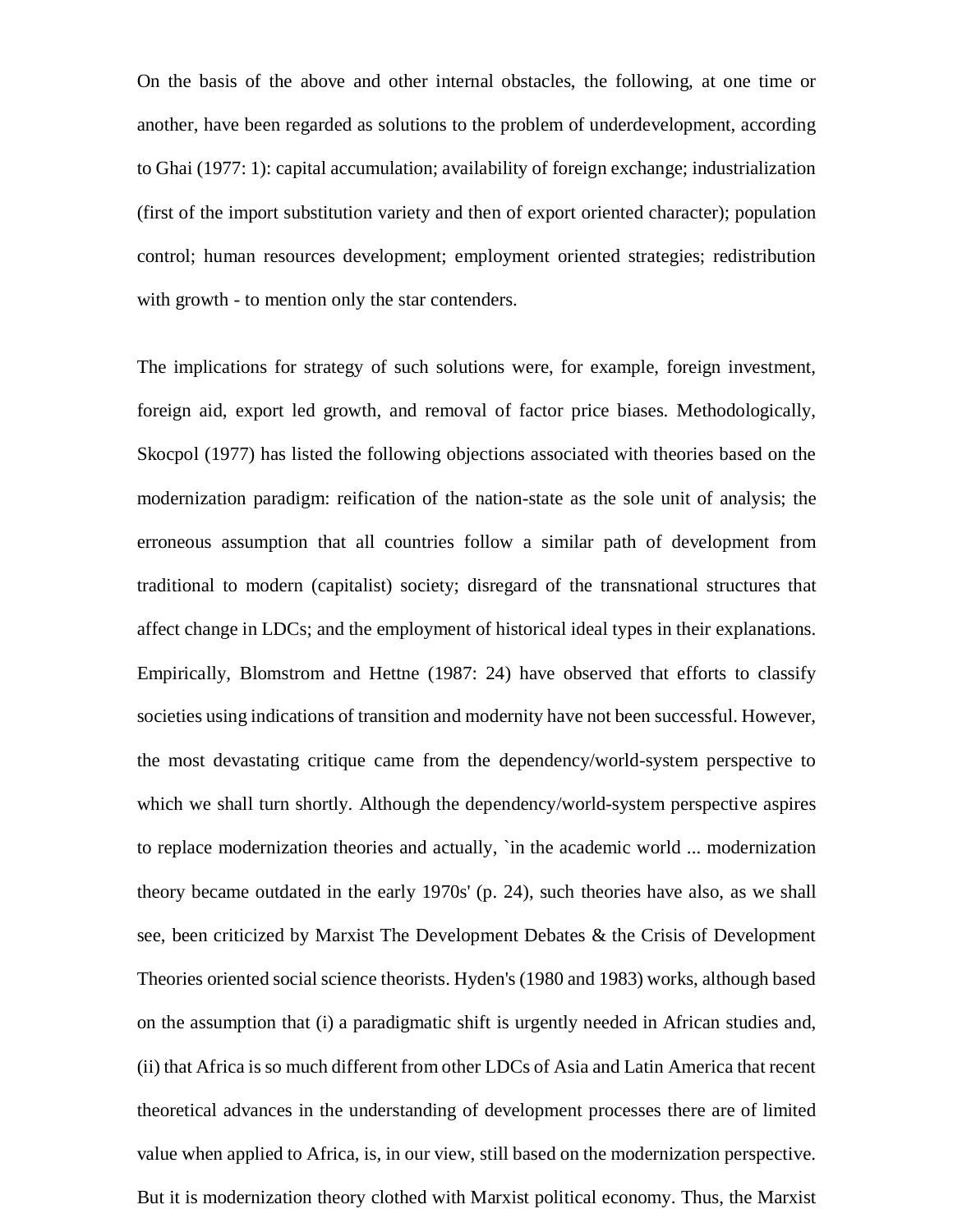central concept of `mode of production' is employed as well as the insistence on internal factors as primary and external ones as secondary.

 A brief summary of Hyden's (1980 and 1983) his major argument can be presented as follows: First, the roots of Africa's underdevelopment are not found in the international capitalist system but rather they are found in the resilience or persistence of the pre-modern and pre-capitalist structures of the continent's rural areas (1980: 3, 4). Second, although the peasantry in Africa is the creation of the colonizing powers, African peasants are more integrated into the cash economy than peasants elsewhere. The PMP is still the predominant mode in African societies (1980: 10-12; 1983: 6-8). Third, the PMP is characterized by a rudimentary division of labour and small independent units of production with no structurally enforced co-operation. Consequently, nature plays a central role in peasant production and there is also very little exchange between the various units of production (1980: 13; 1983: 6). Fourth, the use of rudimentary technology, i.e. crude techniques of production, and the lack of variety of production among the units has the following implications: production of basic necessities is both a full-time occupation and a primary concern of every peasant household - hence the domestic orientation of each unit of production; the peasants invest so much time and effort in producing the basic necessities that they become reluctant to take any chances including that of adopting new innovations even if this holds out the promise of financial gains. Herein lies the conservation and the so-called anti-modern behaviour of the peasants. This is also the reason offered as to why the peasantry should be viewed as a fetter to development efforts. In other words, the peasantry operates according to the law of subsistence rather than the law of value.

# Challenges of African Development

### i. Demography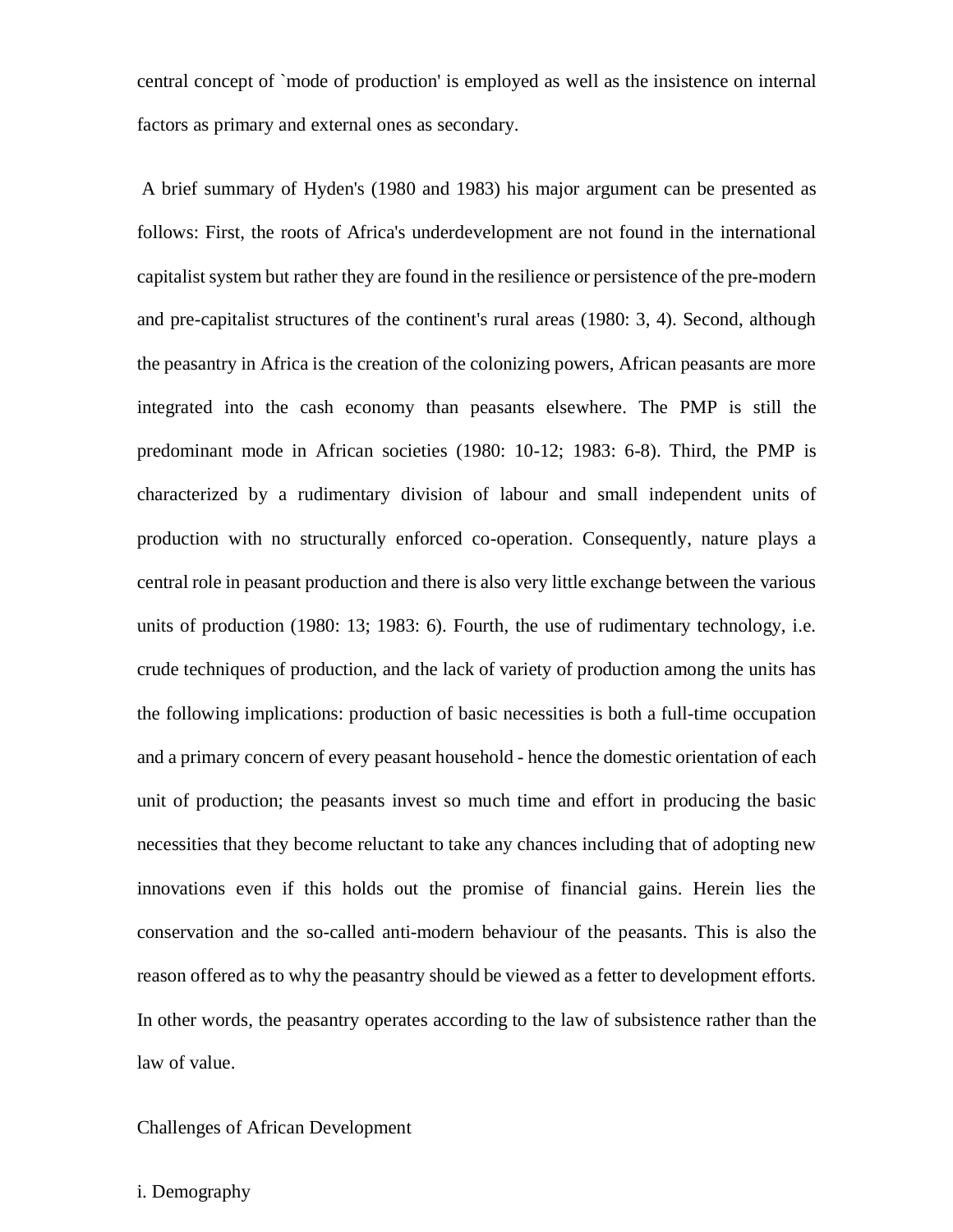Today, most developing countries have achieved quite low levels of mortality and fertility and much lower rates of population growth than in the 1960s. The situation is quite different in Africa, and especially in sub-Saharan Africa (SSA). In several SSA countries, mortality declines have stalled, or even been reversed in the 1980s and 1990s because of the impact of HIV/AIDS and civil unrest. Because of these trends, most African countries are confronted with two major population-related challenges. First, most countries in the region will need to tackle *the doubling or the tripling of their working age population*. This exceptional increase of the labor force could be called a demographic "heritage of the past". It is the direct result of high fertility levels since the 1960s, a consequence of the lack of interest and a neglect of the demographic trends on the part of public authorities, the civil society, and international donors. Providing jobs to all new job seekers will be a daunting challenge. Today, in all but three African countries, the age group 15-29 represents more than 40% of the adult population (above age 15), a phenomenon known as the "youth bulge". By 2030, 40 of the 53 countries studied are likely to continue to have more than 40% of their adult population in the 15-29 age group, and by 2050, 27 countries (half of them) will still be in that position of fertility decline remains as slow as it has been in the past. These young people will be more and more concentrated in urban areas and mega-cities (there might be 15 cities of more than 10 million in 2050, compared to only two in 2010). This could pose a significant challenge and, unless addressed satisfactorily, might translate into major social disruptions similar to those that have been observed recently in several Northern African countries during the "Arab Spring". The second challenge facing African countries is related to the creation of the conditions needed to bring a better future for the African young generations of tomorrow. Future development and prosperity require a rapid decline in the presently high dependency ratios, as has been the case in today's emerging countries.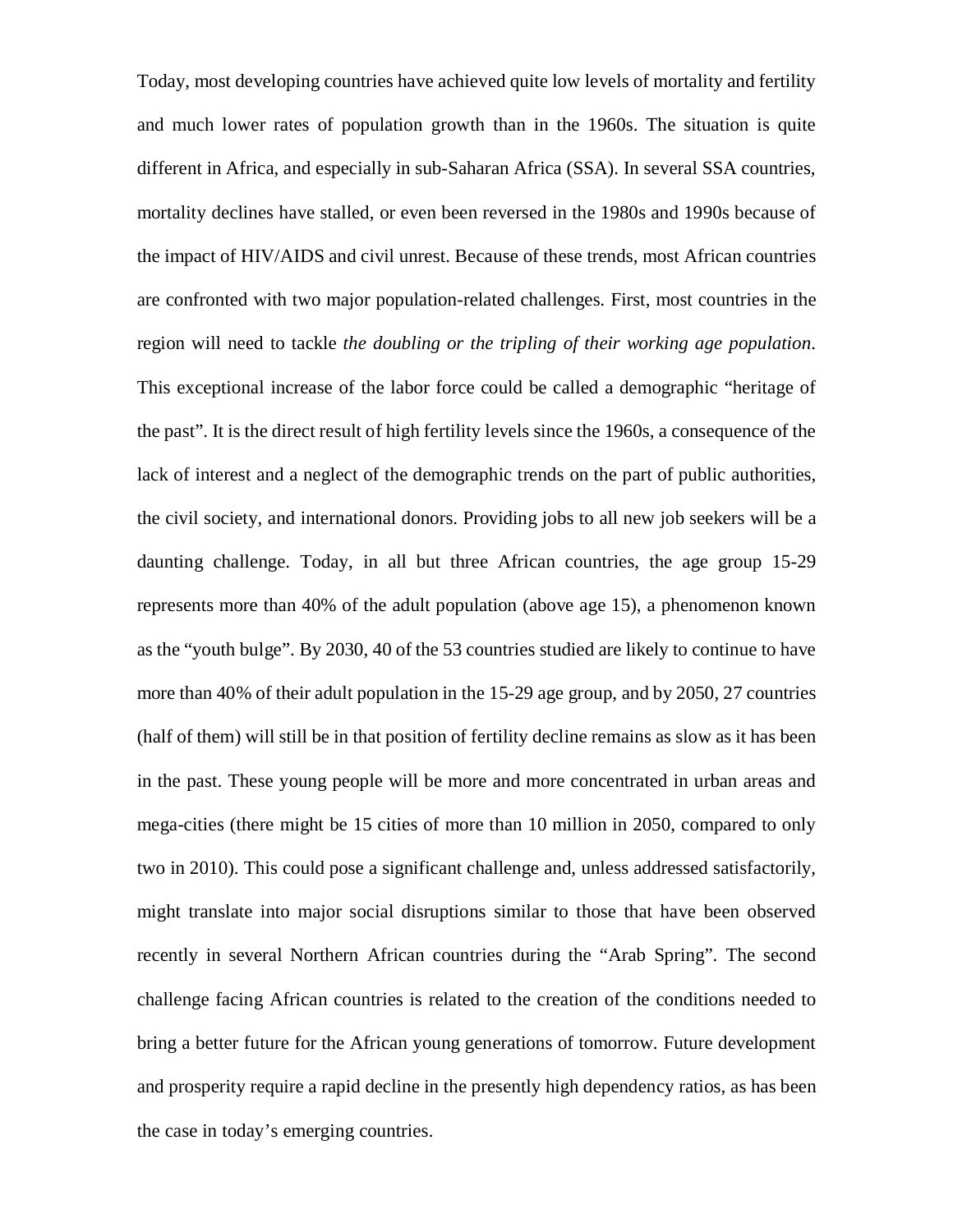This can only be achieved through a steady decline of the proportion of youth aged less than 15 or 20 years. Such a decline will allow reallocating parts of the important resources devoted to the health and education of large numbers of children below age 15, to the secondary and tertiary education of young adults and to the creation of jobs. In fact, the corresponding changes in the age structure fulfill one of the conditions needed to benefit from a demographic dividend. To sum up, the dual challenge of most African countries will be to deal with the demographic situation inherited from the past whilst preparing at the same time for a better future for the upcoming generations. This can be managed through the design and implementation of sound population, health, education, and economic policies. However, these policies must be put in place as soon as possible for these countries to be able to capture the benefits of a demographic dividend, trigger inclusive growth, reduce poverty levels, and eventually achieve economic convergence.

#### **Mortality Levels and Trends since 1960**

Life expectancy at birth, or the average number of years that a newborn would live under the mortality conditions prevailing at a given time, has increased in most African countries since the 1960s. But the progress has been slow, and thwarted in several countries by the deterioration of health services, the impact of HIV/AIDS, and occasionally civil strife and social unrest. In the early 1960s, mortality levels were high in most African countries, and therefore life expectancies were low: below 50 years (and in many cases below 40 years), compared to life expectancies in the selected non-African countries, which were generally above 50 years.

### **Fertility Determinants**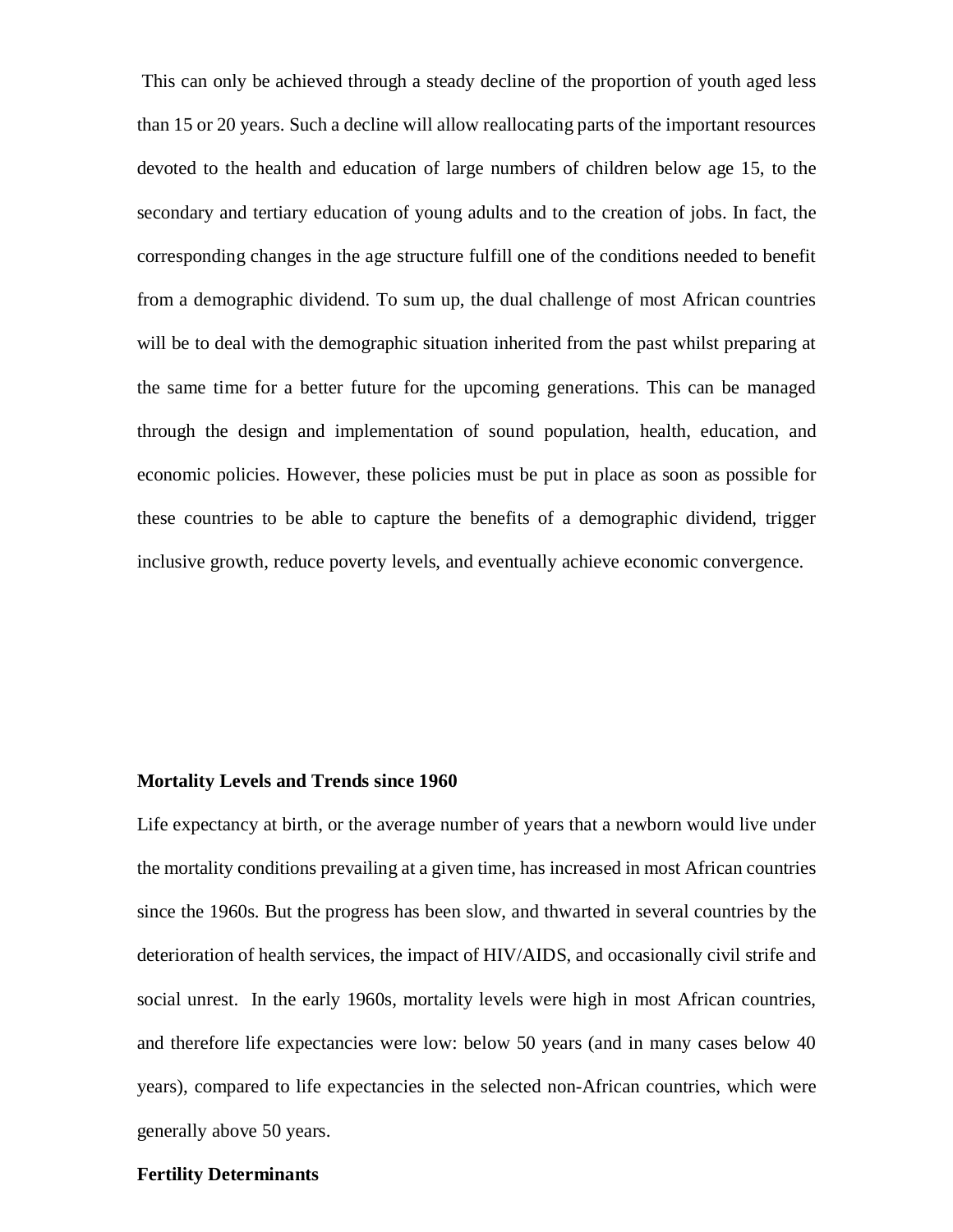Fertility outcomes are shaped by two sets of determinants. The intermediate determinants of fertility are essentially socio-economic in nature, and influence fertility *indirectly*. The proximate determinants of fertility which are mostly biological and behavioral influence fertility *directly*.

In most sub-Saharan African countries, the intermediate determinants--levels of education, health status, employment in the formal sector, income levels, urban residence--are still low. Policy interventions in these fields generally bear fruit with a lag, and their impacts on fertility vary from one country to the next depending on other variables, noticeably family norms, social networks, and cultural values. Total fertility rates of the wealthiest households are low and range from 1.9 to less than 2.5 children per women in only 5 countries out of the 40 countries considered here, i.e., Morocco, South Africa, Lesotho, Ghana, and Namibia. But in 10 other countries, total fertility rates of the wealthiest households are still between 4 and 6.4 children per women, namely in Uganda, Nigeria, Democratic Republic of Congo, Benin, Guinea, Central African Republic, Mali, Burundi, Chad, and Niger. By contrast, total fertility rates of the "poorest" households are above 5 children per woman in most countries (37 out of 40 countries), and they vary from 6 to more than 8 children per woman in 28 countries. Obviously, the family norms favouring large families (expressed by the ideal number of children in the DHS) are still dominant among the "poorest" households. But these norms explain also the relatively high levels of fertility among the wealthiest households in several countries.

### **D. Urbanization and Mega-Cities**

Between 1960 and 2010, the urban population of Africa increased by a factor of 8, increasing from 53 to 401 million. Despite this spectacular increase, the levels of urbanization in Africa remain low compared to other regions of the world. In 2010, it was estimated that about 40% of Africans were residing in 62 urban areas, but this percentage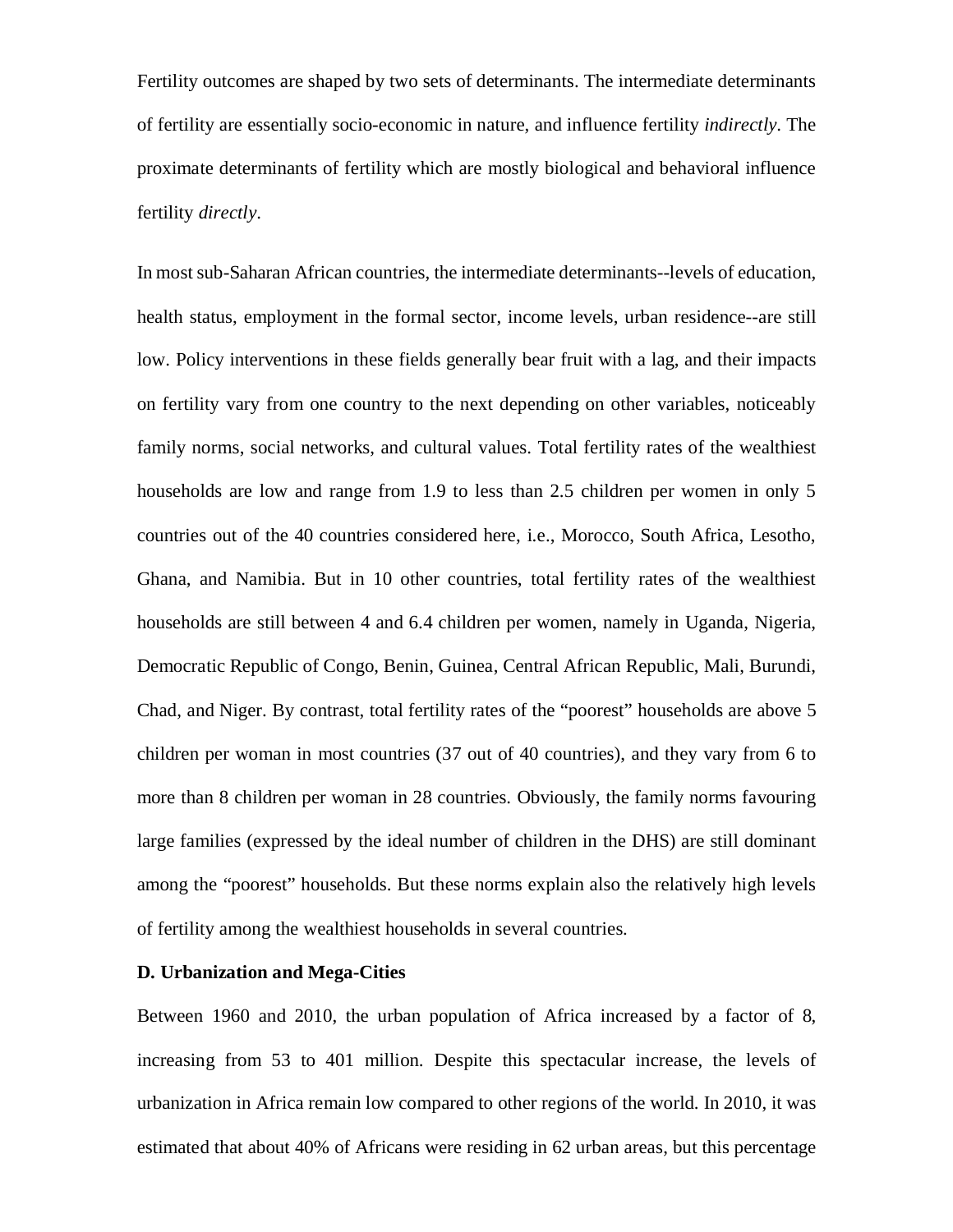was only 23% in Eastern Africa, 41% in Middle Africa, 44% in Western Africa. It was higher than average in Northern Africa (51%) and Southern Africa (59%).

Rapid urbanization in Africa has led to 50 cities with more than a million inhabitants in 2010. Two with an estimated population of more than 10 million inhabitants: Cairo (11 million) and Lagos (10.8 million).

### **4.0 CONCLUSION**

In this module and unit we have been able to have an understanding of the concept and Principles of Development in Africa, Pre-colonialism, Colonialism and Post-Colonialism, The Nature of Economic Relations between African States and the rest of the world and African Theories of Development.

# **5.0 SUMMARY**

In this unit of the study guide you have been taught and learnt;

- 1. The definition of concept and Principles of Development in Africa by various authors
- 2. Pre-colonialism, Colonialism and Post-Colonialism
- 3. The Nature of Economic Relations between African States and the rest of the world
- 4. African Theories of Development.

### **6.0TUTOR-MARKED ASSIGNMENT**

- 1. Provide a concise definition of the concept and principles of development in Africa
- 2. What is the link between pre-colonialism, colonialism, post-colonialism and the development questions of Africa?
- 3. List and discuss the nature of economic relations between African states and the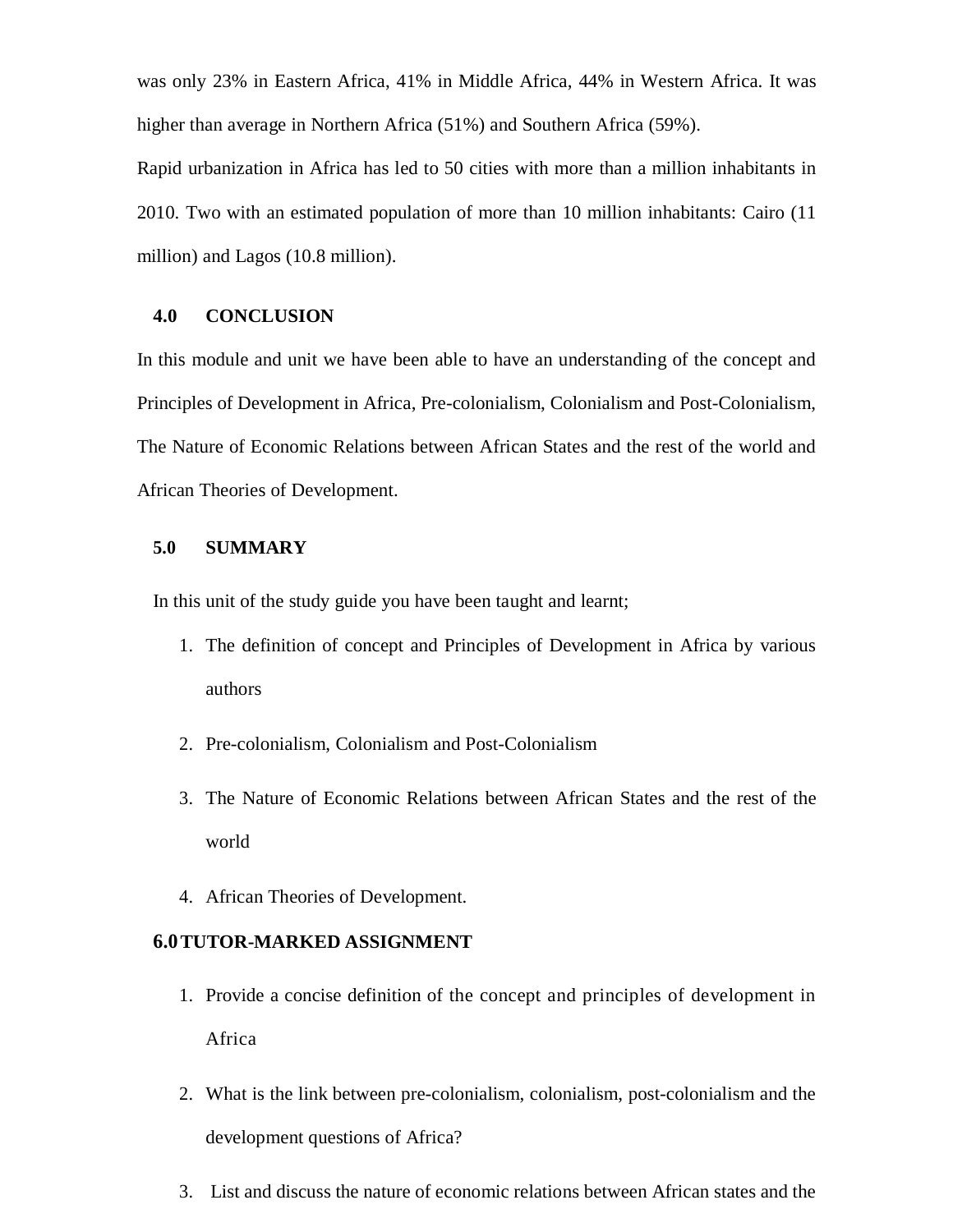rest of the world?

- 4. Discuss the major drivers and barriers of development in Africa
- 5. List and discuss the contending theories of African development

# **REFERENCES/FURTHER READINGS**

**Bates, R. H (1999) 'The Economic Bases of Democratization', in Richard Joseph, ed.** *State, Conflict, and Democracy in Africa***, 83-94. Boulder/London: Lynne Rienner Publishers.** 

**BBC News (18/12/2008)** *Rwanda: How the Genocide happened***. Available at: http://news.bbc.co.uk/2/hi/africa/1288230.stm (12 May, 2010).** 

**Blanton, R, David T. Mason and Athow (2001) 'Colonial Style and Post- Colonial Ethnic Conflict in Africa,'** *Journal of Peace Research***, Vol. 38, No. 4, 473-491.** 

**Brown, S. (2005) 'Foreign Aid and Democracy Promotion: Lessons from Africa,'**  *The European Journal of Development Research***, 179–198. Vol.17, No. 2. Available at:** 

**http://aix1.uottawa.ca/~brown/pages/Stephen\_Brown\_EJDR.pdf (21 August, 2008).** 

**Dye, C P. (2008)** *Why is Africa the poorest continent***? Available at: http://www.gresham.ac.uk/uploads/Why%20is%20Africa%20still%20the%20po orest%20continen t.ppt (18 June, 2008).** 

**CIA World Fact Book (2009)** *Equatorial Guinea***. Available at: https://www.cia.gov/library/publications/the-world-factbook/geos/ek.html (20 May, 2010).** 

**Clapham, C (1985)** *Third World Politics***. University of Wisconsin Press. Der Spiegel.(07/04/2005)** *"For God's Sake, Please Stop the Aid!."* **Spiegel Interview with an African Economics Expert. Available at: http://www.spiegel.de/international/spiegel/0,1518,363663,00.html (28 May, 2010).** 

**Dumont, R (1966)** *False Start in Africa***. Worcester/London: Trinity Press.** 

**Easterly, W (2006)** *The Whiteman's Burden: why the West efforts to aid the rest have done so much ill and so little good***. New York: The Penguin Press.**

**Eko, L (2003) 'Press Freedom in Africa,'** *Encyclopaedia of International Media and Communications 2: 95—116***.** 

**Harris, P and Reilly B, eds. (1998)** *Democracy and Deep-Rooted Conflict: Options for Negotiators***. Stockholm: IDEA.**

**Herbst, J (2000)** *States and Power in Africa: Comparative Lessons in Authority and Control***. Princeton/New Jersey: Princeton University Press.**

**Hochschild, A (1998)** *King Leopold's Ghost: A Story of Greed, Terror, and Heroism in Colonial Africa***. New York: Macmillan.**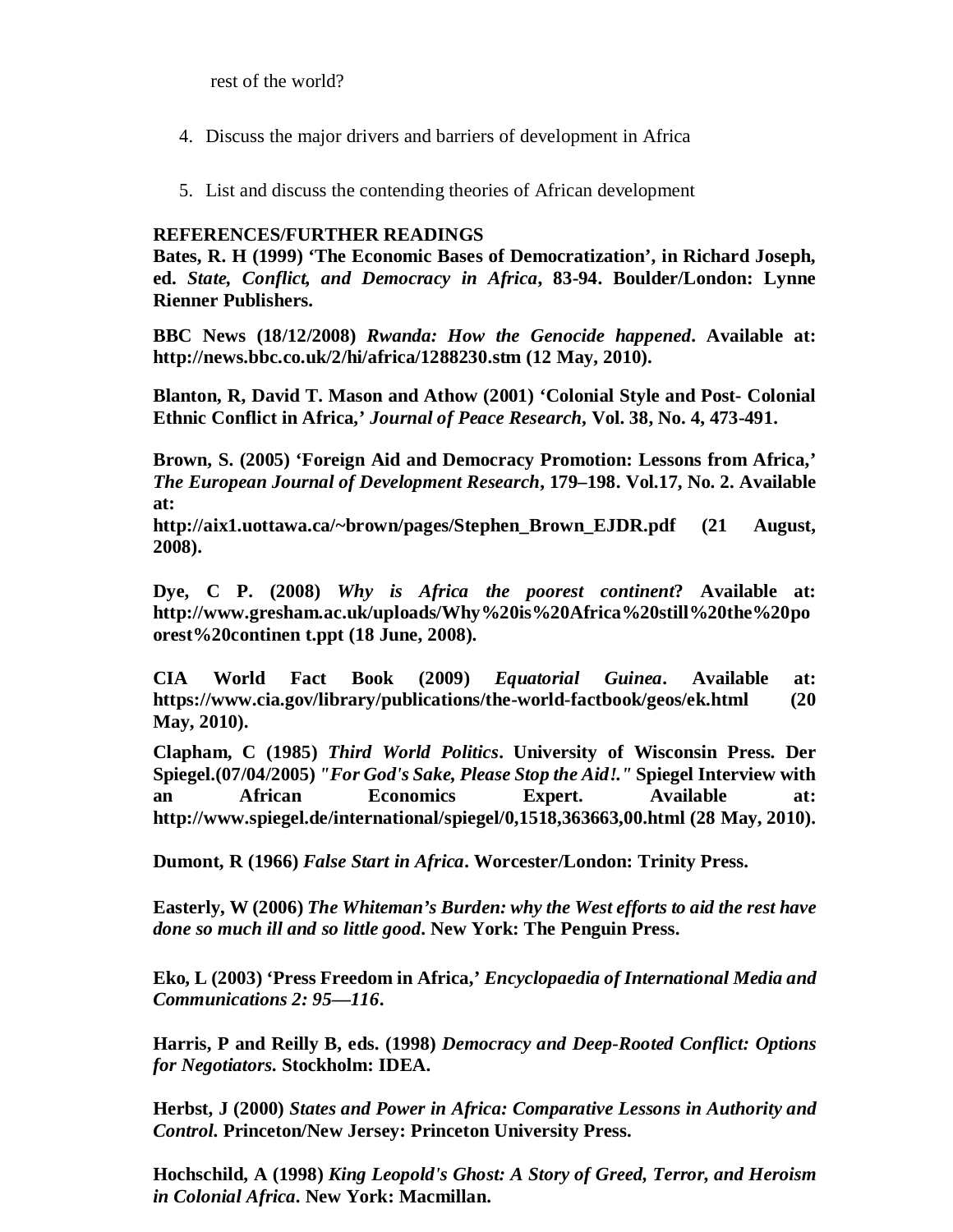**Nkrumah, K (1975) 'Redefinition of Neo-Colonialism',** *Readings in African Political Thought***, edited byMutiso, Gideon-Cyrus M. and S. W. Rohio, 415: 418. London: Heinemann.**

**Nnoli, O (2000)** *Ethnic Conflicts in Africa***. Senegal: Codesria. Nugent, P (2004)** *Africa since Independence: A Comparative History***. New York: Palgrave Macmillan.** 

**Nwajiaku, K (1994) 'The Conferences in Benin and Togo Revisited'** *The Journals of Modern African Studies***, 429-447. Vol. 32(3), Cambridge: Cambridge University Press.**

**Odetoyinbo, D (1994)** *Why Is Africa Married to the IMF***? Available at: http://www.hartford-hwp.com/archives/30/031.html (20 August, 2008).** 

**Ogunbadejo, O (1979)** *Conflict Images: Colonial Legacy, Ethnicity, and Corruption in Nigerian Politics, 1960-1966***, in: Utafiti – Vol. 4 No. 1, 85-100.** 

**Shillington, K. (1989)** *History of Africa***. Revised Edition. New York: St. Martin's Press.** 

**Meredith, M (2005)** *The State of Africa: A History of Fifty Years of Independence***, London/New York: Free Press.** 

**Moar, J (2000) 'Außenwirtschaftbeziehungen',** *Jahrbuch der Europäischen Integration 1999/00***, edited by Weidenfeld, W. and W. Wessels, 229-236. Bonn (Europa-Union Verlag).**

**Moar, J (2002) 'Außenwirtschaftsbeziehungen',** *Jahrbuch der Europäischen Integration 2001/02***, edited byWeidenfeld, W. and W. Wessels, 219-226. Bonn (Europa-Union Verlag).**

**Mwaura, N (2005)** *Kenya today: Breaking the yoke of colonialism in Africa***. USA: Algora Publishing.** 

**New York Times (24/05/1996)** *Anger at French Troops Grows in Central Africa***.**  Available at: **at:** at: **at:** at: **at:** at: **at:** at: **at:** at: **at:** at: **at:** at: **at:** at: **at:** at: **at:** at: **at:** at: **at:** at: **at:** at: **at:** at: **at:** at: **at:** at: **at:** at: **at:** at: **at:** at: **at:** at: **at:** at

**http://query.nytimes.com/gst/fullpage.html?res=9F0CEED71039F937A15756C0A 960958260 (20 August, 2008)** 

**Shah, A (2010).** *Structural Adjustment—a Major Cause of Poverty***. Available at: http://www.globalissues.org/article/3/structural-adjustment-a-major-cause-ofpoverty (27 May, 2010).** 

**Shillington, Kevin (1989)** *History of Africa***. Revised Edition. New York: St. Martin's Press.** 

**Takougang, Joseph (1997) 'Cameroon: Biya and Incremental Reforms', in John F. Clark and David E. Gardinier, eds.** *Political Reforms in Francophone Africa***, 162- 182. Oxford: Westview Press.**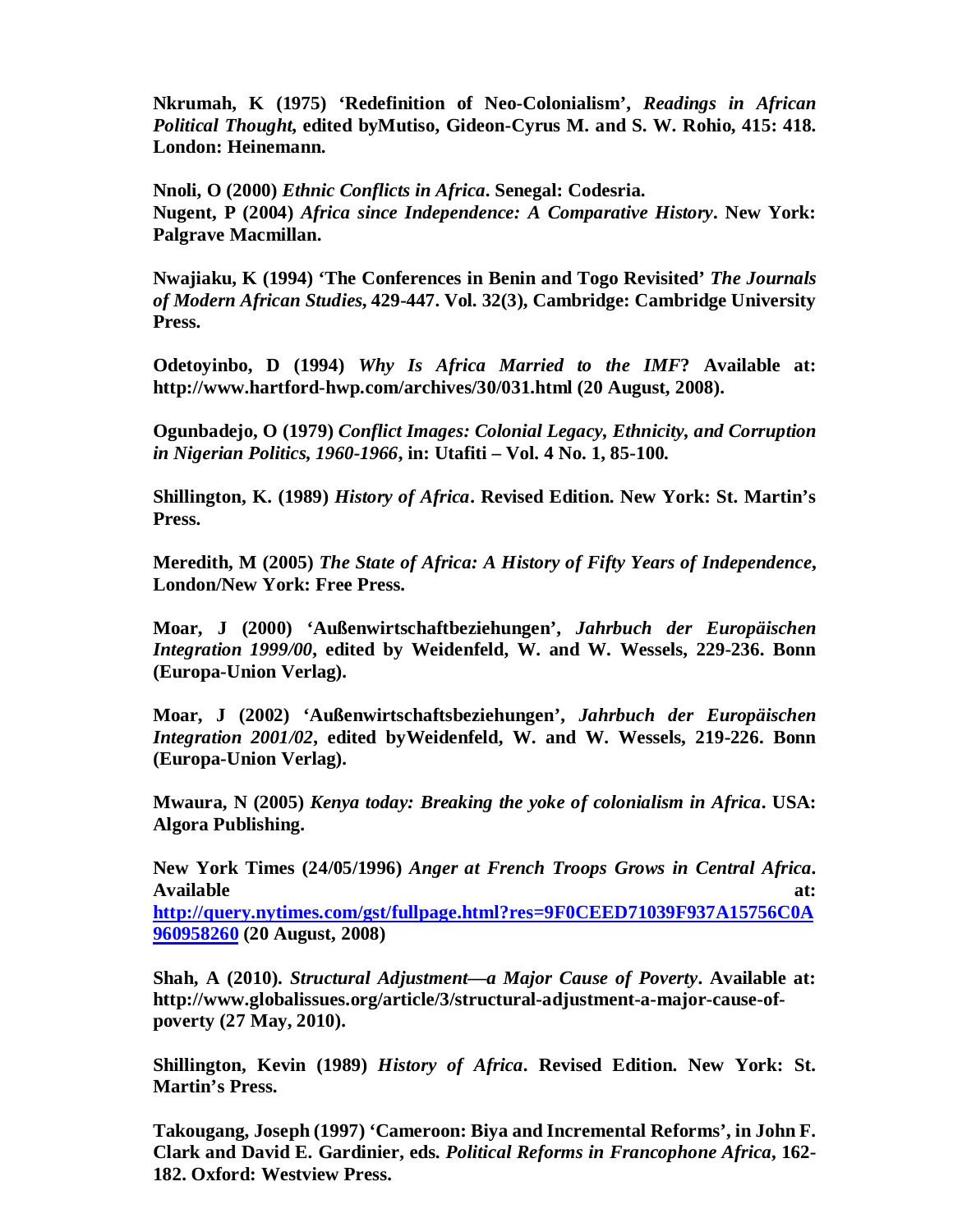**Takougang, Joseph (2003) 'The 2002 Legislative Elections in Cameroon: A Retrospective on Cameroon's Stalled Democracy Movement',** *Journals of Modern African Studies, Vol. 41(3),* **421-435. Cambridge University Press.** 

**Takougang, Joseph (2004) 'The demise of Biya's new deal in Cameroon, 1982- 1992', in John M. Mbaku and Joseph Takougang eds.** *The leadership challenge in Africa: Cameroon under Paul Biya***, 95-122. Trenton: Africa World Press.** 

**Taras, R and Rajat G. (2002)** *Understanding Ethnic Conflict***. The International Dimension: Longman 2nd edition.** 

**The African Executive (2008)** *Are African Governments Founded on Fraud***?**  Available at: **at: at: at: at: at: at: at: at: at: at: at: at: at: at: at: at: at: at: at: at: at: at: at: at: at: at: at: at: at: at: at: at: at: at: at: http://www.africanexecutive.com/modules/magazine/articles.php?article=3591# (27 May, 2010).** *The Journal of Pan African Studies***, vol.3, no.10, September 2010** 

**The Economist (13/03/2008)** *Order in the jungle***. Available at: http://www.economist.com/PrinterFriendly.cfm?story\_id=10849115 (18 June, 2006).** 

**UNDP. 2007.** *United Nations Human Development Report 2007/2008: Fighting Climate Change: Human Solidarity in a divided World***. Palgrave Macmillan.** 

**World Bank (1989)** *Sub-Saharan Africa: From Crisis to Sustainable Development***. Washington, DC: World Bank.** 

**Crawford. Y (1986) 'Zaire and Cameroon', in Peter Duignan and Robert H. Jackson** *eds. Politics and Government in African States 1960 – 1985***, 120-149. Standford/California: Hoover Institute Press** 

# **MODULE TWO: Global Trends: Paradox of Progress in Africa**

# **1.0 INTRODUCTION**

The module is designed to bring to your knowledge the identifiable global trends (a general development or change in a situation that affects many African states: The growth of the African's wealth and the question of its management is part of a global economic trend). The paradox of progress is the idea that the more Africa as a society moves forward, the more problems are created. We will assess the Development Strategies and Performance of selected Africa states, Comparative Analysis of Development Experiences in the selected African Countries, examine the Key Drivers of Development in Africa, and interrogate the link between Leadership Institutions and Governance of Infrastructures in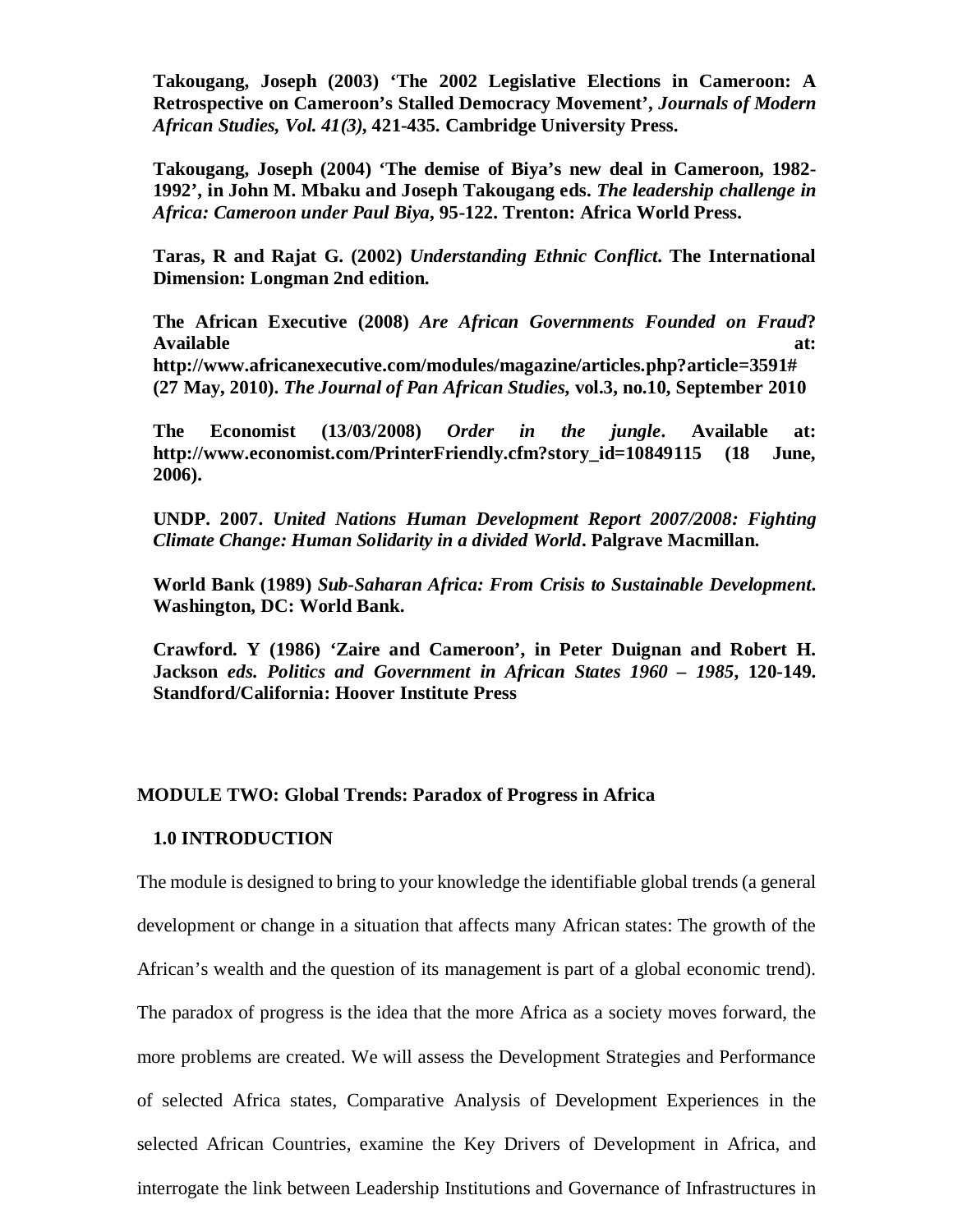Africa.

# **2.0 OBJECTIVES**

At the end of this unit, you should be able to;

- $\triangleright$  Identify the country-specific development strategies or plans
- $\triangleright$  Assess the key drivers of development in the specific African states
- $\triangleright$  Examine the link between leadership, institutions and governance in Africa

# **UNIT I: Appraisal of Development Strategies and Performance in Africa**

# **CONTENTS**

- 1.0 Introduction
- 2.0 Objectives

# **3.0** Main content

- **3.1** Meaning of development strategies
- **3.2** African economic performance, Africa's experience of development
- **3.3** Trade and Development Strategy
	- Where the Problem Lies
	- $\div$  Initiatives for Solution
	- The Lagos Plan
	- The World Bank Plan
	- Lessons of Foreign Experience
- 3.4 The Outlook
- Pursuit of Reforms in the African Economies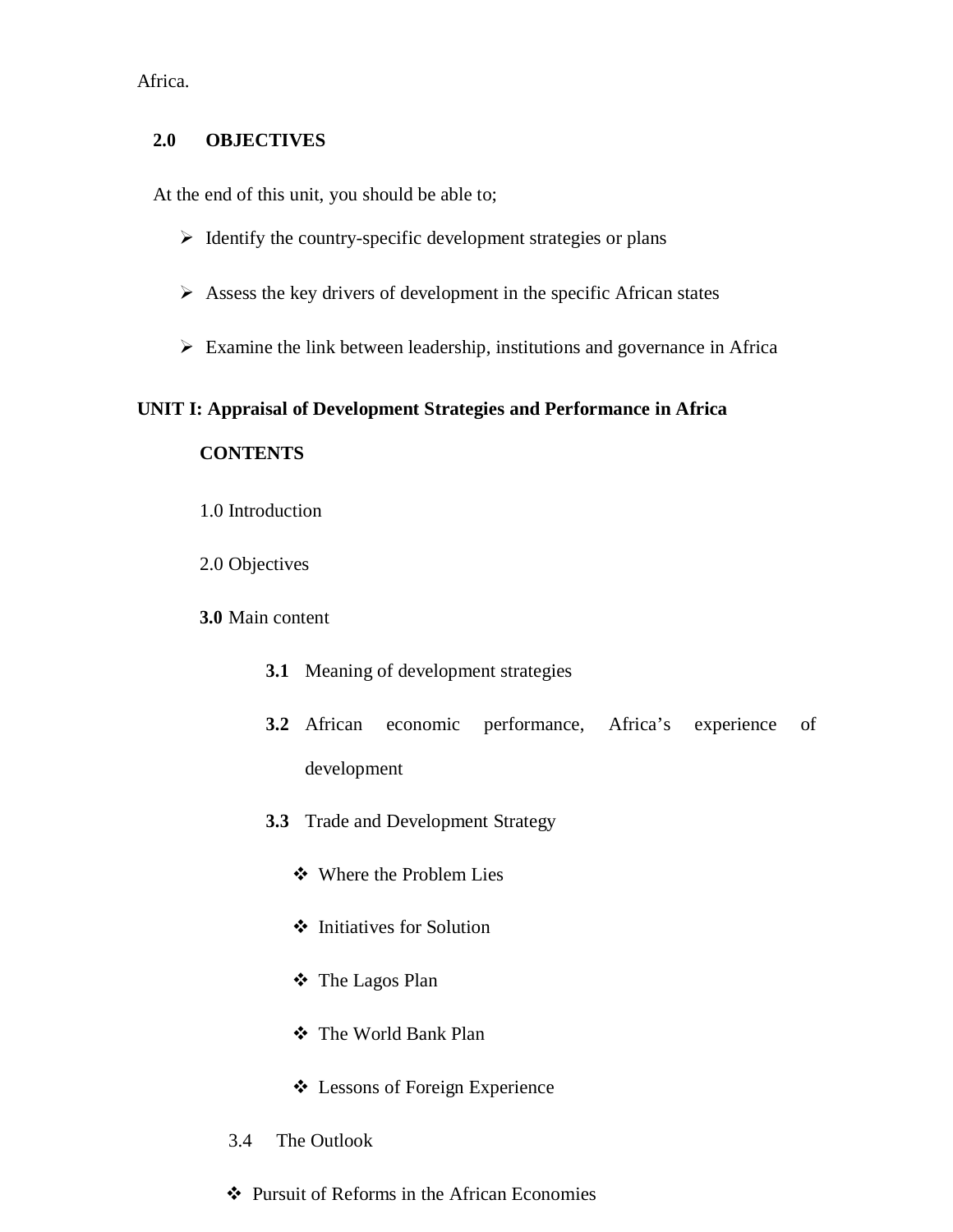- ❖ Promotion of Intra-African Trade and Subregional Integration
- Preservation of Acquired Positions and Conquest of New Positions in the International Market
- 4.0 Self-Assessment Exercise (SAEs)
- 5.0 Tutor-Marked Assignments (TMA)
- 6.0 References/Further Readings

# **2.0 Introduction**

### **Development Strategies or Plans in selected African states.**

Basically development planning refers to the strategic measurable goals that a person, organization or community, country plans to meet within a certain amount of time. Usually the development plan includes time-based benchmarks. National medium-term development planning may be defined generally as the exercise of forethought in an attempt to select the best policies, to be implemented over a period of years, for the development of the national economy. Development planning has a long and chequered history in Africa, and the continent's development trajectory has been influenced by various approaches to development planning since the early stages of independence. The first phase of development planning in Africa spanned the 1960s and was characterized by centralized planning with three to five year planning phases.

During this period, at least 32 African countries had a national development plan. This first generation of development plans continued to the 1980s. These plans promoted stateengineered economies with resources allocated by governments. It was notably the time of state-owned enterprises operating in most of the productive sectors. The second phase in the evolution of planning in Africa was marked by a wholesale abandonment of planning under neoliberal Structural Adjustment Programmes (SAPs), which emerged in the 1980s-1990s with the support of the Bretton Woods Institutions. SAPs aimed to reduce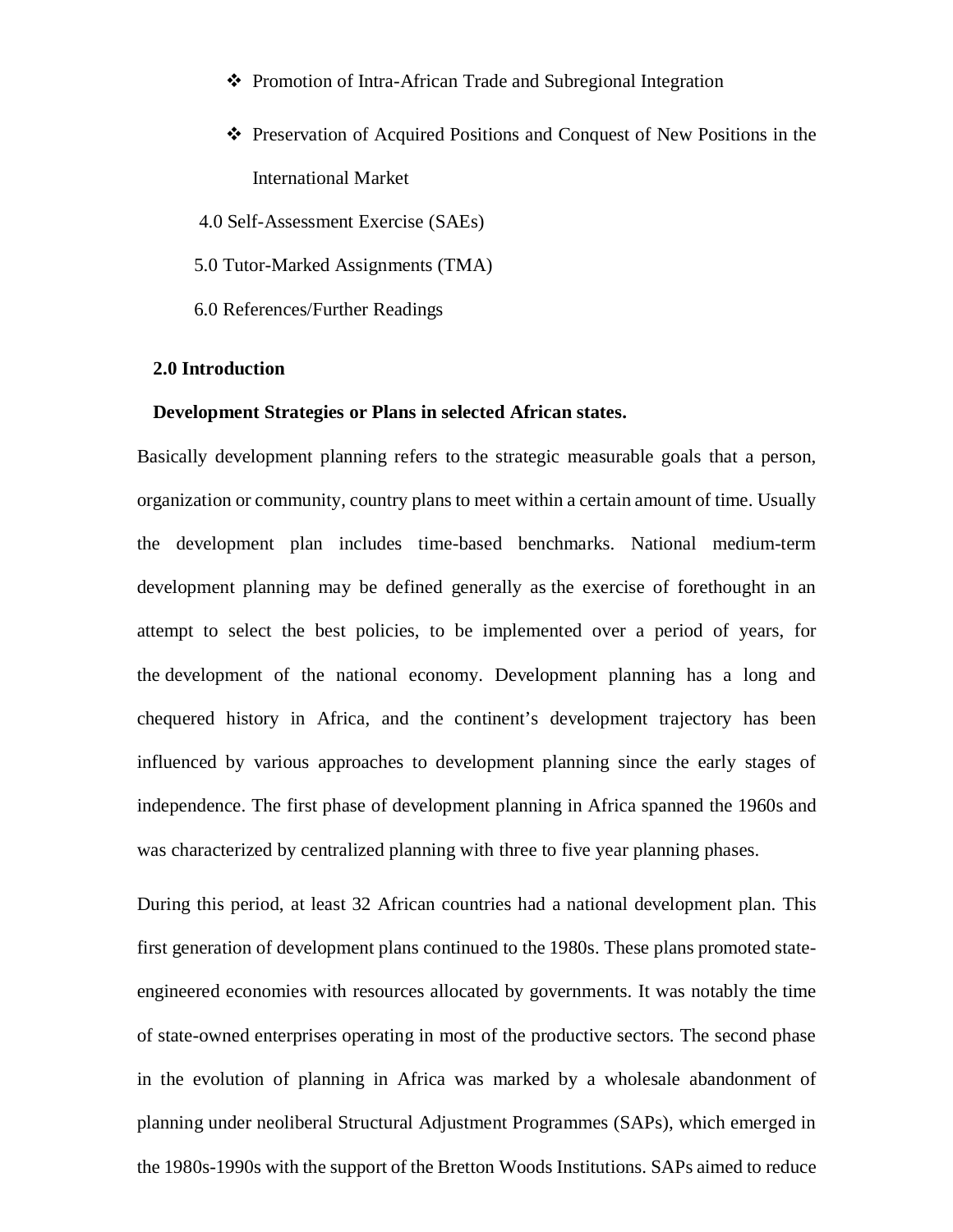the role of the State in production and service delivery and placed emphasis on macroeconomic stability, downsizing of public sector institutions, privatization and reducing government spending and budget deficits. The social cost of SAPs is a sad story.

The downsizing of the public sector institutions and massive privatizations led to net job losses; the budget restrictions compromised social service delivery and human capital development; and most importantly SAPs failed to yield the envisaged growth outcomes as the annual economic growth for Africa over the 1990s averaged only 2.1 per cent. In the early 2000s, SAPs were replaced by Poverty Reduction Strategies, which aimed at reversing the negative effects of a decade of Structural Adjustment on welfare and social conditions. PRSPs placed strong emphasis on poverty reduction and constituted conditionality for debt relief. Many African countries embarked on at least two generations of PRSPs, mostly to ensure eligibility for debt relief. Notwithstanding the principle of ownership and consultations that underpinned PRSPs, they lacked credibility because of the externally driven nature of the process.

Furthermore, PRSPs tended to place disproportionate emphasis on the social sector at the expense of the productive sector thereby raising questions about the sustainability of the poverty reduction agenda. This brings us to the present day, where there has been an emergence of a new era of Development Planning in Africa. Many African countries have developed Long Term Visions to guide their steps towards these ambitious objectives. These long-term visions are characterized by stronger ownership from African actors and a more consultative and participatory process involving a broad spectrum of stakeholders, including Civil Society, the private sector, decentralized constituencies and development partners. These broader national development plans often take into consideration various global and continental development goals and frameworks such as NEPAD. In summary,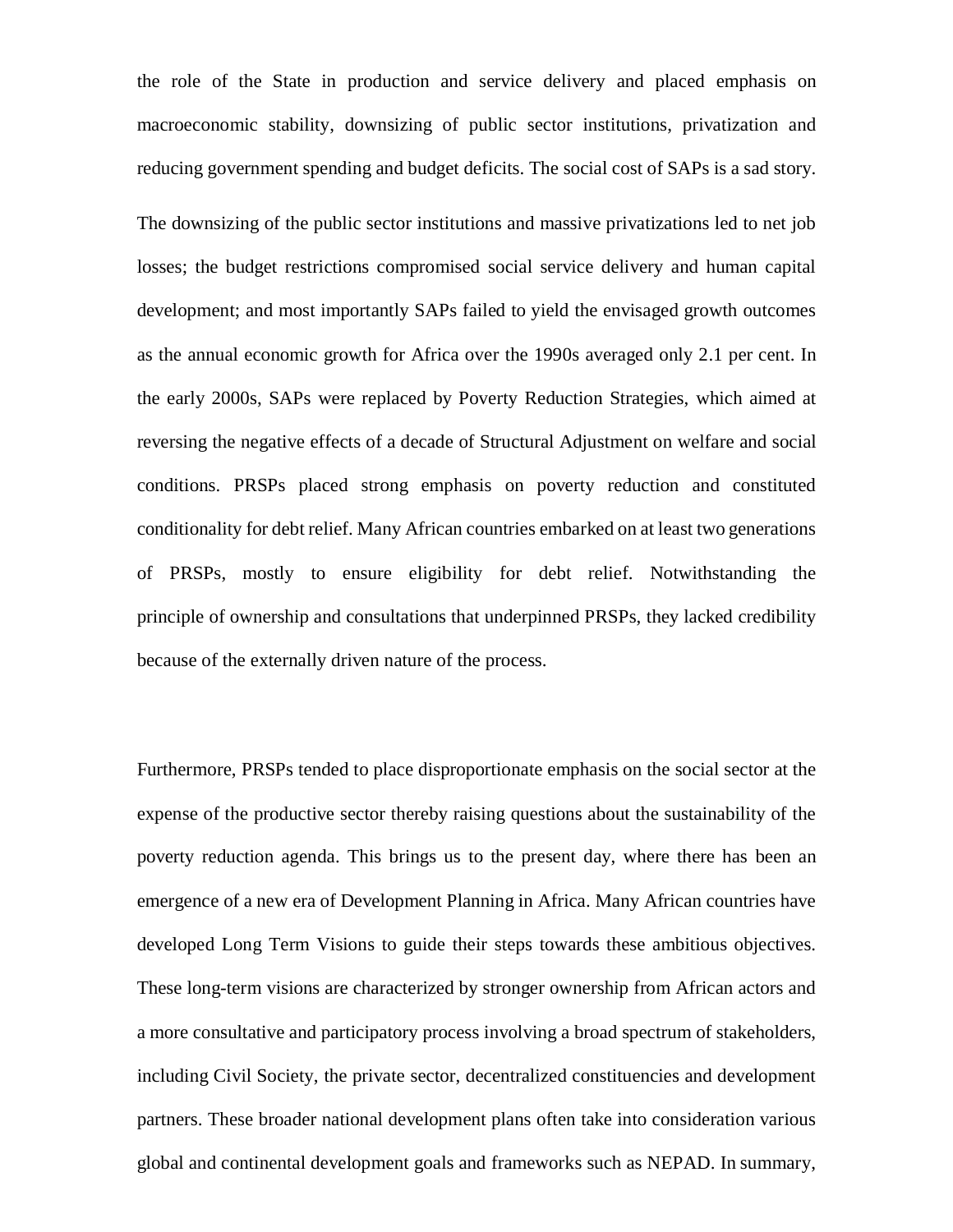we will examine the impact of African economic development programs through the lens of the following;

- i. Economic Models adopted in Africa
- ii. African Economic Policies Post-Independence to Present,
- iii. *Post-Adjustment Era: Neo-liberalism, IMF and the World Bank,*
- iv. The Millennium Declaration in 2000

# **OBJECTIVES**

At the end of this unit, you should be able to;

- 1. Identify and explain economic models adopted by Africa
- 2. Have an understanding of the historical background of Africa's economic development policies from post-independence to present
- 3. Assess the post adjustment era of Africa with the introduction of neo-liberalism, IMF and World Bank
- 4. Probe on African state and key drivers and barriers of the Millennium Development goals

Main content

# **2.1 African Economic Performance, Africa's Experience Of Development**

The growth performance of African countries can be described as among the least encouraging economic performances of the twentieth century because of its dismal nature and disastrous socio-economic implications for its approximately one billion people. After gaining independence from the colonial powers in the late 1950s and early 1960s, African countries had high hopes for development; but most of them are substantially poorer now than they were when their nations gained political independence. Prior to the 1974 international oil shock, the growth rates were positive. For example, Artadi and Sala-i-Martin (2003) observe that for the whole continent, growth was around three per cent in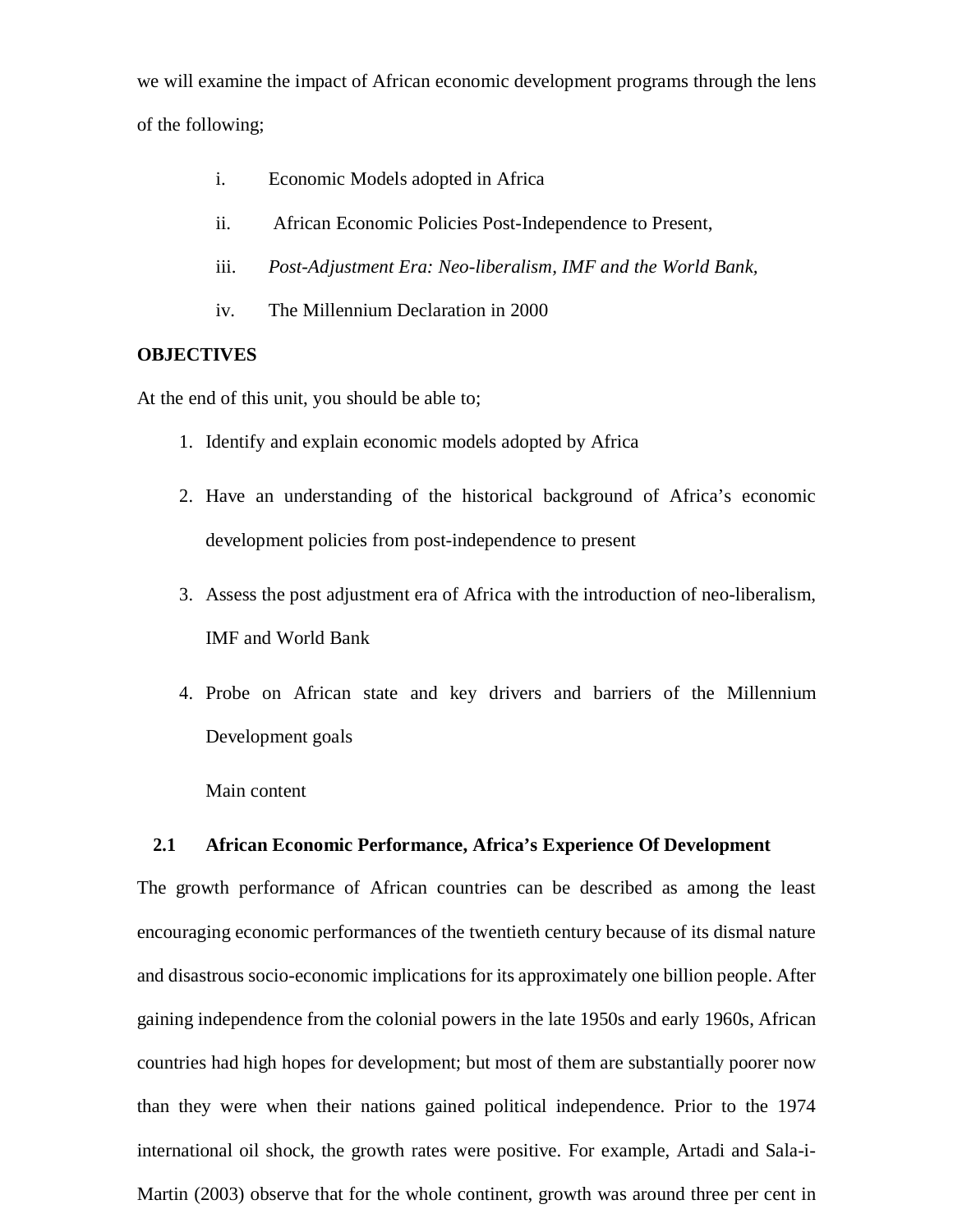the early 60s, close to two per cent in the late 60s, and slightly below 1.5 per cent between 1970 and 1974. Things changed dramatically in the second half of the 1970s.

 The growth rate for the countries became negative 0.5 per cent in the late 70s, negative 1.2 per cent in the second half of the decade, and zero between 1980 and 1985. Growth dropped dramatically to a record negative 1.5 per cent per annum in the first half of the 1990s. The continent seems to have recovered a bit since then with positive, albeit small, growth rates for the second half of the 1990s and the first two years of the new millennium. There were exceptions, of course, with the oil-producing nations such as Nigeria, Libya, Gabon and Algeria; but in all these cases, though growth was positive, it did not trickle down. One only has to look at the Gini coefficient numbers for countries like Nigeria and Gabon to appreciate the fact that even when there was growth, it was very uneven; great individual wealth was generated but only for those in command of the post-colonial state. One should also note that from the 1960s to the 1990s, there was much political instability on the African continent taking the form of the Cold War competition between the West and the Communist bloc, the ideological struggle between Third World socialism (Kwame Nkrumah of Ghana) and neo-colonial capitalism (Houphouet Boigny of Ivory Coast), and the military anti-colonial conflicts in Southern Africa. These political events should be factored into any comprehensive analysis of post-colonial Africa. Taking the above into consideration, we note that the African growth performance has been very weak in absolute terms, but appeared worse if we take into account that, during this same period the rest of the world has been growing at an annual rate of close to two per cent. The biggest contrast in terms of development has been between Africa and the Asian continent. In the 1960s, most African countries were richer than their Asian counterparts, and their stronger natural resource base led many to believe that Africa's economic potential was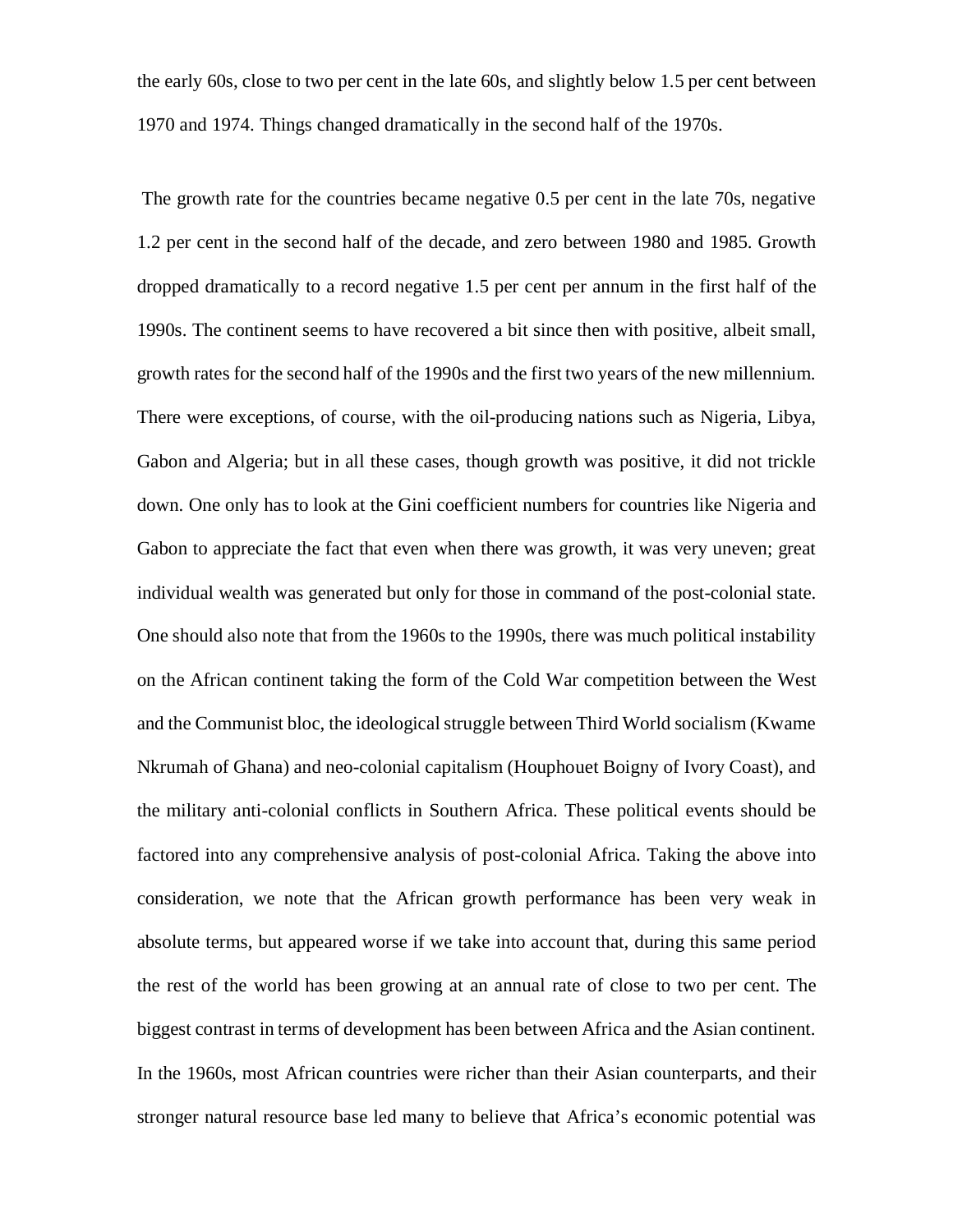superior to overpopulated Asia's. In 1965, for example, incomes and exports per capita were higher in Ghana than in South Korea.

#### **2.2 Trade and Development Strategy**

### Where the Problem Lies

Empirical observations in African countries over the period 1971—87 show a relatively weak but positive correlation between exports and general economic performance. It would be a little hasty, however, to draw the conclusion that the link of causality between exports and economic performance is a one-way phenomenon. The availability and allocation of foreign means of payment constitute one of the key elements of this link, to the extent that all the sectors of the African economies, including the export sector, need to import products necessary for their activity. It so happens that the African countries' ability to import was sharply curtailed after the drop in their export earnings and their subsequent difficulty in gaining access to external sources of capital. The African countries were therefore dragged into a recessionary spiral in which the decline in their export earnings had a negative effect on the level of investment and consequently on the general performance of the economy, which, in turn, contributed to weakening their export potential. Given the economic crisis the African countries have undergone since the end of the 1970s, opinions vary as to the economic options for reviving growth, and the proponents of an export-oriented strategy contend, in an intricate theoretical debate, with those favoring a domestic-market-oriented strategy.

# Initiatives for Solution

Beyond the purely academic approaches that establish the theoretical foundations of the theories proposed, we will be addressing the debate that has arisen among economic policy decision makers.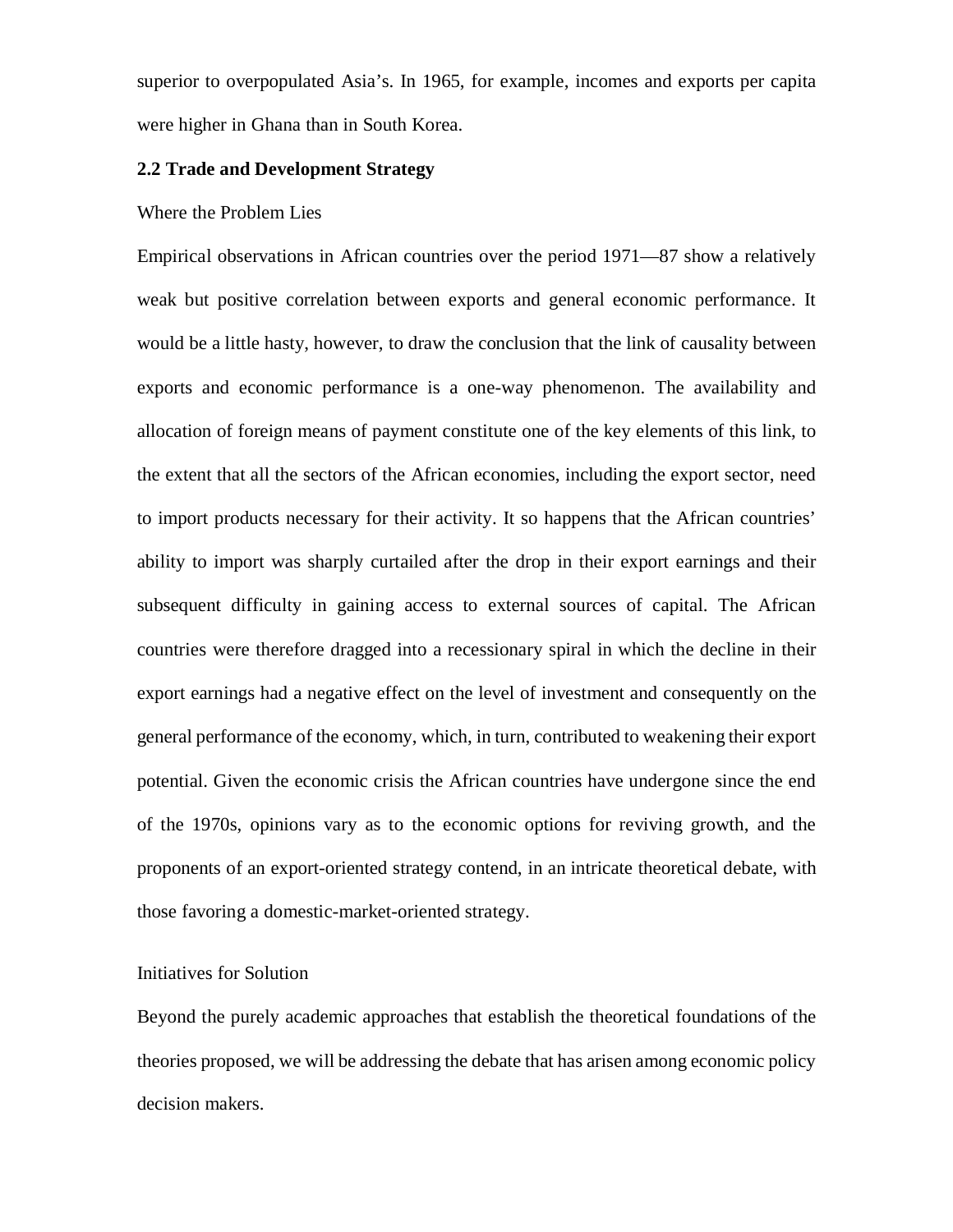The Lagos Plan

The Assembly of Heads of State and Government of the Organization of African Unity, meeting in its second Extraordinary Session, held in Lagos in April 1980, adopted a document entitled the "Lagos Plan of Action," with a view to implementing the Monrovia Strategy for the economic development of Africa. The preamble of this document states, "Faced with this situation (the failure of earlier policies), and determined to undertake measures for the basic restructuring of the economic base of our continent, we resolved to adopt a far-reaching regional approach based primarily on collective self-reliance." It is thus clear that the Lagos Plan's approach is one based on a domestic market-oriented strategy, which, however, goes far beyond the limited framework of the national economies of the states concerned.

The basis of this approach is an explicit rebuttal of the development models used in Africa during the first two decades after the surge of independence, which tended to be, in many ways, a continuation of the prevailing economic system during the colonial era. In this connection, the Lagos Plan clearly indicates that "rather than result in an improvement in the economic situation of the continent, successive strategies have made it stagnate and become more susceptible to the economic and social crises suffered by the industrialized countries." The Lagos Plan of Action thus proposes a progressive reduction in the economic dependence of the continent on the industrial nations and the expansion of regional economic cooperation. But the question we may then ask is the following: What form should this reduction of dependence take? As the most striking aspect of this situation is the dependence of African economies on one or a few primary commodities, the main buyers of which happen to be the developed countries, does this mean that these exports have to be halted?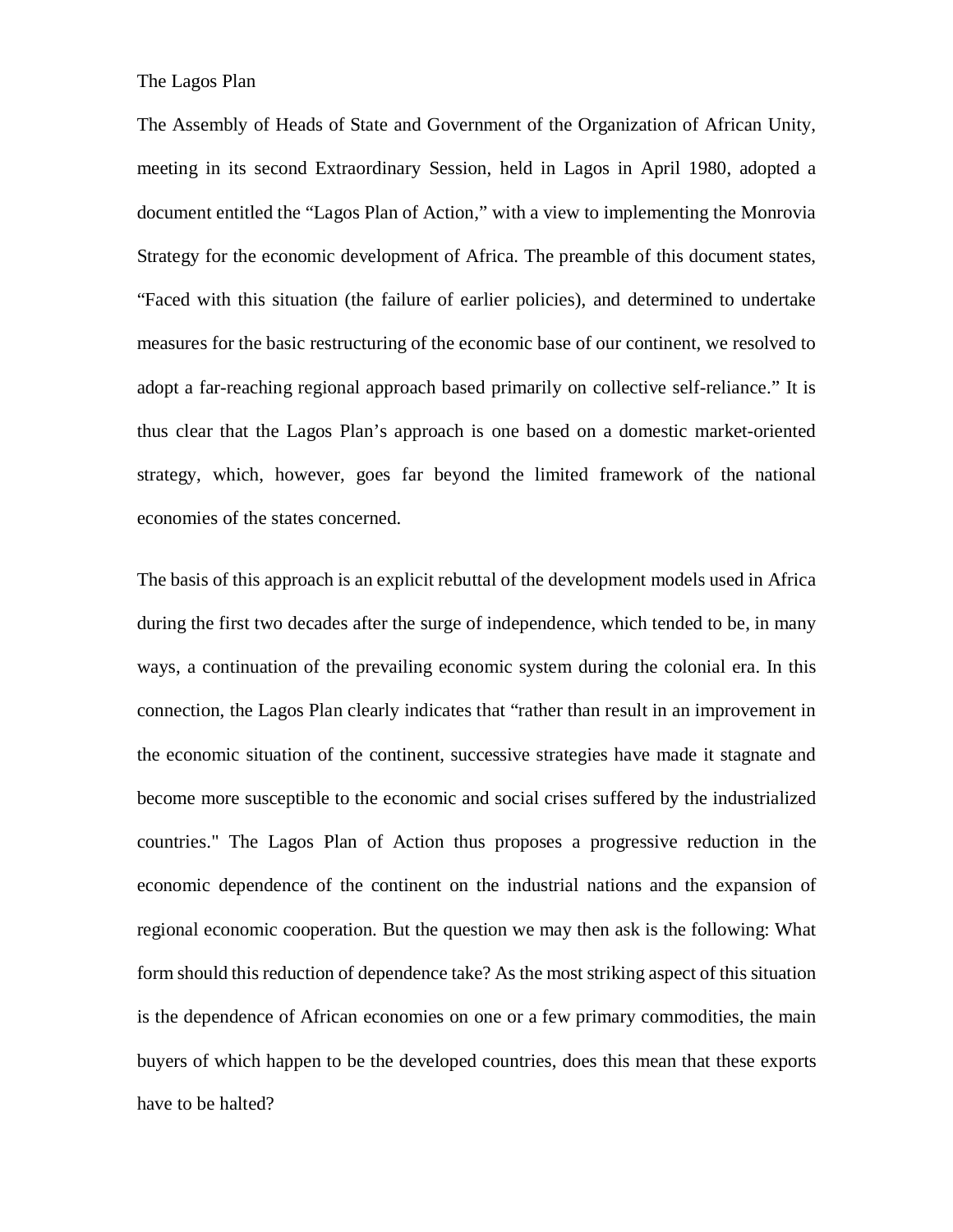### **The World Bank Plan**

Just a few months after the appearance of the Lagos Plan, the World Bank published a report entitled "Accelerated Development in Sub-Saharan Africa." The aim of this report was also to define a strategy for the 1980s in Africa. In the preamble, the President of the World Bank states, "The report accepts the long-term objectives of African development as expressed by the Heads of State of the Organization of African Unity in the Lagos Plan of Action." The report falls within the range of neoclassical analysis. Without neglecting the impact of the postcolonial situation and the weight of external factors, it covers factors that are inherent in the problems of the continent and, as a result, the solutions it proposes are appropriate.

Although the Lagos Plan has not been broadly implemented, the World Bank report, because of the Bank's significant financial resources, has, on the contrary, had a considerable impact on African economies during the period under review. The World Bank report may, in fact, be considered as the basic document for the structural adjustment policies implemented in Africa and one can, without risk of error, assert that the 1980s have proved to be the years of structural adjustment for African countries.

At the end of the 1980s, it is possible to offer, with hindsight, a tentative assessment of structural adjustment in Africa. While it is generally agreed that structural adjustment has achieved little, there is considerable disagreement as to what the reasons were. For some, the reasons lie in errors in the design or external constraints; others emphasize the way programs were misapplied. So should structural adjustment and its corollaries, liberalization and economic openness, be rejected? Certainly not!

# **Lessons of Foreign Experience**

Because the conditions under which the development of the industrial nations of Western Europe and North America took place were somewhat special, it is very unlikely that any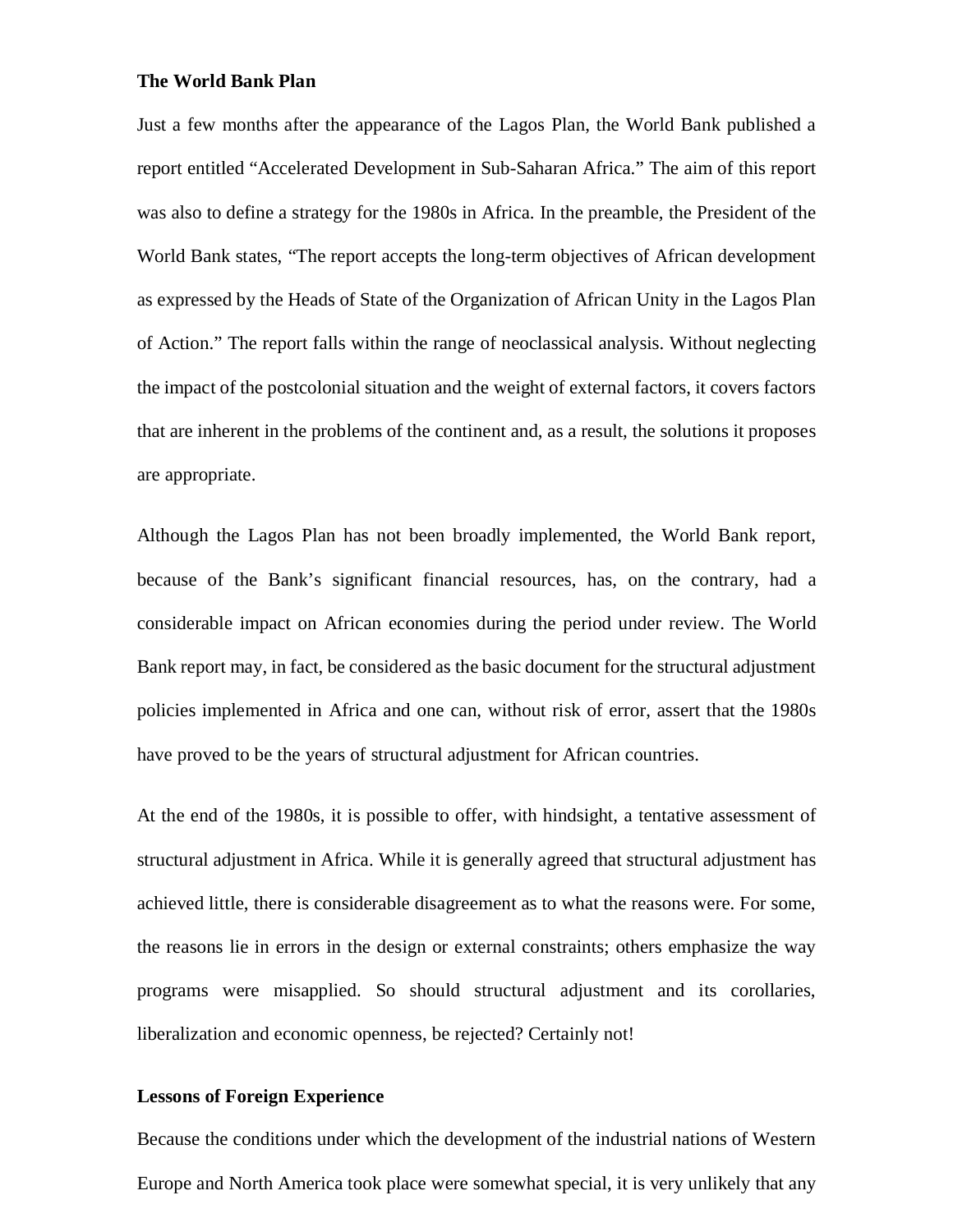developing country will be able to make use of similar conditions for its industrialization. It would, therefore, be interesting to examine the experience of developing countries or countries that have attained industrialization more recently. In this respect, the experience of a number of countries that, thanks to their remarkable performance and, above all, to the rapidity of the process by which they have moved up through the ranks of the underdeveloped to those of the industrial nations, is pertinent in more ways than one.

About a dozen economies in Europe, America, and Asia are usually known by the generic name of newly industrializing economies. They are those of Brazil, Greece, Hong Kong, Mexico, Portugal, Singapore, South Korea, Spain, Taiwan Province of China, and Yugoslavia. The newly industrializing economies of Asia are the ones in this group that have shown the most remarkable economic performances. Since 1960, they have had sustained gross domestic product (GDP) growth, made the demographic transition, and have become industrialized at an outstanding rate. At the same time, the growth of their exports has been coupled with a sharp redistribution of the structure of exports in favor of manufactures. Today, these four Asian economies, the largest of which supports a population of about 42 million on a territory no greater than 99,000 square kilométers accounts for over 50 percent of manufactured exports from developing countries. What is the explanation for the exceptional success of the economic policies implemented by these four? The reasons given are linked to both external and domestic factors, and it is their simultaneous appearance and combination that explain why the four have performed so well. Like all other economies at the lift-off stage, the Asian four had to face the problem of investment. In the lift-off initial phase, they had to call on domestic saving, encouraged by government incentives, especially those involving high nominal interest rates.

However, it was foreign aid, the availability of an abundant supply of manpower, low wages, and, last, foreign investment that enabled them to start up and then to consolidate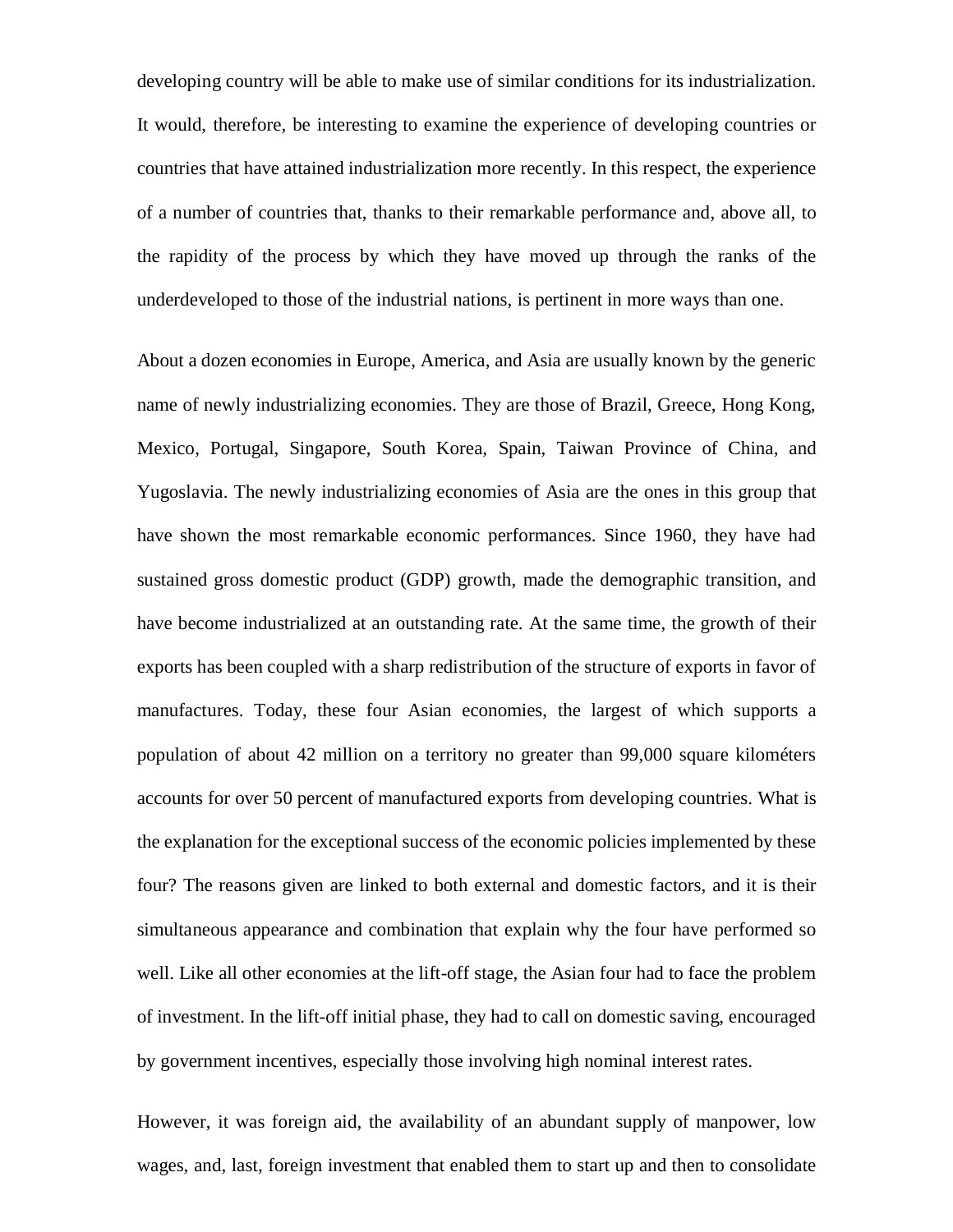their industrialization process. Significantly, American aid provided a total financial input of between 5 percent and 10 percent of GDP. The success of industrial policy in Korea, Singapore, and Taiwan Province of China can to a large extent be attributed to government policy in directing investment and in defining the stages and priorities in the process of industrialization. The initial phase in the development strategy implemented by the Asian four aimed at satisfying domestic demand by diversification and the creation of an integrated heavy industry. This strategy, labeled as one of import substitution, was followed by what was called an export promotion policy, which was started as soon as the two following conditions were met: the rationalization of industrial enterprises with highly labor-intensive innovations and the modernization of agriculture that sharply increased productivity. The performance of these economies underscores the fact that the promotion of exports produced more satisfactory results than those obtained during the import substitution phase and at a lower cost. There are three main reasons for this: (1) with the export promotion strategy, the costs are borne by the general government budget; whereas with import substitution, it is the entrepreneur and the consumer who pay. (2) Faced with international competition, export enterprises have to innovate and offer products at international prices and of international quality. (3)With a mainly inward-looking strategy, the economy is liable to severe inflationary pressure, the usual sign of which is an overvalued exchange rate. It can be seen from this analysis that the Asian four outstanding examples of economies that are highly integrated into the international market—are in the vanguard of those that have achieved industrialization and development in the second half of the twentieth century. Is this sufficient, however, to allow us to conclude that an outward-looking policy would have the greatest development potential? A World Bank study using data from 41 developing countries over the period 1963—85 yields the following conclusions: After classifying the countries in four categories according to their trade orientation, it found that the links between trade strategy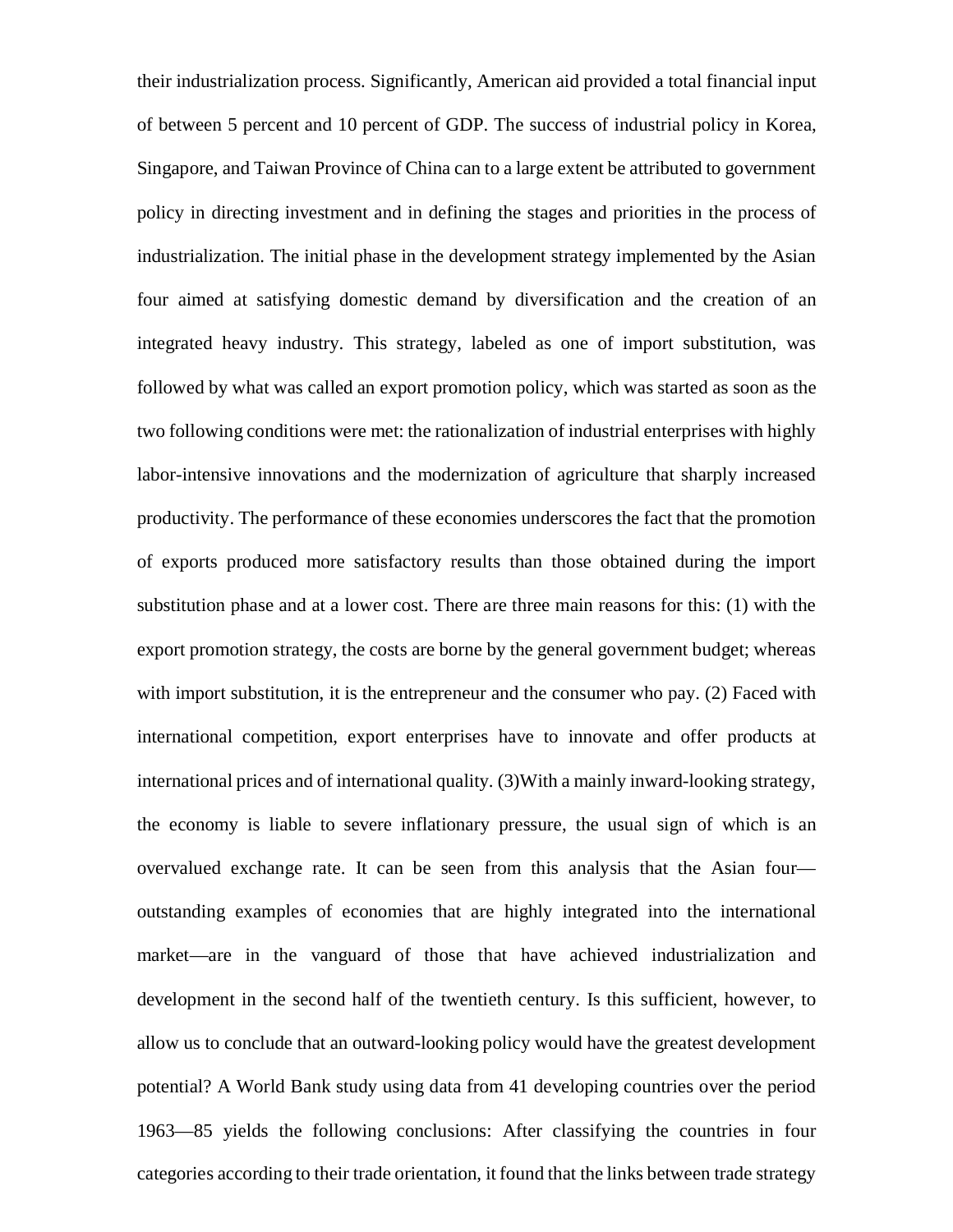and economic performance are not absolutely clear. This uncertainty is related to the question of the direction of the causality link: Does an open policy lead to better economic performance or does excellent economic performance favor greater openness to the outside? The figures show that the economic performance of outward-looking strategies has, on the whole, proved better than that of inward-looking strategies, in almost every respect.

### **The Outlook**

To overcome the economic difficulties the African countries are facing and to pave the way for lasting sustained growth in Africa, the solutions being considered should restore the conditions for running the economic infrastructure more efficiently; progressively expand the scope of sub-regional relations so as to optimize the distribution of factors; and progressively merge into the international market channels. To do this, policies will have to focus mainly on pursuing reforms in the African economies; promoting intra-African trade and sub-regional integration; and continuing efforts to preserve acquired positions and to conquer new positions in the international market.

### **Pursuit of Reforms in the African Economies**

The results of economic reforms in Africa over the past decade have been very moderate. For the coming years, these reforms should, above all, try to improve the effectiveness of development policies. With this in mind, the most important element to be urged is political will. The need and the will to implement reforms should be felt by and emanate from Africans themselves. Consequently, they should play the main role in designing and implementing them.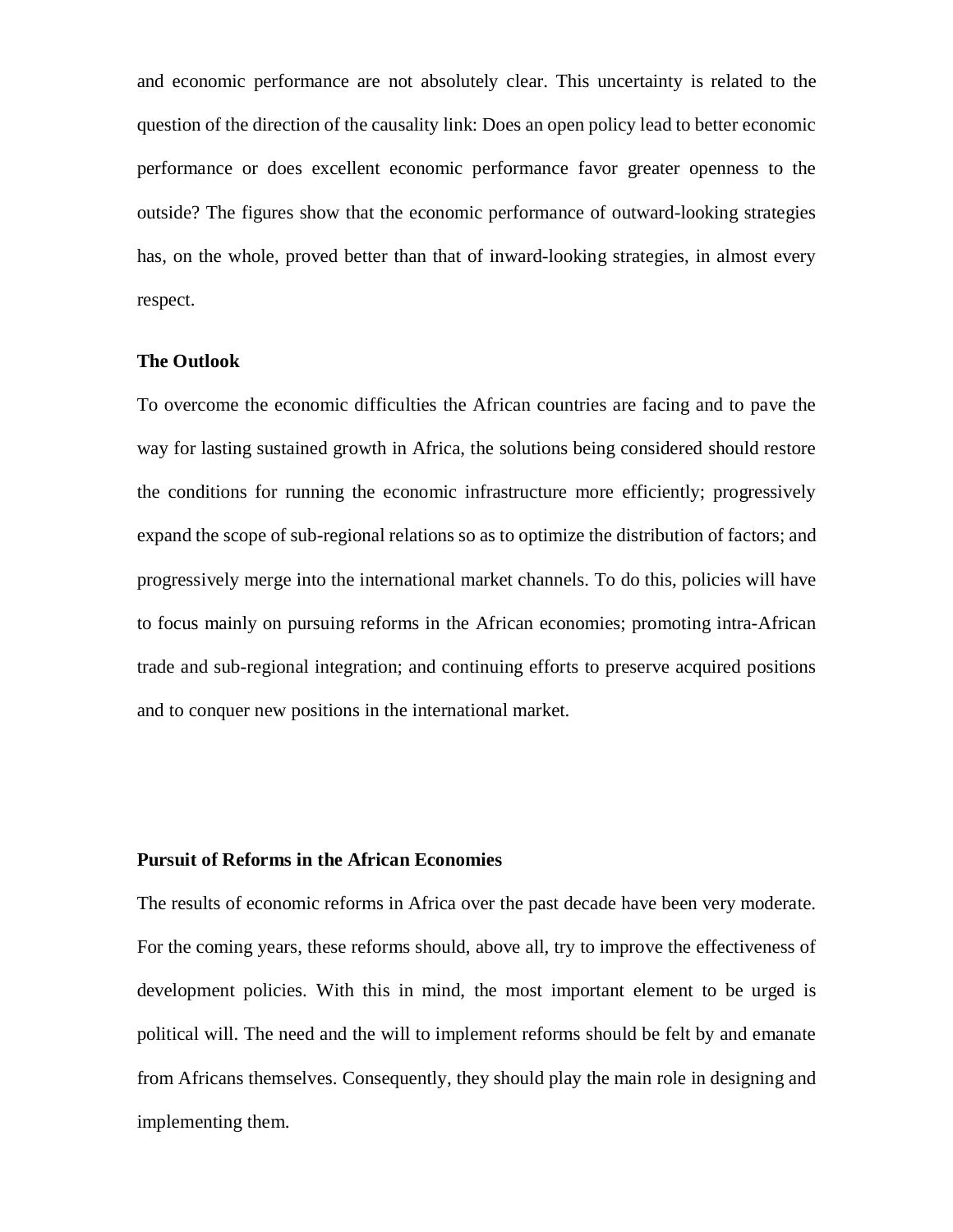Once defined and felt by all economic agents, the need for reform should lead to concrete, practical, and easily valuable measures. Such measures should be directed, inter alia, at putting in place an administration inspired by the need to undertake reforms and to back up economic agents; rehabilitating the macroeconomic framework; removing all domestic trade barriers; directing the economic incentive infrastructure at reducing the remaining distortions in the African economies; and placing special emphasis on making the best use of human resources and improving the physical infrastructure, so as to provide private sector producers with the necessary conditions for success. In implementing these reforms, the African countries should, as far as they can, avoid being lured into the tempting expedient of reducing the education and health budgets. The fact is, most growth theories put the development of human resources among the priorities in any viable and lasting development process.

### **Promotion of Intra-African Trade and Sub-regional Integration**

In the area of intra-African economic cooperation, neither the will nor the initiatives are lacking, for there are more than 200 regional cooperation organizations, of which more than three fourths are intergovernmental. A glance at the current situation, however, reveals how far below their potential they are performing. The fact is that the ratio of intraregional trade to the whole has not grown for at least twenty years and accounts for only 5 percent of the trading of African countries. A study by the International Trade Center has estimated that potential intra-African trade is on the order of ten times its present size.

The inescapable reality is that most African countries are sparsely populated and possess limited economic resources. As a result, their development options, taken individually, are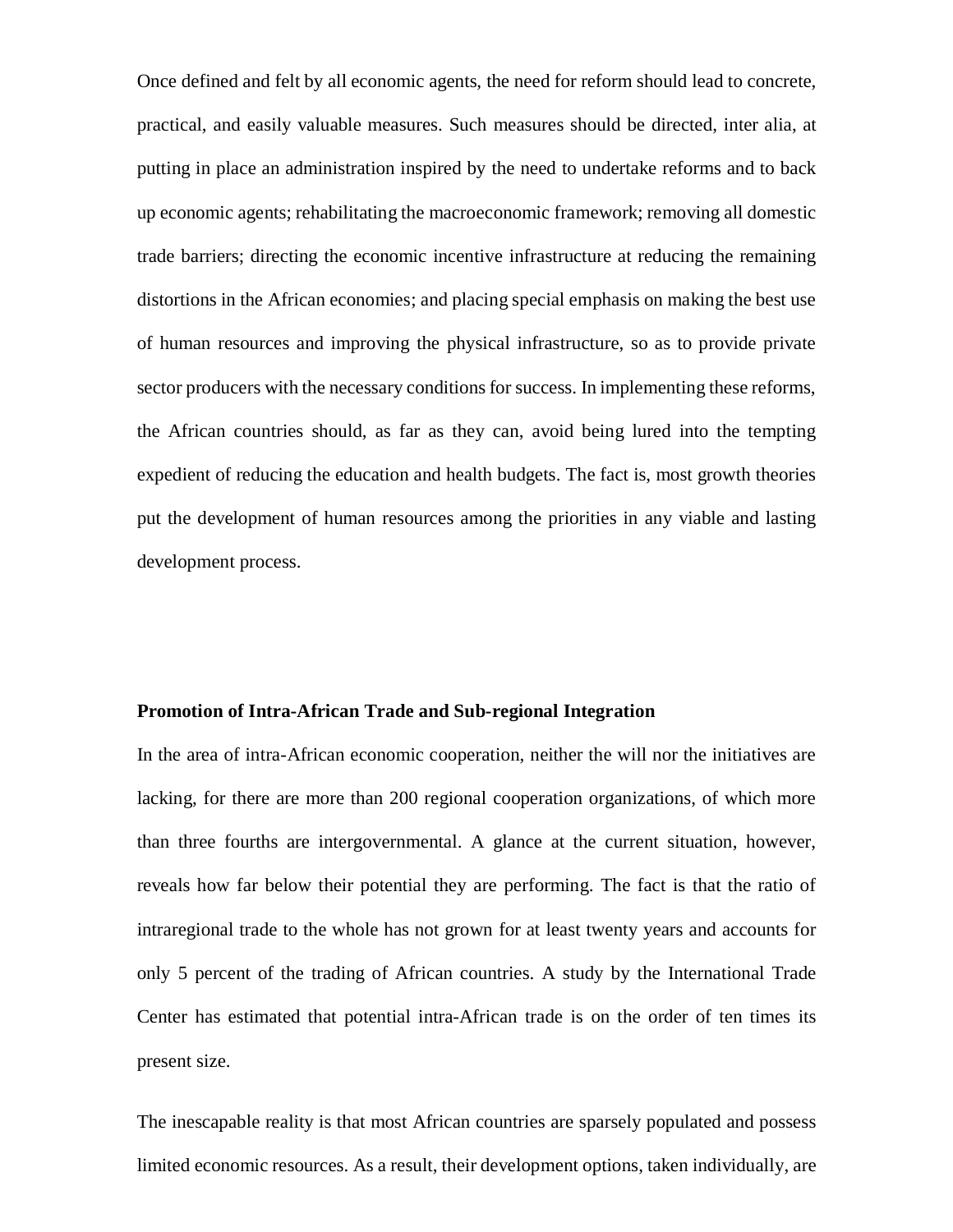particularly fragile. Balanced development and, especially, any strategy based on significant structural changes, will require both access to larger markets for agricultural and industrial products and international policy coordination for a whole range of areas of activity. The Lagos Plan of Action is the most ambitious and complex initiative for economic integration ever undertaken in Africa. Its approach consists of dividing sub-Saharan Africa into three sub-regional groupings (Western Africa, Central Africa, and Eastern and Southern Africa), which each would pass through three stages: free trade, customs union, and economic community. Three sets of obstacles will have to be removed for integration to be attained in this manner: the reduction of transport costs; the liberalization of trade; and the resolution of problems related to money and finance.

Another approach is to forget about integration through trade and adopt a new approach emphasizing the promotion of regional means of production. This approach would focus on regional investment in heavy industries and transport and communications. Whatever ways are chosen for the march toward economic integration in Africa in the coming years, they will have to be allowed for in any reform programs designed and implemented jointly with the international financing agencies.

# **Preservation of Acquired Positions and Conquest of New Positions in the International Market**

The strategy to be implemented to preserve acquired positions and conquer new positions in the international market depends to a large extent on the success of reforms and of economic integration. To preserve such acquired positions, support will have to be given to commodity price stabilization agreements, such as the commodity fund put in place by the United Nations Committee on Trade and Development (UNCTAD), in order to consolidate and initiate sufficient financial assistance to facilitate commodity price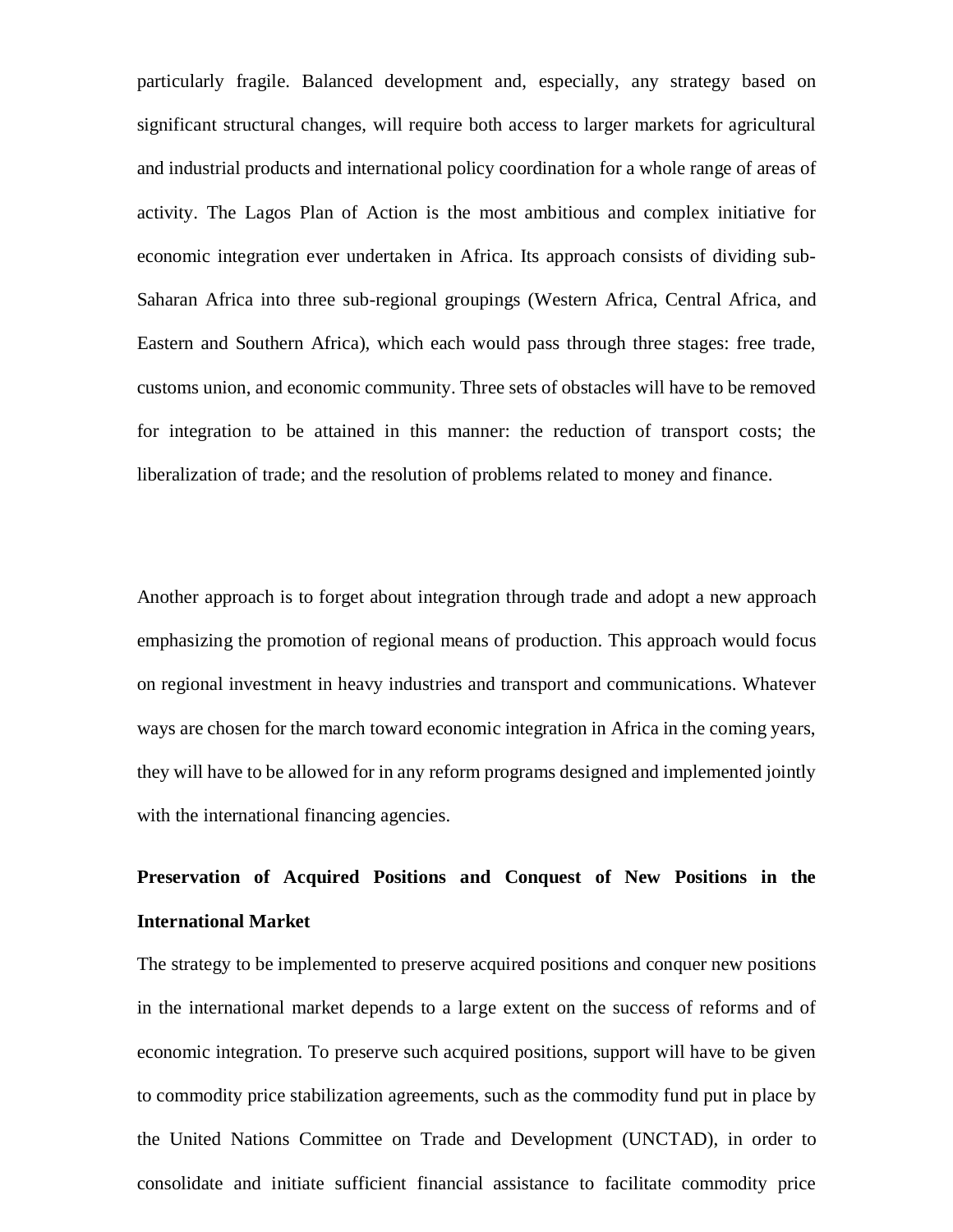stabilization through the implementation of such international agreements. Other financing mechanisms, such as the IMF's compensatory and contingency financing facility and STABEX will also have to be promoted. These mechanisms should only be considered, however, as temporary and complementary to the other measures taken to adapt to international market conditions.

The export revenue stabilization process is all the more important for the African countries in that it is virtually a prerequisite for the overall success of the recovery strategies in Africa, to the extent that commodity exports will, for some time into the future, constitute the most important source of foreign exchange for the region. Last, as for the conquest of new shares of the export market, the main prior condition to be met is a quality product at a competitive price. This objective will not be met without greater efficiency in the economies of the African countries and maximum coordination of action by the public and private sectors. Once the internal conditions have been met, the strategy to be implemented should concentrate on three main points: (1) targeting the promising market openings in which the countries concerned possess unquestionable comparative advantages; (2) focusing efforts on occupying these openings by developing the necessary skills and, subsequently, conquering ever growing markets; and (3) once these openings are occupied, seeking to dominate the whole economic branch through a policy of expanding both up and down it Patel (1992).

### **5.0Self-Assessment Exercise (SAEs)**

With reference to your understanding of the theme of critically analyze African economic performance using the stages of development plan

Attempt a concise explanation of the social relations of Africa and the West in terms of trade imbalance.

#### **6.0Tutor-Marked Assignments (TMA)**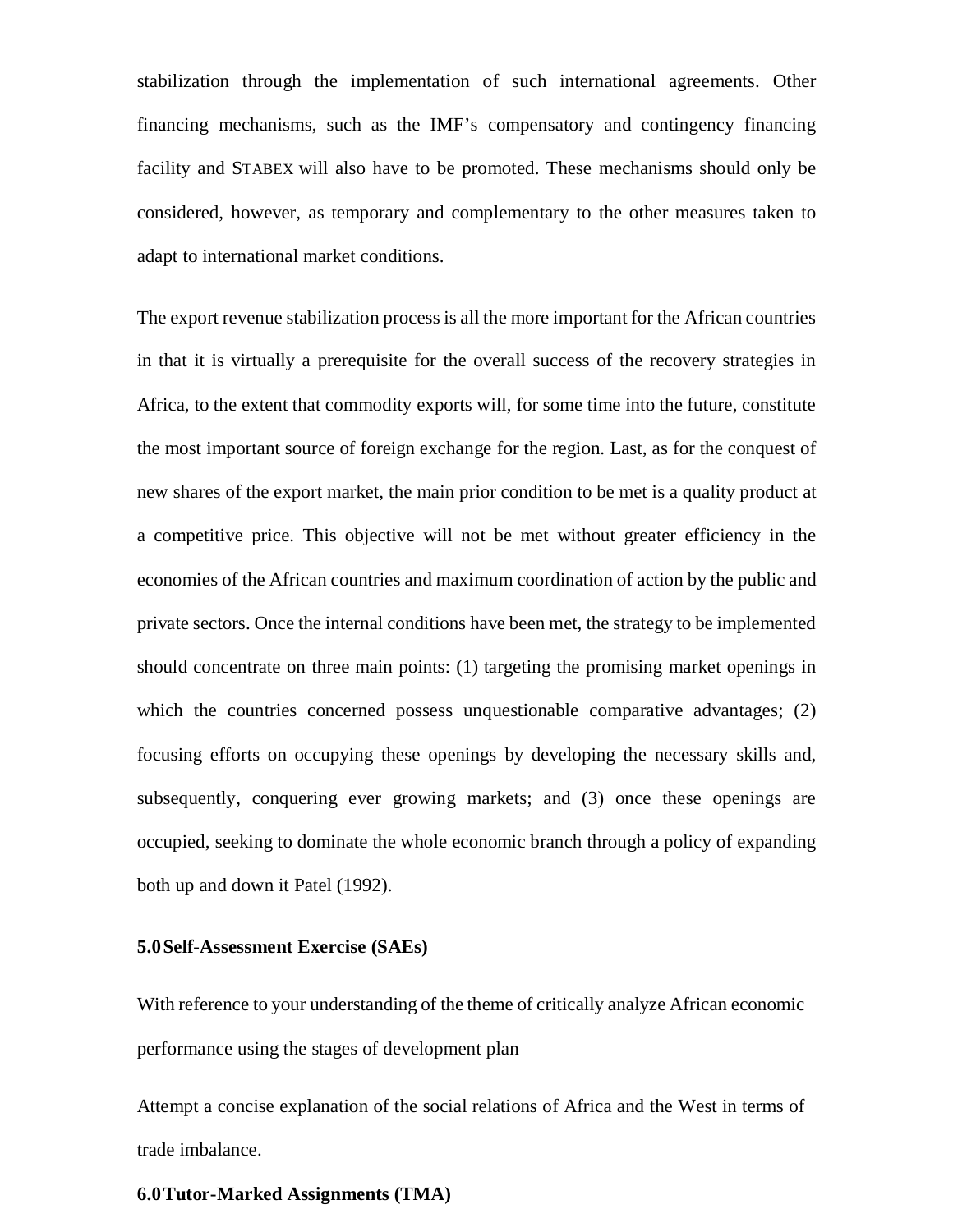- 1. Provide a concise definition of African Economic Performance, and Africa's Experience of Development
- 2. How has development plans impacted on Africa's history of economic independence?
- 3. What is SAP and how has it impacted on the sad story of Africa's development?
- 4. How would you describe Lagos Plan of Action as a policy necessary to leap-frog Africa's development and what factors were responsible for its non-succession?
- 5. Describe Africa and its place n the trade relations as factor militating against its development?
- 6. Discuss the major drivers and barriers of development in Africa
- 7. Critically analyze the role of NEPAD in Africa's economic performance using any state of your choice in Africa

### **References/Further Readings**

International Monetary Fund (2012) African Economic Outlook.

http://www.africaneconomicoutlook.org/en/outlook/financial\_flows/remittances/

Patel, I. G. (1992). Policies for African Development from the 1980s to the 1990s.

Sala-i-Martin, Subramanian, A. (2003). Addressing the Natural Resource Curse: Nigeria', Mimeo, Columbia University.

Sarkar, P., and Singer, H., 1991, 'Manufactured Exports of Developing Countries and their Terms of Trade since 1965', *World Development*, 19, 333-40

# **UNIT 2 Comparative Analysis of Development Experiences in selected African Countries**

### **2.0 Introduction**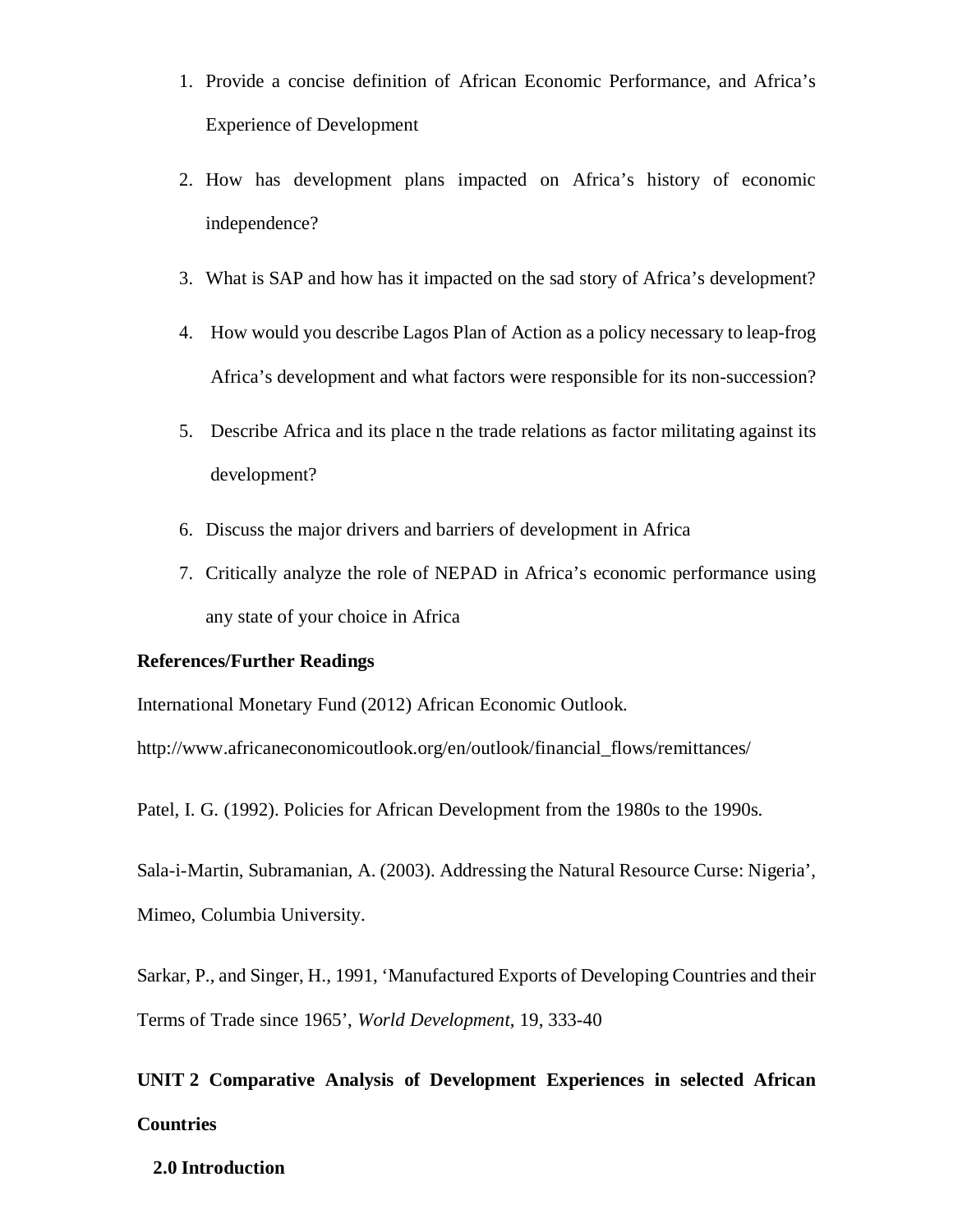#### **What is a comparative analysis?**

The transformation of the structure of production is at the heart of the economic and social changes that characterizes economic development. The need for critical assessments of the industrial development of specific African countries and the level of per capital income is relevant to understand their specific progressive rates. Comparative analysis refers to the comparison of two or more processes, documents, data sets or other objects. Pattern analysis, filtering and decision-tree analytics are forms of comparative analysis. With the above definition a synopsis of scholarly studies will help elucidate the country-specific experiences of development in Africa. Thus, Gumede (2016) the study examine the level of development in South Africa from a Fanonian perspective. One of the most significant changes in the global economy over the last forty years is the shift of industry from high income to developing countries. Between 1992 and 2012, the share of world manufacturing output produced by developing countries nearly doubled, rising to more than a third of global production. Growth of manufactured exports has greatly exceeded the growth of manufacturing output, and developing countries have gained world market shares in both simple and complex manufactured products. Africa's state-led push for industrial development had considerable success in the 1960s. Manufacturing grew substantially faster than overall output between 1960 and 1970 and the share of manufacturing in total output increased. Between 1965 and 1970 industrial growth averaged more than 7 per cent per year in all of the African case study countries (except Mozambique which was still in a fierce liberation war).

By 1970, however, the industrialization drive was beginning to lose steam, and by 1975 growth of the manufacturing sector had begun to lag GDP growth. The growth deceleration was particularly sharp in Ethiopia, Ghana, Senegal, and Tanzania. Mbao and Osinibi (2014) the study investigates the confronting problems of colonialism, ethnicity and the Nigerian legal system: the need for a paradigm shift. The findings from the content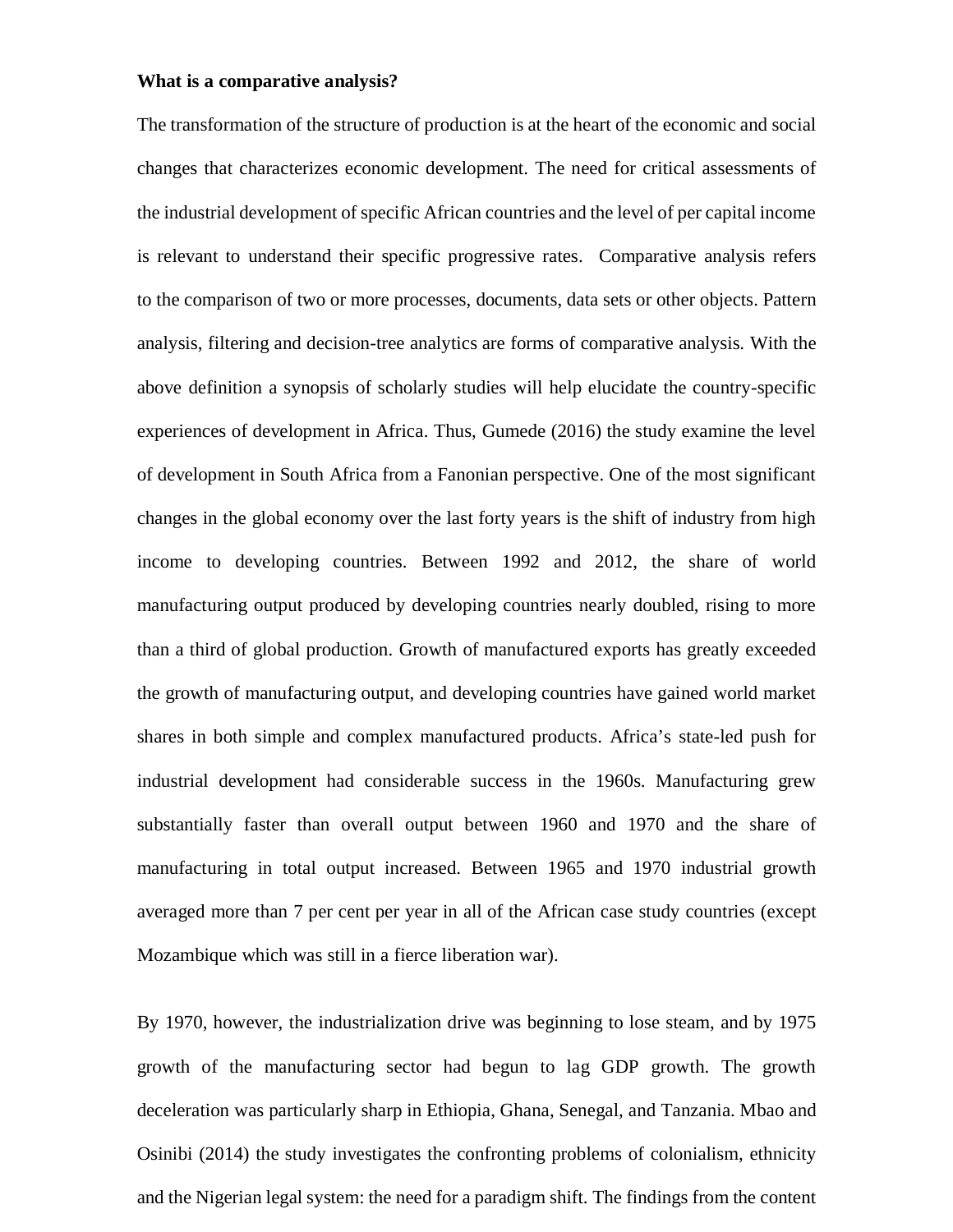analysis reveal that since independence over fifty years ago, it has being enshrouded with socio-political turmoil and economic woes, which are attributed to colonialism and the forced amalgamation of the diverse ethnic units constituting Nigeria. However, ethnic discontent and intolerance still pervades Nigeria while the 'oil curse' has led to Nigeria's categorization as a rentier state. The authors identified that there are still element of British laws in Nigeria statutes and legal practice. Adeyeri and Adejuwon (2012) both examined the implications of British colonial economic policies on Nigeria's development. Theirs findings shows that, the balance sheet of colonial rule in Nigeria left more negative heritages than positive ones. It left behind a functional bureaucracy, a rudimentary educational system, albeit externally oriented. The colonial economic policies in Nigeria discouraged indigenous industrialization, but promoted export crop and mineral production to feed the British factories. Ocheni and Nwankwo (2012) on analysis of colonialism and its impact in Africa revealed that the present primary role of African states in the international world economy as the dominant sources of raw materials and major consumers of manufactured products are the results of long years of colonial dominance, exploitation and imperialism. This was made possible from the systematic disarticulation in the indigenous economy and the intrinsic tying of same with the external economy of the colonizers.

The study further revealed that pervasive corruption among African states is attributable to the effects of colonialism and imperialism. Farah, Kiamba and Mazongo (2011) examine how colonization distorted and retarded the pace and tempo of cultural growth and the trend of civilization in Africa. The consequences of colonization have resulted in political of the colonies, which led to an unbridgeable cultural gap between the beneficiary nations and victims of the practice. The economic effects of colonialism also caused Africa countries concentrating on producing more of what was needed less and produced less of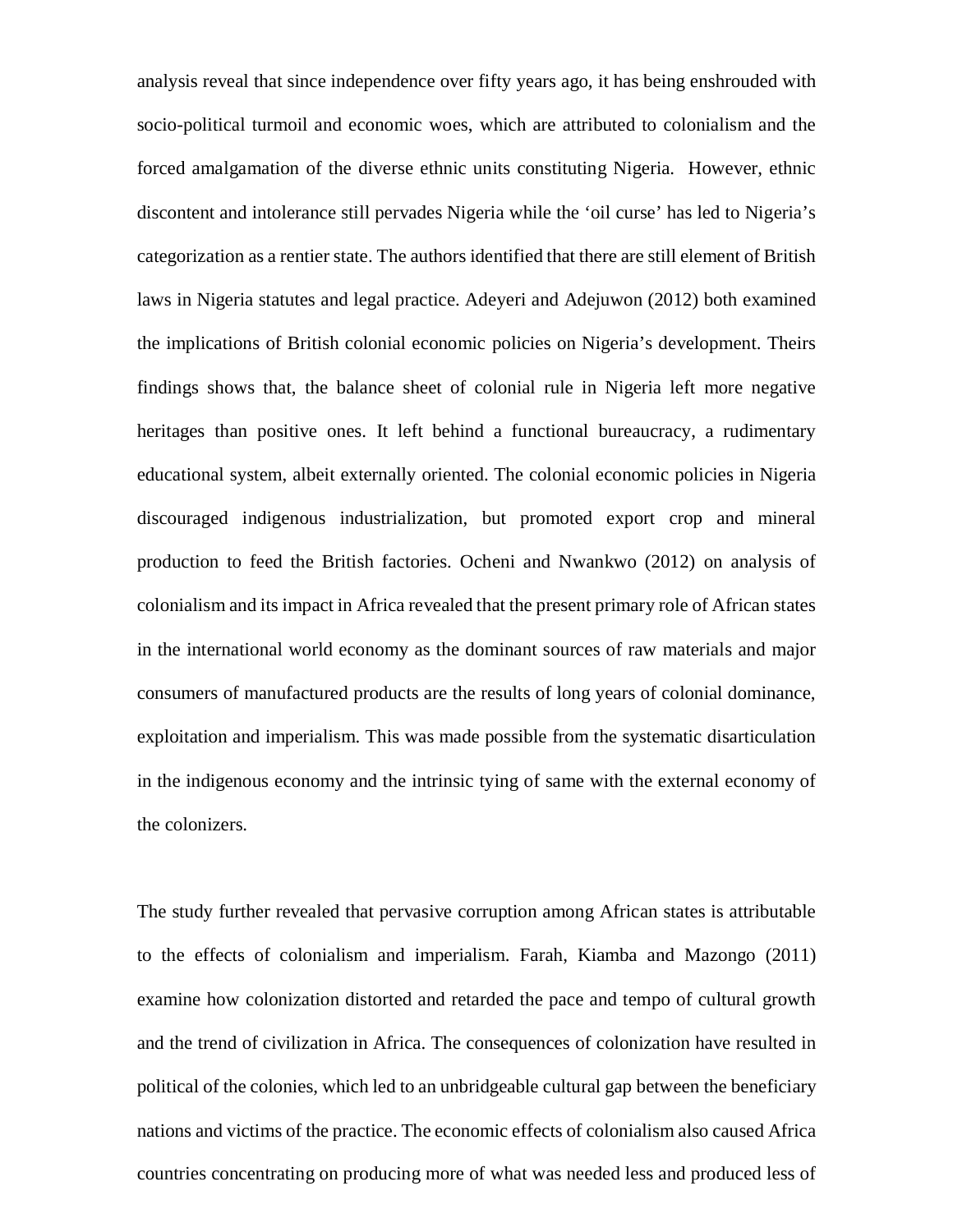what was needed most. Gbenga, (2006) examine the normative impediments to African development: internalist and externalist interpretations. The study revealed that Africa countries have been weaker and fragile by low exports prices and significant terms of trade decline as well as the heavy burden of external debt. This is in addition to the issue of dictatorial regimes and poor governance characterized by abuse of power and economic mismanagement, all of which undermined the development process. The point of departure from empirical literatures is the comparative analysis of the development indicators namely income inequality, poverty and unemployment champion by Dudley Seers on economic development using GDP per capita as the proxy. According to the Nigerian National Bureau of Statistics (NBS), after Nigeria rebased its GDP in 2014, Nigeria's GDP was hovering around US\$560 billion (see figure 2).20 However, Nigeria has been a shining example of growth without development as it has not been able to address poverty, provide social services and improve human capital

### **OBJECTIVES**

At the end of this unit, you should be able to;

- 1. Identify and explain economic development models adopted by specific Africa countries
- 2. Have an understanding of factors that affected development of the specific countries
- 3. Assess the fiscal, political and climate challenges that affected the development of Africa

## **7.0Self-Assessment Exercise (SAEs)**

With reference to your understanding of the impact of SAP on the economies of most African states how would you describe the impact on development experience of specific African state?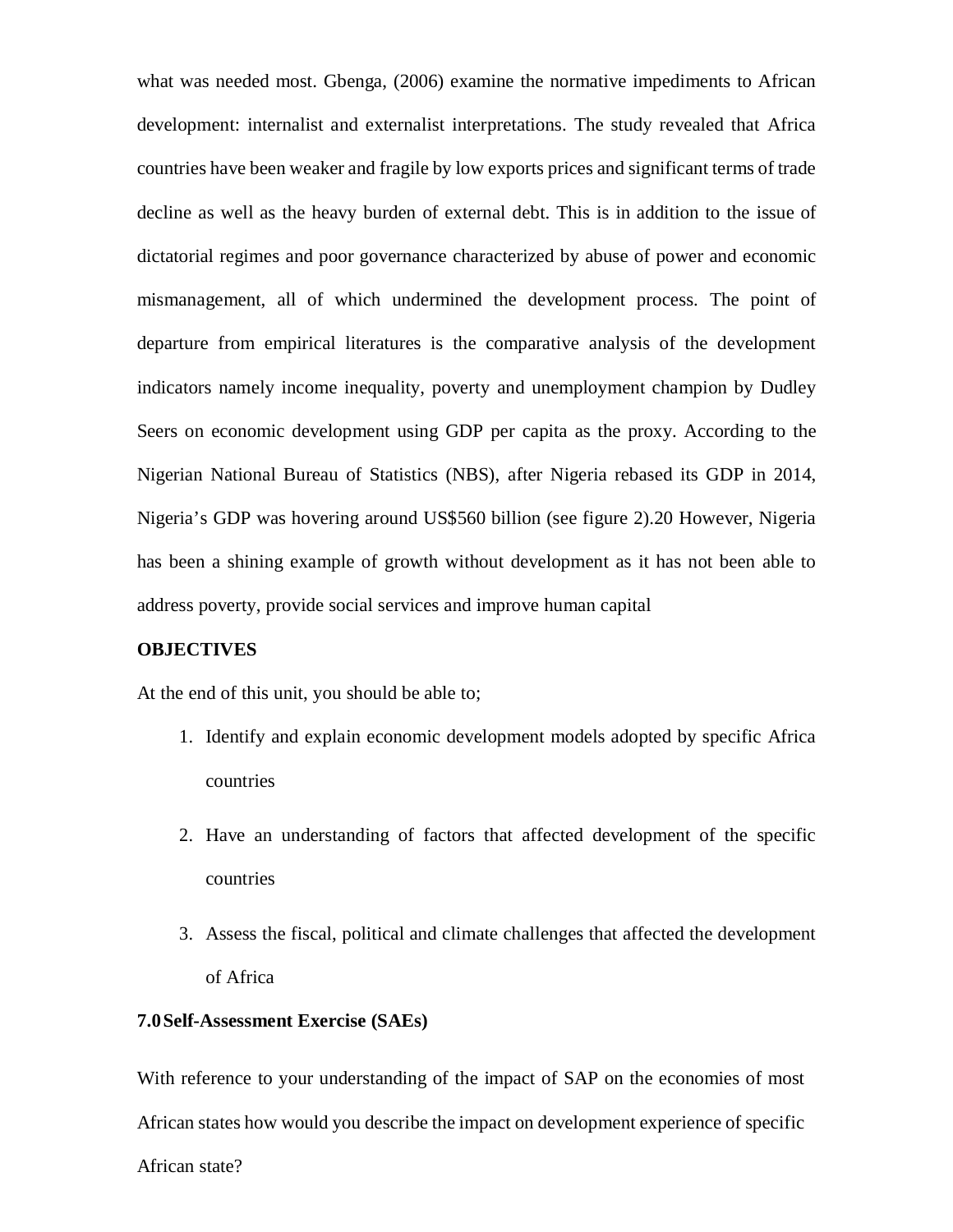Attempt a concise explanation of how the fiscal, political and climate challenges has affected the development of Africa states.

### **8.0Tutor-Marked Assignments (TMA)**

- 1. Critically analyze the trend of success and barriers in terms of trade relations between a country-specific experience of any African state with Europe and Asia?
- 2. How has the unequal trade relations affected the development plans of Africa?
- 3. What are the specific enablers and barriers of fiscal policies on regional development of industries among African states?
- 4. To what extent has the effect of economic development impacted on poverty, income inequality in Nigeria?

## **References/Further Readings**

Adeyeri, O. and Adejuwon, K.D. (2012). The implications of British colonial economic policies on Nigeria's development. *International Journal of Advanced Research in Management and Social Sciences* ISSN: 2278-6236 Vol. 1 | No. 2 | August 2012 www.garph.co.uk IJARMSS.

Dudley, S. (1969). The meaning of development. *International Development Review*  11(4):3-4.

Farah, I., Kiamba, S., and Mazongo, K. (2011). Major challenges facing Africa in the 21st century: A Few Provocative Remarks at the International Symposium on Cultural Diplomacy in Africa - Strategies to confront the Challenges of the 21st Century: Does Africa have what is required? Berlin, 14th – 17th July, 2011.

Gbenga, L. (2006). The Normative Impediments to African Development: Internalist and Externalist Interpretations. *Journal of Applied Sciences Research, 2(9): 637-641,*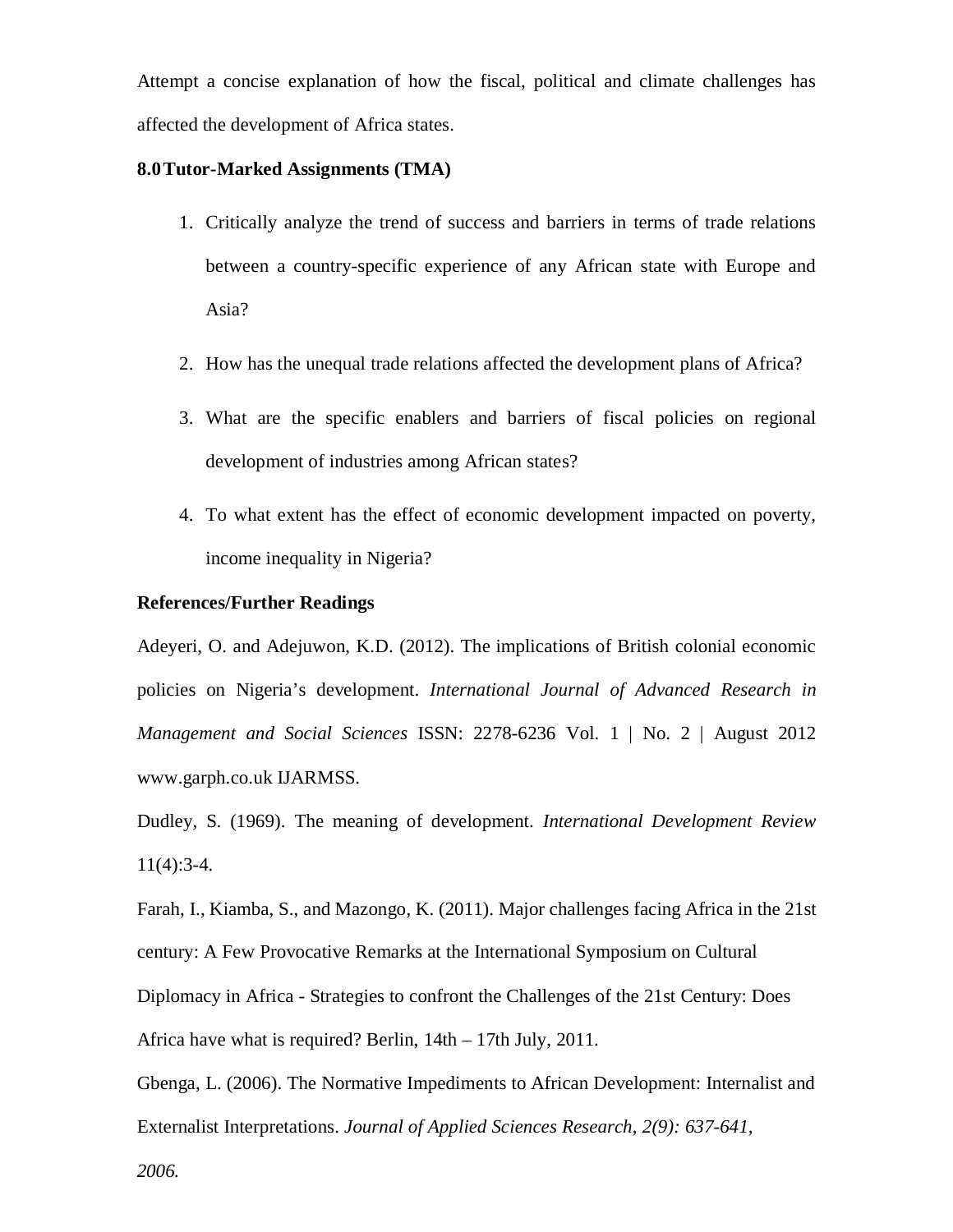Gumede, V. (2016). Inclusive development in post-apartheid South Africa. Thabo Mbeki African Leadership Institute at the University of South Africa.

Mbao, M.L. and Osinibi, O.M. (2014). Confronting the problems of colonialism, ethnicity and the Nigerian legal system: the need for a paradigm shift. *Mediterranean Journal of Social Sciences* MCSER Publishing, Rome-Italy Vol 5 No 27, December 2014 Ocheni, S. and Nwankwo, B.C. (2012). Analysis of colonialism and its impact in Africa. *Cross-Cultural Communication*, 8 (3), 46-54. Available from URL: http://www.cscanada.net/ index.php/ccc/article/view/j.ccc.1923670020120803.1189 DOI: http://dx.doi.org/10.3968/j.ccc.1923670020120803.1189.

### **UNIT 3 Key Drivers of Development in Africa**

In most economic models, the basic factors of production are land, labor and capital. A common measure of productivity is the output that can be produced by an hour of labor, or labor productivity. Earlier developmental efforts were concentrated on raising physical wealth and capital stock within an economy. Sustainable Development paradigm investigates the nature of development from the environmental, economic and social perspectives Oladeji (2014). According to OECD (2001) sustainable development is the development path along which the maximization of wellbeing of human wellbeing does not compromise perpetual use by future generations. Therefore, Sustainable Development is a paradigm shift from the economic growth hinged on depletion of resources and environmental degradation.

There are several sustainable development strategies in Africa. The strategies include the National Environmental Policy in Ghana, National Development Vision (NDV) 2025 in Tanzania, National Strategy for Solid Waste Management in Egypt UNECA (2011). Collectively, 28 African countries under the umbrella of African Union established New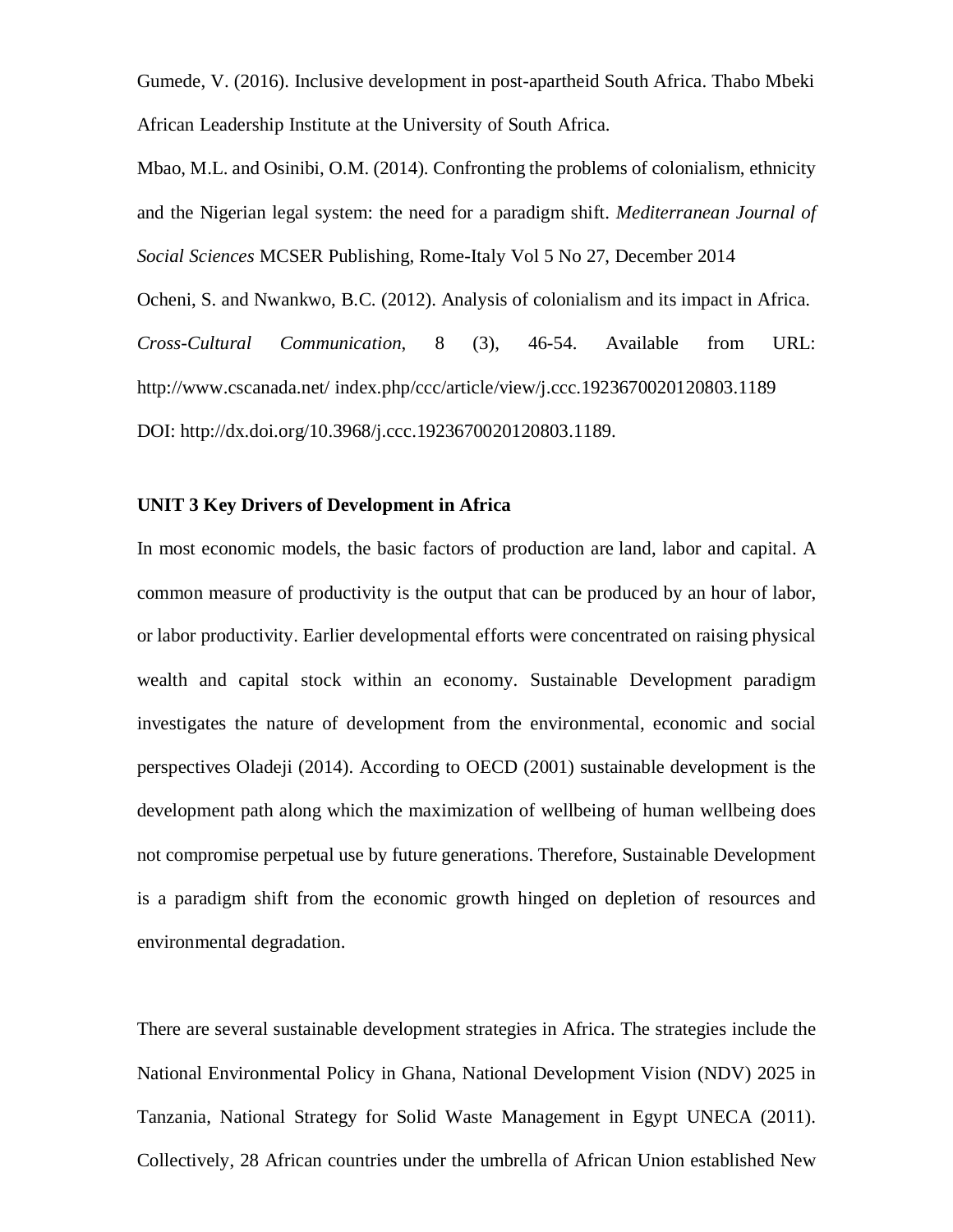Partnership for Africa's Development (NEPAD) and the Regional Economic Council (RECs) in the sub-region UNECA 2011, Ahenkan and Kojo-Osei (2014). According to the Nigerian National Bureau of Statistics (NBS), after Nigeria rebased its GDP in 2014, Nigeria's GDP was hovering around US\$560 billion (Mafusire, Anyanwu, Brixiova and Mubila (2010). However, Nigeria has been a shining example of growth without development as it has not been able to address poverty, provide social services and improve human capital. The most cited definition of Sustainable development is provided in the 1987 Brundtland Commission's Report Oladeji (2014). It defines sustainable development as the kind of development which satisfies the current needs without endangering the future generations to satisfy their own. Whether dualistic approach or the three pillars of sustainable development are taken into consideration, there is a common denominator. The central message of sustainable development is economic, environmental and social sustainability achievable through rational management of physical, natural and human capital Oladeji (2014).

This implies also that we can assess the Key Drivers of Development in Africa through the lens of identifying the intricate themes such as expressed by the definition of sustainable development to imply satisfaction of the current needs without endangering the future generations to satisfy their own. This should take into account the economic, environmental and social dimensions of rational management of physical, natural and human capital. Africa's growth is driven by agriculture, extractive industries, construction and services and manufacturing (however little) AFDB, OECD and UNDP (2015). However, the performance of Africa in human development indices is very disturbing. About 230 million Africans are chronically malnourished Oluwatayo and Ojo (2016)] and 40 percent of under 5 children have stunted physical and mental development Ajibefun, (2015). Again, an estimated 380 million people live on less than USD 1.25 in sub-Saharan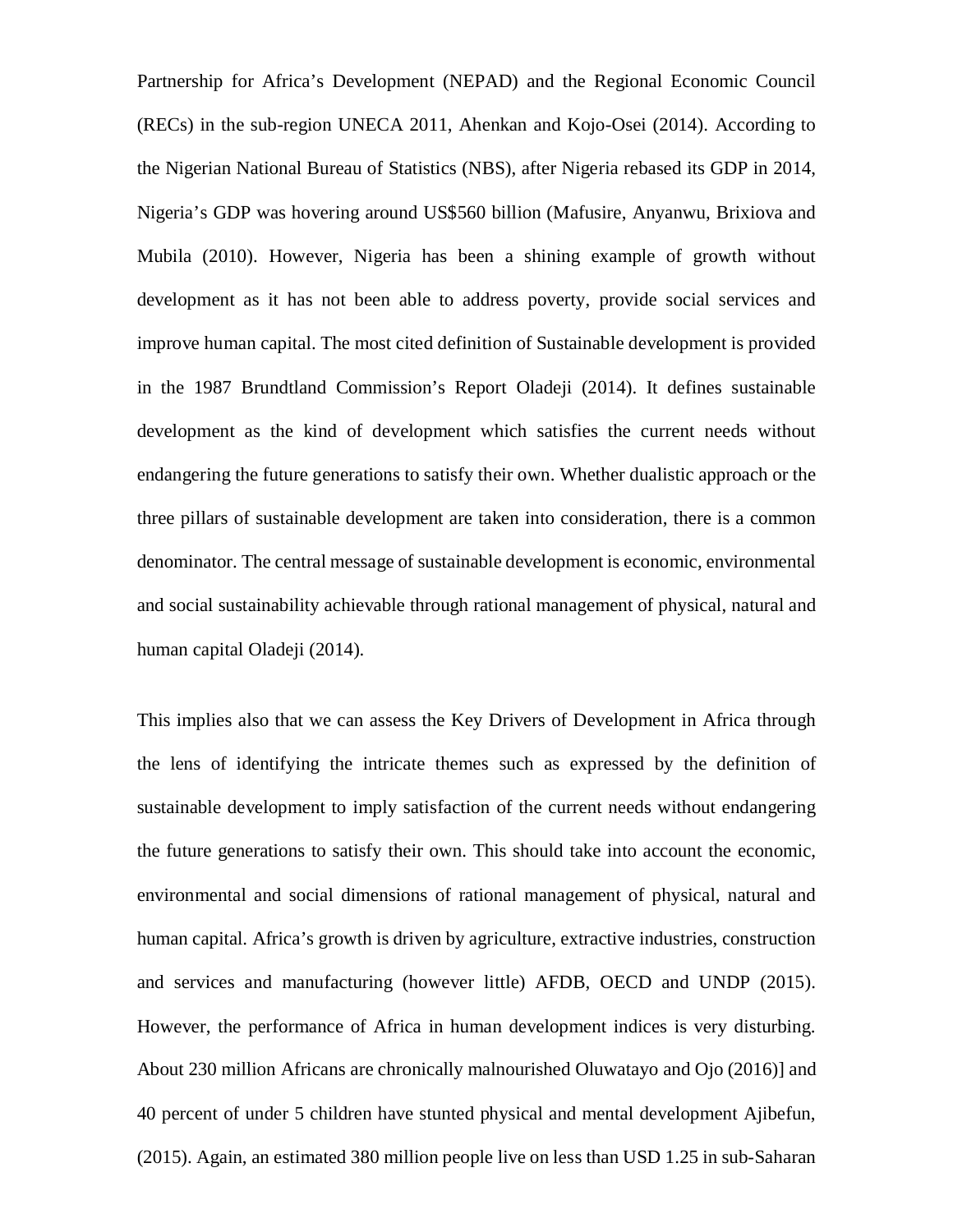Africa. Poverty is more severe in Africa than any other developing regions. The fact that economic growth, poverty, inequality and youth unemployment co-move in Africa is an economist's nightmare Ajibefun (2015), Collier (1997). Socioeconomic indicators like per capita income, life expectancy at birth, access to health care, access to education and access to sanitation facilities further reveal the high level of poverty in Africa Addae-Korankaye (2014). In terms of expenditure in the health sector, African countries spend an average of 5 percent of GDP which is less than USD 10 per person annually compared to the required USD 27 Kaseje (2006). Again, more than 50 percent of African population does not have access to modern health care facilities while 40 percent do not have access to safe drinking water and sanitation Kaseje (2006). In fact, per capita income of Africa is 50 percent less than that of the next poorest region (South Asia) Mills (2010). Africa and developing Oceania were noted for lowest life expectancies at birth since 1950-1955 UNDESA (2012).

The average age length of life in developing Oceania has since increased to 64years while it remained low at 54 years in Africa KPMG (2012). Africa has the lowest number of physician per 1000 people in the world estimated at 2.3. This is compared to 14.0 in the world, 11.0 in Eastern Mediterranean and 33.3 in Europe. The under 5 mortality per 1000 live births and maternal mortality are the highest in the world at 107 in 2011 and 620 in 2008 respectively KPMG (2012). At independence, Nigeria's per capita income was at \$92. The oil boom of the 70s saw Nigeria's per capita rise to \$800 by 1980.The oil prices fall of the early 80s saw Nigeria's per capita diminishing terribly to \$321 by 1990. Between 1990 and 2014, the annual real per capita growth rate of Nigeria was at 3.3%. Nigeria's growth rate rose in the 2000s (2000-2014) and peaked at 4.6%, which is about double the average growth rate of most other African developing countries for the same period. This was through macroeconomic stability and economic reforms from 1999. As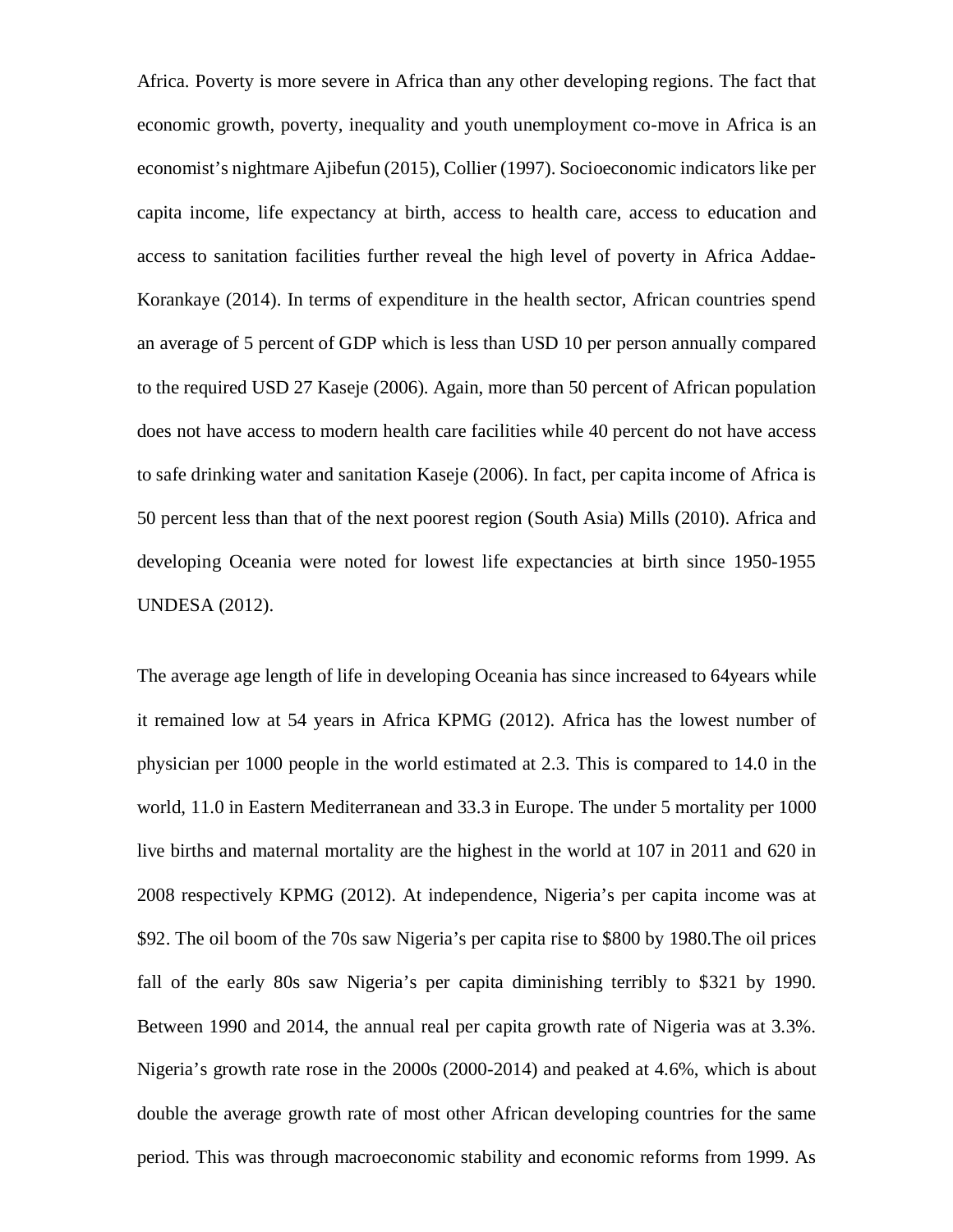at 2015, Nigeria's per capita income is at \$2,758 as against Singapore's which is at \$56,319. Consequently, 15% of the Nigerian population was living below poverty line in 1960. This percentage shockingly increased to 43% in 1990, because of Nigeria's economic recession in the 80s. This subsequently increased to 70% by 1999 because of slow economic growth, autarkic policies, economic mismanagement, high debt to GDP ratio from the early 80's economic downturn, and widespread corruption. Nigeria's population living below poverty line currently stands at 33.1% (one third of the population). This means that there are more poor Nigerians currently than there were at the country's independence. However, this reduction by more than half from 70% was because of sustained economic growth and political stability in the 2000s. On employment and in 2015, Nigeria's unemployment rate was at 9%, and by the first quarter of 2016, it has increased to 12.1% by 3.1%. This increment was as a result of the country's FOREX crisis, overdependence on oil which made the country vulnerable to fluctuations in international oil prices, weak manufacturing sector and lack of comprehensible policies to address unemployment. On education, after the 1970s oil boom, primary, secondary and tertiary education were improved in Nigeria to boost literacy level.

Despite this, literacy rate has dropped from 68% in the 70s to 59.6% (69.2 for males and 49.7 for females) as of 2015. This could be credited to "later" poor governmental maintenance culture of educational institutions, lack of quality facilities in them, governmental neglects, corruption, examination malpractices and falling standards. Examining health as another key driver of development, it would suffice to note that life expectancy in Nigeria increased from 37.18 years in 1960 to 47 years in 1990 and 53 years as at 2013. This shows that Nigeria is currently having deep challenges in the health sector. On economic diversification, it should be noted that though oil constitutes large percentage of Nigeria's export earnings and sources of government revenue, Nigeria's economy tends to be a little bit more diversified than previously thought. As at 2015, after the 2014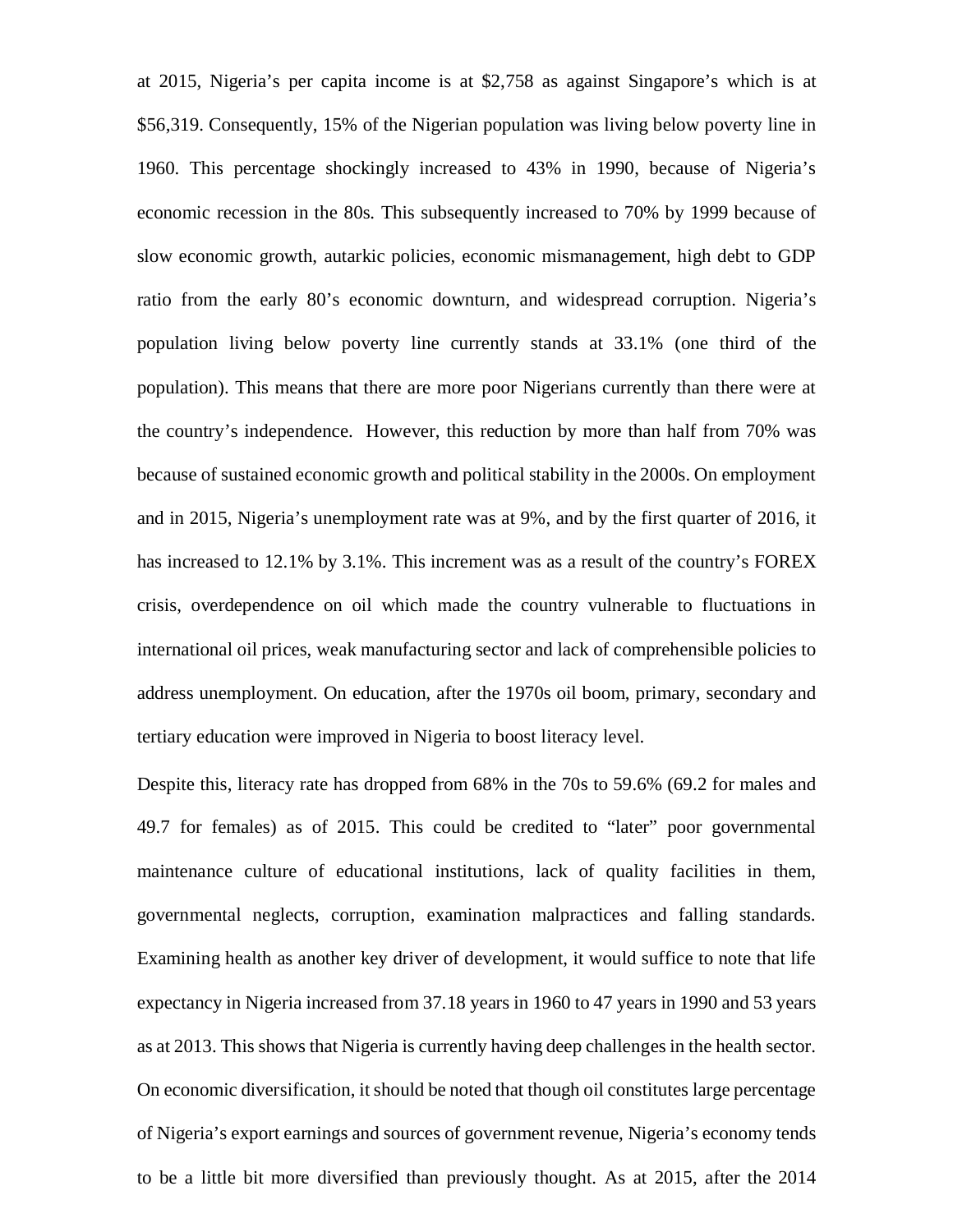rebasing of the economy, it was found out that agriculture, industry, and services were leading GDP contribution by 17.8%, 25.7%, and 54.6%47 respectively. Postindependence Nigeria was an agrarian economy with 61% of the GDP on peasant farming while modern agriculture accounted for 75% exports. Between 1960 and 1964, industry at was 7.6% and services was at 13.6%. From 1965 to 1969, agriculture reduced to 53.1% partly because of the civil war, industry increased to 12.1% based on oil exploration activities that began and services grew by 16.4%. From 1970 to 2013, the agriculture share was further reduced from 27.1% to 21.0%. Industry grew from 19.3% to 26.0%, making it the second largest sector in the country. However, this was hugely attributed to the oil sector: with mining and utilities accounting for 13.7%, and manufacturing having 9.0%. Services have been hovering around 53% since then. Industrialization boomed in the 1970s, despite assorted infrastructural constraints.

Growth was particularly pronounced in the production and assembly of consumer goods, including vehicle assembly, and the manufacture of soap and detergents, paint, soft drinks, beer, pharmaceuticals and building materials. Heavy investment was later planned in steel production. With Soviet assistance, a steel mill was developed at Ajaokuta in Kogi State. However, the reliance of the economy on crude oil exports, led to a shift away from industrial activities of a productive nature, leading to over-dependence on a single commodity. Nigeria currently has an indigenous auto manufacturing company, Innoson Vehicle Manufacturing located at Enugu producing buses and SUVs, and cars. Nigeria's number one policy challenge remains diversifying government sources of revenue and export earnings (90% of export earnings are from oil as at 201350). The country has failed to do this since 1970. Successive Nigerian governments have all sang the diversification song. They have all come up with plans to diversify away from oil but only few of them have worked. Lack of governmental incentives and basic infrastructures have further frustrated industrial activities in Nigeria. Diversification remains the surest way of the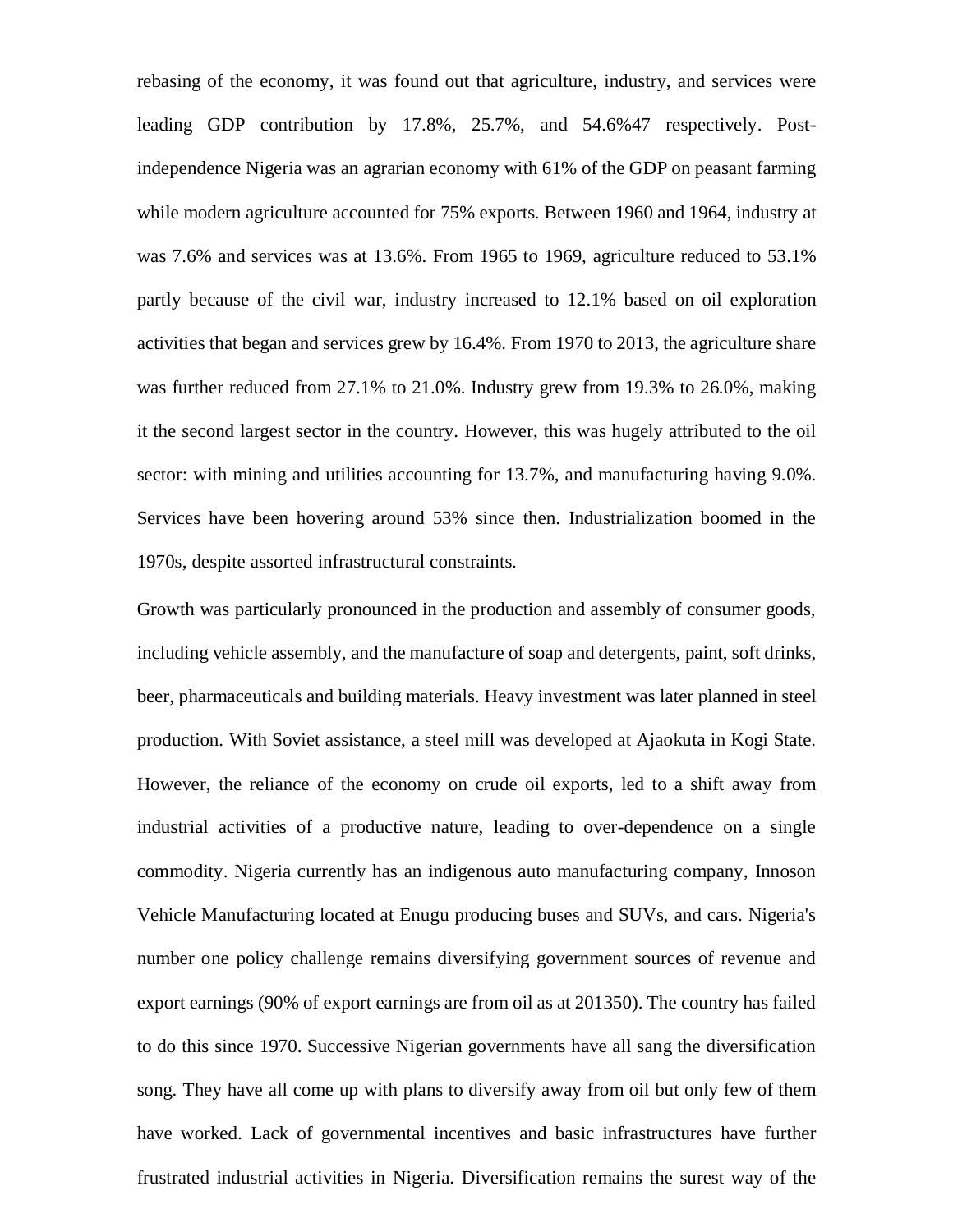country to fight poverty, create jobs and develop. On Infrastructure as key driver of development, Nigeria has been facing a huge infrastructural gap. The whole nation is marred by dilapidated infrastructures following decades of government's neglect. Nigeria currently lacks steady electricity. This alone has crippled businesses through increasing the cost of doing business, created capital flight and prevented adequate attraction of foreign investments. There is no business in Nigeria that runs without a generating set. Nigeria's publicly owned transportation infrastructure has also been a major constraint to economic development. Of the 80,500 kilometers (50,000 mi.) of roads, more than 15,000 kilometers (10,000 mi.) are officially paved, 50 and many remain in poor shape.54 However, extensive road repairs and new construction activities are gradually being implemented as state governments, in particular, spend their portions of government revenue allocations on such. Five of Nigeria's airports-Abuja, Enugu, Kano, Lagos, and Port Harcourt, currently receive international flights but are still below international standards. The railway has been in crisis and relinquished by the government. Just until lately, the construction of Standard Gauge Railways is being pursued through partnerships with China and the private sector

Lastly, an assessment of the contribution of policy processes that has hugely contributed to the differing economic development levels of Nigeria and Singapore in many ways. Firstly is differing development models – Since independence, Nigeria has experimented a wide range of development models including nationalisation, indigenization, selfreliance, import-substitution, and free market strategy etc. Amongst them are the 1st, 2nd, 3rd, and 4th National Development Plans (NDP); Indigenization Decree; Economic Stabilisation Program; Structural Adjustment Program; the Rolling Plan (1991 - 1993); Guided Deregulation; Vision 2010; National Economic Empowerment and Development Strategy (NEEDS); Transformation Agenda and Vision 2020. These plans and policies all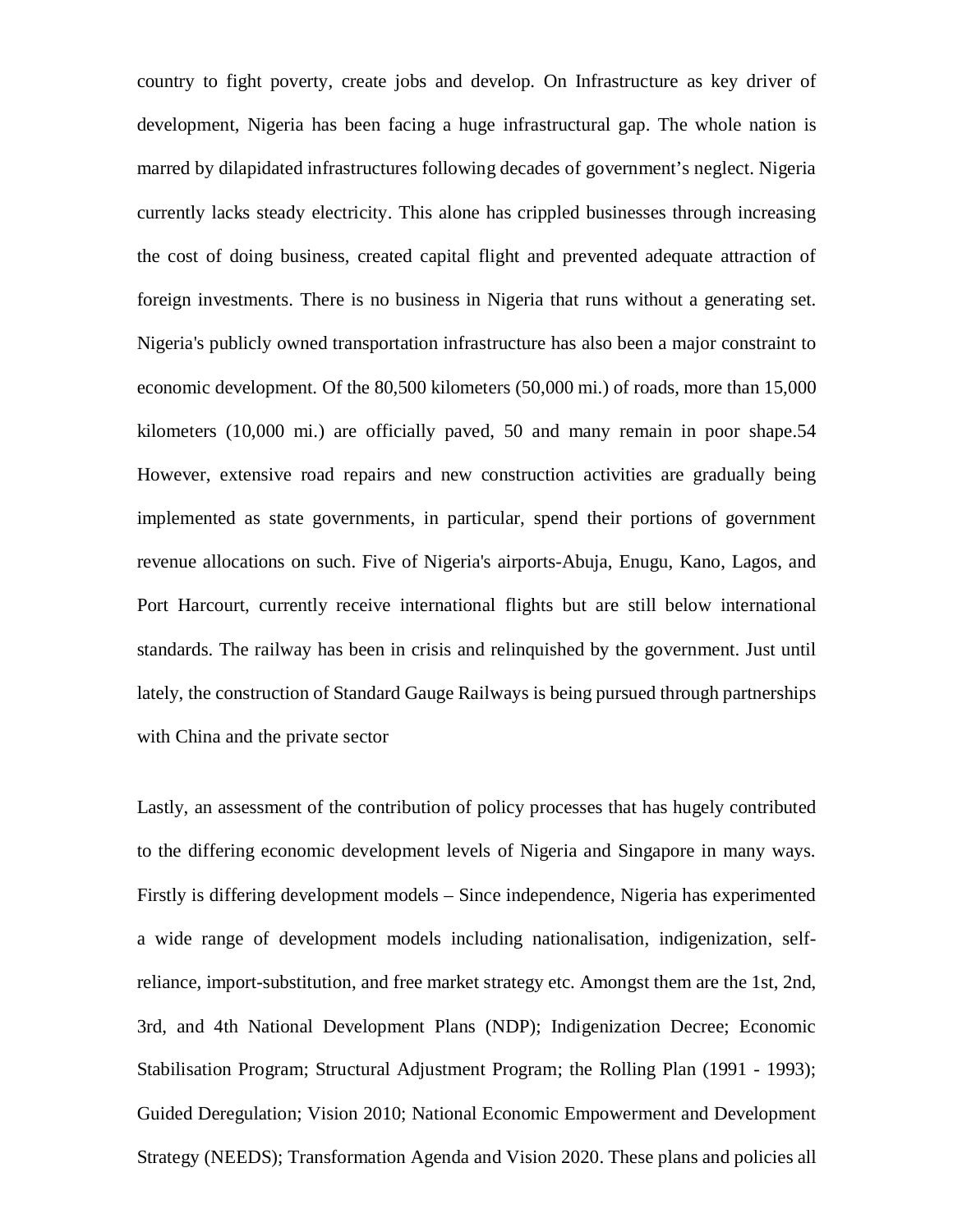included economic growth targets, policies toward socio-economic development & wealth distribution, infrastructure expansion, industrialization efforts and agriculture expansion. Although most of them could not achieve most of their expected goals, the 1986 introduction of SAP lifted a flag of economic prosperity for Nigeria. With it came the reduction of governmental role and distortions in the economy; deregulation of the agricultural sector; extermination of price controls; the privatization of public enterprises; the devaluation of the Naira to aid the competitiveness of the export sector; removal of import licenses; reduction of tariffs; opening of the economy to foreign trade, promotion of non-oil exports through incentives; and the relaxation of restraints on foreign investments put in place by previous governments.

#### **OBJECTIVES**

At the end of this unit, you should be able to;

- 1. Identify and explain key drivers of development in Africa countries
- 2. Have an understanding of key drivers of development
- 3. Understand the interaction between fiscal, political and climatic factors impacting development of Africa

### **Self-Assessment Exercise (SAEs)**

With reference to your understanding of the impact of SAP on the economies of most African states how would you describe the key drivers of development based on nationstates experience in African?

Attempt a concise appraisal of how the development drivers have impacted Africa

## **Tutor-Marked Assignments (TMA)**

- 1. How has foreign direct investment affected development in Africa ?
- 2. How has human capital formation influenced development in Africa?
- 3. To what extent has foreign debt, development assistance influenced Africa's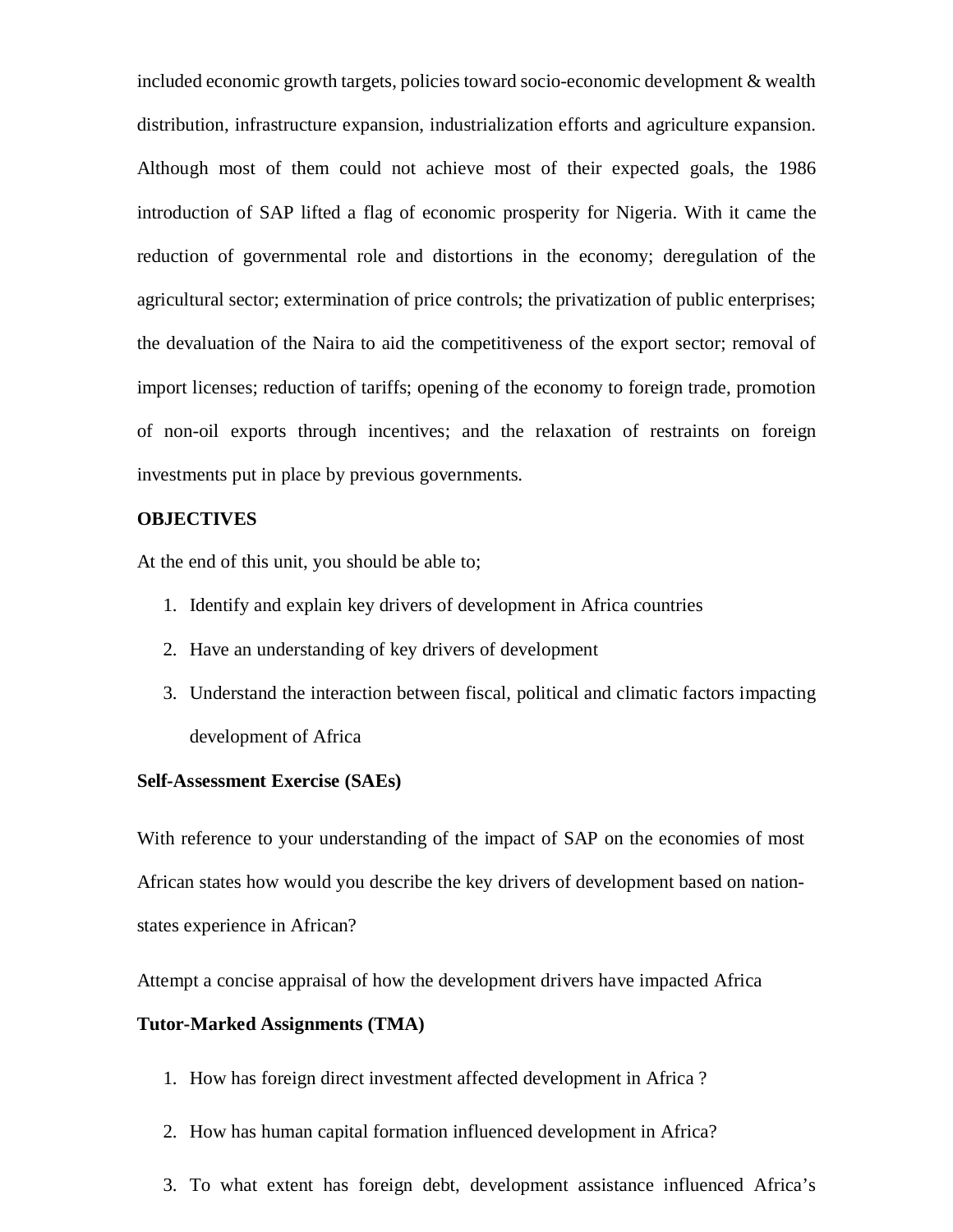propensity to develop?

4. How would you describe Africa's integration in global consumption patterns with regards to technological advancement?

## **References/Further Readings**

Addae-Korankaye. A. (2014). Causes of Poverty in Africa: A Review of Literature. American International Journal of Social Science, Vol3, pp1-7.

Ajibefun I.A. (2015). Nigeria's Agricultural Policy, Productivity and Poverty: The Critical Nexus. Inaugural Lecture Series 69 of the Federal University of Technology Akure, pp1- 6.

Ahenkan A. and Kojo-Osei, A. (2014).Achieving Sustainable Development in Africa: Progress, Challenges and Prospects. International Journal of Development and Sustainability. Vol. 3, pp162-176.

AFDB, OECD and UNDP (2015). African Economic Outlook 2015: Regional Development and Spatial Inclusion, pp1-38.

Handley. G, Bird. K. and Cammack D. (2009), Poverty and Poverty Reduction in sub-Saharan Africa: An Overview of the Issues. Overseas Development Institute Working Paper 299, pp7-12.

Oladeji S.I. (2014). Educated and Qualified But Jobless: A Challenge for Sustainable Development in Nigeria. Inaugural Lecture Series 262 of Obafemi Awolowo University, Ile Ife, Nigeria, pp1-20.

Osborn .D, Cutter A. and Ullah. F. (2015). Universal Sustainable Development Goals: Understanding the Transformational Challenge for Developed Countries. Report of a Study by Stakeholder forum, pp1-25.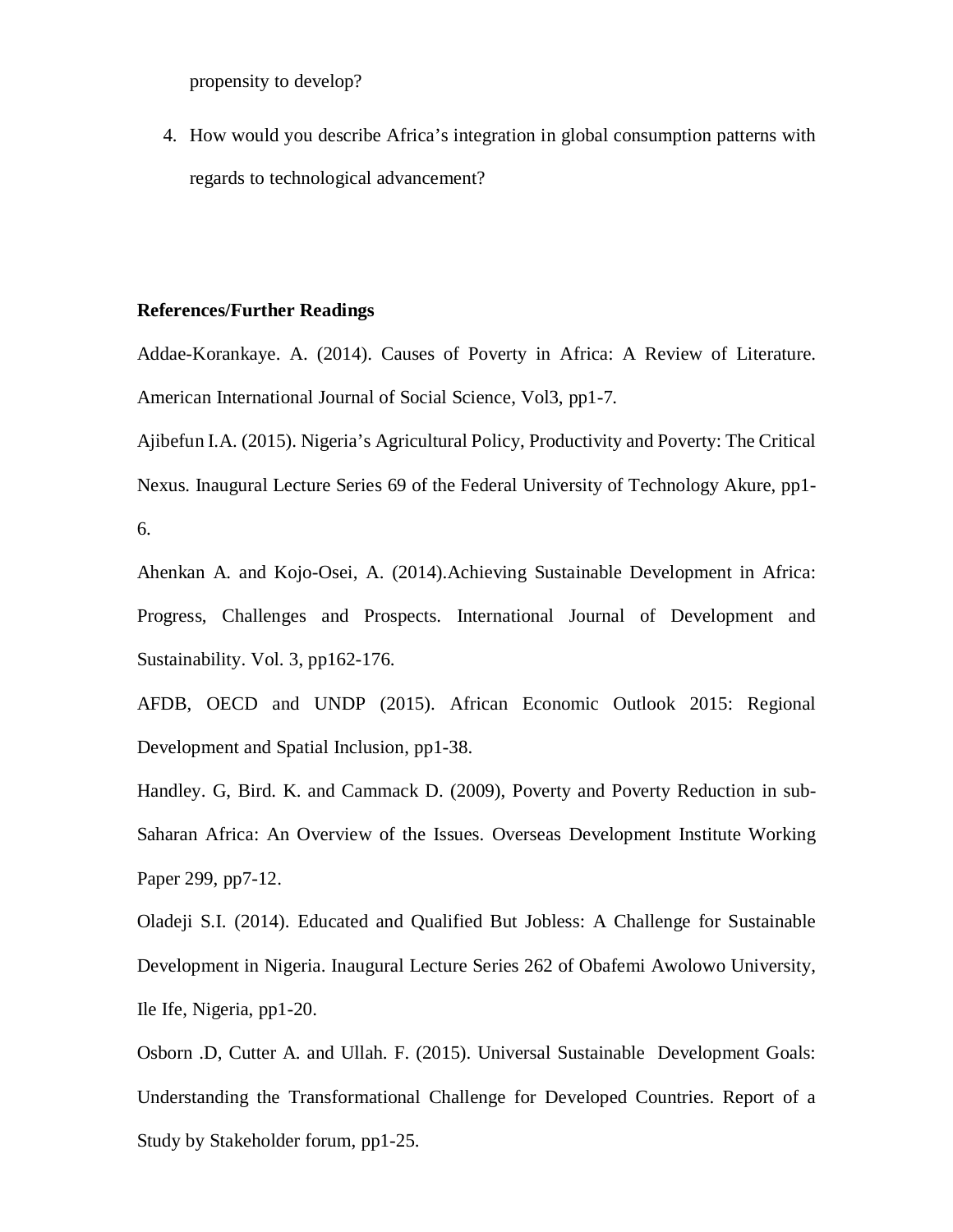UNECA - United Nations Economic Commission for Africa (2011), Climate Change and Agriculture in Africa: Analysis of Knowledge Gaps and Needs. UNECA Working Paper 7, pp6-7.

Oluwatayo I.B. and Ojo .A.O. (2016). Is Africa's Dependence on Agriculture the Cause of Poverty in the Continent? An Empirical Review. Journal of Developing Areas, Vol 50, pp.94-102.

Colliers. J. (2003). Terrorism and Africa. African Security Review, Vol.12, pp.1-13. International Monetary Fund (2015). "Nigeria," World Economic Outlook Database, 26 April 2015.

Institute for Economics and Peace (IEP) (2015). Global Terrorism Index: Measuring and Understanding the Impact of Terrorism, pp1-111.

Collier, P (2007). *The Bottom Billion: Why the Poorest Countries are Failing and What Can Be Done About It,* Oxford University Press, 2007.

Kaseje. D.(2006). Health Care in Africa: Challenges, Opportunities and an Emerging Model for Improvement, pp1-20.

Mills. G.(2010). Why is Africa Poor? Center for Global Liberty and Prosperity . Development (CATO) Policy Briefing Paper Number 6, pp1-8.

Musibau A. B (2012) Africa's Growth and Development Strategies: A Critical Review. *Africa Development,* Vol. XXXVII, No. 4, 2012, pp. 141 – 178.

UNDESA (2012).United Nations Department of Economic and Social Affairs Towards Global Equity in Longevity, pp1-4.

United Nations Development Programme, "2015 Human Development Report Statistical Annex". Retrieved on 04 January, 2016, from http://hdr.undp.org/sites/default/files/hdr\_2015\_statistical\_annex.pdf

KPMG (2012). The State of Health Care in Africa, pp1-12.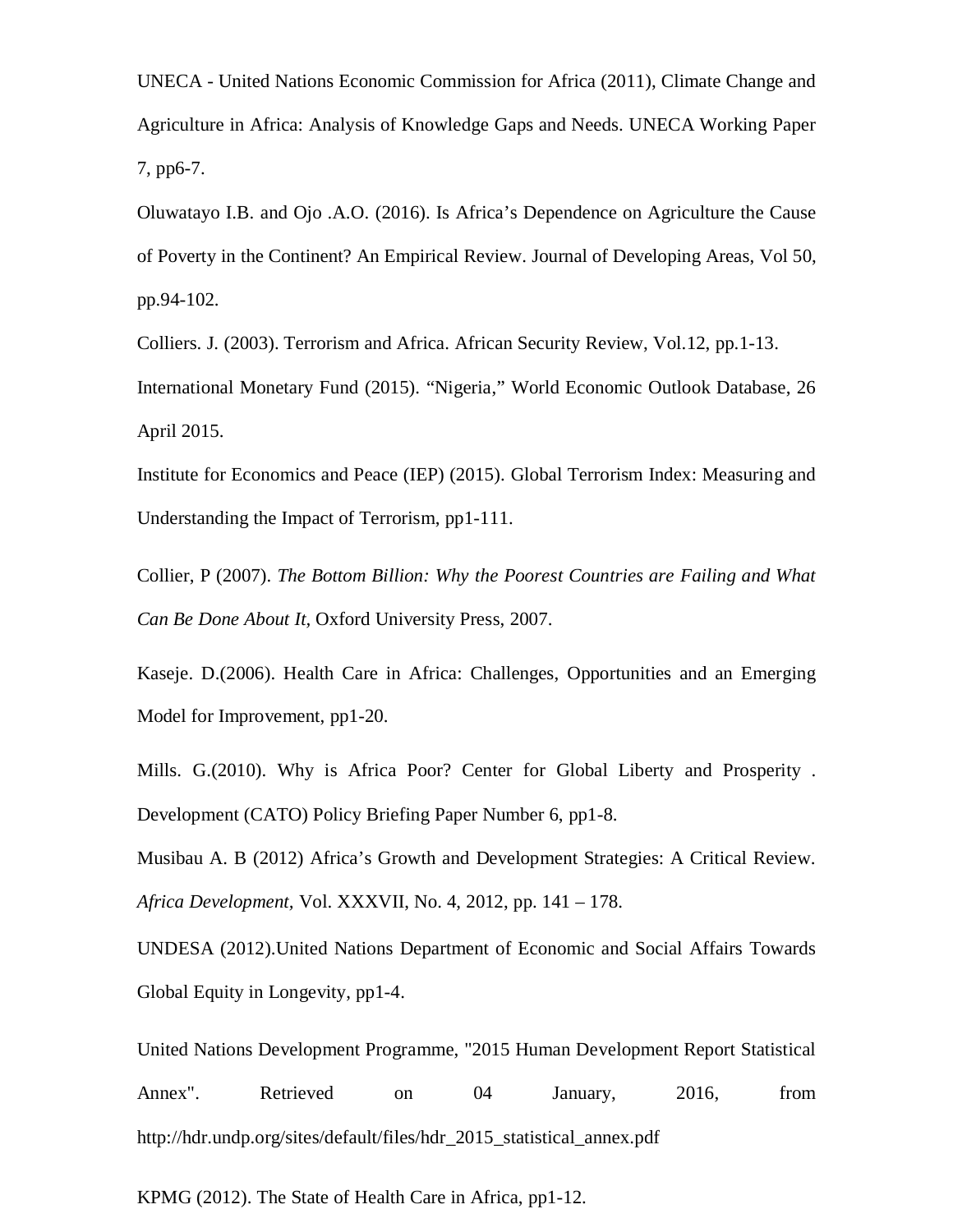Oche I.A. (2014). Africa and the Resurgence of Terrorism-Revisiting the Fundamentals. Global Journal of Arts, Humanities and Social Sciences, Vol. 2, pp1-13.

## **UNIT 4 Leadership Institutions and Governance of Infrastructures in Africa**

Leadership is at the heart of public sector governance, and it is vital to the overall development of a nation as well as the welfare of the citizens. According to Lawal and Tobi (2006), the quality of leadership affects the pace of development in any country. Baets (2011) opined that there is a dearth of leadership skills required for effective public governance in Africa, and Ojo (2012) highlighted the leadership crisis and political instability in Nigeria. Ngowi (2009) studied the effect of political leadership on economic development in Tanzania and concluded that leadership is the defining factor that shaped the nature and path of economic development in that country. Poor leadership, and the endemic bureaucratic corruption that has characterized public sector governance since independence in 1960, have been blamed for the slow pace of development in key sectors of the Nigerian economy, especially in the infrastructure sector (Lawal  $\&$  Tobi, 2006; Ogbeide, 2012).

The period spanning from 1960 to the present christened the post-colonial/neo-colonial era witnessed an upsurge of development failure in developing countries especially Africa. In Liberia Samuel Doe, Prince Yormie Johnson, and Charles Taylor were the night mares of Liberian as they struggled for seizure of state power consecutively or simultaneously and thereby inflicted economic hardship on the people of Liberia and the sub-Saharan region at large (Echezona, 1993:99). This was not an exception as it was the case across Africa. In Sierra Leone, Paul Koroma, Ahmed Tejan kabbah, John Karafa Smart etc. were interlocked in intensive crisis for the capture of the state (Hassan, 2002). In Somalia,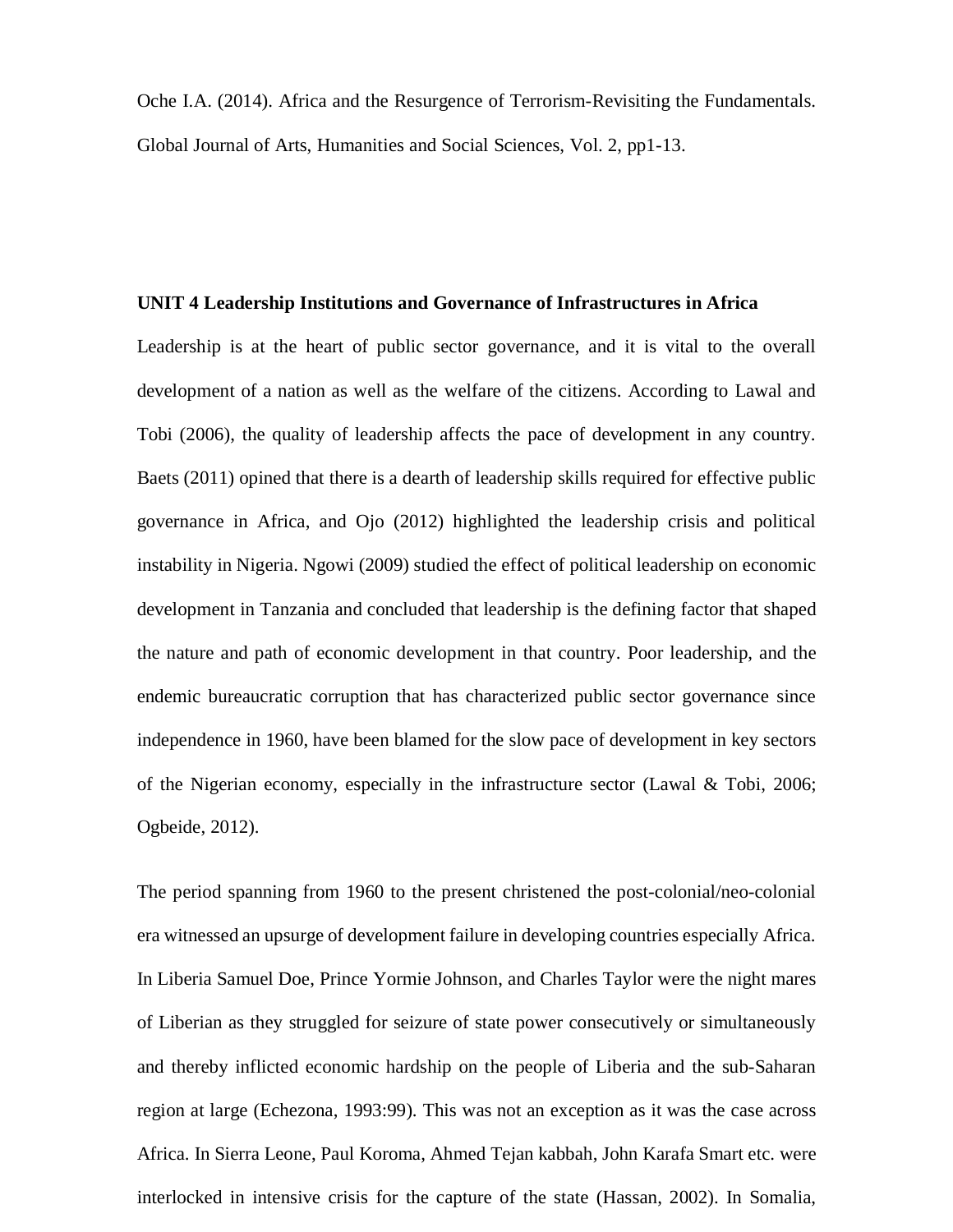Hussen Mohammed Aideed, Hassan Mohammed Nur Shatigudud, Abdiaji Yusuf Ahmed and Sallad Hanssan were rivals (Hassan, 2002). In Burundi, and Rwanda, the Tutsi and Hutu were engaged in a frontal blood bizarre. Conflict looks every part of Africa as political leaderships fail to manage economic production justly. The states therefore do not appear as the bank of interest of the generality of the people. A monopolistic capitalism, crises drives away the few foreign investors in sub-Saharan Africa to more stable third world countries in Asia, Latin America, North and South Africa. About five decades after political independent in sub-Saharan Africa, the impact of political leadership on economic development in sub- Saharan Africa is adverse as the full scope of the danger becomes clear. In Sub-Saharan Africa, what appeared as mere ethnic cleansing has turned into a long and brutal civil war in most cases. The consequences of violent conflict on the African continent have been devastating. Similarly, there appears an intensifying economic hardship in the region which seems to account for the declining legitimacy to make authoritative decision for the majority of the citizenry at all levels of governance. In the absence of peace and stability, government legitimacy, and economic growth and development, most states in the region under study are described as failed or failing states.

Study by Ezeibe (2010) did not dispute the supra argument that is mainly associated with *Chinua Achebe (1983)* and many other sub Saharan scholars rather explored the interlinks between the style of leadership and the intensifying crises of economic development in the sub-Saharan Africa with a view to deciphering brighter prospects for African economic development of countries like Zimbabwe, Sudan, Somali, Liberia, Rwanda, Burundi, Gambia, Ivory Coast, Niger, Chad, Nigeria and Tanzania. Liberal. First he argued that democracy proposed by the West as the political model for economic development appears to have proven incongruent with African experiences especially the Sub-Saharan region that continue to be listed by UN, her agencies and other international organizations 'bad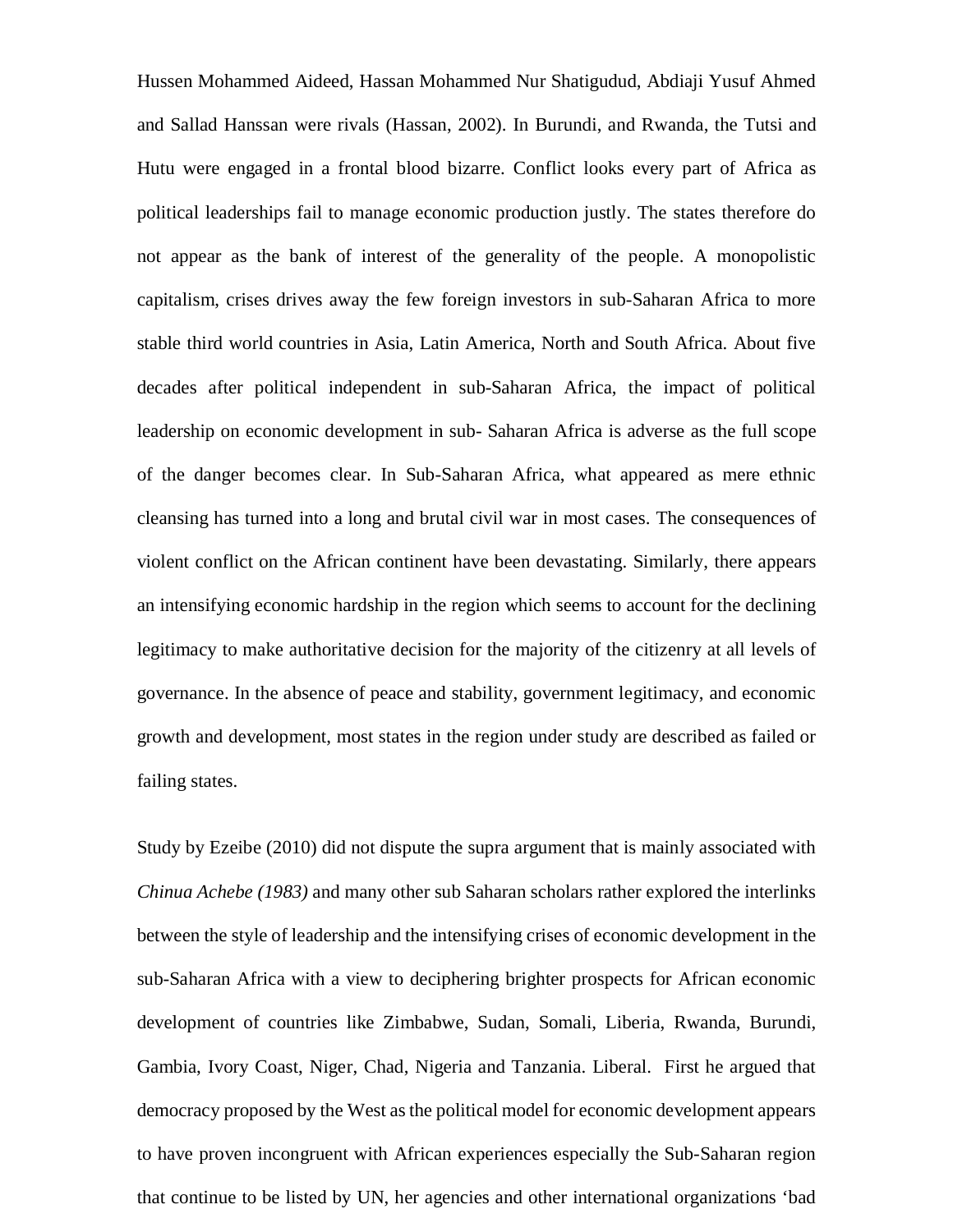books' as the poorest, diseases-ridden and home to most ignorant people in the world. Nonetheless, the US first black President Barrack Obama, in his speech in Ghana reiterated that Africa has remained backward on account of the corrupt leadership since their various independents. He urged Africans to evolve strong institutions and not strong men. Obama also restated that America would no longer dictate to nations the path to political and economic development. The implication is that the US had done so in the past probably through the activities of IMF and World Bank whose conditionalities for loan to the poor regions of the world are at worst described as harsh on the economies of the recipient countries (Echezona, 1993:99).

It is abundantly clear that due to differences in culture, geography, political and socioeconomic factors that there are no manuals or handouts on political leadership that a nation should apply to achieve their economic end. We have countless prognosis of action that unwittingly did not work in other places but generated internal upheaval here and there. For example, to a large extent, while Western style democracy has worked perfectly well in North America and Western Europe, it is yet to produce the desired results in Nigeria, Sudan, Zimbabwe, Somalia, Ivory Coast, Ghana, Liberia and many other countries that have so far experimented with it. On the socio-economic front, the story is worse as the economies of most sub-Saharan African states are mono-cultural. Governments of these states underpay and over-tax citizens. Not only that, the region has one of the highest unemployment rates in the world, the manufacturing and other allied industries are either dead or performing below capacity.

In addition, social infrastructures and services that would have helped to promote socioeconomic development are in deplorable conditions. Sustainable economic opportunity in the region is at an average of 58% and human development at about 50%. This is in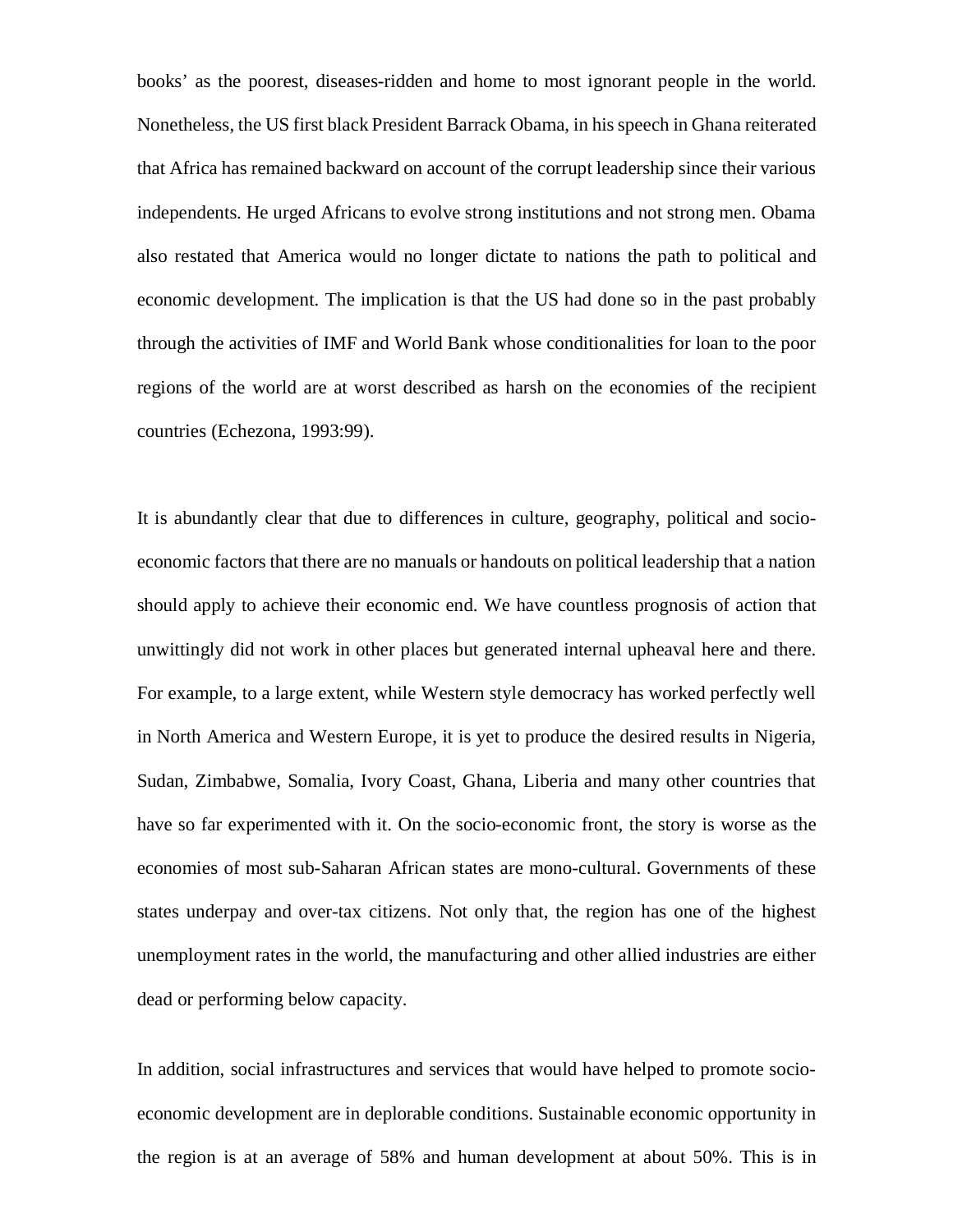contrast with the 80% and 92% rate 85% and 90 % rate found in North America and in Europe respectively (www.moibrahimfoundation .org). The roads are death traps, while electricity supply is erratic and people in urban areas often live in crowded squalor from Abidjan to Abuja. In the light of the above, we understand why the environment of lawlessness and its consequences are fertile seedbeds for the flourishing of area boys, ethnic militias, child labour, industrial disputes, religious crisis and many other socioeconomic predicaments across Africa. It is in connection with these political, economic and social crises that various ethnic groups and civil society organizations in Africa are calling for either National Conference or Constitutional Conference to address what they have tagged the "Nigerian question, Somalia question, Sudanese question, Gabonese question, Zimbabwean question Congolese question etc". It is also against this background that the recent US intelligent report on sub- Saharan Africa ranks it as one of the most unsafe places to do business in the world. The leadership problem connects with building core state institutions like the police, civil service, the legislature, the judiciary and the executives. Without a good and committed leadership, these institutions cannot function properly. For instance, if you have leaders who have no respect for the rule of law, human rights, minority rights and other values that help to tie and make society stable, you cannot expect the judiciary to function properly. In other words, if leaders desecrate their core institutions, those institutions cannot work creditably.

This is the situation in most states in Africa. However, inquiries on relationship between problems of leadership and economic developments either concentrate in one country especially Nigeria, Liberia and Zimbabwe or are carried out with the immediate postcolonial Africa in mind (Echezona, 1993:99; Hassan, 2002; Hazeley, 2002 and Achebe, 1983). This does not help us to understand the contemporary link between leadership problems and development crises hence this forms the lacuna in literature that we seek to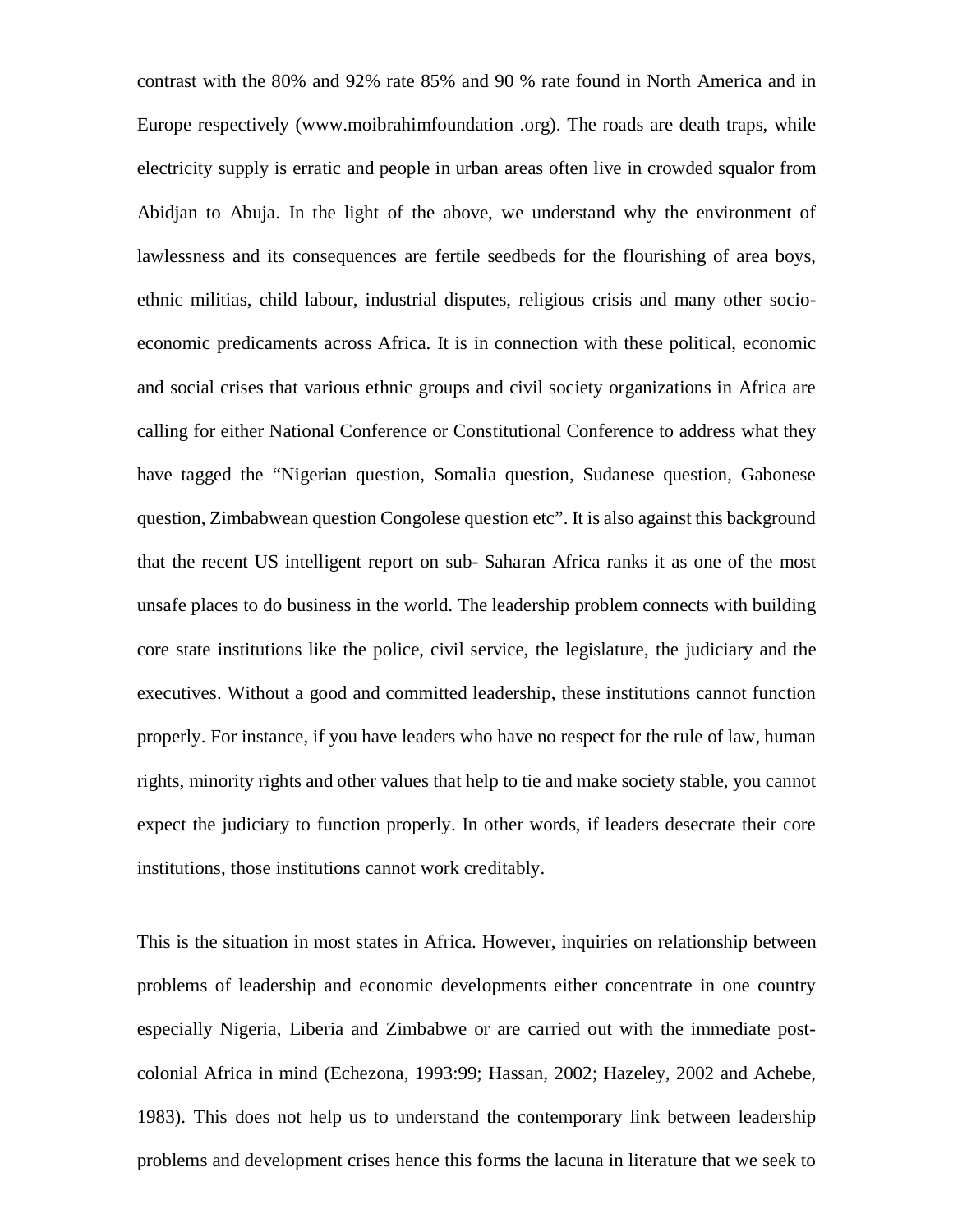bridge. Furthermore, the period from 1960-2009 with emphasis on the major sub-Saharan African states; most states in the region are characterized by immanent crises of development; the tendency for the US failed States Index to rank states in the region among the first  $20 - 30$  states at the risk of violent internal conflict that can erupt like a volcano any moment; and the tendency for apparent shabby scholarly articulation of interlinks of leadership problems and development crises in the region. Echezona (1998) quoting Claude Ake examined the state in capitalist society and related it to the states in Africa. According to him, what distinguishes a capitalist society from other societies is the pervasiveness of commoditization and autonomization. Inherent in this assessment of state in capitalist societies in relation of capitalist states in Africa is the fact that the way capitalism or capitalist state operates in Africa is different from the way it operates in the Western world that hoisted it on Africa. Thus, it was observed that in Africa, there has been willfully wrong placement of emphasis (pervasiveness) on the acquisition of material wealth i.e. (commoditization) and the result of which there emerged the autonomy of dominance by the wealthy ones over the poor ones i.e. autonomization of domination. These were the flaws of capitalist states in Africa and these flaws are invisible in the western capitalist states. To complicate and worsen the situation Anene and Brown (1981:47) noted that the colonialist did not stop at merging of incompatible ethnic nations but also went on to sensitizing and fuelling of ethnic division and differences so as to forestall any possible integration and unity of the people in the state-colonies.

Consequently, Anene and Brown stressed on the excess ethnic awareness as one of the complex legacies of colonial administration in Africa. Moron-Browne rightly observed that one of the injurious legacies of colonial era in Africa was the intensification of ethnic awareness either by altering the demographic balance or by introducing a new political system. Similarly, Vicker (1993) observes that ethnic conflicts occur as a result of colonial power's arbitrarily drawn frontiers following the 1884/1885 Berlin colonial partition of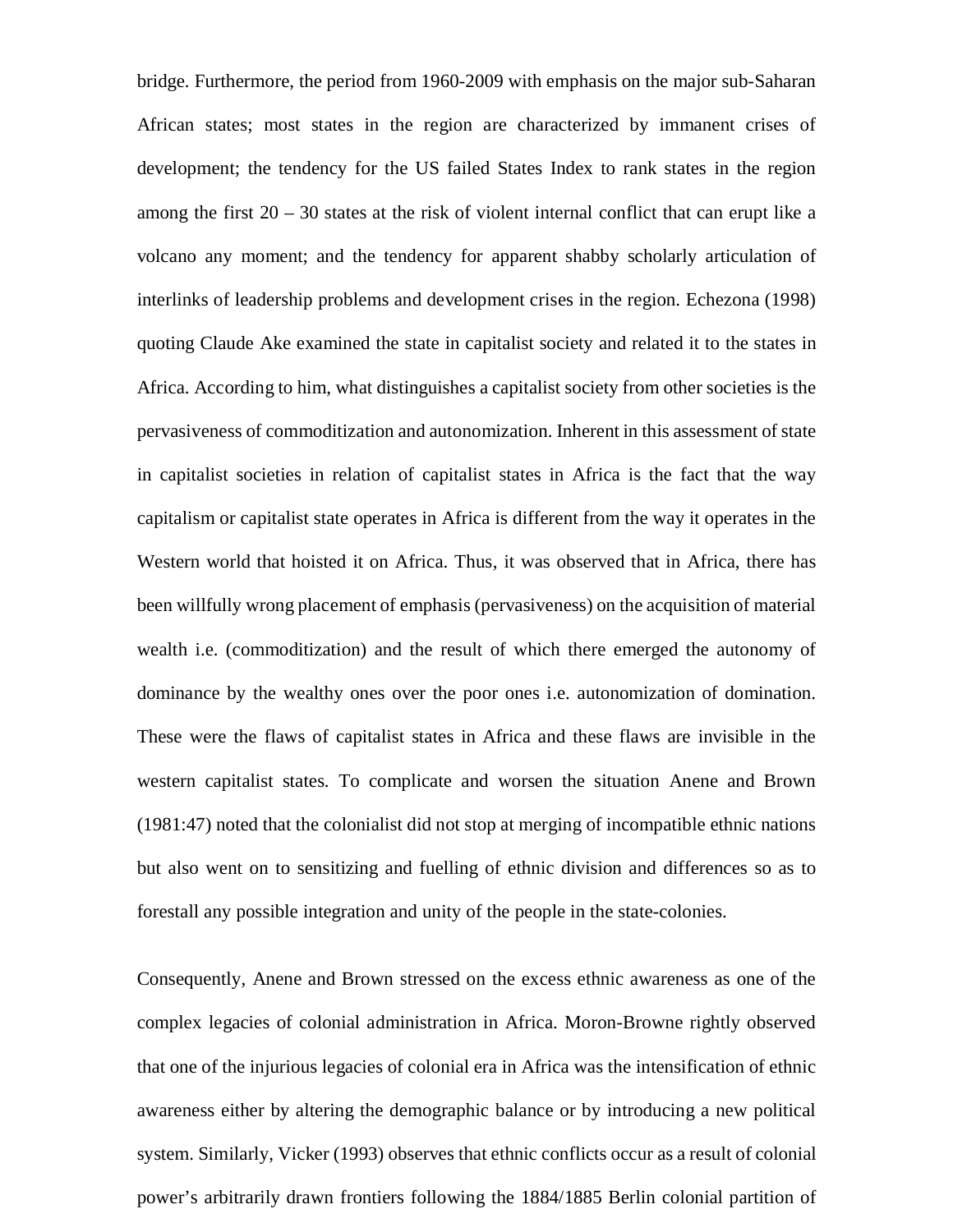Africa. This stems from the fact that most African states are but amalgamation of different ethnic/national groups who have differences in their historical background, cultural language, ideology and religion. Nonetheless, Ake (1985) viewed leadership in Africa as one of the injurious imports of the capitalist system of production in Africa. He argued that the capitalist system of production brought into Africa a very serious antagonism between and among leaders in different states of Africa, and consequent upon which there ensued crises among them. Hence, Patrice Lumumba, Kwame Nkrumah, Julius Nyerere and Claude Ake etc had argued that these conflicts are squarely the products of the emergence of capitalism in Africa. They contended that the dynamic interplay of issues in capitalist system of production created antagonistic tendencies among the people since the relations of production are mostly the relations of conflict and crises among different competing interest struggling over the surplus that accrue in the production of goods and services. Ezema (2001:51) cited some other case illustrations on where the schemes of deprivation or alienation cause leadership crises especially in the period of post-cold war years in Africa.

These include: the Liberian crises of twentieth century and beyond, the Sierra Leone crises of twentieth century and beyond, also the crises in former Zaire now Democratic Republic of Congo and the several years of apartheid crises in South African etc. In fact, virtually all the leadership crises that have occurred in many Africa states possess the traces of one deprivation or the other. While, this position of relative deprivation may appear attractive it fails to tell us why deprivation leads to aggression in some areas and not the other. It did not account for the leaders influence in the crises of development and why it has persisted. Igwe (1997) states that inter-state relations in Africa in the post-cold war years were relations characterized by crisis management and resolution especially within the political systems of different states. He insisted that leaders in many African states shattered their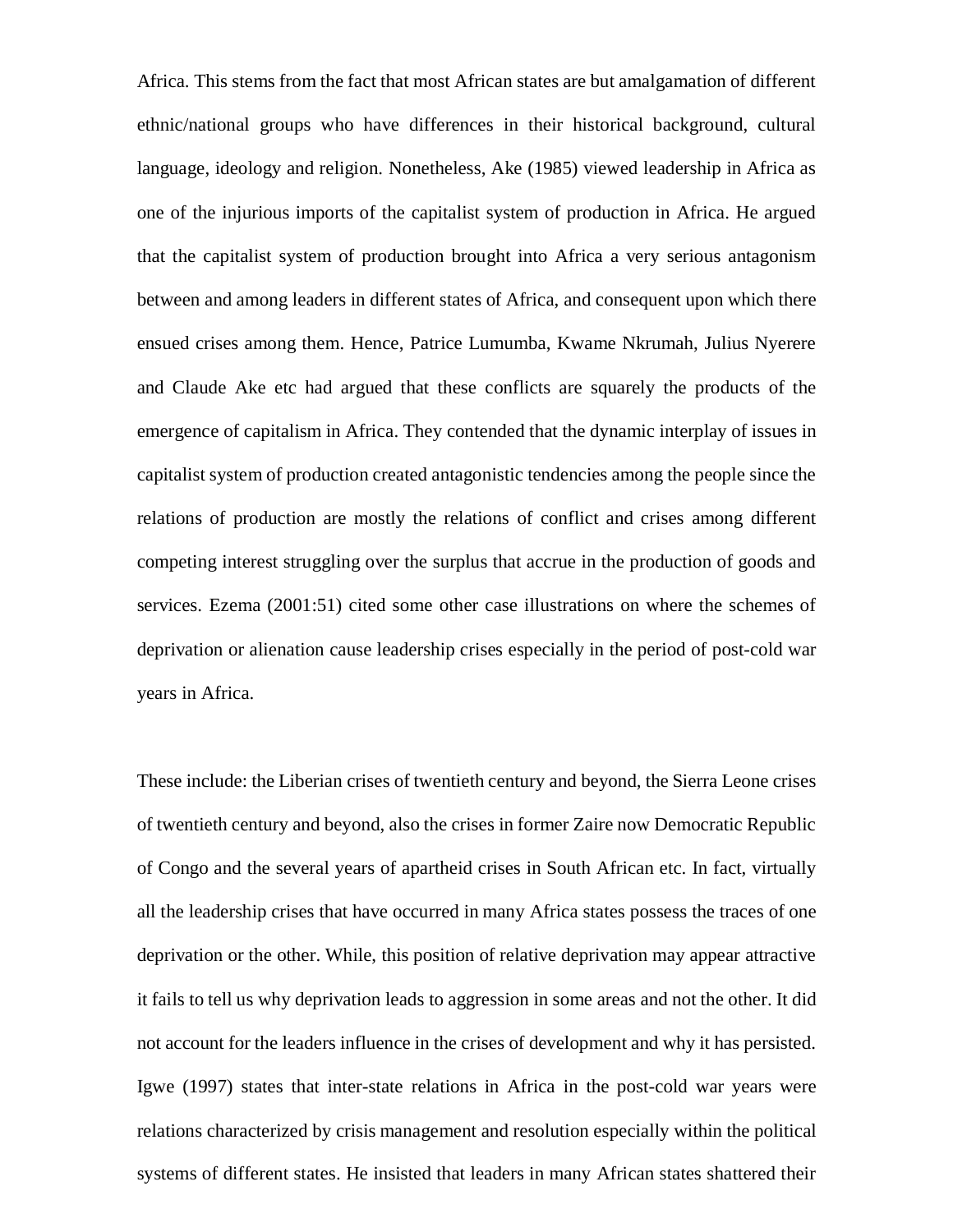political systems with series of crises that in most cases resulted into bloody civil wars. Thus, many African relations with the outside world were hinged on negotiation for acquisition and distribution of arms with which the rebels and those in government fought themselves. Although, Igwe captured, the point here vividly he did not narrow his study down to sub-Saharan Africa. Nwachukwu (1998) observes that leadership and war going on in Africa aid the western countries of the world that manufacture weapons of war to channel their relations with these Africans towards selling and disposing of their manufactured war hardwares. This led to the proliferation of arms in Africa and also the intensity of crises in the continent.

 Given the rampant cases of crises situations in Africa, he observed that the African interaction with the world in the period of post-colonial years had also been marked with the request for the resolution of crises between or among the warring factional leaders in many warring states in Africa. Okunola (1995:1251) noted that there have been several calls for peace negotiations and agreements to resolve crisis in the political leaderships of many states in Africa. Then there emerged many peace accords for instance the Abuja accord on Liberian crises, Nairobi accord on crises in Democratic Republic of Congo etc. But on these and more other instances, it should be noted that while some of these peace accords failed to restore peace and hence the search and negotiation for peace continued as the crises lingered on. Nnoli (1989) argued that the Nigeria politics presents an image of deprivation struggle among leaders of various ethnic groups for the sharing of national resources. He further emphasized that most Nigerian have come to attach credence to the fact that unless their own leaders were in government, they would not have an easy access to the fair share of the national resources. Although his point was cogent, he did not extend this to sun – Saharan Africa. Achebe (1988) stated that there is nothing fundamentally wrong with the Nigerian character except the persistent leadership failures. Burns (1978) pointed out that leadership is a moral necessity, and its expression and achievements are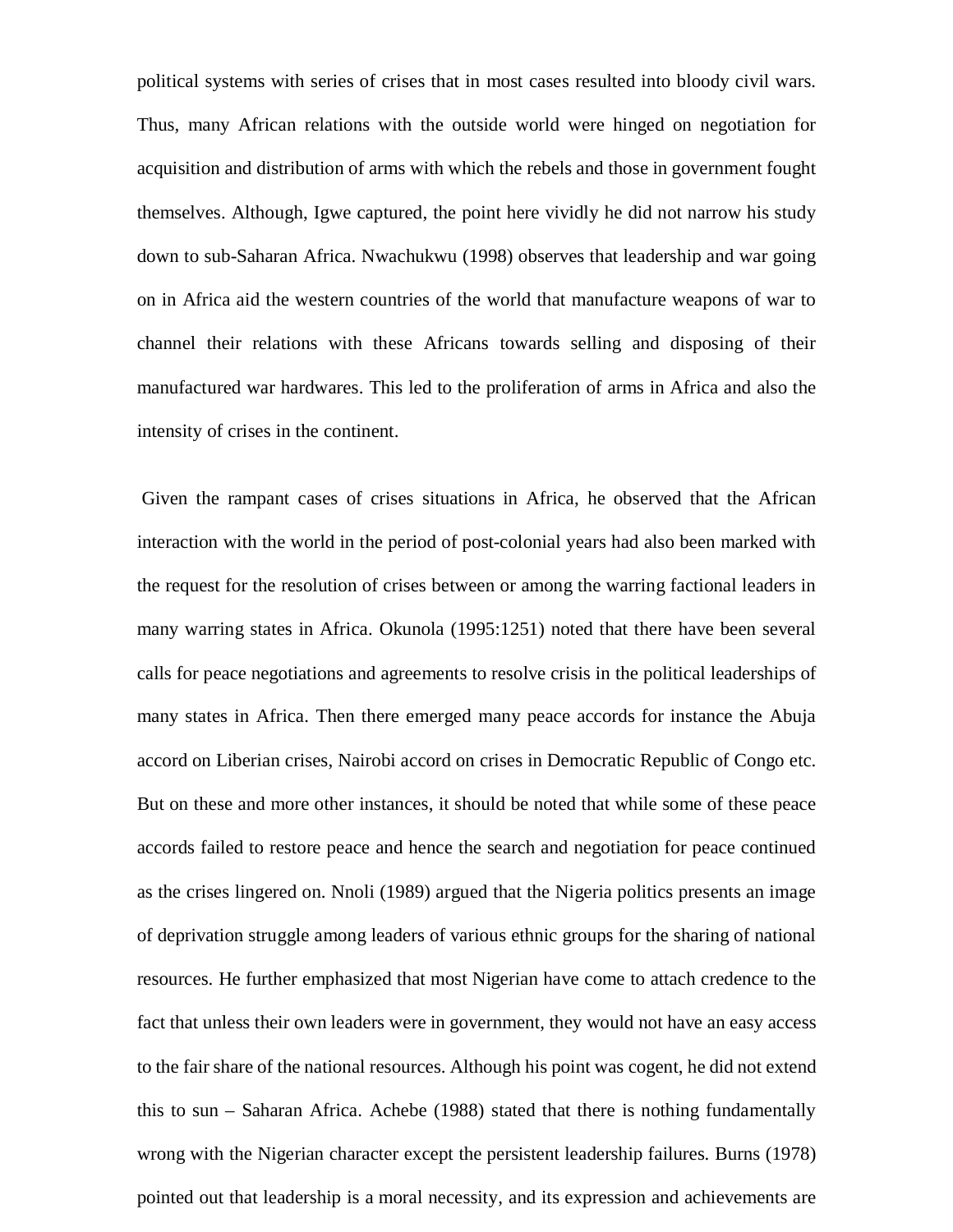best measured by such virtues as liberty, equality, justice, opportunity, and the pursuit of happiness. In my opinion, these are good reasons for developing infrastructure in Nigeria. Government exists to serve the needs of the public, and good governance exists to ensure that those needs are served efficiently, effectively, and fairly (Deloitte Global 2 Series, 2012). This means that governance has a lot to do with how authority is exercised in institutions and the traditions of government, which includes the process of bringing government into being and holding it accountable (Davis, 2011).

The United Nations (2007) defined governance as the way society sets and manages the rules that guide policymaking and policy implementation. Toikka (2011) stated that public governance is concerned with the conduct of governments at all levels to bring about the best possible benefits to their citizens. Therefore, governance can be good or bad depending on the manner and mode of governing (Rotberg, 2005). Lawal and Tobi (2006) pointed out that good governance should focus on the welfare of the people, and should be geared toward the provision of good infrastructure that will promote the happiness of the citizenry. Oyedele (2012) posited that the success or failure of a leader or government is measured by the level and nature of infrastructure development embarked upon by the leader or government and how well it meets the aspirations of the people in democratic governance. Good and effective public governance helps to strengthen democracy, promote economic prosperity and social cohesion, and reduce poverty (United Nations, 2007). Good governance must be perceived to solve social problems. Rotberg (2005) observed that governance is good when it allocates and manages resources to respond to collective socioeconomic and political problems. Cheema (2005) argued that good governance should promote gender equality, sustain the environment, enable citizens to exercise personal freedom, and provide tools to reduce poverty, deprivation, fear, and violence. Arguably, two key elements should be added to the list of things good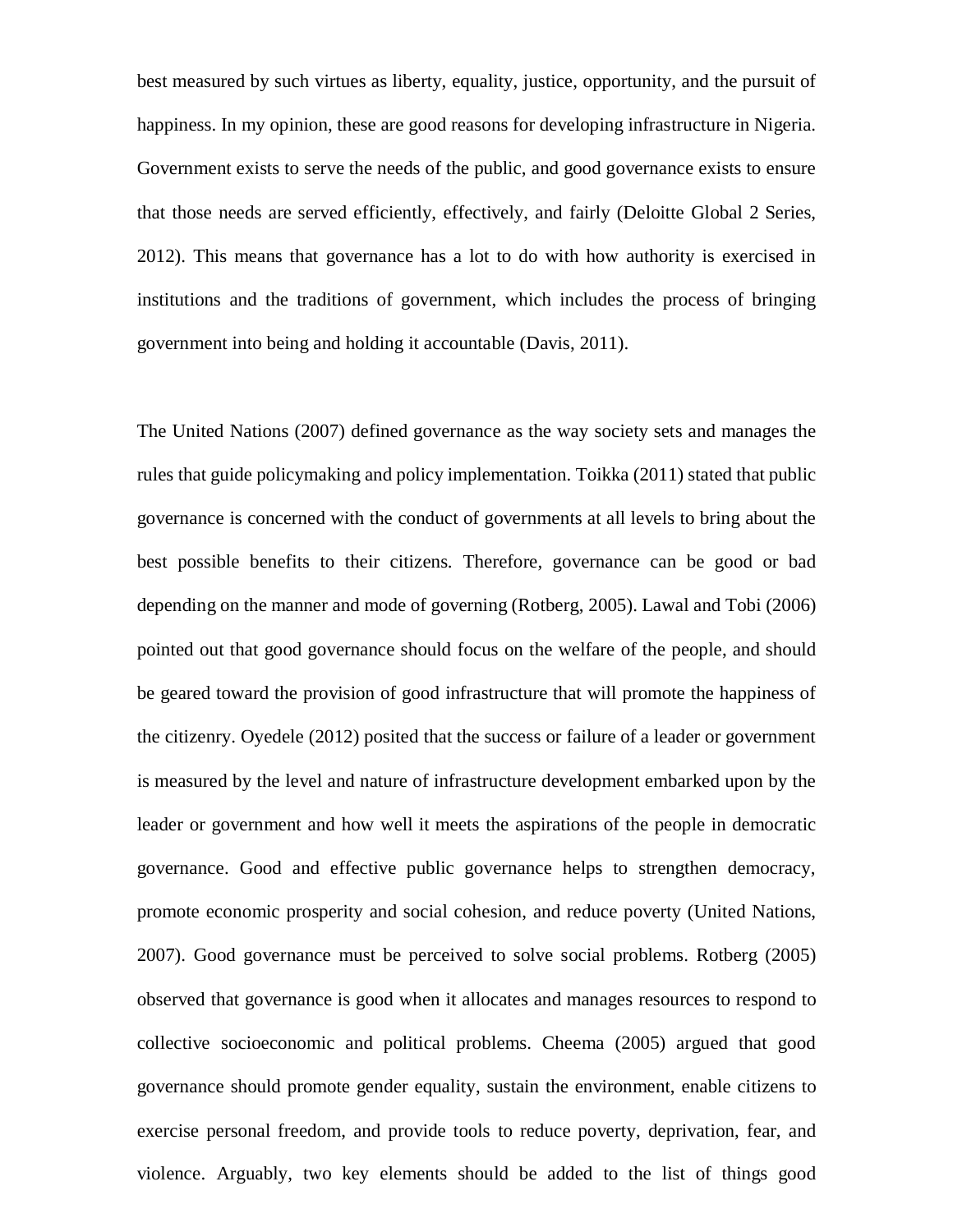governance should address that are vital to the Nigerian circumstances namely: infrastructure development and reduction of corruption *.*While Akinwale (2010) argued that the development of a society depends on the availability of infrastructure, Zuofa and Ochieng (2014) found out that corruption was among the key issues responsible for infrastructure project failures in Nigeria. Researchers have mentioned different aspects of governance. Nzongola-Ntalaja (2002) identified three main types of governance. They are political or public governance, economic governance, and social governance. The three types of governance are inseparable and interrelated, particularly in the Nigerian context. It is difficult (a) to distinguish between the impact leadership has on each of the type of governance, and (b) to isolate its effects. In fact, leadership should affect all the aspects of governance simultaneously, and the results should be seen in all spheres of development (Kemp, Parto, & Gibson, 2005).

In fact, most constituted governments in Africa have been undergoing serious and deepening politico-economic crisis. These problems generated by political, social and economic instability and the prevalence of ethnic, communal and religious crises have bedeviled Africa to a point that more attention should be geared to the problems of leadership and governance in the continent. In other words, the staggering wave of violence, insecurity, increasing crime wave, economic recession, coupled with the break in law and order are the attributes to the problem of leadership and governance in Africa. Therefore, the quest for good leadership is a *sine-qua-non* for governance and sustainable development. A governance approach highlights issues of state responsiveness and accountability, and the impact of these factors on political stability and economic development. For too long, social scientists dealing with Africa's development have concentrated on economic issues, overlooking the highly important political dimension of the process (Bratton and Rothchild, 1992:263). The use by African state elites of arbitrary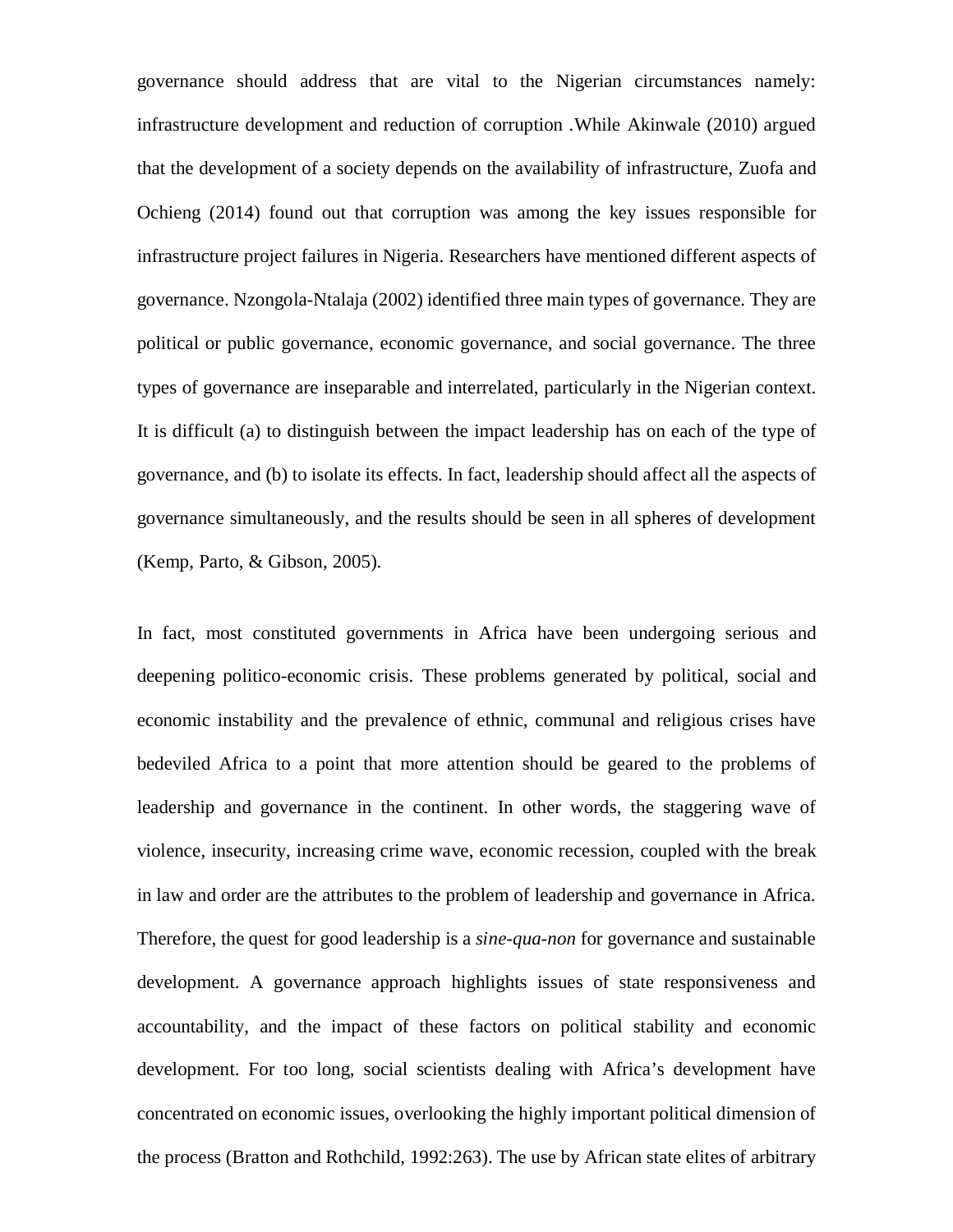and repressive measures and their inability to apply governmental regulations throughout the national territory is a sign of state weakness or "softness". Paradoxically, the independent African states consolidates power at the political center and extracts considerable economic resources from society; yet it spends much of it obtains on itself and lack the capacity to spur the country's development as a whole. It is in light of this, that Conrnwell (1995:15) summarizes the African leadership and governance crises as follows:

"the driving force behind Africa's experiment with democracy came both from ideology conviction and the growing impatience of an ever bolder public consciousness, and from the related manner of the continent's prevailing economic woes. On the other hand, the politically conscious urbanized, professional and studies bodies began to rail against the continue failure of their rulers to match rhetoric and promises to economic progress, for much of Africa had experienced a steady decline in living standards through the 1970's and 1980's. On their part, the World Bank, the International Monetary Fund (IMF) and other bilateral aid donors also made it quite clear that if further financial assistance was to be forthcoming. Africa's governments had to give urgent attention to their human right's records. More specifically, they had to become politically more accountable to their people, and curb corruption".

The implication of the above sends a strong instructive note that no nation has achieved meaningful development socially, politically or economically without the input of or effective leadership (Obasola, 2002:10). Thus, in contemporary discourse, the concept of leadership and governance has attracted a wider spread interest as they serves as the pivot on which social, political and economic structures rest. The numerous problems which have been bedeviling African states vis-à-vis ethnic and communal clashes, increasing crime wave, drug trafficking, advanced fee fraud etc have been blamed on ineffective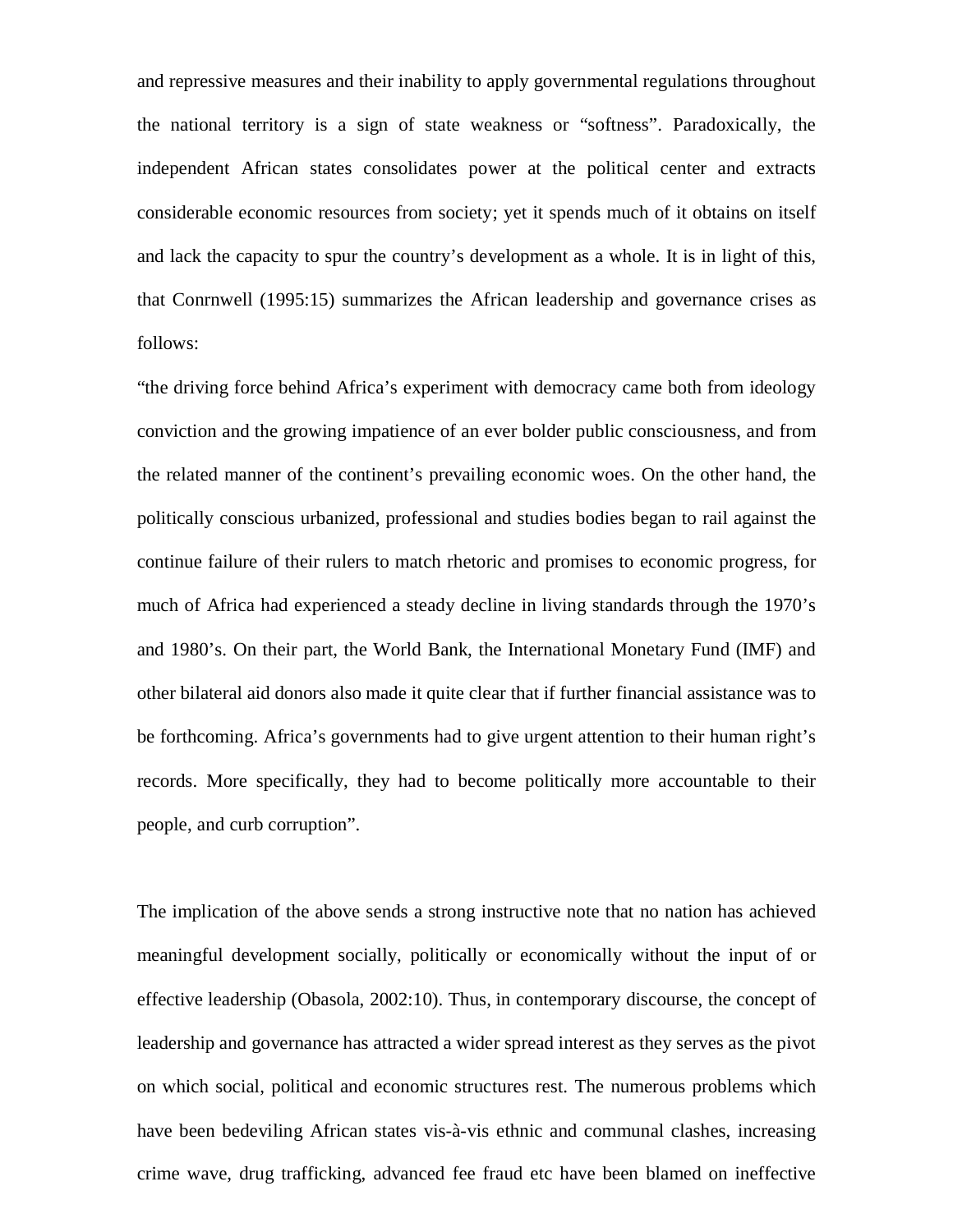leadership. While it is true that there have been apparent leadership and governance crises in Africa, the last two decades has witnessed struggle to engender effective leadership and governance in Africa.

#### **OBJECTIVES**

At the end of this unit, you should be able to;

\*Understand the interplay of political leadership on economic development of Africa

\*Grasp the conception of Leadership to include institutional governance

\*Understand the leadership as the heartbeat of public sector governance, and its vital role

to the overall development of a nation as well as the welfare of the citizens

Self-Assessment Exercise (SAEs)

- 1. Discuss the relevance of leadership to infrastructural development in Africa
- 2. Demonstrate a reasonable understanding of how bad governance of resources in Africa has impacted institutional development

Tutor-Marked Assignments (TMA)

1. Of what relevance is the study of development trends to understand the connections between leadership and failed states in Africa?

2. The problem of development in Africa is the problem of leadership, critically elucidate with concrete and logical assessment leadership successions in an African state of your choice?

3. The dearth of leadership skills has impacted on effective public governance in Africa and escalated the index of political instability on economic development in most African states. Justify the above with logical examples of public governance of elections and insecurity in Nigeria?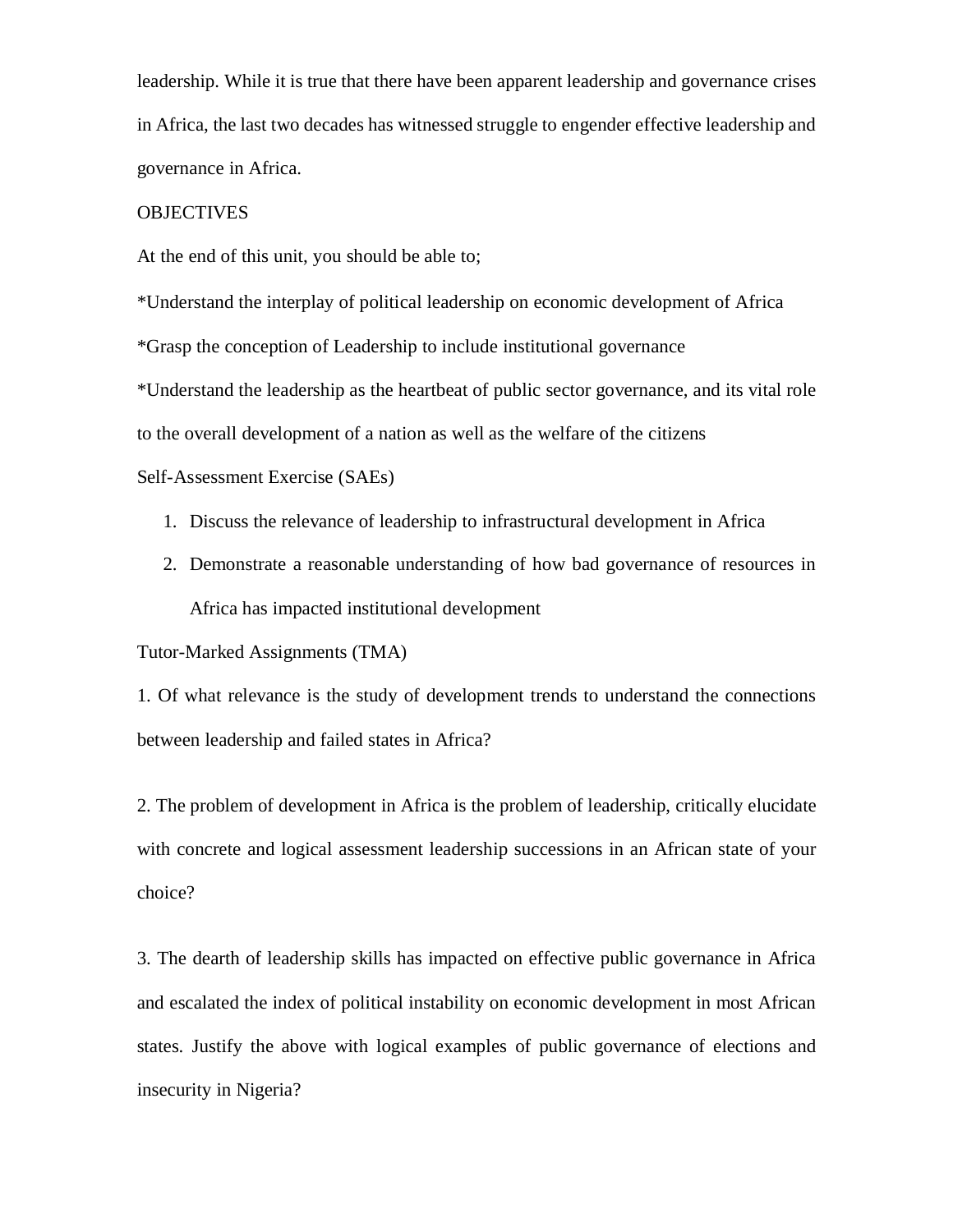4. The endemic bureaucratic corruption has characterized public sector governance since independence of most African states how would you justify the above using a current analysis of anti-corruption agencies and public trustees (officials) and judiciary in Nigeria?

4. Write an essay on how the knowledge of development trend has helped you understand the intricacies in leadership and underdevelopment of Africa?

5. Attempt a clear and concise discourse on the nexus among political or public governance, economic governance, and social governance?

#### **References/Further Readings**

Achebe, C. (1983) *The Trouble with Nigeria*. Ibadan: Oxford University Press. Aja, Aja-Akpuru (2002). *Selected Themes in International Economic Relations: Understanding Trends of Globalization and Regionalization.* Enugu: Rhyce Kerex Publishers and Karmy and Bros Enterprises.

Ake, C (1985*) Political Economy of Nigeria.* London: Oxford University Press.

Ake, C. (1981). *Political Economy of Africa*. Lagos: Longman Ltd.

Ake, C. (1996). *Democracy and Development in Africa.* Washington DC: Brookings Institution.

Akinwale, A. A. (2010). The menace of inadequate infrastructure in Nigeria. *African Journal of Science, Technology, Innovation and Development, 2*(3), 207-228. Retrieved from http://www.ajstid.com

Echezona, E. (1998). *International Policies in the Post-Cold War Era.* Awka: Meks Publishers Ltd

Echezona, N (1993) *Hegemonism or A new World Order*. Awka: Meds link Press.

Ekekwe, E. (1986) *Class and State in Nigeria*. Lagos: Longman

NEPAD (2003). "Memorandum of Understanding on the African Peer group Mechanism". Midland: NEPAD Secretariat.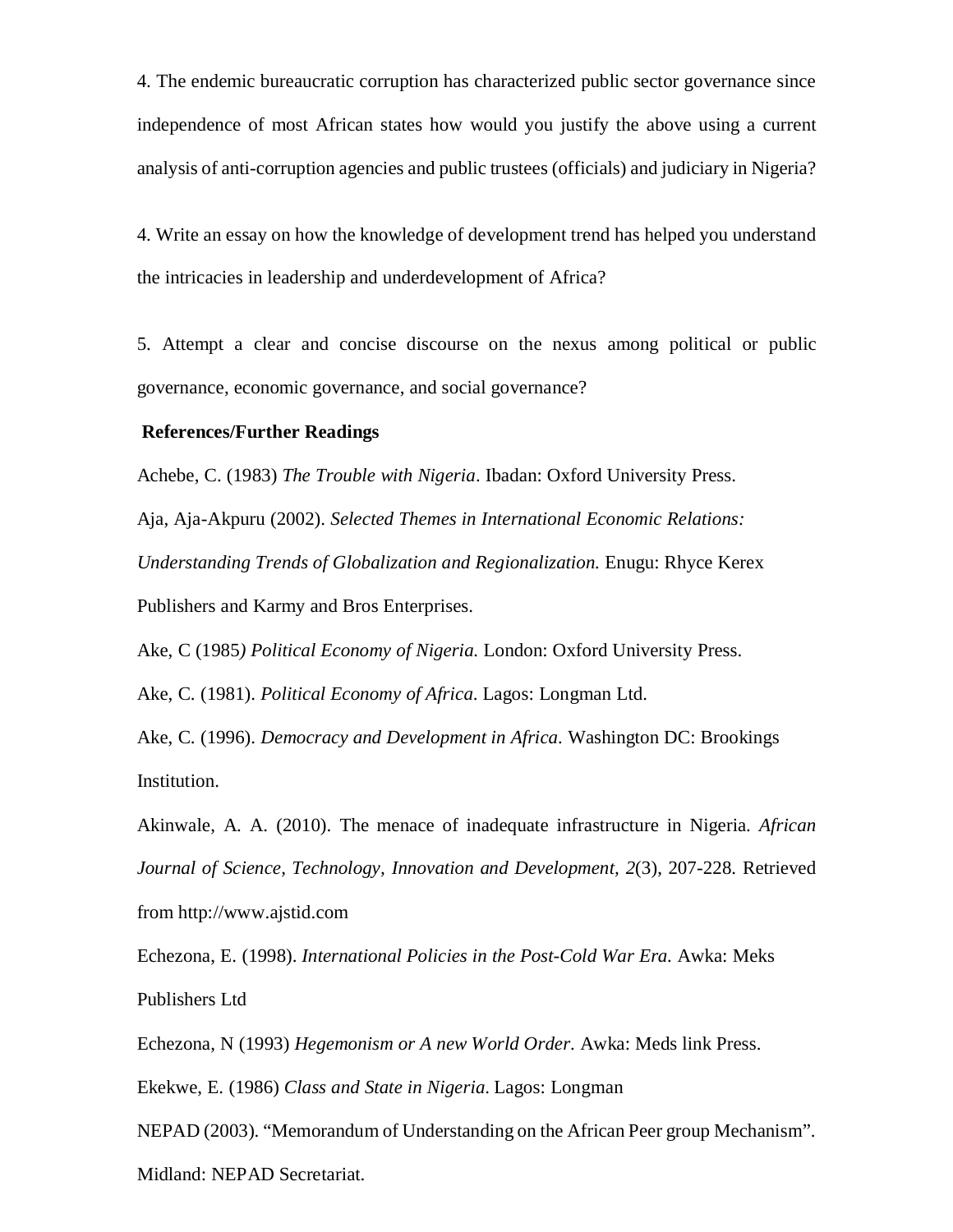Achebe, C. (1988). *The trouble with Nigeria*. Enugu, Nigeria: Fourth Dimension Publishers.

Adeyeri, S. (2013). Conflicts and political instability in Nigeria: A critical discourse. *International Journal of Advanced Research in Management and Social Sciences,*

*2*(10), 119-130. Retrieved from http://www.garph.co.uk

Akinwale, A. A. (2010). The menace of inadequate infrastructure in Nigeria. *African Journal of Science, Technology, Innovation and Development, 2*(3), 207-228. Retrieved from http://www.ajstid.com

Anigbogu, N. A. & Shwarka, M.S. (2011). Evaluation of the impact of the public procurement reform program on combating corrupt practices in public building projects delivery in Nigeria. *Environtech Journal, 1*(2), 43-51.Retrievedfrom http:www.arcom.ac.uk/

Awamleh, R., Evans, J., & Mahate, A. (2005). A test of transformational and transactionalleadership styles on employees' satisfaction and performance in the UAE banking sector. *Journal of Comparative International Management, 8*(1), 3- 19. Retrieved from http://journals.hil.unb.ca/index.php/JCIM

Babatunde, S. O., Opawole, A., & Akinsiku, O. E. (2012). Critical success factors in public-private partnership (PPP) on infrastructure delivery in Nigeria. *Journal of Facilities Management, 10*(3), 212-225. doi:10.1108/14725961211246018

Babbie, E. (2010). *The practice of social research* (12th ed.). Belmont, CA: Wadsworth. Baets, W. (2011). Leadership and public governance: Complexity, uncertainty and societal responsibility. Retrieved from  $\alpha$ 

http://gsbblogs.uct.ac.za/walterbaets/2011/05/18/leadership-and-public

Cheema, G. S. (2005). *Building democratic institutions: Governance reform in developing countries.* New York, NY: Kumarian Press.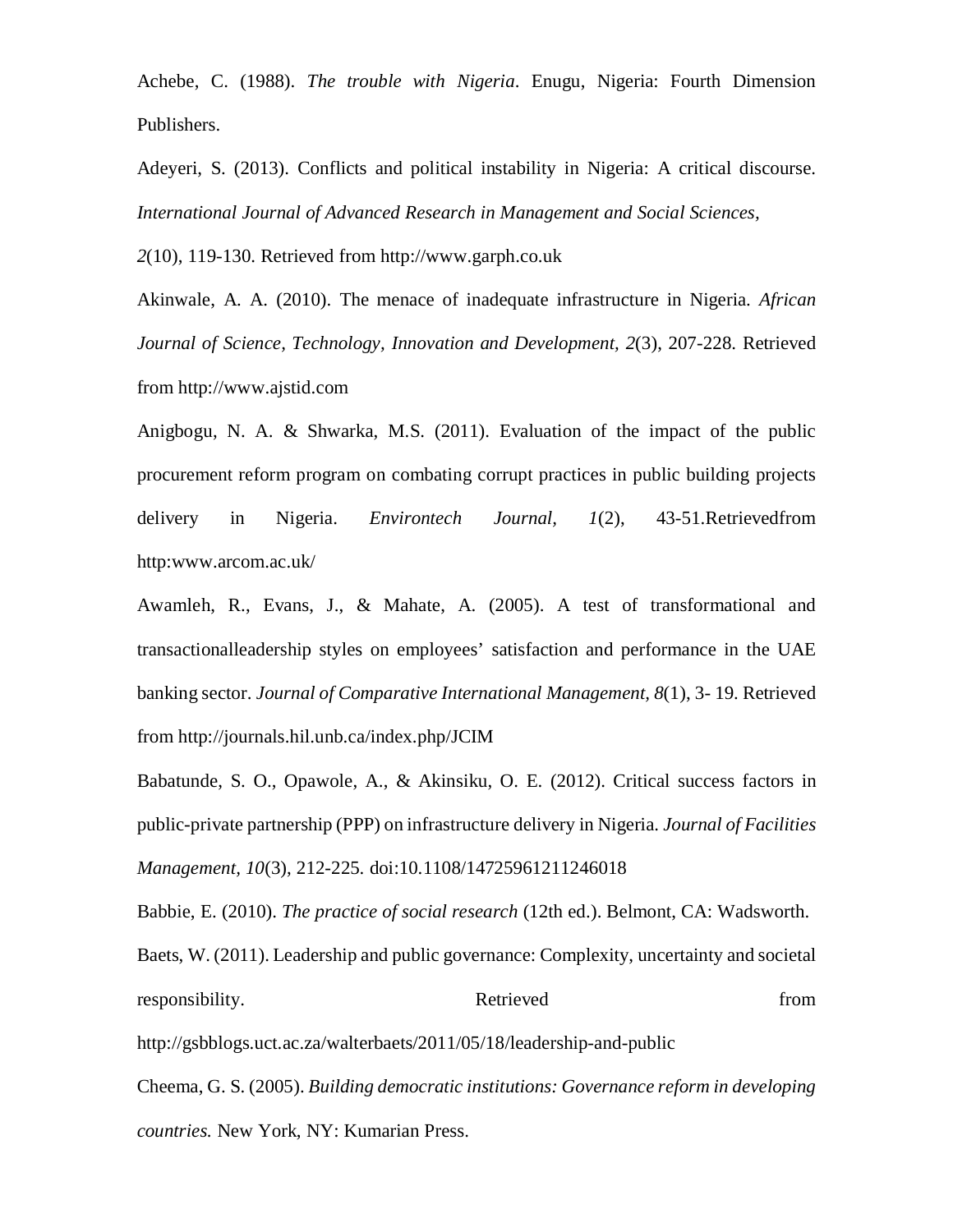Deloitte Global Series (2012). Public governance and accountability*.* Retrieved from http://www.deloitte.com

Kemp, R., Parto, S., & Gibson, R. B. (2005). Governance for sustainable development: Moving from theory to practice. *International Journal of Sustainable Development, 8*(1/2), 12-30. doi:10.1504/IJSD.2005.007372

Kirkpatrick, D. L. (1994). *Evaluating training programs: The four levels.* San Francisco, CA: Berrett-Koehler.

Kouzes, J. M., & Posner, B. Z. (2002). *The leadership challenge* (3rd ed.). San Francisco, CA: Jossey-Bass.

Lawal, T., & Oluwatoyin, A (2011). National development in Nigeria: Issues, challenges and prospects. *Journal of Public Administration and Policy Research, 3*(9), 237-241. doi:10.5897/JPAR11.012

Lawal, G., & Tobi, A. (2006). Bureaucratic corruption, good governance and development: The challenges and prospects of institution building in Nigeria. *Journal of Applied Sciences Research, 2*(10), 642-649.Retrieved from http://www.aensiweb.com/jasr.html

Lietz, C. A., Langer, C. L., & Furman, R. (2006). Establishing trustworthiness in qualitative research in social work: Implication from a study regarding spirituality, *Qualitative Social Work, 5*(441).doi:10.1177/1473325006070288.

Madueke, C. N. (2008). *The role of leadership in governance: The Nigerian experience*  (Doctoral dissertation). Retrieved from ProQuest Dissertations & Theses 190 Database. (UMI No. 3320296)

Mbanefo, C. A. (2000). The role of engineering infrastructure in national development. In M. D. Abdullahi (Ed.), *Provision & maintenance of engineering infrastructure for technological development in Nigeria* (pp. 37-44). Kaduna, Nigeria. FahimtaPublishing Company.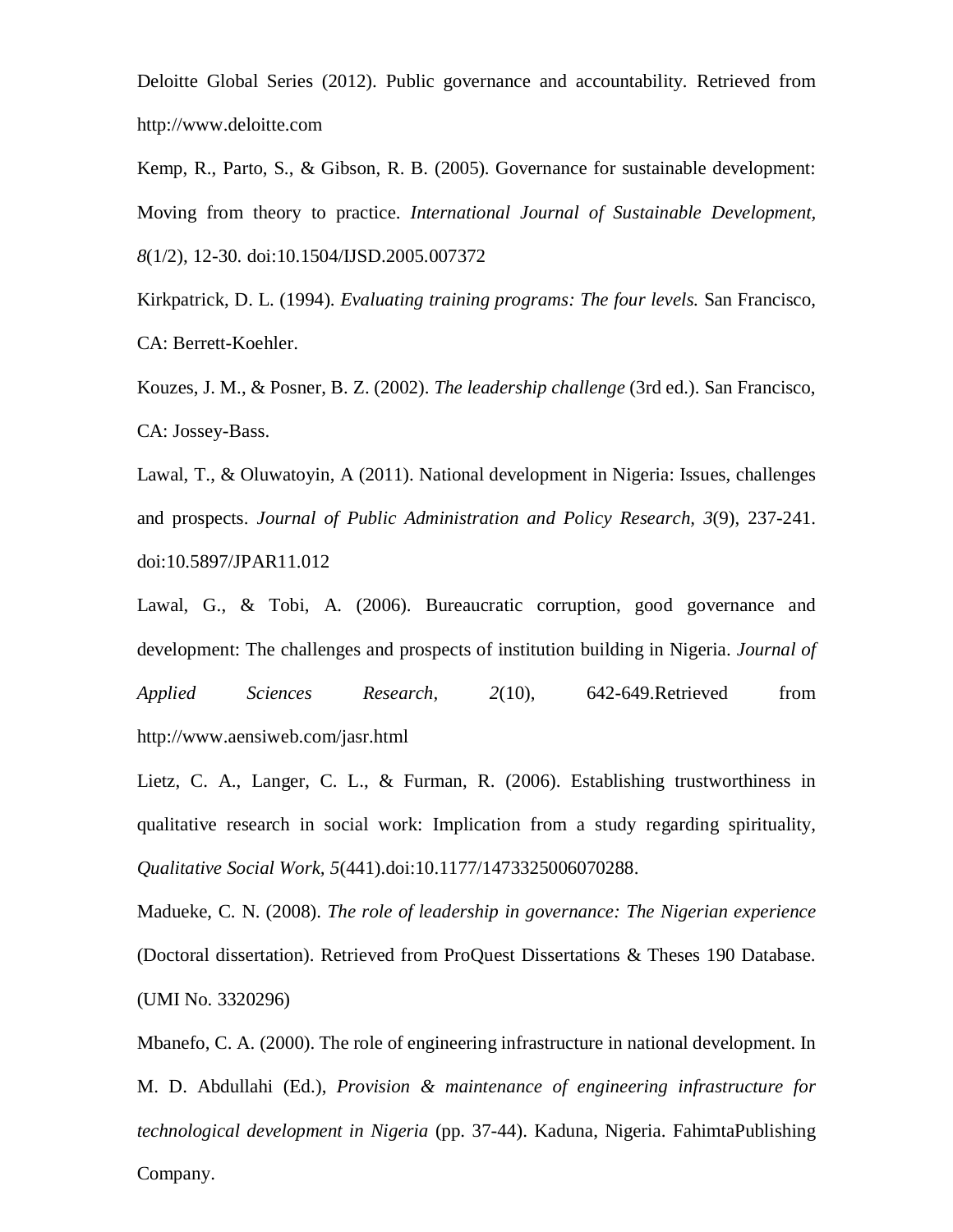Ngowi, H. P. (2009). Economic development and change in Tanzania since independence: The political leadership factor. *African Journal of Political Science and International Relations,* 3(4), 259-267. Retrieved from http://www.academicjournals.org/ajpsir/index.htm

Northouse, P. G. (2013). *Leadership: Theory and practice* (6th ed.).Thousand Oaks, CA: Sage.

Nwanolue, B. O. G., & Iwuoha, V. C. (2012). The Nigerian civil service and promotion of sustainable human development: A critical analysis. *Arabian Journal of Business and Management Review, 1*(9), 12-21. Retrieved from http://www.arabianjbmr.com Nzongola-Ntalaja, G. (2002). UNDP role in promoting good governance. Seminar for the

International Guest at the Congress of the Labor Party, Oslo, Norway. Retrieved from http://www.um.edu.mt/\_data/assets/pdf\_file/0003/120837/2009\_4.pdf

Obadan, M. I. (2003). *National development planning and budgeting in Nigeria: Some pertinent issues*. Lagos, Nigeria: Broadway Press Limited.

Ogbeidi, M. M. (2012). Political leadership and corruption in Nigeria since 1960: A socioeconomic analysis. *Journal of Nigerian Studies, 1*(2), 1-25.Retrieved from http://www.unh.edu/nigerianstudies/articles/Issue2/Political\_leadership.pdf

Ogbonna, B. C. (2012). Structural adjustment program (SAP) in Nigeria. An empirical assessment. *Journal of Banking, 6*(1), 19-40.Retrieved from www.academia.edu/

 Ogbonna, A. C. & Kalu, L. U. (2012). Public procurement reform in developing countries: A critique of the real estate context in the Nigerian case. *International* 192 *Journal of Management Sciences and Business Research, 1*(8), 65-77. Retrieved from http://www.ijmsbr.com/

Ogbuagu, U., Ubi, P., & Effiom, L. (2014). Corruption and infrastructure decay: Perceptible evidence from Nigeria. *Journal of Economics and Sustainable Development, 5*(10), 20-27. Retrieved from http://www.iiste.org/Journals/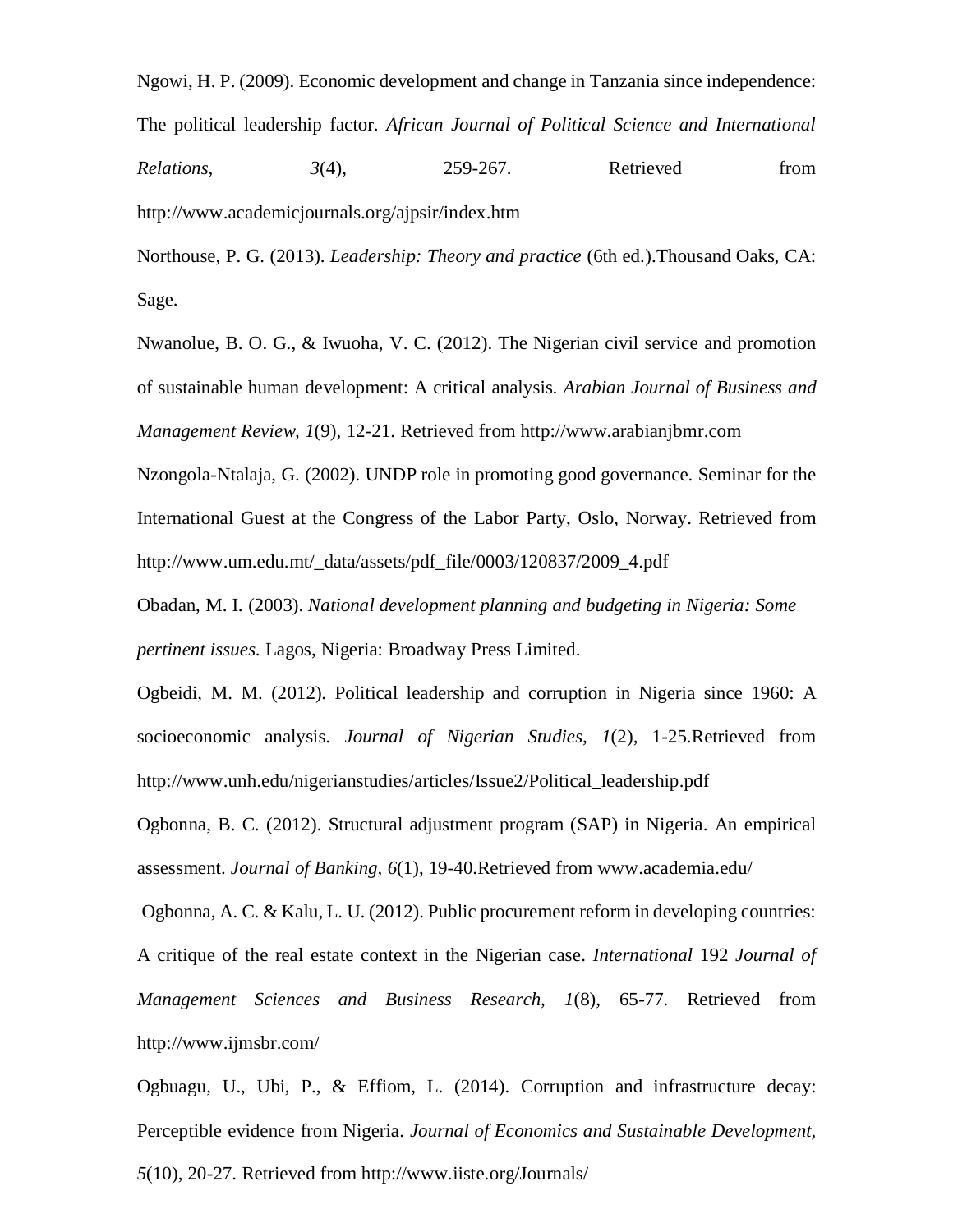Ogu, V. I. (2000). Stakeholders' partnership approach to infrastructure provision and management in developing world cities: Lessons from the sustainable Ibadan project. *Human Settlement Development*, *111*, 1-18. doi:10.1016/S0197-3975(00)00015-1

Ogujiuba, K., & Obiechina, M. E. (2011). Financial sector reforms in Nigeria: Issues and challenges. *International Journal of Business and Management, 6*(6), 222-233. doi:10.5539/ijbm.v6n6p222

Ojo, E. O. (2012). Leadership crisis and political instability in Nigeria, 1964-1966: The personalities, the parties and the policies. *Global Advanced Research Journal of History, Political Science and International Relation.1*(1), 6-17.Retrieved from http://www.garj.org/garjhpsir/

Okonjo-Iweala, N. (2012). *Reforming the unreformable: Lessons from Nigeria*. Cambridge, MA: The MIT Press.

Okonjo-Iweala, N. & Osafo-Kwaako, P. (2007). Nigeria's economic reforms: Progress and challenges. Retrieved from http://www.brokings.edu/research/papers/200 Transparency International (2014). Nigeria: Corruption and Insecurity. Retrieved fromhttp://www.transparency.org.

Transparency International (2013). Transparency and accountability. United States Agency for International Development (USAID). Retrieved fromhttp://www.usaid.gov/pdf\_docs/PDACP977.pdf

Trochim, W. M. K., & Donnelly, J. P. (2008). *The research methods knowledge base*.

Mason, OH: Centage Learning.

Udoka, C. A., & Anyingang, R. A. (2012). The effects of privatization on economic growth on Nigeria: 1979-2007 in retrospect. *International Journal of Economic Development, Research and Investment. 3*(2), 25-35. Retrieved from http://www.icidr.org/ United Nations (2007). Public governance indicators: A literature review. Retrieved from http://unpan1.un.org